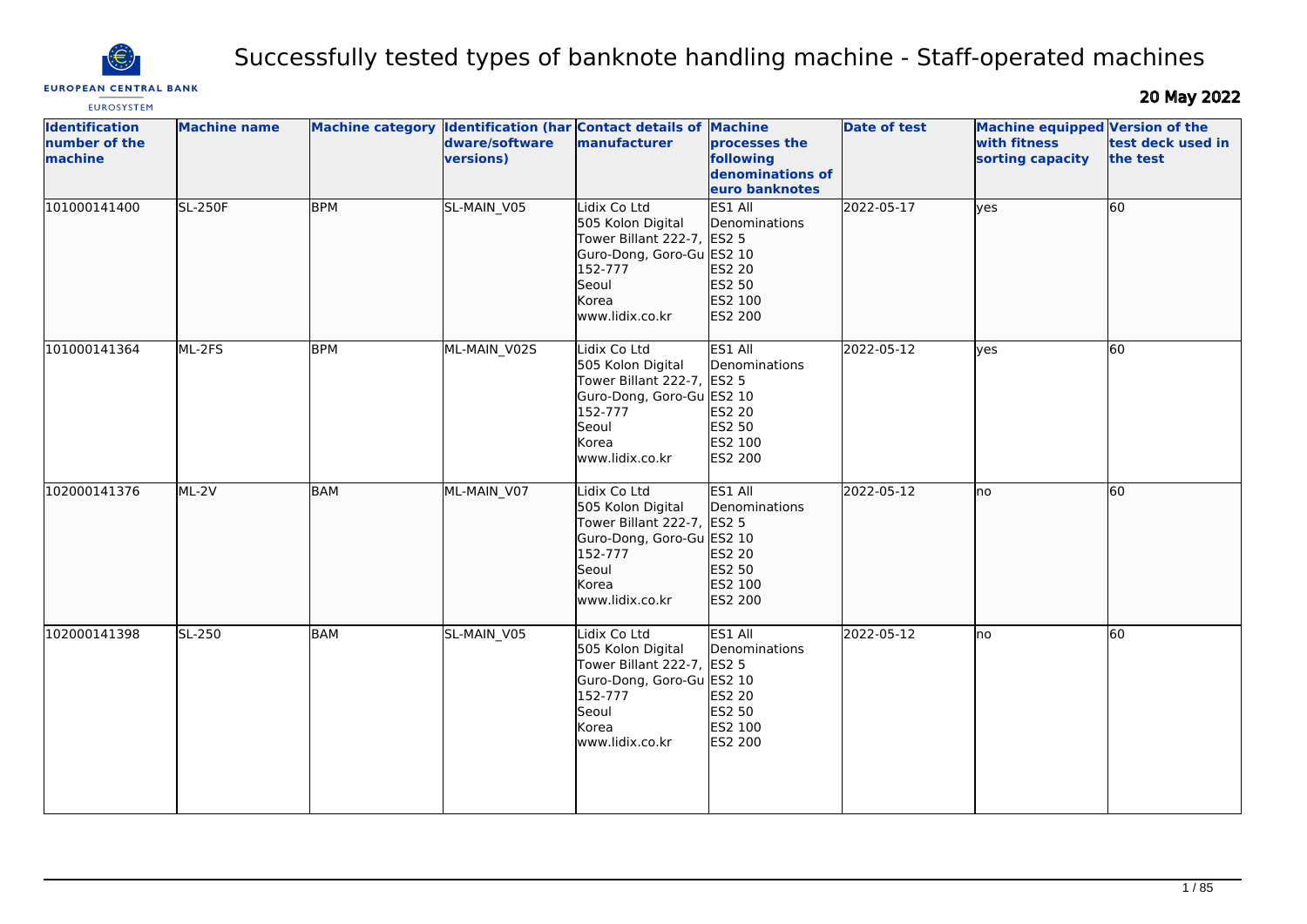

| <b>Identification</b><br>number of the<br>machine | <b>Machine name</b> |             | dware/software<br>versions)                                                  | Machine category Identification (har Contact details of Machine<br>manufacturer                                                                                                                                           | processes the<br>following<br>denominations of<br>euro banknotes                             | <b>Date of test</b> | Machine equipped Version of the<br>with fitness<br>sorting capacity | test deck used in<br>the test |
|---------------------------------------------------|---------------------|-------------|------------------------------------------------------------------------------|---------------------------------------------------------------------------------------------------------------------------------------------------------------------------------------------------------------------------|----------------------------------------------------------------------------------------------|---------------------|---------------------------------------------------------------------|-------------------------------|
| 101000141411                                      | ML-2F               | <b>BPM</b>  | ML-MAIN V07                                                                  | Lidix Co Ltd<br>505 Kolon Digital<br>Tower Billant 222-7, ES2 5<br>Guro-Dong, Goro-Gu ES2 10<br>152-777<br>Seoul<br>Korea<br>www.lidix.co.kr                                                                              | ES1 All<br>Denominations<br>ES2 20<br>ES2 50<br>ES2 100<br>ES2 200                           | 2022-05-12          | lyes                                                                | 60                            |
| 102000142732                                      | ML-2VS              | <b>BAM</b>  | ML-MAIN_V02S                                                                 | Lidix Co Ltd<br>505 Kolon Digital<br>Tower Billant 222-7, ES2 5<br>Guro-Dong, Goro-Gu ES2 10<br>152-777<br>Seoul<br>Korea<br>www.lidix.co.kr                                                                              | ES1 All<br>Denominations<br>ES2 20<br>ES2 50<br>ES2 100<br>ES2 200                           | 2022-05-12          | lno                                                                 | 60                            |
| 103000162670                                      | RZ-100              | <b>TARM</b> | <b>HVC-40</b><br>EUR52                                                       | Glory Global<br>Solutions<br>Thomas-Edison-Platz ES2 5<br>63263<br>Neu-Isenburg<br>Germany<br>www.gloryglobalsolu ES2 200<br>tions.com                                                                                    | ES1 All<br>Denominations<br>ES2 10<br>ES2 20<br>ES2 50<br>ES2 100                            | 2022-05-09          | lyes                                                                | 60                            |
| 101000162623                                      | X Range             | <b>BPM</b>  | Detector set - Euro<br>standard<br>Template<br>01.02.00.00(22<br>07<br>01)02 | Cash Processing<br>Solutions Ltd<br>De La Rue House,<br>Jays Close, Viables,<br>Basingstoke<br>Hampshire<br><b>RG22 4BS</b><br>Viables Kingdom<br>United Kingdom<br>martin.hobhouse@u<br>k.delarue.com<br>www.delarue.com | ES1 All<br>Denominations<br><b>ES2 5</b><br>ES2 10<br>ES2 20<br>ES2 50<br>ES2 100<br>ES2 200 | 2022-05-06          | yes                                                                 | 60                            |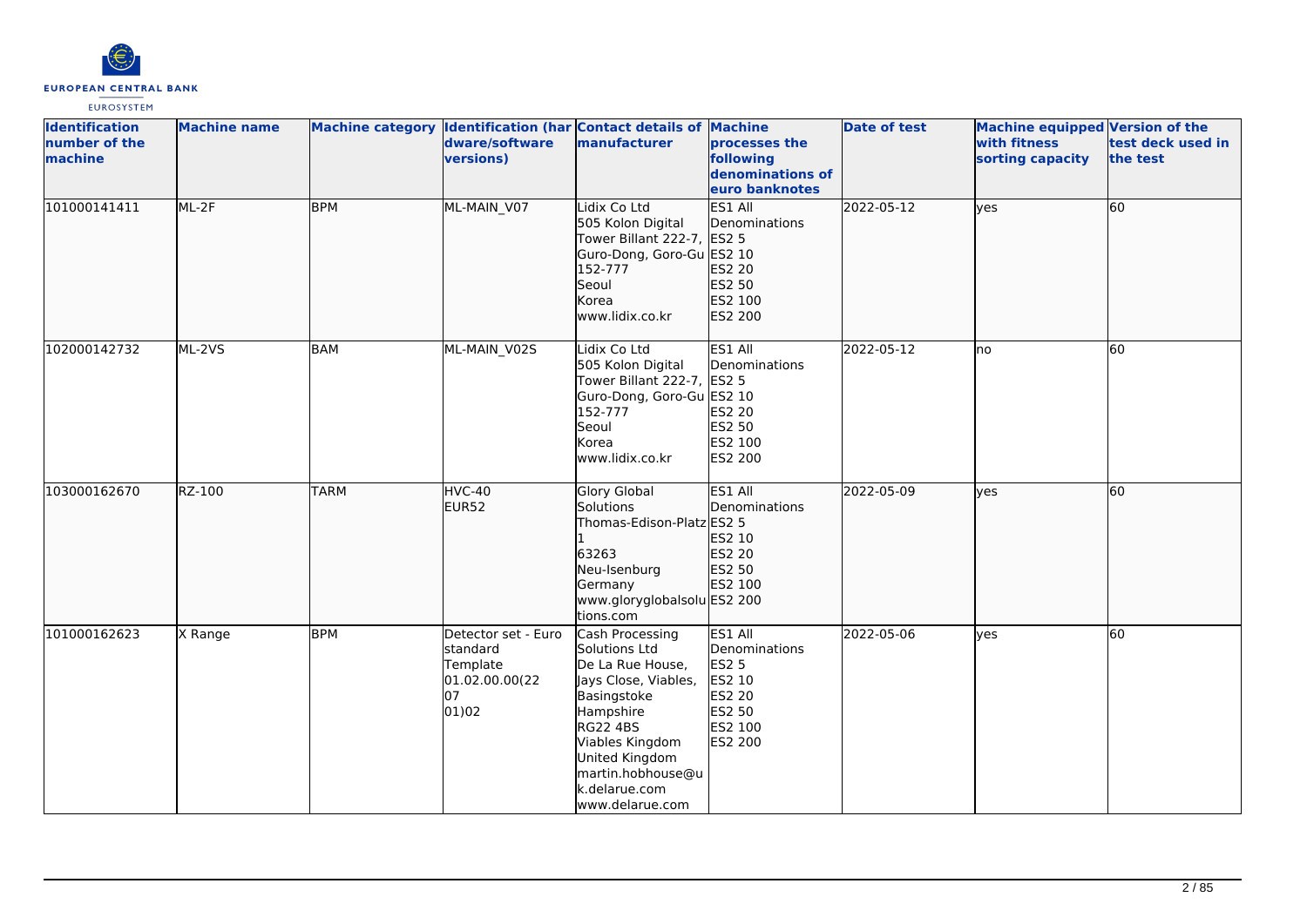

| <b>Identification</b><br>number of the<br>machine | <b>Machine name</b> |            | dware/software<br>versions) | Machine category Identification (har Contact details of Machine<br>manufacturer                                                                                           | processes the<br>following<br>denominations of<br>euro banknotes                             | <b>Date of test</b> | <b>Machine equipped Version of the</b><br>with fitness<br>sorting capacity | test deck used in<br>the test |
|---------------------------------------------------|---------------------|------------|-----------------------------|---------------------------------------------------------------------------------------------------------------------------------------------------------------------------|----------------------------------------------------------------------------------------------|---------------------|----------------------------------------------------------------------------|-------------------------------|
| 102000150915                                      | K <sub>2</sub>      | <b>BAM</b> | Main: v2.4; Reco:<br>v2.4   | Kisan Electronics Co<br>Ltd<br>273-1 Sungsoo-<br>Dong<br>2GA 3 Dong<br>Sungdong-Gu 133,<br>831 Seoul<br>South Korea<br>yshin21@kisane.co<br>lm<br>www.kisane.com          | ES1 All<br>Denominations<br><b>ES2 5</b><br>ES2 10<br>ES2 20<br>ES2 50<br>ES2 100<br>ES2 200 | 2022-04-28          | Ino                                                                        | 60                            |
| 101000162598                                      | K <sub>6</sub>      | <b>BPM</b> | Main: v1.6, Reco:<br>v1.6   | Kisan Electronics Co ES1 All<br>Ltd<br>273-1 Sungsoo-<br>Dong<br>2GA 3 Dong<br>Sungdong-Gu 133,<br>831 Seoul<br>South Korea<br>yshin21@kisane.co<br>www.kisane.com        | Denominations<br><b>ES2 5</b><br>ES2 10<br>ES2 20<br>ES2 50<br>ES2 100<br>ES2 200            | 2022-04-28          | ves                                                                        | 60                            |
| 101000151528                                      | K5                  | <b>BPM</b> | Main V3.04; Reco<br>V3.04   | Kisan Electronics Co ES1 All<br>Ltd<br>273-1 Sungsoo-<br>Dong<br>2GA 3 Dong<br>Sungdong-Gu 133,<br>831 Seoul<br>South Korea<br>yshin21@kisane.co<br>lm.<br>www.kisane.com | Denominations<br>ES2 5<br>ES2 10<br>ES2 20<br>ES2 50<br>ES2 100<br>ES2 200                   | 2022-04-27          | lyes                                                                       | 60                            |
| 102000162394                                      | NEWTON3-V           | <b>BAM</b> | Main: v1.6, Reco:<br>v1.6   | Kisan Electronics Co ES1 All<br>Ltd<br>273-1 Sungsoo-<br>Dong<br>2GA 3 Dong<br>Sungdong-Gu 133,                                                                           | Denominations<br><b>ES2 5</b><br>ES2 10<br>ES2 20<br>ES2 50                                  | 2022-04-27          | lno                                                                        | 60                            |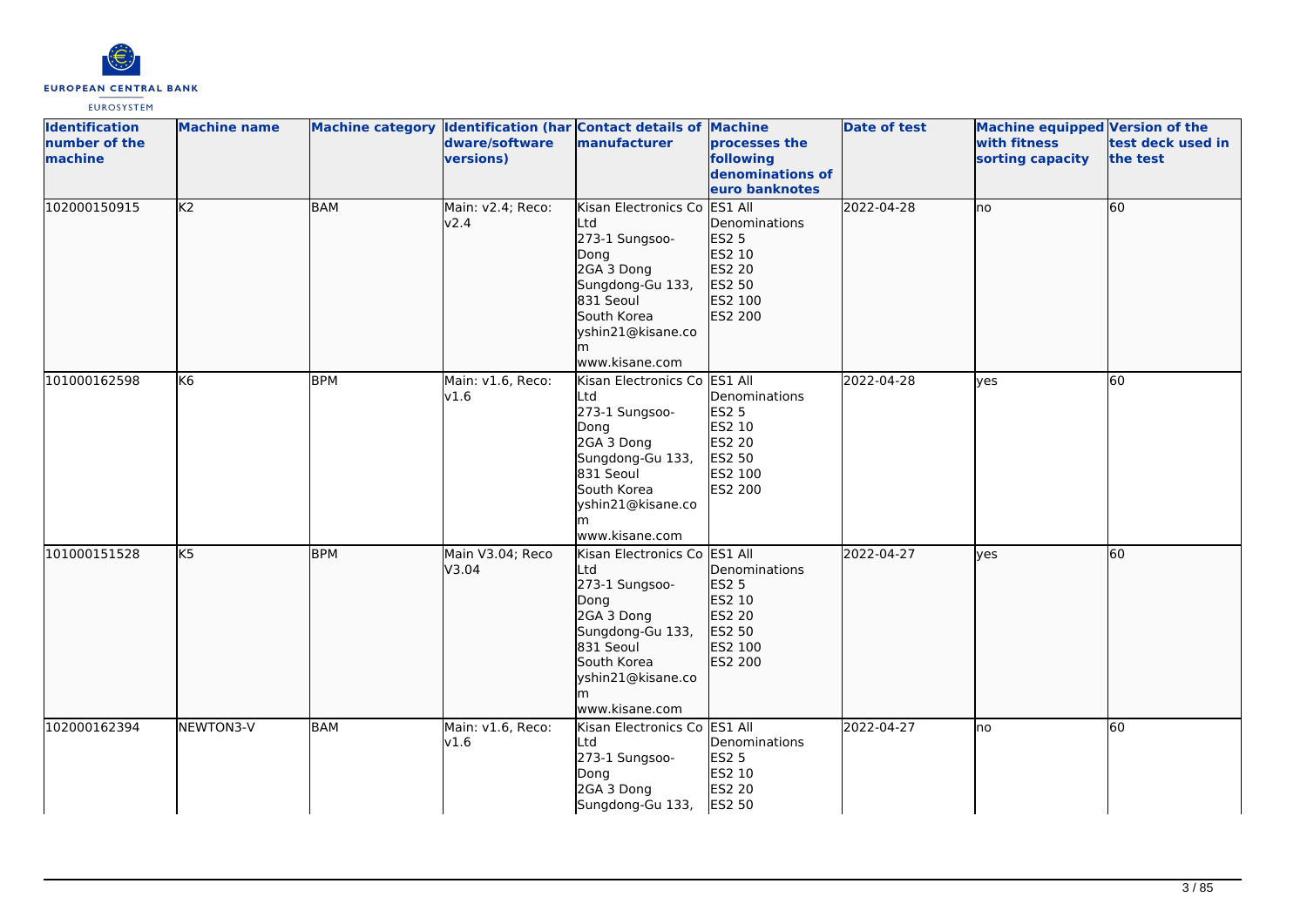

| <b>Identification</b><br>number of the<br>machine | <b>Machine name</b> |            | dware/software<br>versions) | Machine category Identification (har Contact details of Machine<br>manufacturer                                                                                           | processes the<br>following<br>denominations of<br>euro banknotes                             | <b>Date of test</b> | Machine equipped Version of the<br>with fitness<br>sorting capacity | test deck used in<br>the test |
|---------------------------------------------------|---------------------|------------|-----------------------------|---------------------------------------------------------------------------------------------------------------------------------------------------------------------------|----------------------------------------------------------------------------------------------|---------------------|---------------------------------------------------------------------|-------------------------------|
|                                                   |                     |            |                             | 831 Seoul<br>South Korea<br>yshin21@kisane.co<br>m<br>www.kisane.com                                                                                                      | ES2 100<br>ES2 200                                                                           |                     |                                                                     |                               |
| 101000162406                                      | NEWTON3-F           | <b>BPM</b> | Main: v1.6, Reco:<br>v1.6   | Kisan Electronics Co<br>Ltd<br>273-1 Sungsoo-<br>Dong<br>2GA 3 Dong<br>Sungdong-Gu 133,<br>831 Seoul<br>South Korea<br>yshin21@kisane.co<br>www.kisane.com                | ES1 All<br>Denominations<br><b>ES2 5</b><br>ES2 10<br>ES2 20<br>ES2 50<br>ES2 100<br>ES2 200 | 2022-04-27          | lves                                                                | 60                            |
| 101000162428                                      | $K3-A$              | <b>BPM</b> | Main: v1.6, Reco:<br>v1.6   | Kisan Electronics Co ES1 All<br>Ltd<br>273-1 Sungsoo-<br>Dong<br>2GA 3 Dong<br>Sungdong-Gu 133,<br>831 Seoul<br>South Korea<br>yshin21@kisane.co<br>m<br>www.kisane.com   | Denominations<br>ES2 5<br>ES2 10<br><b>ES2 20</b><br>ES2 50<br>ES2 100<br>ES2 200            | 2022-04-27          | lves                                                                | 60                            |
| 101000162439                                      | $K5-A$              | <b>BPM</b> | Main: v1.6, Reco:<br>v1.6   | Kisan Electronics Co ES1 All<br>Ltd<br>273-1 Sungsoo-<br>Dong<br>2GA 3 Dong<br>Sungdong-Gu 133,<br>831 Seoul<br>South Korea<br>yshin21@kisane.co<br>lm.<br>www.kisane.com | Denominations<br>ES2 5<br>ES2 10<br>ES2 20<br>ES2 50<br>ES2 100<br>ES2 200                   | 2022-04-27          | ves                                                                 | 60                            |
|                                                   |                     |            |                             |                                                                                                                                                                           |                                                                                              |                     |                                                                     |                               |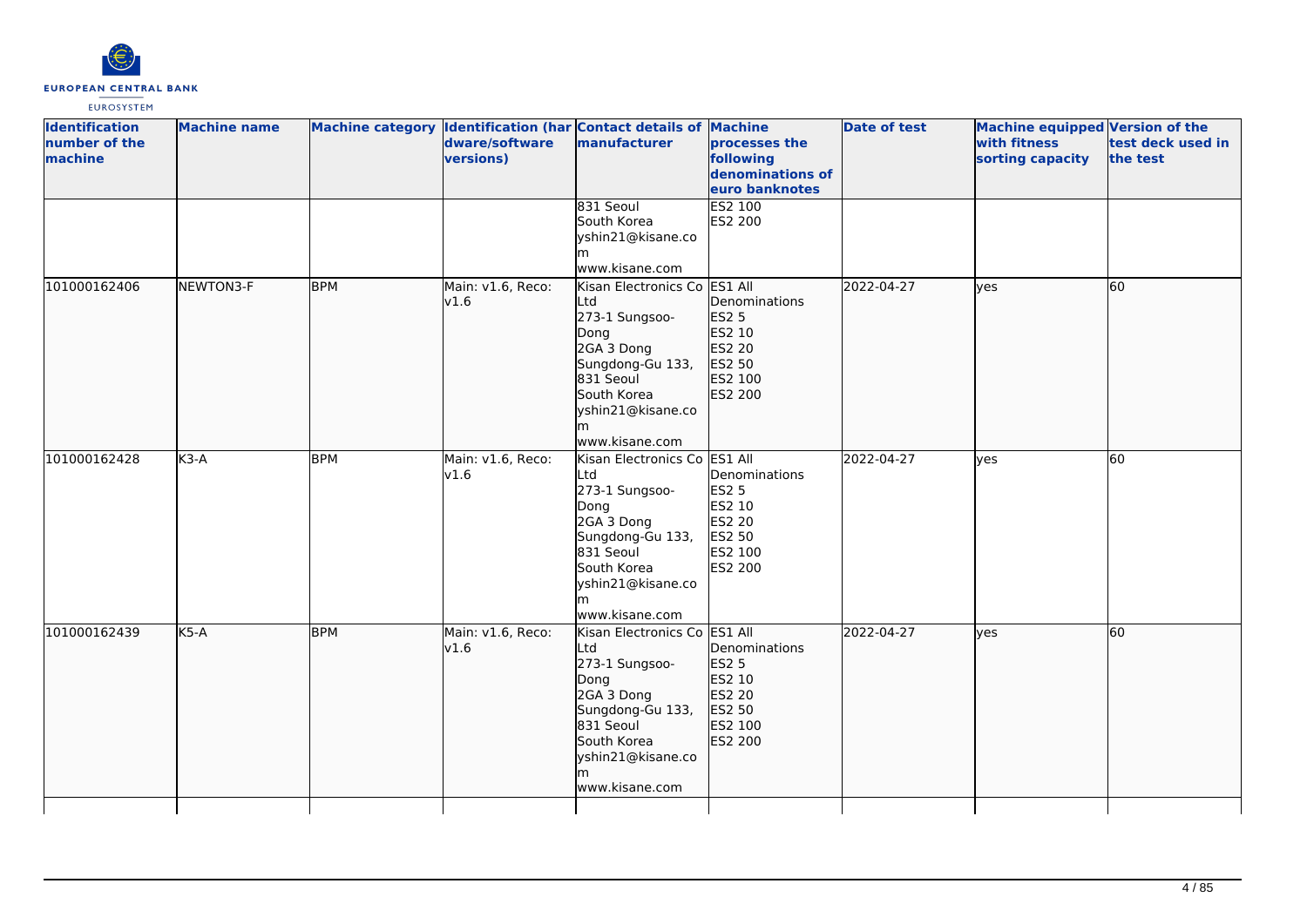

| <b>Identification</b><br>number of the<br>machine | <b>Machine name</b> |            | dware/software<br>versions)     | Machine category Identification (har Contact details of Machine<br>manufacturer                                                                                         | processes the<br>following<br>denominations of<br>euro banknotes                                    | <b>Date of test</b> | Machine equipped Version of the<br>with fitness<br>sorting capacity | test deck used in<br>the test |
|---------------------------------------------------|---------------------|------------|---------------------------------|-------------------------------------------------------------------------------------------------------------------------------------------------------------------------|-----------------------------------------------------------------------------------------------------|---------------------|---------------------------------------------------------------------|-------------------------------|
| 102000162383                                      | <b>NEWTON-A</b>     | <b>BAM</b> | Main Ver. 1.6, Reco<br>Ver. 1.6 | Kisan Electronics Co<br>Ltd<br>273-1 Sungsoo-<br>Dong<br>2GA 3 Dong<br>Sungdong-Gu 133,<br>831 Seoul<br>South Korea<br>yshin21@kisane.co<br>m<br>www.kisane.com         | ES1 All<br>Denominations<br><b>ES2 5</b><br>ES2 10<br>ES2 20<br>ES2 50<br>ES2 100<br><b>ES2 200</b> | 2022-04-26          | no.                                                                 | 60                            |
| 102000138941                                      | Newton 2 PLUS V     | <b>BAM</b> | Main: 3.3; Reco: 3.4            | Kisan Electronics Co ES1 All<br>Ltd<br>273-1 Sungsoo-<br>Dong<br>2GA 3 Dong<br>Sungdong-Gu 133,<br>831 Seoul<br>South Korea<br>yshin21@kisane.co<br>m<br>www.kisane.com | Denominations<br><b>ES2 5</b><br>ES2 10<br>ES2 20<br>ES2 50<br>ES2 100<br>ES2 200                   | 2022-04-25          | lno                                                                 | 60                            |
| 101000138951                                      | Newton 2 PLUS       | <b>BPM</b> | Main Ver. 3.3, Reco<br>Ver. 3.4 | Kisan Electronics Co ES1 All<br>Ltd<br>273-1 Sungsoo-<br>Dong<br>2GA 3 Dong<br>Sungdong-Gu 133,<br>831 Seoul<br>South Korea<br>yshin21@kisane.co<br>m<br>www.kisane.com | Denominations<br><b>ES2 5</b><br>ES2 10<br><b>ES2 20</b><br>ES2 50<br>ES2 100<br>ES2 200            | 2022-04-25          | yes                                                                 | 60                            |
| 102000162657                                      | GFS-220 STD         | BAM        | <b>GFS STD BV</b><br>0.4.6      | Glory Global<br>Solutions<br>(International)<br>Limited<br><b>Forest View</b><br>Crockford Lane                                                                         | ES1 All<br>Denominations<br><b>ES2 5</b><br>ES2 10<br>ES2 20<br>ES2 50                              | 2022-04-12          | lno                                                                 | 60                            |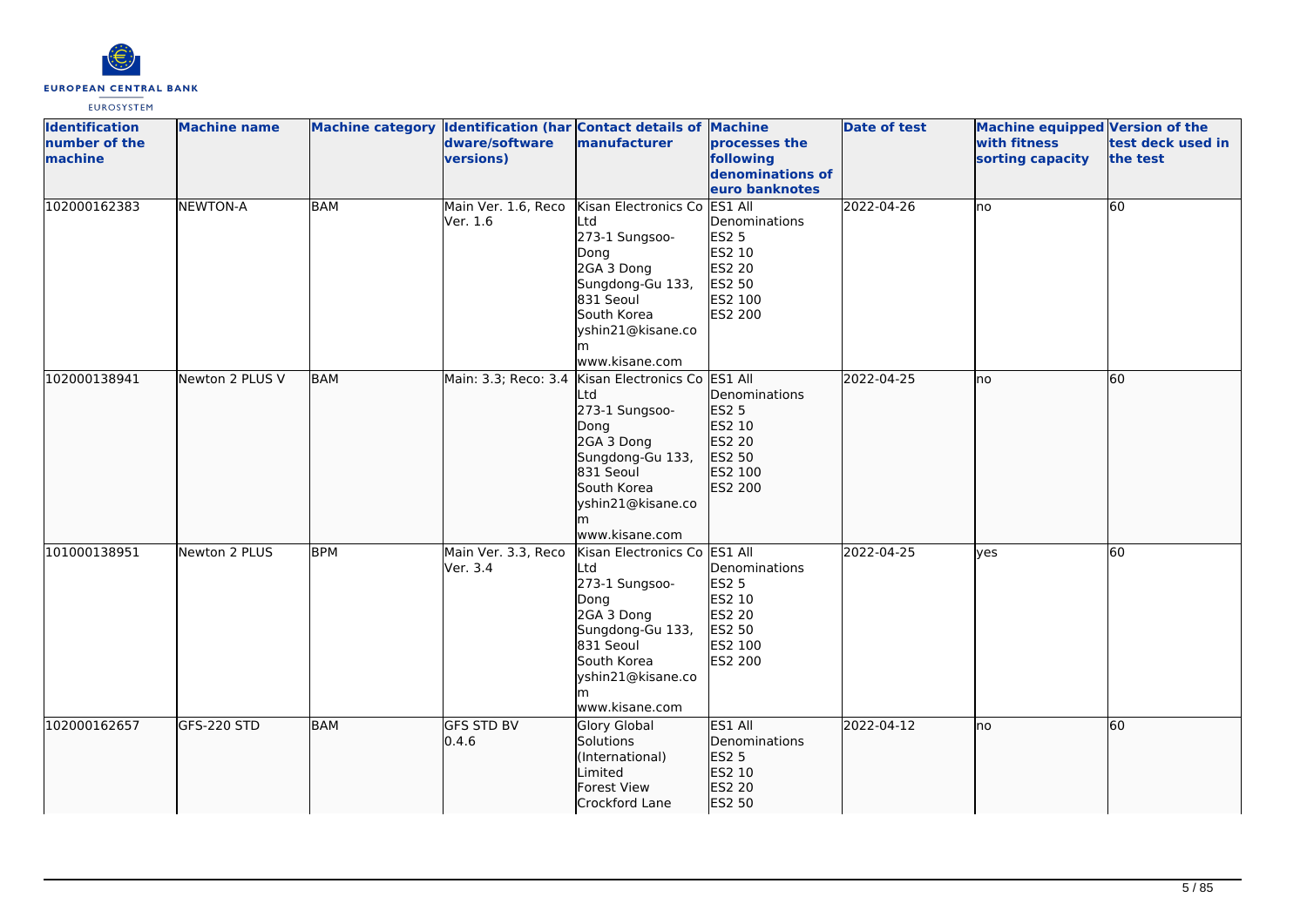

| <b>Identification</b><br>number of the<br>machine | <b>Machine name</b> |            | dware/software<br>versions) | Machine category Identification (har Contact details of Machine<br>manufacturer                                                                      | processes the<br>following<br>denominations of<br>euro banknotes                  | <b>Date of test</b> | Machine equipped Version of the<br>with fitness<br>sorting capacity | test deck used in<br>the test |
|---------------------------------------------------|---------------------|------------|-----------------------------|------------------------------------------------------------------------------------------------------------------------------------------------------|-----------------------------------------------------------------------------------|---------------------|---------------------------------------------------------------------|-------------------------------|
|                                                   |                     |            |                             | Chineham Business<br>Park<br>RG24 8QZ<br>Basingstoke<br>United Kingdom<br>philippe.macon@fr.g<br>lory-global.com<br>www.gloryglobalsolu<br>tions.com | <b>ES2 100</b><br>ES2 200                                                         |                     |                                                                     |                               |
| 101000162601                                      | Rapidcount X 600F   | <b>BPM</b> | $C25-1-$                    | Ratiotec GmbH & Co ES1 All<br>KG<br>Max Keith Strasse<br>66<br>D-45136<br>Essen<br>Germany<br>www.ratio-tec.de                                       | Denominations<br><b>ES2 5</b><br>ES2 10<br>ES2 20<br>ES2 50<br>ES2 100<br>ES2 200 | 2022-04-11          | <b>ves</b>                                                          | 60                            |
| 101000136243                                      | NC-7101             | <b>BPM</b> | EUR002.107                  | Masterwork<br>Automodules<br>4F, 223, Chong Yang ES2 5<br>lRd.<br>115 Nangang<br>Taipei<br>Taiwan<br>www.automodules.c ES2 200<br>lom                | ES1 All<br>Denominations<br>ES2 10<br>ES2 20<br>ES2 50<br>ES2 100                 | 2022-04-11          | lves                                                                | $\overline{60}$               |
| 102000142889                                      | NC-6500             | <b>BAM</b> | EUR 002.117                 | Masterwork<br>Automodules<br>4F, 223, Chong Yang ES2 5<br>Rd<br>115 Nangang<br>Taipei<br>Taiwan<br>www.automodules.c ES2 200<br>lom                  | ES1 All<br>Denominations<br>ES2 10<br>ES2 20<br>ES2 50<br>ES2 100                 | 2022-04-11          | no                                                                  | 60                            |
| 102000161725                                      | NC-6100             | <b>BAM</b> | EUR 002.005                 | Masterwork<br>Automodules                                                                                                                            | ES1 All<br>Denominations                                                          | 2022-04-11          | lno                                                                 | 60                            |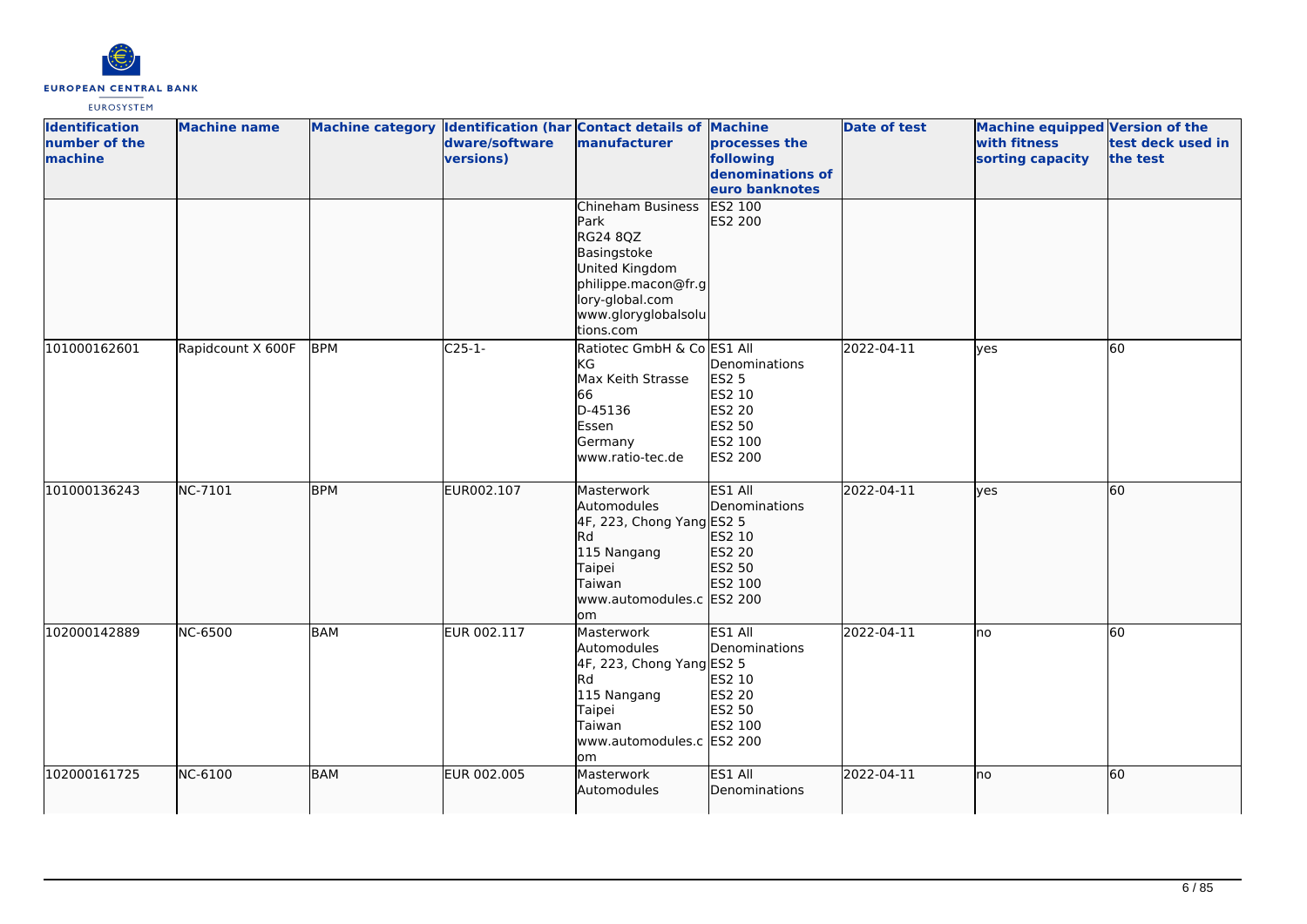

| <b>Identification</b><br>number of the<br>machine | <b>Machine name</b>                          |             | dware/software<br>versions) | Machine category Identification (har Contact details of Machine<br>manufacturer                                                                                       | processes the<br>following<br>denominations of<br>euro banknotes  | <b>Date of test</b> | Machine equipped Version of the<br>with fitness<br>sorting capacity | test deck used in<br>the test |
|---------------------------------------------------|----------------------------------------------|-------------|-----------------------------|-----------------------------------------------------------------------------------------------------------------------------------------------------------------------|-------------------------------------------------------------------|---------------------|---------------------------------------------------------------------|-------------------------------|
|                                                   |                                              |             |                             | 4F, 223, Chong Yang ES2 5<br>lRd.<br>115 Nangang<br>Taipei<br>Taiwan<br>www.automodules.c ES2 200<br>om                                                               | ES2 10<br>ES2 20<br>ES2 50<br>ES2 100                             |                     |                                                                     |                               |
| 101000161735                                      | <b>NC-9500</b>                               | <b>BPM</b>  | EUR:002.015                 | Masterwork<br>Automodules<br>4F, 223, Chong Yang ES2 5<br>Rd<br>115 Nangang<br>Taipei<br>Taiwan<br>www.automodules.c ES2 200<br>lom                                   | ES1 All<br>Denominations<br>ES2 10<br>ES2 20<br>ES2 50<br>ES2 100 | 2022-04-11          | lves                                                                | 60                            |
| 101000161780<br>101000161791<br>101000161804      | Eagle Eye 7 FS<br>Magner 155 F<br>GC-1000 EE | <b>BPM</b>  | 6.36                        | PULOON Technology ES1 All<br>23-10, Hyoryeong-ro Denominations<br>60 gil<br>Seocho-gu<br>137-866<br>Seoul<br>Korea<br>sales2@puloon.co.kr ES2 200<br>www.puloon.co.kr | <b>ES2 5</b><br>ES2 10<br>ES2 20<br>ES2 50<br>ES2 100             | 2022-04-06          | lyes                                                                | 60                            |
| 102000161850<br>102000161861<br>102000161872      | Eagle Eye 7 VS<br>Magner 155 V<br>GC-350 VN  | <b>BAM</b>  | 6.43                        | PULOON Technology ES1 All<br>23-10, Hyoryeong-ro Denominations<br>60 gil<br>Seocho-gu<br>137-866<br>Seoul<br>Korea<br>sales2@puloon.co.krES2 200<br>www.puloon.co.kr  | <b>ES2 5</b><br>ES2 10<br>ES2 20<br>ES2 50<br>ES2 100             | 2022-04-06          | lno                                                                 | 60                            |
| 103000161145                                      | Z1 HRCE                                      | <b>TARM</b> | JDU-65<br>EUR:AA09          | Sigma S.p.A.<br>Via Po 14<br>63017<br>Altidona (FM)                                                                                                                   | ES1 All<br>Denominations<br>ES2 5<br>ES2 10                       | 2022-04-04          | ves                                                                 | 60                            |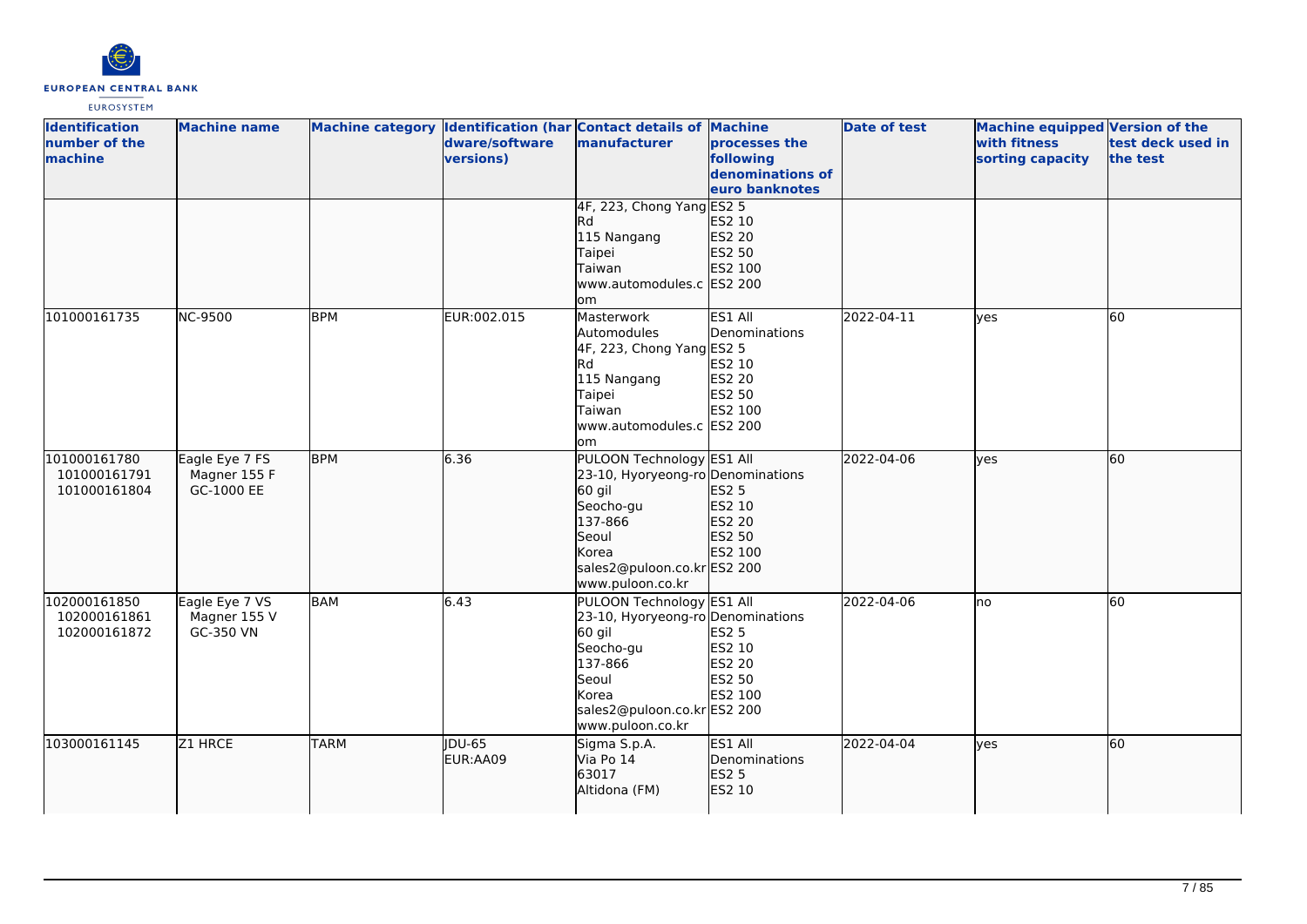

| <b>Identification</b><br>number of the<br>machine                                                                                                            | <b>Machine name</b>                                                                                                                                                           |             | Machine category Identification (har Contact details of Machine<br>dware/software<br>versions) | manufacturer                                                                                                                                           | processes the<br>following<br>denominations of<br>euro banknotes                             | <b>Date of test</b> | <b>Machine equipped Version of the</b><br>with fitness<br>sorting capacity | test deck used in<br>the test |
|--------------------------------------------------------------------------------------------------------------------------------------------------------------|-------------------------------------------------------------------------------------------------------------------------------------------------------------------------------|-------------|------------------------------------------------------------------------------------------------|--------------------------------------------------------------------------------------------------------------------------------------------------------|----------------------------------------------------------------------------------------------|---------------------|----------------------------------------------------------------------------|-------------------------------|
|                                                                                                                                                              |                                                                                                                                                                               |             |                                                                                                | Italy<br>www.sigmaspa.com                                                                                                                              | <b>ES2 20</b><br>ES2 50<br>ES2 100<br>ES2 200                                                |                     |                                                                            |                               |
| 101000161096                                                                                                                                                 | BPS M3                                                                                                                                                                        | <b>BPM</b>  | BPS M3<br>Euro_02.04                                                                           | Giesecke+Devrient<br>Currency<br>Technology GmbH<br>Prinzregentenstraße ES2 10<br>159<br>81677<br>Munich<br>Germany<br>www.gi-de.com                   | ES1 All<br>Denominations<br><b>ES2 5</b><br>ES2 20<br>ES2 50<br>ES2 100<br><b>ES2 200</b>    | 2022-03-30          | ves                                                                        | 60                            |
| 103000160985<br>103000160996<br>103000161009<br>103000161010<br>103000161021<br>103000161032<br>103000161043<br>103000161054<br>103000161065<br>103000161076 | CINEO C6040<br><b>CINEO C6020</b><br>CS 6020<br><b>CINEO C6030</b><br>CS 6030<br><b>CINEO C6040</b><br>Compact<br>CS 6040<br>CS 6040 Compact<br><b>CINEO C6050</b><br>CS 6050 | <b>TARM</b> | MOVE AWCA<br>MOVE_AWAA_EUR_1 Systems GmbH<br>055                                               | Diebold Nixdorf<br>Heinz-Nixdorf-Ring 1 ES2 5<br>33106<br>Paderborn<br>Germany<br>info.de@dieboldnixd ES2 100<br>orf.com<br>www.dieboldnixdorf.<br>com | ES1 All<br>Denominations<br>ES2 10<br>ES2 20<br>ES2 50<br>ES2 200                            | 2022-03-24          | ves                                                                        | 60                            |
| 102000108569                                                                                                                                                 | <b>BC 280</b>                                                                                                                                                                 | <b>BAM</b>  | $C24-1-$                                                                                       | Cashtester/Amwit<br>Security B.V.<br>De Corridor 9<br>3621 ZA<br><b>Breukelen</b><br>Netherlands<br>mw@cashtester.co<br>m<br>www.cashtester.com        | ES1 All<br>Denominations<br><b>ES2 5</b><br>ES2 10<br>ES2 20<br>ES2 50<br>ES2 100<br>ES2 200 | 2022-03-23          | lno                                                                        | 60                            |
| 103000160792<br>103000160805<br>103000160816<br>103000160827                                                                                                 | CINEO C6040<br><b>CINEO C6020</b><br>CS 6020<br><b>CINEO C6030</b>                                                                                                            | <b>TARM</b> | MOVE AWAA<br>MOVE_AWAA_EUR_1 Systems GmbH<br>055                                               | Diebold Nixdorf<br>Heinz-Nixdorf-Ring 1 ES2 5<br>33106                                                                                                 | ES1 All<br>Denominations<br>ES2 10                                                           | 2022-03-23          | yes                                                                        | 60                            |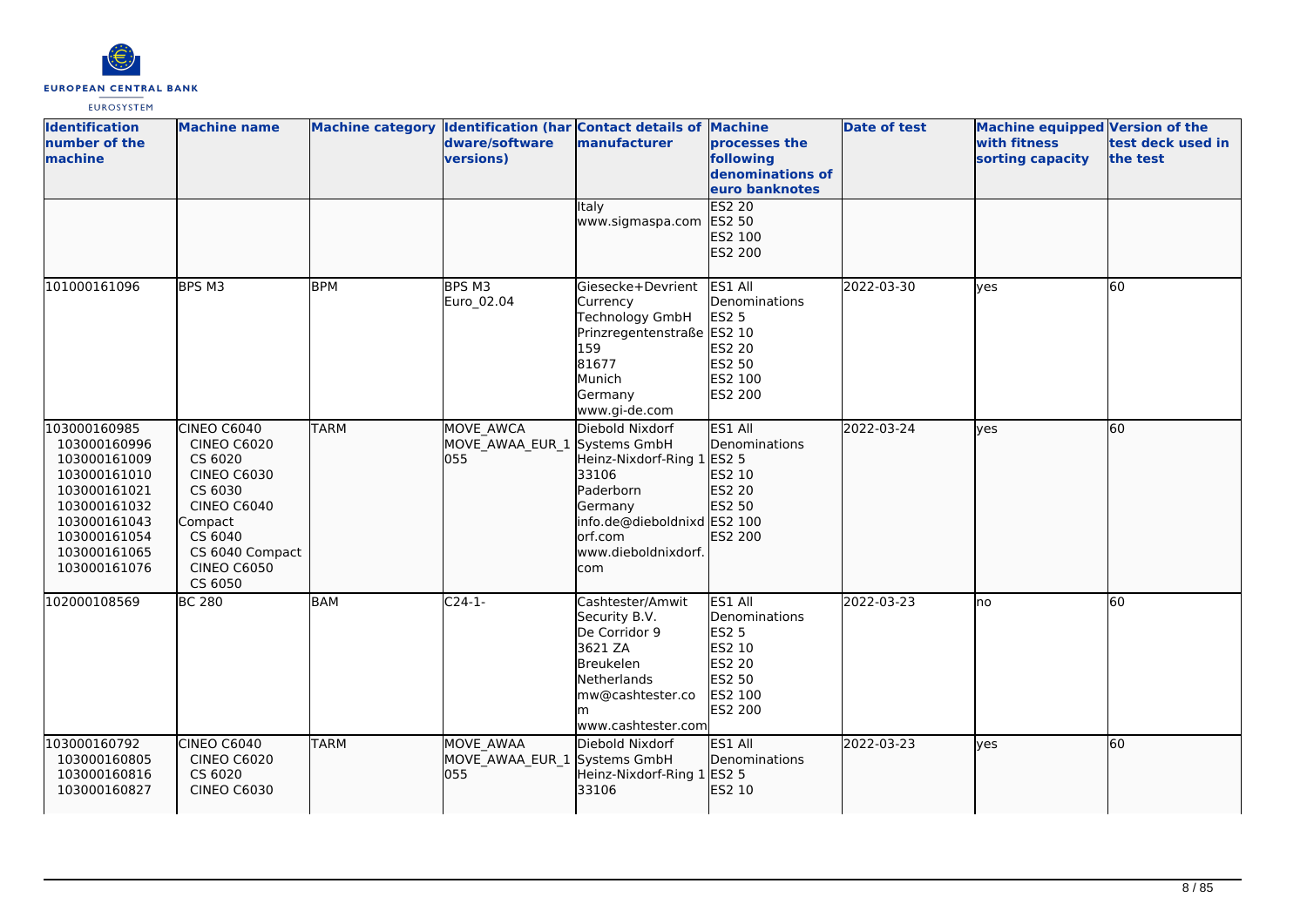

| <b>Identification</b><br>number of the<br>machine                                                            | <b>Machine name</b>                                                                                     |             | dware/software<br>versions)                       | Machine category Identification (har Contact details of Machine<br>manufacturer                       | processes the<br>following<br>denominations of<br>euro banknotes                                           | <b>Date of test</b> | <b>Machine equipped Version of the</b><br>with fitness<br>sorting capacity | test deck used in<br>the test |
|--------------------------------------------------------------------------------------------------------------|---------------------------------------------------------------------------------------------------------|-------------|---------------------------------------------------|-------------------------------------------------------------------------------------------------------|------------------------------------------------------------------------------------------------------------|---------------------|----------------------------------------------------------------------------|-------------------------------|
| 103000160838<br>103000160849<br>103000160850<br>103000160861<br>103000160872<br>103000160883                 | CS 6030<br><b>CINEO C6040</b><br>Compact<br>CS 6040<br>CS 6040 Compact<br><b>CINEO C6050</b><br>CS 6050 |             |                                                   | Paderborn<br>Germany<br>info.de@dieboldnixd ES2 100<br>lorf.com<br>www.dieboldnixdorf.<br>com         | <b>ES2 20</b><br>ES2 50<br>ES2 200                                                                         |                     |                                                                            |                               |
| 103000142506<br>103000142517<br>103000142528<br>103000142539<br>103000142540<br>103000142551<br>103000142573 | <b>CM18</b><br>CM18T<br>CM18b<br>CM18EvoT<br>CM18Evo<br>CM18 DaVinci<br>CM18 DaVinciT                   | <b>TARM</b> | <b>RS32</b><br>ZF07.EUF010.02                     | Arca Technologies<br>lsrl<br>Via Statale 17<br>10012<br>Bollengo (TO)<br><b>Italy</b><br>www.arca.com | ES1 All<br>Denominations<br><b>ES2 5</b><br>ES2 10<br><b>ES2 20</b><br>ES2 50<br>ES2 100<br><b>ES2 200</b> | 2022-03-21          | yes                                                                        | 60                            |
| 103000142584<br>103000142595<br>103000142608<br>103000142619<br>103000142620<br>103000142631<br>103000142653 | <b>CM18</b><br>CM18T<br>CM18b<br>CM18EvoT<br>CM18Evo<br>CM18 DaVinci<br>CM18 DaVinciT                   | <b>TARM</b> | RS32<br>ZG07.EUG010.02                            | Arca Technologies<br>lsrl<br>Via Statale 17<br>10012<br>Bollengo (TO)<br><b>Italy</b><br>www.arca.com | ES1 All<br>Denominations<br><b>ES2 5</b><br>ES2 10<br>ES2 20<br>ES2 50<br>ES2 100<br>ES2 200               | 2022-03-21          | lyes                                                                       | 60                            |
| 103000148955<br>103000148966<br>103000148977<br>103000148988<br>103000148999<br>103000149002<br>103000149013 | CM18<br>CM18T<br>CM18b<br>CM18EvoT<br>CM18Evo<br>CM18 DaVinci<br>CM18 DaVinciT                          | <b>TARM</b> | <b>RS22</b><br>HJ8B.EUN030.19                     | Arca Technologies<br>İsrl<br>Via Statale 17<br>10012<br>Bollengo (TO)<br>ltaly<br>www.arca.com        | ES1 All<br>Denominations<br><b>ES2 5</b><br>ES2 10<br><b>ES2 20</b><br>ES2 50<br>ES2 100<br>ES2 200        | 2022-03-21          | ves                                                                        | 60                            |
| 104000149105<br>104000149116<br>104000149127<br>104000149138                                                 | <b>CSeXtra</b><br><b>SID</b><br>CSeXtraT<br>CSeXtraC                                                    | <b>TAM</b>  | Sid Validator 1902-9 Arca Technologies<br>EUR1010 | lsrl<br>Via Statale 17<br>10012                                                                       | ES1 All<br>Denominations<br><b>ES2 5</b><br>ES2 10                                                         | 2022-03-21          | lno                                                                        | 60                            |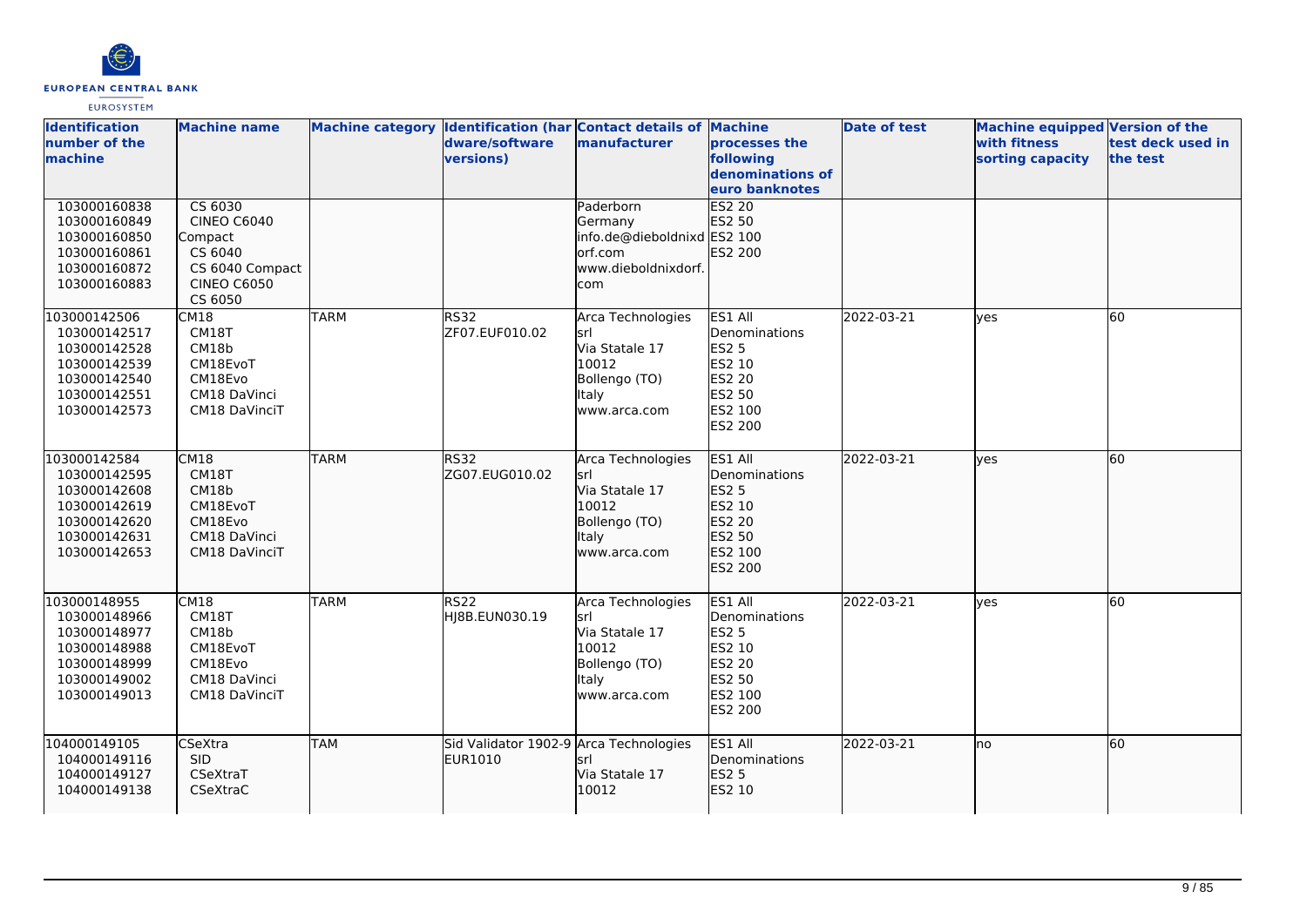

| <b>Identification</b><br>number of the<br>machine                            | <b>Machine name</b>                                                                    |             | dware/software<br>versions)                                                                                   | Machine category Identification (har Contact details of Machine<br>manufacturer                                                               | processes the<br>following<br>denominations of<br>euro banknotes                             | <b>Date of test</b> | Machine equipped Version of the<br>with fitness<br>sorting capacity | test deck used in<br>the test |
|------------------------------------------------------------------------------|----------------------------------------------------------------------------------------|-------------|---------------------------------------------------------------------------------------------------------------|-----------------------------------------------------------------------------------------------------------------------------------------------|----------------------------------------------------------------------------------------------|---------------------|---------------------------------------------------------------------|-------------------------------|
|                                                                              |                                                                                        |             |                                                                                                               | Bollengo (TO)<br><b>Italy</b><br>www.arca.com                                                                                                 | <b>ES2 20</b><br>ES2 50<br>ES2 100<br>ES2 200                                                |                     |                                                                     |                               |
| 104000149149<br>104000149150<br>104000149161<br>104000149172                 | <b>CSeXtra</b><br><b>SID</b><br>CSeXtraT<br>CSeXtraC                                   | <b>TAM</b>  | <b>Sid Validator</b><br>1902-18<br>EUR1010                                                                    | Arca Technologies<br>lsrl<br>Via Statale 17<br>10012<br>Bollengo (TO)<br><b>Italy</b><br>www.arca.com                                         | ES1 All<br>Denominations<br><b>ES2 5</b><br>ES2 10<br>ES2 20<br>ES2 50<br>ES2 100<br>ES2 200 | 2022-03-21          | lno                                                                 | 60                            |
| 103000159813<br>103000159824<br>103000159835<br>103000159846<br>103000159857 | CI-50 RBW-15X<br>CI-100B_SDRB-100<br>CI-10B RBW-100<br>RBW-200 HVE-200<br>CI-5B_RBW-50 | <b>TARM</b> | HVE-2XX<br>1008                                                                                               | Glory Global<br>Solutions<br>Thomas-Edison-Platz ES2 5<br>63263<br>Neu-Isenburg<br>Germany<br>www.gloryglobalsolu ES2 200<br>tions.com        | ES1 All<br>Denominations<br>ES2 10<br>ES2 20<br>ES2 50<br>ES2 100                            | 2022-03-18          | lves                                                                | 60                            |
| 101000160028                                                                 | <b>USF-200</b>                                                                         | <b>BPM</b>  | <b>HVD-300</b><br>0028                                                                                        | <b>Glory Global</b><br>Solutions<br>Thomas-Edison-Platz ES2 5<br>63263<br>Neu-Isenburg<br>Germany<br>www.gloryglobalsolu ES2 200<br>tions.com | ES1 All<br>Denominations<br>ES2 10<br><b>ES2 20</b><br>ES2 50<br>ES2 100                     | 2022-03-18          | lyes                                                                | 60                            |
| 101000129507                                                                 | DLR7000/17/14                                                                          | <b>BPM</b>  | <b>ECM Console</b><br>5.2.844 7000<br>Console 5.2.844 IDS<br>1 7.00031000 IDS 2<br>7.00031000 IDSS<br>6.15170 | Cash Processing<br>Solutions Ltd<br>De La Rue House,<br>Jays Close, Viables,<br>Basingstoke<br>Hampshire                                      | ES1 All<br>Denominations<br>ES2 5<br>ES2 10<br>ES2 20<br>ES2 50                              | 2022-03-17          | ves                                                                 | 60                            |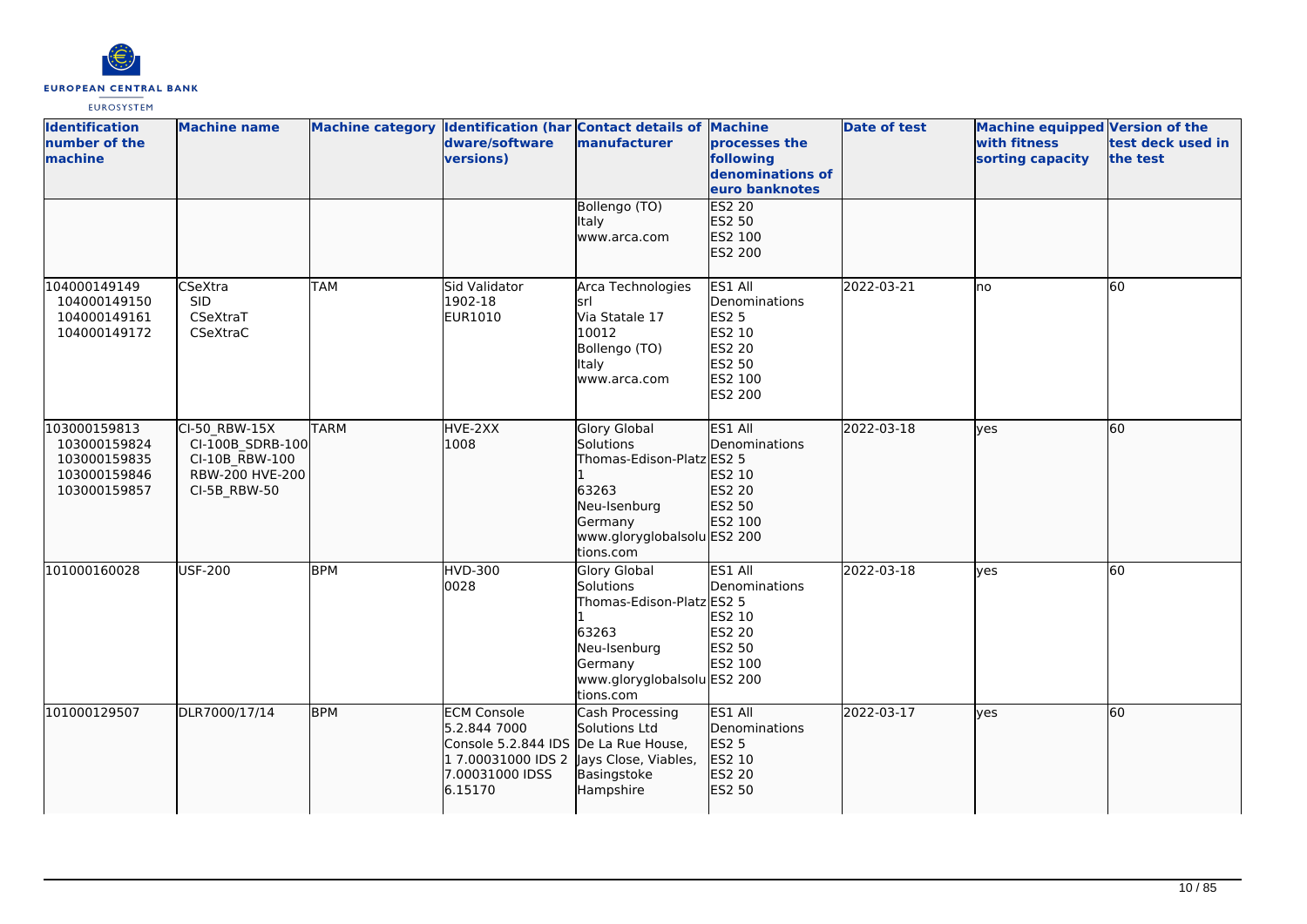

| <b>Identification</b><br>number of the<br>machine | <b>Machine name</b> |             | dware/software<br>versions)                                                                                        | Machine category Identification (har Contact details of Machine<br>manufacturer                                                                                                                                    | processes the<br>following<br>denominations of<br>euro banknotes                             | <b>Date of test</b> | <b>Machine equipped Version of the</b><br>with fitness<br>sorting capacity | test deck used in<br>the test |
|---------------------------------------------------|---------------------|-------------|--------------------------------------------------------------------------------------------------------------------|--------------------------------------------------------------------------------------------------------------------------------------------------------------------------------------------------------------------|----------------------------------------------------------------------------------------------|---------------------|----------------------------------------------------------------------------|-------------------------------|
|                                                   |                     |             |                                                                                                                    | <b>RG22 4BS</b><br>Viables Kingdom<br>United Kingdom<br>martin.hobhouse@u<br>k.delarue.com<br>www.delarue.com                                                                                                      | <b>ES2 100</b><br>ES2 200                                                                    |                     |                                                                            |                               |
| 101000160266                                      | <b>SH-08C1</b>      | <b>BPM</b>  | 20220312A<br>3.0 A8611244                                                                                          | Nanjing<br><b>NUMENMATIC TECH</b><br>Co., LTD<br>$606$ #, Jiuzhou B<br>Building, PingYang<br>325400<br>WenZhou City<br><b>China</b><br>brian@numenmatic.<br>com<br>www.numenmatic.c<br>lom                         | ES1 All<br>Denominations<br><b>ES2 5</b><br>ES2 10<br>ES2 20<br>ES2 50<br>ES2 100<br>ES2 200 | 2022-03-17          | yes                                                                        | 60                            |
| 101000161290                                      | DLR7000/17/14       | <b>BPM</b>  | <b>ECM Console</b><br>05.02.849 7000<br>Console 05.02.849<br>IDS1 6.15170000<br>IDS2 6.15170000<br>IDSS 6.15170000 | Cash Processing<br>Solutions Ltd<br>De La Rue House,<br>Jays Close, Viables,<br>Basingstoke<br>Hampshire<br>RG22 4BS<br>Viables Kingdom<br>United Kingdom<br>martin.hobhouse@u<br>k.delarue.com<br>www.delarue.com | ES1 All<br>Denominations<br><b>ES2 5</b><br>ES2 10<br>ES2 20<br>ES2 50<br>ES2 100<br>ES2 200 | 2022-03-17          | lyes                                                                       | 60                            |
| 103000159697<br>103000159700                      | LTA-380<br>LTA-450  | <b>TARM</b> | BV <sub>3</sub><br>GAUL2203040E                                                                                    | ATEC AP Co. Ltd.<br>9F, 7, 289, Pangyo-<br>ro, Bundang-gu,<br>Seongnam-si<br>13488<br>Gyeonggi-do<br>South Korea<br>http://www.atecap.k ES2 200                                                                    | ES1 All<br>Denominations<br><b>ES2 5</b><br>ES2 10<br>ES2 20<br>ES2 50<br>ES2 100            | 2022-03-16          | yes                                                                        | 60                            |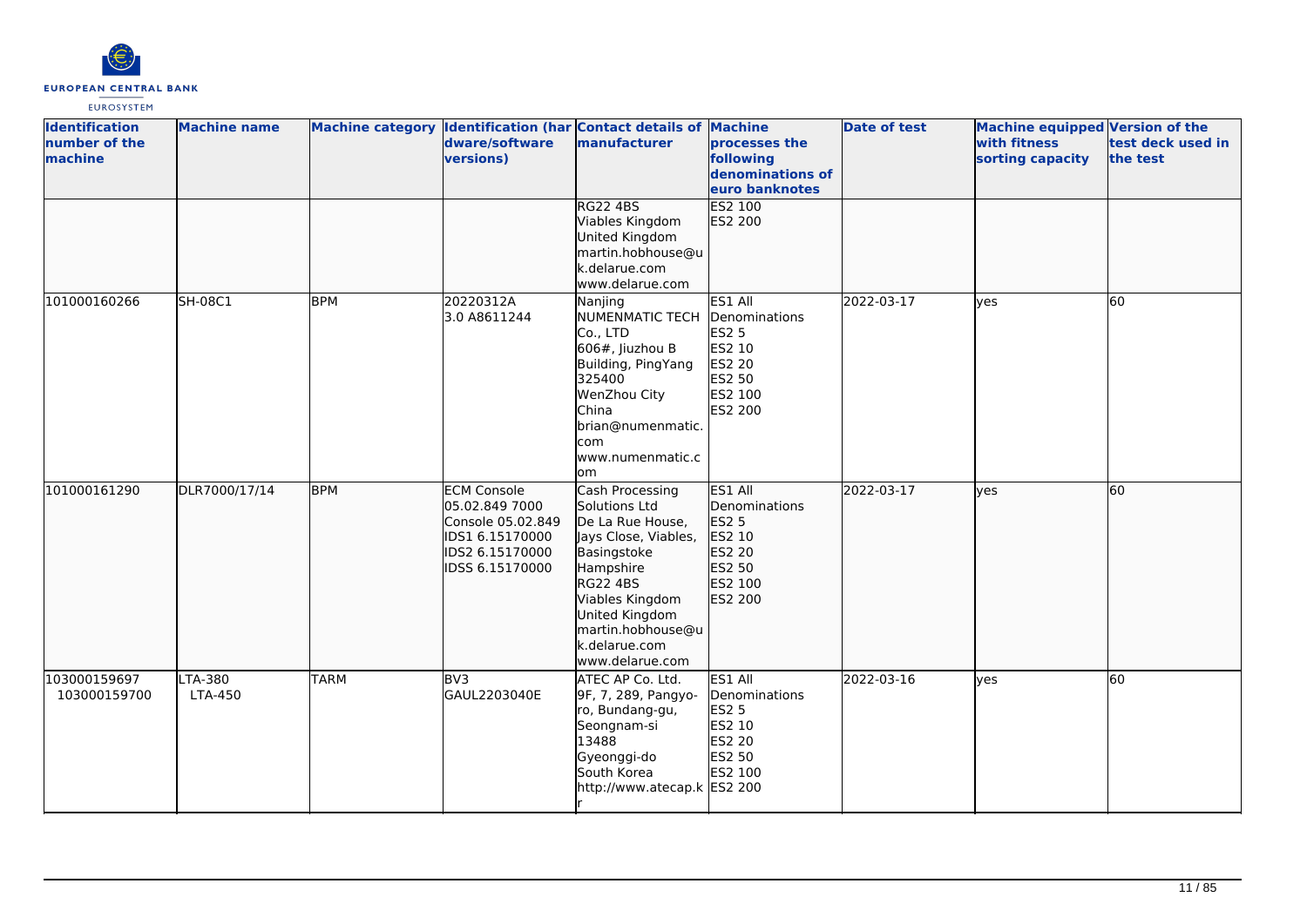

| <b>Identification</b><br>number of the<br>machine | <b>Machine name</b>     |             | dware/software<br>versions)        | Machine category Identification (har Contact details of Machine<br>manufacturer                               | processes the<br>following<br>denominations of<br>euro banknotes                             | <b>Date of test</b> | Machine equipped Version of the<br>with fitness<br>sorting capacity | test deck used in<br>the test |
|---------------------------------------------------|-------------------------|-------------|------------------------------------|---------------------------------------------------------------------------------------------------------------|----------------------------------------------------------------------------------------------|---------------------|---------------------------------------------------------------------|-------------------------------|
| 102000159867                                      | Safescan 2985-SX<br>lG3 | <b>BAM</b>  | 2985SXG3-E03-X2                    | Safescan B.V.<br>Heliumstraat 14<br>2718 SL<br>Zoetermeer<br>Holland<br>info@safescan.com<br>www.safescan.com | ES1 All<br>Denominations<br><b>ES2 5</b><br>ES2 10<br>ES2 20<br>ES2 50<br>ES2 100<br>ES2 200 | 2022-03-16          | Ino                                                                 | 60                            |
| 103000145280                                      | CM18 Da Vinci           | <b>TARM</b> | <b>RS32</b><br>ZG07 EUG010.02      | Arca Technologies<br>lsrl<br>Via Statale 17<br>10012<br>Bollengo (TO)<br>Italy<br>www.arca.com                | ES1 All<br>Denominations<br><b>ES2 5</b><br>ES2 10<br>ES2 20<br>ES2 50<br>ES2 100<br>ES2 200 | 2022-03-14          | <b>l</b> ves                                                        | 60                            |
| 103000145291                                      | CM18 Da Vinci           | <b>TARM</b> | <b>RS32</b><br>ZF07 EUF010.02      | Arca Technologies<br>lsrl<br>Via Statale 17<br>10012<br>Bollengo (TO)<br><b>Italy</b><br>www.arca.com         | ES1 All<br>Denominations<br>ES2 5<br>ES2 10<br>ES2 20<br>ES2 50<br>ES2 100<br>ES2 200        | 2022-03-14          | lves                                                                | 60                            |
| 103000150905                                      | CM18 Da Vinci           | <b>TARM</b> | RS <sub>22</sub><br>HJ8B EUN030.19 | Arca Technologies<br>lsrl<br>Via Statale 17<br>10012<br>Bollengo (TO)<br>Italy<br>www.arca.com                | ES1 All<br>Denominations<br><b>ES2 5</b><br>ES2 10<br>ES2 20<br>ES2 50<br>ES2 100<br>ES2 200 | 2022-03-14          | ves                                                                 | 60                            |
| 103000160031                                      | <b>THR 150</b>          | <b>TARM</b> | Hart-CPU-Key<br>40F-21T            | Hart Automation S.L. ES1 All<br>Avda. Camino de lo                                                            | Denominations                                                                                | 2022-03-09          | lyes                                                                | 60                            |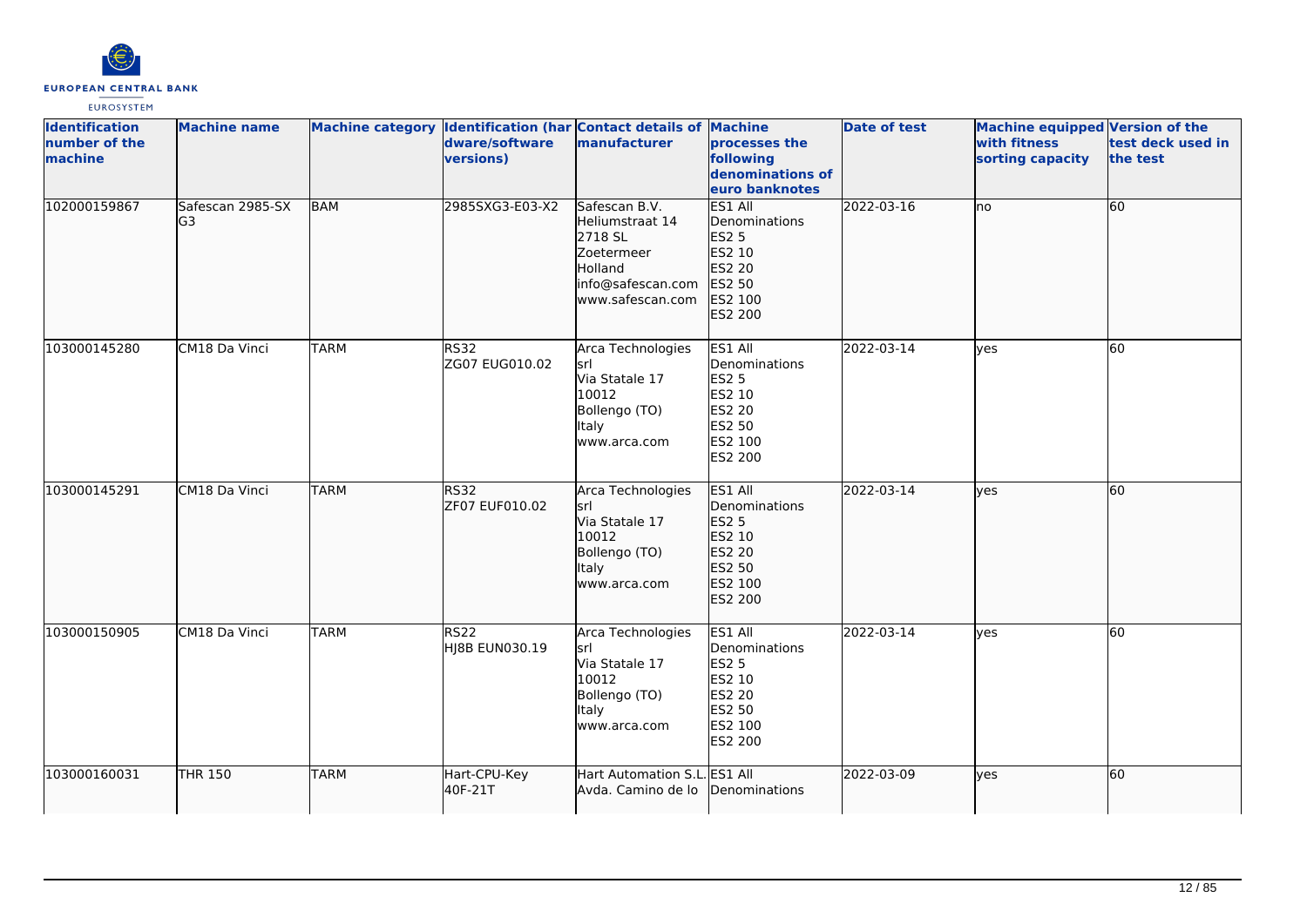

| <b>Identification</b><br>number of the<br>machine | <b>Machine name</b> |            | dware/software<br>versions) | Machine category Identification (har Contact details of Machine<br>manufacturer                                                                                                                                           | processes the<br>following<br>denominations of<br>euro banknotes                             | <b>Date of test</b> | <b>Machine equipped Version of the</b><br>with fitness<br>sorting capacity | test deck used in<br>the test |
|---------------------------------------------------|---------------------|------------|-----------------------------|---------------------------------------------------------------------------------------------------------------------------------------------------------------------------------------------------------------------------|----------------------------------------------------------------------------------------------|---------------------|----------------------------------------------------------------------------|-------------------------------|
|                                                   |                     |            |                             | cortao, 34<br>28703<br>San Sebastián de los ES2 20<br>Reyes (Madrid)<br>Spain<br>rgomeze@hart-<br>automation.com<br>www.cashphenix.co<br>m                                                                                | ES25<br>ES2 10<br>ES2 50<br>ES2 100<br>ES2 200                                               |                     |                                                                            |                               |
| 101000159285                                      | <b>USF-50</b>       | <b>BPM</b> | 0408                        | Glory Global<br>Solutions<br>Thomas-Edison-Platz ES2 5<br>63263<br>Neu-Isenburg<br>Germany<br>www.gloryglobalsolu ES2 200<br>tions.com                                                                                    | ES1 All<br>Denominations<br>ES2 10<br>ES2 20<br>ES2 50<br>ES2 100                            | 2022-03-08          | <b>ves</b>                                                                 | 60                            |
| 101000159296                                      | <b>USF-51</b>       | <b>BPM</b> | 0408                        | Glory Global<br>Solutions<br>Thomas-Edison-Platz ES2 5<br>63263<br>Neu-Isenburg<br>Germany<br>www.gloryglobalsolu ES2 200<br>tions.com                                                                                    | ES1 All<br>Denominations<br>ES2 10<br>ES2 20<br>ES2 50<br>ES2 100                            | 2022-03-08          | ves                                                                        | 60                            |
| 101000159321                                      | V-Series            | <b>BPM</b> | V001.006                    | Cash Processing<br>Solutions Ltd<br>De La Rue House,<br>Jays Close, Viables,<br>Basingstoke<br>Hampshire<br><b>RG22 4BS</b><br>Viables Kingdom<br>United Kingdom<br>martin.hobhouse@u<br>k.delarue.com<br>www.delarue.com | ES1 All<br>Denominations<br>ES2 5<br>ES2 10<br><b>ES2 20</b><br>ES2 50<br>ES2 100<br>ES2 200 | 2022-03-08          | yes                                                                        | 60                            |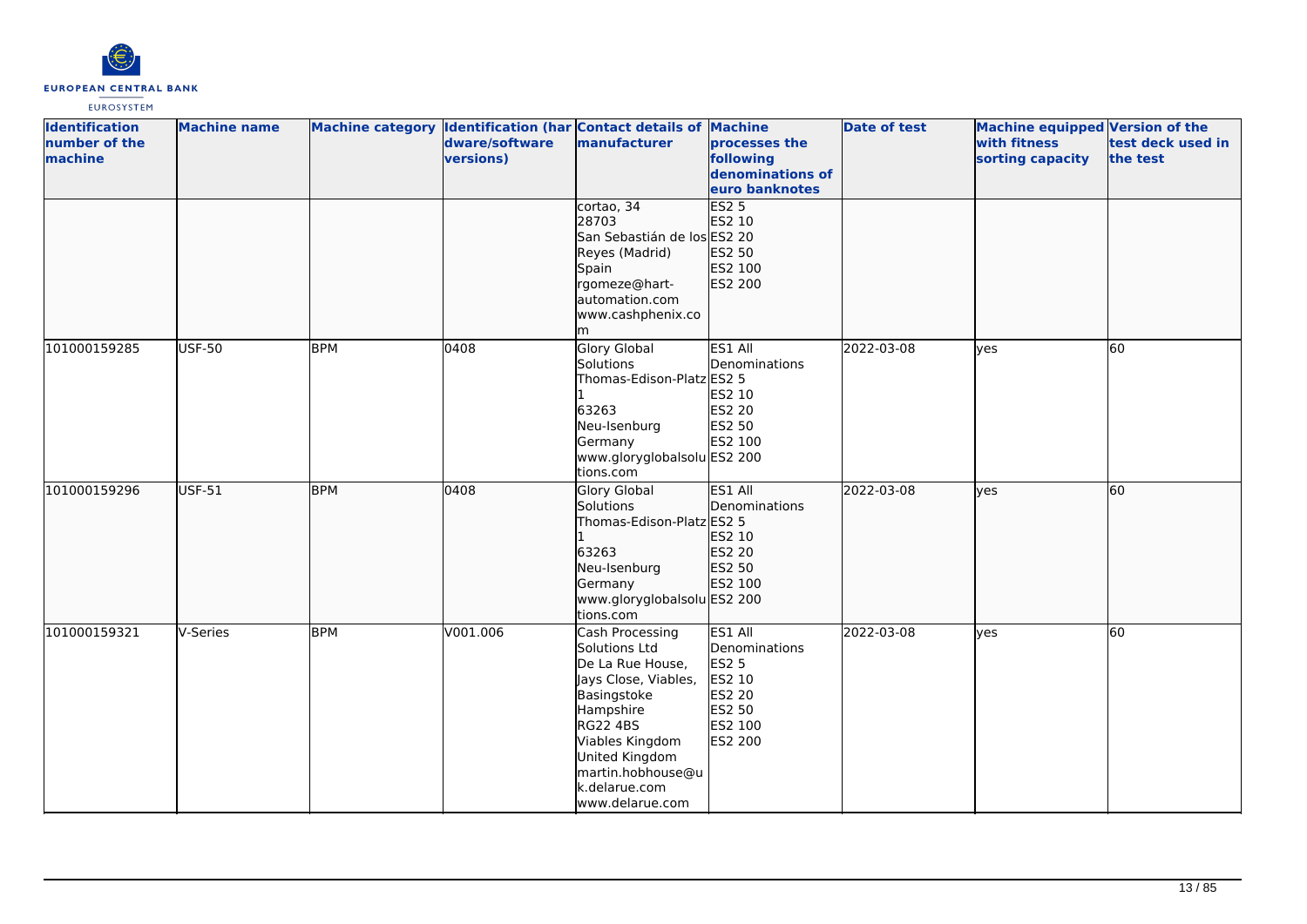

| <b>Identification</b><br>number of the<br>machine | <b>Machine name</b>                |            | dware/software<br>versions) | Machine category Identification (har Contact details of Machine<br>manufacturer                                                                                                                                                       | processes the<br>following<br>denominations of<br>euro banknotes                                                                       | <b>Date of test</b> | Machine equipped Version of the<br>with fitness<br>sorting capacity | test deck used in<br>the test |
|---------------------------------------------------|------------------------------------|------------|-----------------------------|---------------------------------------------------------------------------------------------------------------------------------------------------------------------------------------------------------------------------------------|----------------------------------------------------------------------------------------------------------------------------------------|---------------------|---------------------------------------------------------------------|-------------------------------|
| 101000141466<br>101000141477                      | MIB-11F<br>MultiCash MIB-11F       | <b>BPM</b> | 01.05                       | Hyundai MIB<br>International Co.<br>Ltd.<br>3301, A Bld, 17,<br>Gosan-ro 148beon-<br><b>gil</b><br>15850<br>Gunpo-si, Gyeonggi-<br>do, 15850, Gunpo<br>City<br>KOREA (Republic)<br>sjpark5423@hyunda<br>imib.com<br>www.hyundaimib.co | ES1 All<br>Denominations<br>ES2 5<br>ES2 10<br>ES2 20<br>ES2 50<br>ES2 100<br>ES2 200                                                  | 2022-02-24          | lves                                                                | 60                            |
| 102000142402<br>102000142413                      | $SB-7$<br>Multi Cash SB-7          | BAM        | 01.31                       | Hyundai MIB<br>International Co.<br>Ltd.<br>3301, A Bld, 17,<br>Gosan-ro 148beon-<br>lgil<br>15850<br>Gunpo-si, Gyeonggi-<br>do, 15850, Gunpo<br>City<br>KOREA (Republic)<br>sjpark5423@hyunda<br>imib.com<br>www.hyundaimib.co<br>m  | <b>ES15</b><br>ES1 10<br>ES1 20<br>ES1 50<br>ES1 200<br><b>ES2 5</b><br>ES2 10<br><b>ES2 20</b><br>ES2 50<br>ES2 100<br><b>ES2 200</b> | 2022-02-24          | lno                                                                 | 60                            |
| 102000142446<br>102000142457                      | $MIB-11V$<br>Multi Cash<br>MIB-11V | <b>BAM</b> | 01.05                       | Hyundai MIB<br>International Co.<br>Ltd.<br>3301, A Bld, 17,<br>Gosan-ro 148beon-<br>lgil<br>15850<br>Gunpo-si, Gyeonggi-<br>do, 15850, Gunpo                                                                                         | ES1 All<br>Denominations<br>ES2 5<br>ES2 10<br>ES2 20<br>ES2 50<br>ES2 100<br>ES2 200                                                  | 2022-02-24          | lno                                                                 | 60                            |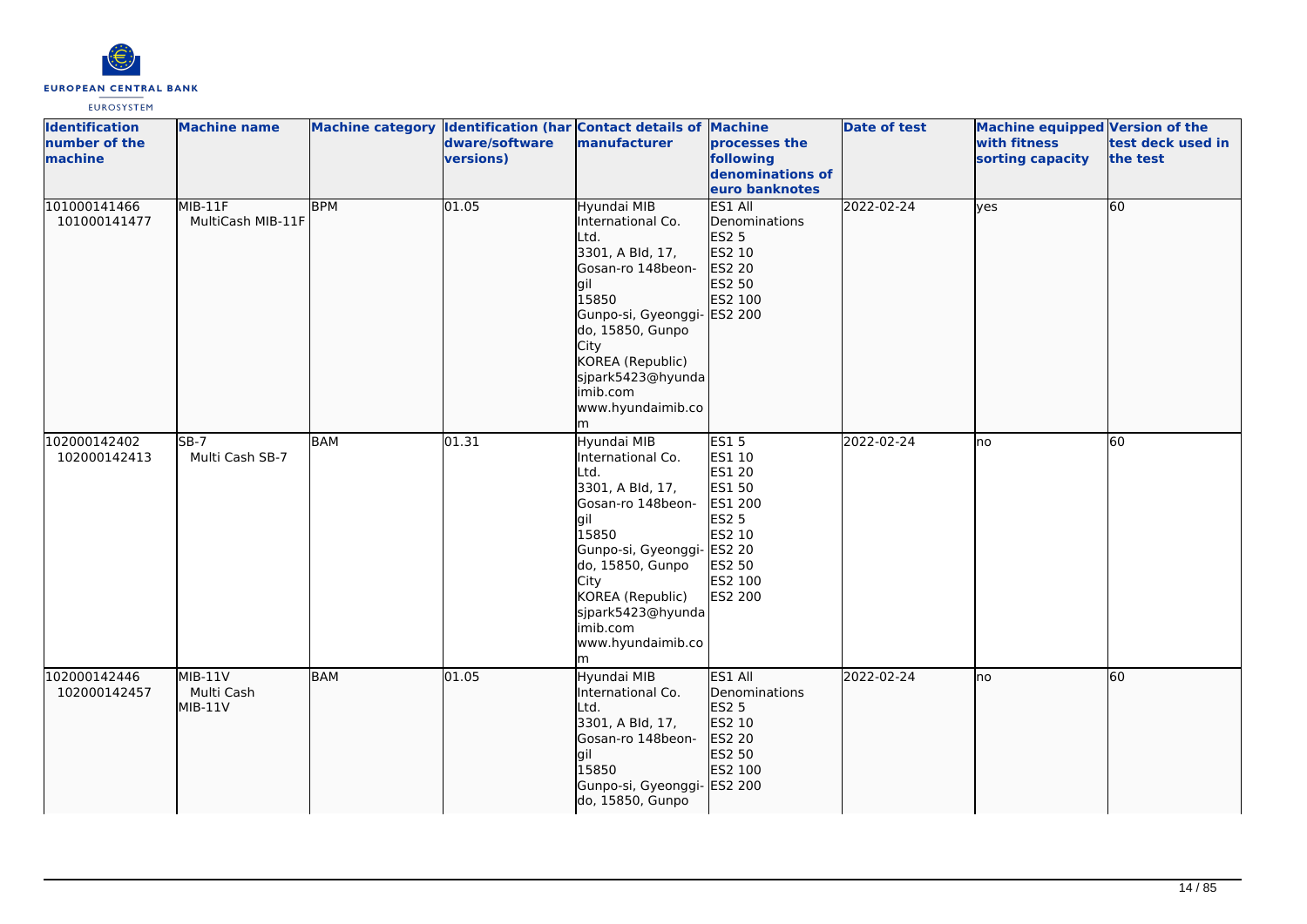

| <b>Identification</b><br>number of the<br>machine | <b>Machine name</b>              |            | dware/software<br>versions) | Machine category Identification (har Contact details of Machine<br>manufacturer                                                                                                                                                               | processes the<br>following<br>denominations of<br>euro banknotes                  | Date of test | <b>Machine equipped Version of the</b><br>with fitness<br>sorting capacity | test deck used in<br>the test |
|---------------------------------------------------|----------------------------------|------------|-----------------------------|-----------------------------------------------------------------------------------------------------------------------------------------------------------------------------------------------------------------------------------------------|-----------------------------------------------------------------------------------|--------------|----------------------------------------------------------------------------|-------------------------------|
|                                                   |                                  |            |                             | City<br>KOREA (Republic)<br>sjpark5423@hyunda<br>imib.com<br>www.hyundaimib.co<br>m                                                                                                                                                           |                                                                                   |              |                                                                            |                               |
| 101000142489<br>101000142490                      | SB-3000<br>Multi Cash<br>SB-3000 | <b>BPM</b> | Main: 02.02, IMG:<br>03.02  | Hyundai MIB<br>International Co.<br>Ltd.<br>3301, A Bld, 17,<br>Gosan-ro 148beon-<br>lgil<br>15850<br>Gunpo-si, Gyeonggi- ES2 200<br>do, 15850, Gunpo<br>City<br>KOREA (Republic)<br>sjpark5423@hyunda<br>imib.com<br>www.hyundaimib.co<br>lm | ES1 All<br>Denominations<br><b>ES2 5</b><br>ES2 10<br>ES2 20<br>ES2 50<br>ES2 100 | 2022-02-24   | lves                                                                       | $\overline{60}$               |
| 101000143709<br>101000143812                      | SB-5000<br>MultiCash SB-5000     | <b>BPM</b> | Main: 02.02 IMG:<br>03.02   | Hyundai MIB<br>International Co.<br>Ltd.<br>3301, A Bld, 17,<br>Gosan-ro 148beon-<br>gil<br>15850<br>Gunpo-si, Gyeonggi- ES2 200<br>do, 15850, Gunpo<br>City<br>KOREA (Republic)<br>sjpark5423@hyunda<br>imib.com<br>www.hyundaimib.co<br>m   | ES1 All<br>Denominations<br>ES2 5<br>ES2 10<br>ES2 20<br>ES2 50<br>ES2 100        | 2022-02-24   | lves                                                                       | 60                            |
| 102000144017<br>102000144028                      | EP-100<br>Multi Cash EP-100      | <b>BAM</b> | V: 200130                   | TBM Co., LTD.<br>395-37 Heungan-<br>Daero, Dongan-Gu                                                                                                                                                                                          | ES1 All<br>Denominations<br>ES2 5                                                 | 2022-02-24   | lno                                                                        | 60                            |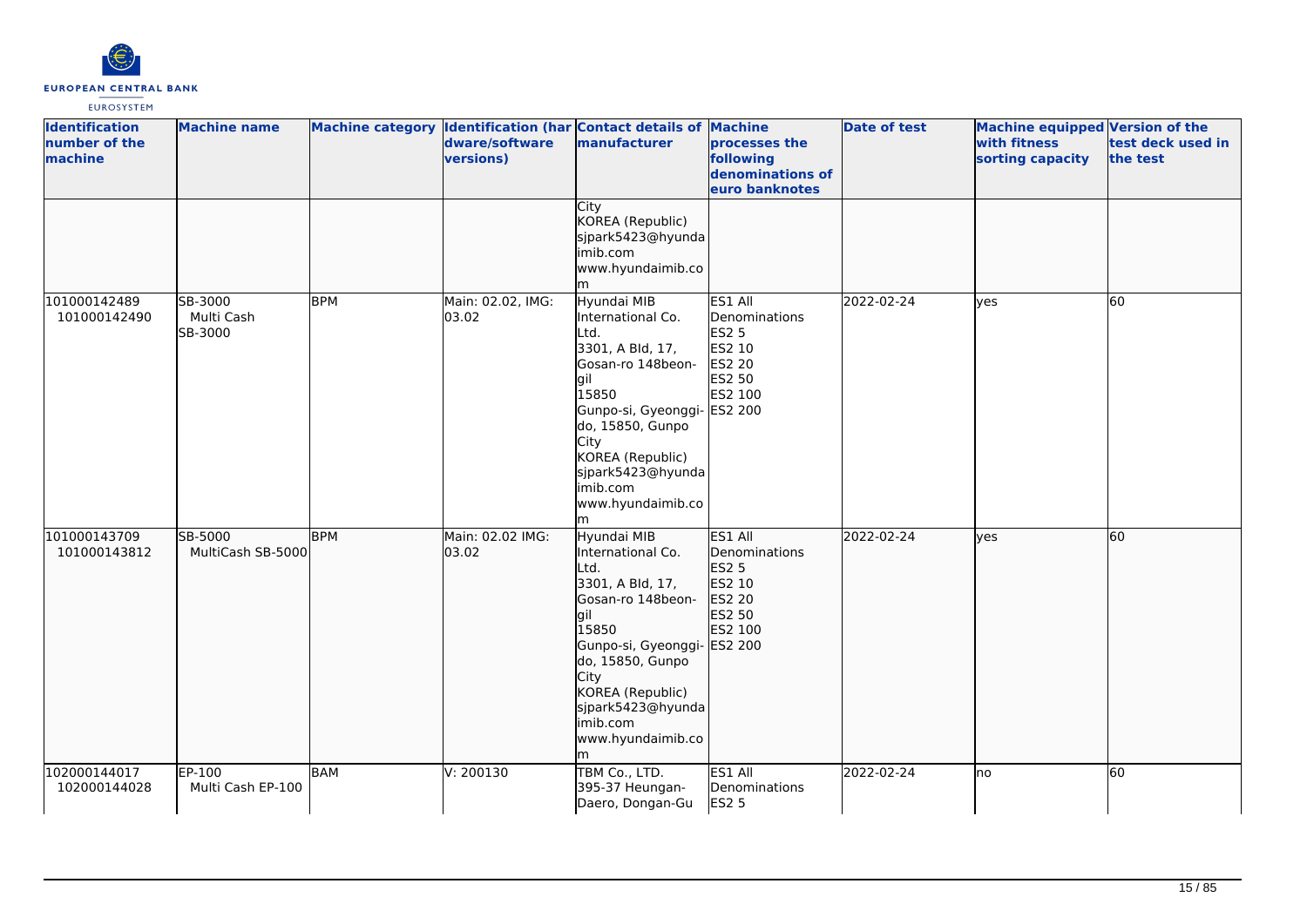

| <b>Identification</b><br>number of the<br>machine | <b>Machine name</b>              |            | Machine category Identification (har Contact details of Machine<br>dware/software<br>versions) | manufacturer                                                                                                                                                                                                                                  | processes the<br>following<br>denominations of<br>euro banknotes                                                                    | <b>Date of test</b> | Machine equipped Version of the<br>with fitness<br>sorting capacity | test deck used in<br>the test |
|---------------------------------------------------|----------------------------------|------------|------------------------------------------------------------------------------------------------|-----------------------------------------------------------------------------------------------------------------------------------------------------------------------------------------------------------------------------------------------|-------------------------------------------------------------------------------------------------------------------------------------|---------------------|---------------------------------------------------------------------|-------------------------------|
|                                                   |                                  |            |                                                                                                | 14060<br>Anyang-City,<br>Gyeonggi-Do,<br>KOREA<br>swyou.tbm@gmail.c ES2 200<br>lom                                                                                                                                                            | ES2 10<br><b>ES2 20</b><br>ES2 50<br>ES2 100                                                                                        |                     |                                                                     |                               |
| 102000149864<br>102000149875                      | MIB-9<br>MultiCash MIB-9         | <b>BAM</b> | 01.03                                                                                          | Hyundai MIB<br>International Co.<br>Ltd.<br>3301, A Bld, 17,<br>Gosan-ro 148beon-<br>gil<br>15850<br>Gunpo-si, Gyeonggi-<br>do, 15850, Gunpo<br><b>City</b><br>KOREA (Republic)<br>sjpark5423@hyunda<br>imib.com<br>www.hyundaimib.co<br>lm.  | ES1 All<br>Denominations<br><b>ES2 5</b><br>ES2 10<br>ES2 20<br>ES2 50<br>ES2 100<br>ES2 200                                        | 2022-02-24          | <b>I</b> no                                                         | 60                            |
| 101000154565<br>101000154576                      | SB-2000<br>Multi Cash<br>SB-2000 | <b>BPM</b> | 01.19                                                                                          | Hyundai MIB<br>International Co.<br>Ltd.<br>3301, A Bld, 17,<br>Gosan-ro 148beon-<br>lgil<br>15850<br>Gunpo-si, Gyeonggi-<br>do, 15850, Gunpo<br>City<br>KOREA (Republic)<br>sjpark5423@hyunda ES2 200<br>imib.com<br>www.hyundaimib.co<br>lm | <b>ES15</b><br>ES1 10<br>ES1 20<br>ES1 50<br>ES1 100<br>ES1 200<br>ES2 <sub>5</sub><br>ES2 10<br><b>ES2 20</b><br>ES2 50<br>ES2 100 | 2022-02-24          | <b>ves</b>                                                          | 60                            |
| 102000154588<br>102000154599                      | $SB-9$<br>Multi Cash SB-9        | <b>BAM</b> | 01.17                                                                                          | Hyundai MIB<br>International Co.                                                                                                                                                                                                              | ES1 All<br>Denominations                                                                                                            | 2022-02-24          | lno                                                                 | 60                            |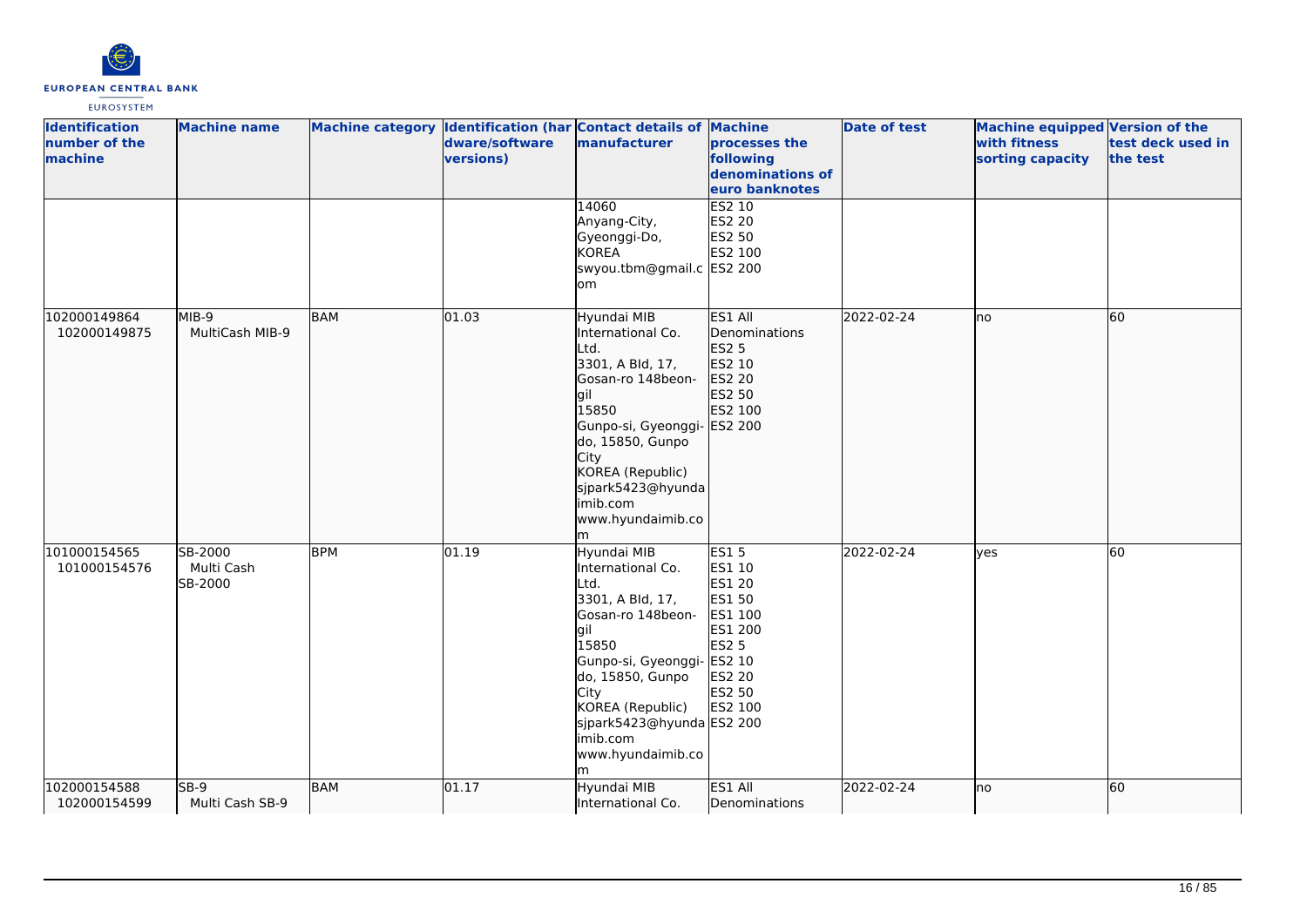

| <b>Identification</b><br>number of the<br>machine | <b>Machine name</b> |             | dware/software<br>versions)                                                                                                          | Machine category Identification (har Contact details of Machine<br>manufacturer                                                                                                                 | processes the<br>following<br>denominations of<br>euro banknotes                      | <b>Date of test</b> | <b>Machine equipped Version of the</b><br>with fitness<br>sorting capacity | test deck used in<br>the test |
|---------------------------------------------------|---------------------|-------------|--------------------------------------------------------------------------------------------------------------------------------------|-------------------------------------------------------------------------------------------------------------------------------------------------------------------------------------------------|---------------------------------------------------------------------------------------|---------------------|----------------------------------------------------------------------------|-------------------------------|
|                                                   |                     |             |                                                                                                                                      | Ltd.<br>3301, A Bld, 17,<br>Gosan-ro 148beon-<br>gil<br>15850<br>Gunpo-si, Gyeonggi-<br>do, 15850, Gunpo<br>City<br>KOREA (Republic)<br>sjpark5423@hyunda<br>imib.com<br>www.hyundaimib.co<br>m | ES25<br>ES2 10<br>ES2 20<br>ES2 50<br>ES2 100<br><b>ES2 200</b>                       |                     |                                                                            |                               |
| 102000158673                                      | RACER 1             | <b>BAM</b>  | 34EUR02                                                                                                                              | KOA CO., LTD.<br>$6 - 31 - 33$<br>Sagamigaoka<br>Zama, Kanagawa,<br>252-001<br>Japan<br>ogi@koagiken.co.jp ES2 100<br>www.koagiken.co.jp ES2 200                                                | ES1 All<br>Denominations<br>ES2 5<br>ES2 10<br><b>ES2 20</b><br>ES2 50                | 2022-02-24          | lno                                                                        | 60                            |
| 103000159232                                      | CI-50 RBW-15X       | <b>TARM</b> | HVE-2XX<br>5008                                                                                                                      | <b>Glory Global</b><br>Solutions<br>Thomas-Edison-Platz ES2 5<br>63263<br>Neu-Isenburg<br>Germany<br>www.gloryglobalsolu ES2 200<br>tions.com                                                   | <b>ES1 All</b><br>Denominations<br>ES2 10<br><b>ES2 20</b><br>ES2 50<br>ES2 100       | 2022-02-24          | lyes                                                                       | 60                            |
| 101000146655                                      | <b>CPS 1800</b>     | <b>BPM</b>  | CPS 7.6.55-U<br>05-10-10<br>VME 7.0.0-p7 Jan 28, De La Rue House,<br>2008<br>CONF 7.0.3<br>IDS 1, IDS<br>2:6.15170000, IDS<br>SHAPE: | Cash Processing<br>Solutions Ltd<br>Jays Close, Viables,<br>Basingstoke<br>Hampshire<br><b>RG22 4BS</b><br>Viables Kingdom                                                                      | ES1 All<br>Denominations<br>ES2 5<br>ES2 10<br>ES2 20<br>ES2 50<br>ES2 100<br>ES2 200 | 2022-02-23          | lves                                                                       | 60                            |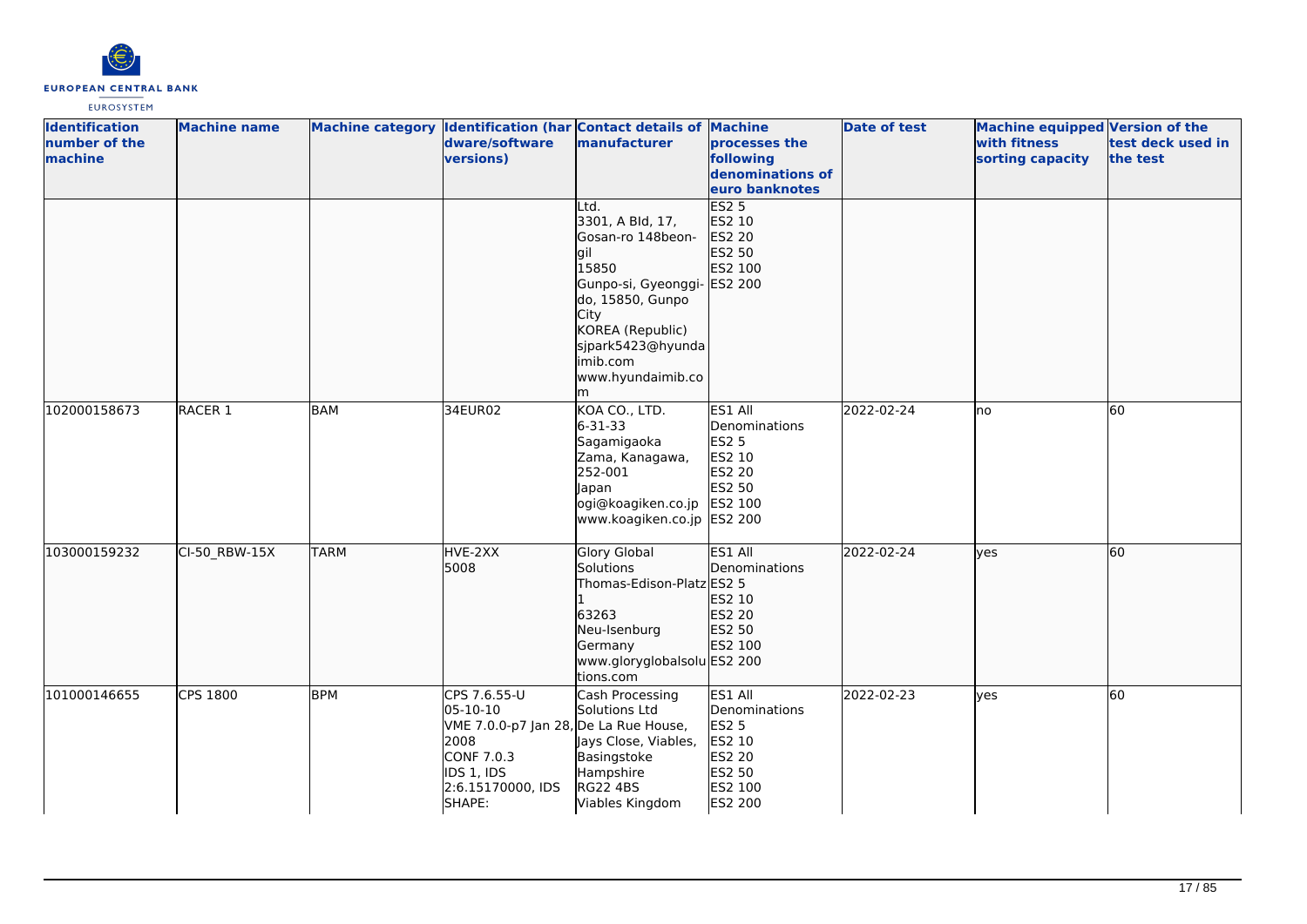

| <b>Identification</b><br>number of the<br>machine                                            | <b>Machine name</b>                                             |            | dware/software<br>versions)                                       | Machine category Identification (har Contact details of Machine<br>manufacturer                                                                                          | processes the<br>following<br>denominations of<br>euro banknotes                             | <b>Date of test</b> | <b>Machine equipped Version of the</b><br>with fitness<br>sorting capacity | test deck used in<br>the test |
|----------------------------------------------------------------------------------------------|-----------------------------------------------------------------|------------|-------------------------------------------------------------------|--------------------------------------------------------------------------------------------------------------------------------------------------------------------------|----------------------------------------------------------------------------------------------|---------------------|----------------------------------------------------------------------------|-------------------------------|
|                                                                                              |                                                                 |            | 6.15170000001                                                     | United Kingdom<br>martin.hobhouse@u<br>k.delarue.com<br>www.delarue.com                                                                                                  |                                                                                              |                     |                                                                            |                               |
| 102000159275                                                                                 | Numenmatic SH-08CBAM                                            |            | Mainboard; CIS; IR;<br>MG; UV; Motor<br>20220106A 3.0<br>A8611241 | Nanjing<br>NUMENMATIC TECH<br>Co., LTD<br>606#, Jiuzhou B<br>Building, PingYang<br>325400<br>WenZhou City<br>China<br>brian@numenmatic.<br>com<br>www.numenmatic.c<br>om | ES1 All<br>Denominations<br><b>ES2 5</b><br>ES2 10<br>ES2 20<br>ES2 50<br>ES2 100<br>ES2 200 | 2022-02-21          | lno                                                                        | 60                            |
| 101000158887<br>101000158898<br>101000158901<br>101000158912<br>101000158923<br>101000158934 | UW-F4<br><b>UW-F12</b><br>UW-F16<br>UW-F8<br>GDB-100<br>GDB-200 | <b>BPM</b> | <b>HVD-310</b><br>0028                                            | Glory Global<br>Solutions<br>Thomas-Edison-Platz ES2 5<br>63263<br>Neu-Isenburg<br>Germany<br>www.gloryglobalsolu ES2 200<br>tions.com                                   | ES1 All<br>Denominations<br>ES2 10<br>ES2 20<br>ES2 50<br>ES2 100                            | 2022-02-17          | yes                                                                        | 60                            |
| 102000159026<br>102000159048<br>102000159242<br>102000159253                                 | GFS-120B<br>GFS-120S<br>GFS-110<br>GFS-120                      | <b>BAM</b> | GFS-BV+MG<br>3321                                                 | Glory Global<br>Solutions<br>Thomas-Edison-Platz ES2 5<br>63263<br>Neu-Isenburg<br>Germany<br>www.gloryglobalsolu ES2 200<br>tions.com                                   | ES1 All<br>Denominations<br>ES2 10<br>ES2 20<br>ES2 50<br>ES2 100                            | 2022-02-17          | lno                                                                        | 60                            |
| 101000140205<br>101000140671<br>101000140682<br>101000140693                                 | Ks4<br>Ks8<br><b>Ks12</b><br>Ks16                               | <b>BPM</b> | JDU-70<br>EUR: AA01                                               | Laurel Bank<br>Machines Co Ltd<br>1-1-2 Toranomon<br>Minato-ku                                                                                                           | ES1 All<br>Denominations<br><b>ES2 5</b><br>ES2 10                                           | 2022-02-16          | yes                                                                        | 60                            |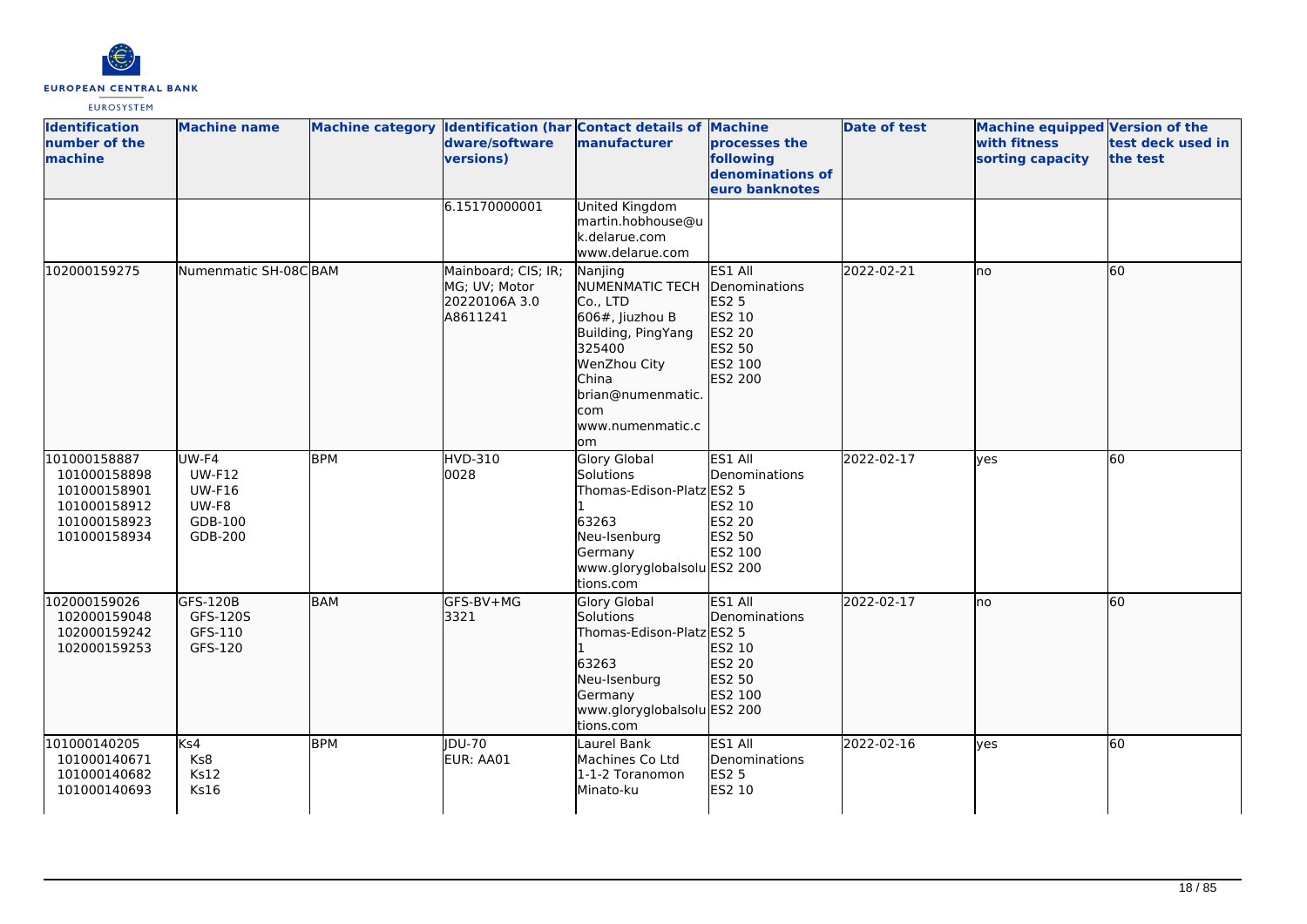

| <b>Identification</b><br>number of the<br>machine                                                                                                                            | <b>Machine name</b>                                                                                                                                                                       |             | dware/software<br>versions)                 | Machine category  Identification (har Contact details of Machine<br>manufacturer                                                                                                            | processes the<br>following<br>denominations of<br>euro banknotes                             | <b>Date of test</b> | <b>Machine equipped Version of the</b><br><b>with fitness</b><br>sorting capacity | test deck used in<br>the test |
|------------------------------------------------------------------------------------------------------------------------------------------------------------------------------|-------------------------------------------------------------------------------------------------------------------------------------------------------------------------------------------|-------------|---------------------------------------------|---------------------------------------------------------------------------------------------------------------------------------------------------------------------------------------------|----------------------------------------------------------------------------------------------|---------------------|-----------------------------------------------------------------------------------|-------------------------------|
| 101000140706<br>101000140717                                                                                                                                                 | <b>Ks20</b><br>Ks24                                                                                                                                                                       |             |                                             | Tokyo<br>Japan<br>www.lbm.co.jp                                                                                                                                                             | <b>ES2 20</b><br>ES2 50<br>ES2 100<br>ES2 200                                                |                     |                                                                                   |                               |
| 101000150446                                                                                                                                                                 | <b>CM100V</b>                                                                                                                                                                             | <b>BPM</b>  | M71004B050                                  | <b>GRG Banking</b><br>Equipment Co Ltd<br>9 Kelin Road Science ES2 5<br>City<br>510663<br>Guangzhou, District ES2 50<br>Luogang<br>China<br>www.grgbanking.co                               | ES1 All<br>Denominations<br>ES2 10<br>ES2 20<br>ES2 100<br>ES2 200                           | 2022-02-16          | ves                                                                               | 60                            |
| 101000152825<br>101000152836<br>101000152847<br>101000152858<br>101000152869<br>101000152870                                                                                 | <b>CM800</b><br><b>CM300</b><br><b>CM400</b><br>CM600<br>CM3000<br>CM-NLU-G1                                                                                                              | <b>BPM</b>  | V43004A330                                  | <b>GRG Banking</b><br>Equipment Co Ltd<br>9 Kelin Road Science ES2 5<br>City<br>510663<br>Guangzhou, District ES2 50<br>Luogang<br>China<br>www.grgbanking.co<br>m                          | ES1 All<br>Denominations<br>ES2 10<br>ES2 20<br>ES2 100<br>ES2 200                           | 2022-02-16          | lves                                                                              | $\overline{60}$               |
| 102000158775<br>102000158786<br>102000158797<br>102000158800<br>102000158811<br>102000158822<br>102000158833<br>102000158844<br>102000158855<br>102000158866<br>102000158877 | <b>BCS-160</b><br>DM-150D<br><b>BNC-7100</b><br>BCS-150 PLUS<br>BCS-160 PLUS<br><b>ZSA 3500SN</b><br><b>SKTM 8002</b><br>Magner 152DC<br>Magner 152DC+<br><b>SK-170V</b><br>DTK-3100 PLUS | <b>BAM</b>  | Mainboard: 010510,<br>Imageboard:<br>020510 | Suzhou Ribao<br>Technology Co., Ltd<br>No.299, YuanQi Rd<br>Yuanhe Technology<br><b>Park</b><br>Xiangcheng<br>215133<br>Suzhou<br>China<br>info@nippo.com.cn<br>www.ribaotechnolog<br>y.com | <b>ES1 AII</b><br>Denominations<br>ES2 5<br>ES2 10<br>ES2 20<br>ES2 50<br>ES2 100<br>ES2 200 | 2022-02-14          | Ino                                                                               | 60                            |
| 103000146748                                                                                                                                                                 | Vertera 6G                                                                                                                                                                                | <b>TARM</b> | <b>SDA II Fitness</b>                       | Glory Global                                                                                                                                                                                | ES1 All                                                                                      | 2022-02-11          | lves                                                                              | 60                            |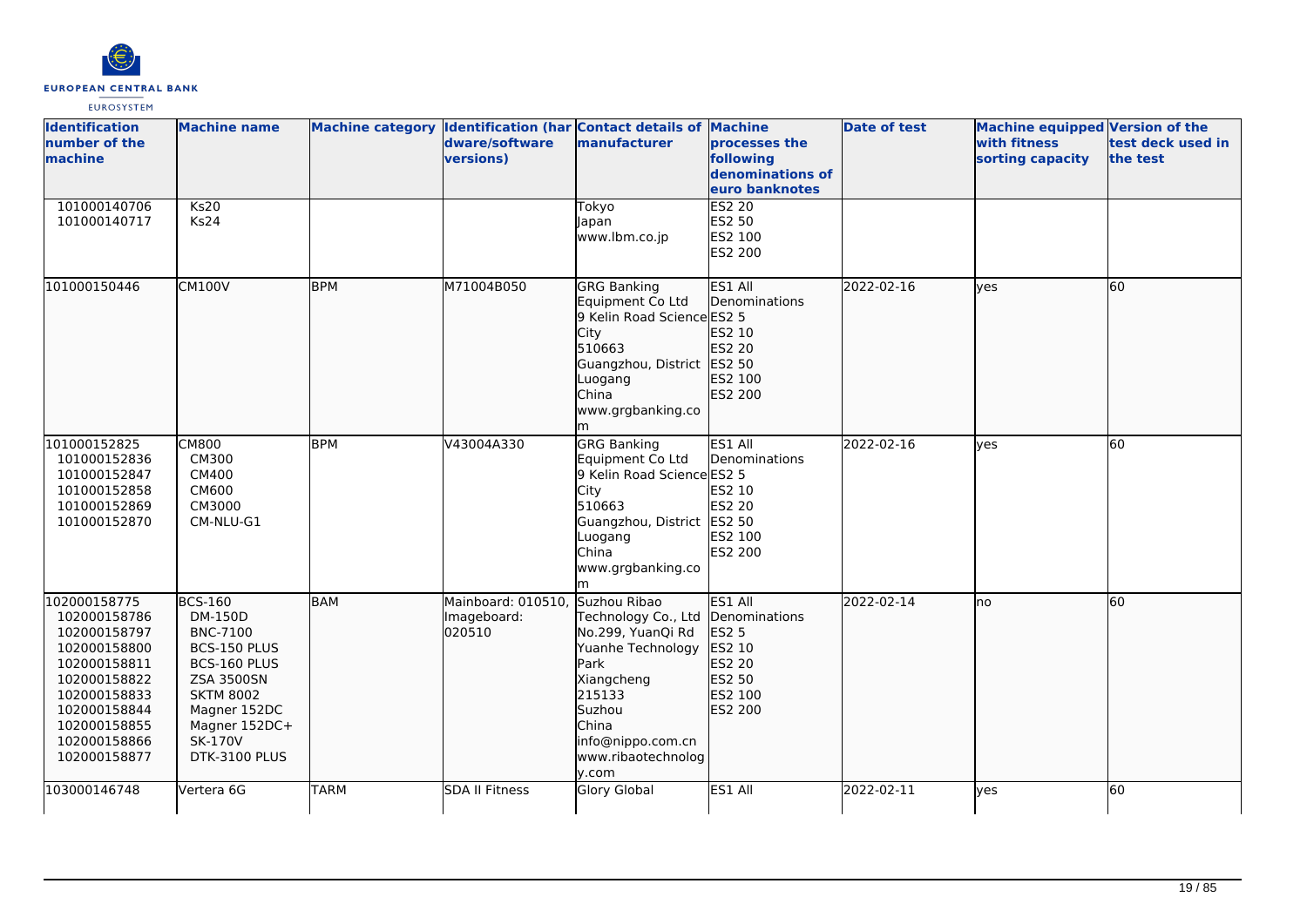

| <b>Identification</b><br>number of the<br>machine | <b>Machine name</b>                      |             | dware/software<br><b>versions</b> )                                             | Machine category Identification (har Contact details of<br><b>manufacturer</b>                                                                | <b>Machine</b><br>processes the<br>following<br>denominations of<br>euro banknotes | <b>Date of test</b> | <b>Machine equipped Version of the</b><br>with fitness<br>sorting capacity | test deck used in<br>the test |
|---------------------------------------------------|------------------------------------------|-------------|---------------------------------------------------------------------------------|-----------------------------------------------------------------------------------------------------------------------------------------------|------------------------------------------------------------------------------------|---------------------|----------------------------------------------------------------------------|-------------------------------|
|                                                   |                                          |             | Sorting Compliant<br>Model Package:<br>536-87-0978 v23                          | Solutions<br>Thomas-Edison-Platz ES2 5<br>63263<br>Neu-Isenburg<br>Germany<br>www.gloryglobalsolu ES2 200<br>tions.com                        | Denominations<br>ES2 10<br><b>ES2 20</b><br>ES2 50<br>ES2 100                      |                     |                                                                            |                               |
| 103000158709<br>103000158710                      | <b>RBG-200</b><br>RZ-200                 | <b>TARM</b> | <b>HVD-200</b><br>6618                                                          | Glory Global<br>Solutions<br>Thomas-Edison-Platz ES2 5<br>63263<br>Neu-Isenburg<br>Germany<br>www.gloryglobalsolu ES2 200<br>tions.com        | ES1 All<br>Denominations<br>ES2 10<br>ES2 20<br>ES2 50<br>ES2 100                  | 2022-02-11          | lyes                                                                       | 60                            |
| 103000158743<br>103000158754                      | <b>RBG-200</b><br>RZ-200                 | <b>TARM</b> | HVD-210<br>6618                                                                 | Glory Global<br>Solutions<br>Thomas-Edison-Platz ES2 5<br>63263<br>Neu-Isenburg<br>Germany<br>www.gloryglobalsolu ES2 200<br>tions.com        | ES1 All<br>Denominations<br>ES2 10<br>ES2 20<br>ES2 50<br>ES2 100                  | 2022-02-11          | yes                                                                        | 60                            |
| 104000132082                                      | Vertera TM<br>Advanced<br>Authentication | TAM         | SDA Advanced<br>Authentication<br>Detector: 15.16,<br>Currency: 634.3412<br>V21 | <b>Glory Global</b><br>Solutions<br>Thomas-Edison-Platz ES2 5<br>63263<br>Neu-Isenburg<br>Germany<br>www.gloryglobalsolu ES2 200<br>tions.com | <b>ES1 AII</b><br>Denominations<br>ES2 10<br>ES2 20<br>ES2 50<br>ES2 100           | 2022-02-10          | lno                                                                        | 60                            |
| 103000132092                                      | Vertera TM Fitness<br>Sorting Compliant  | <b>TARM</b> | <b>SDA Fitness Sorting</b><br>Compliant<br>Detector: 15.16,                     | Glory Global<br>Solutions<br>Thomas-Edison-Platz ES2 5                                                                                        | ES1 All<br>Denominations                                                           | 2022-02-10          | lves                                                                       | 60                            |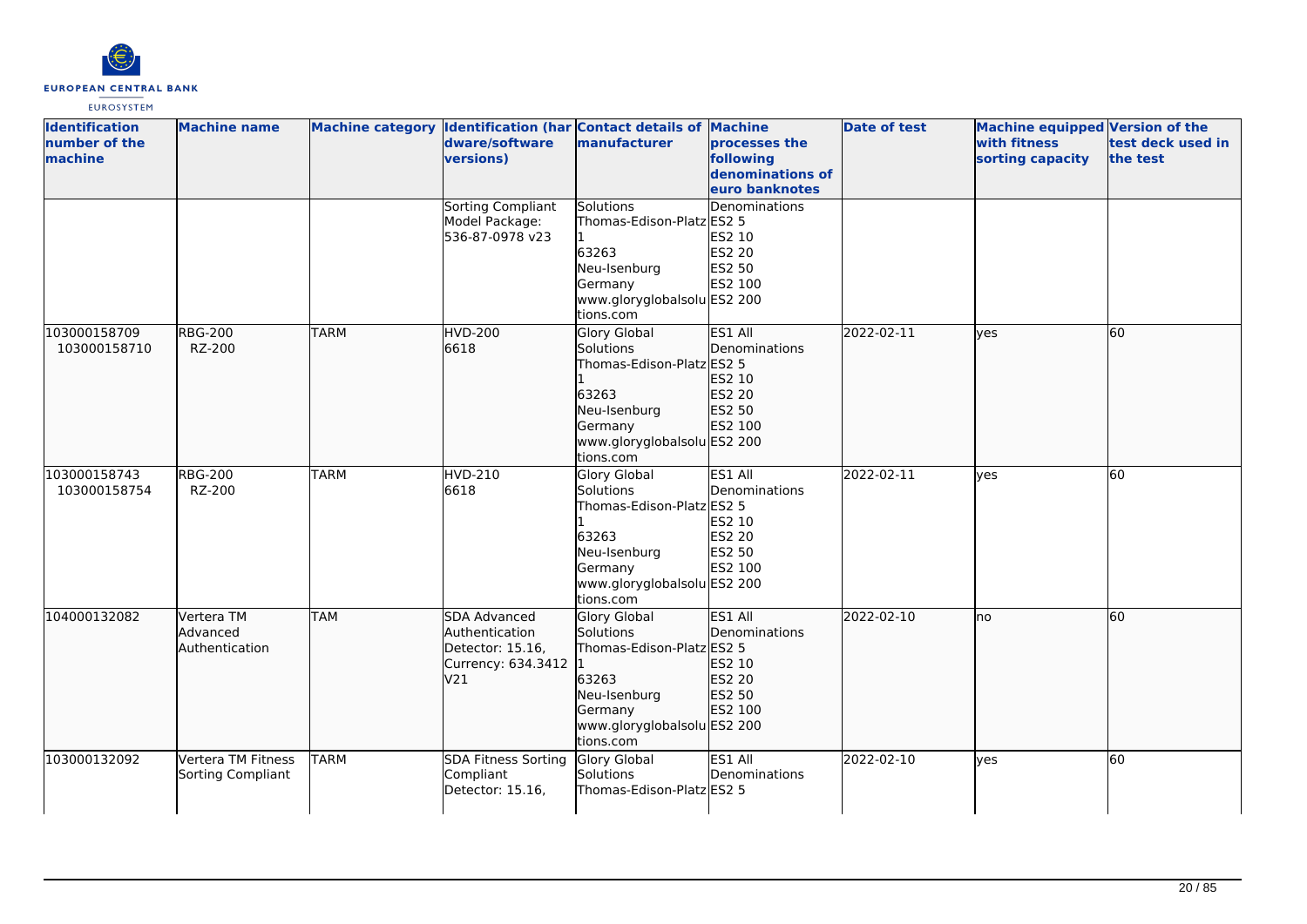

| <b>Identification</b><br>number of the<br>machine | <b>Machine name</b>                      |             | dware/software<br>versions)                                                       | Machine category Identification (har Contact details of Machine<br>manufacturer                                                               | processes the<br>following<br>denominations of<br>euro banknotes                      | <b>Date of test</b> | Machine equipped Version of the<br>with fitness<br>sorting capacity | test deck used in<br>the test |
|---------------------------------------------------|------------------------------------------|-------------|-----------------------------------------------------------------------------------|-----------------------------------------------------------------------------------------------------------------------------------------------|---------------------------------------------------------------------------------------|---------------------|---------------------------------------------------------------------|-------------------------------|
|                                                   |                                          |             | Currency: 634.3412 1<br>V21                                                       | 63263<br>Neu-Isenburg<br>Germany<br>www.gloryglobalsolu ES2 200<br>tions.com                                                                  | ES2 10<br><b>ES2 20</b><br>ES2 50<br>ES2 100                                          |                     |                                                                     |                               |
| 104000146669                                      | Vertera TM<br>Advanced<br>Authentication | <b>TAM</b>  | SDA Advanced<br>Authentication<br>Detector: 15.16,<br>Currency: 634.3412<br>V22   | <b>Glory Global</b><br>Solutions<br>Thomas-Edison-Platz ES2 5<br>63263<br>Neu-Isenburg<br>Germany<br>www.gloryglobalsolu ES2 200<br>tions.com | ES1 All<br>Denominations<br>ES2 10<br>ES2 20<br>ES2 50<br>ES2 100                     | 2022-02-10          | lno                                                                 | 60                            |
| 103000146679                                      | Vertera TM Fitness<br>Sorting Compliant  | <b>TARM</b> | SDA Fitness Sorting<br>Compliant<br>Detector: 15.16,<br>Currency: 634.3412<br>V22 | Glory Global<br>Solutions<br>Thomas-Edison-Platz ES2 5<br>63263<br>Neu-Isenburg<br>Germany<br>www.gloryglobalsolu ES2 200<br>tions.com        | ES1 All<br>Denominations<br>ES2 10<br><b>ES2 20</b><br>ES2 50<br>ES2 100              | 2022-02-10          | lves                                                                | 60                            |
| 102000158194                                      | Scan Coin SC8200V                        | BAM         | Denomination Sorter Suzo international<br>Main 7.10 Reco<br>7.13(EUR)             | NL. B.V. / Suzohapp<br>Rijnzathe 12<br>3454PV<br>De Meern<br>Netherlands<br>info@suzohapp.nl<br>eu.suzohapp.com                               | ES1 All<br>Denominations<br>ES2 5<br>ES2 10<br>ES2 20<br>ES2 50<br>ES2 100<br>ES2 200 | 2022-02-04          | lno                                                                 | 60                            |
| 103000158026<br>103000158037                      | <b>RBG-200</b><br>RZ-200                 | <b>TARM</b> | <b>HVD-200</b><br>0514                                                            | <b>Glory Global</b><br>Solutions<br>Thomas-Edison-Platz ES2 5<br>63263                                                                        | ES1 All<br>Denominations<br>ES2 10<br>ES2 20                                          | 2022-02-03          | lyes                                                                | 60                            |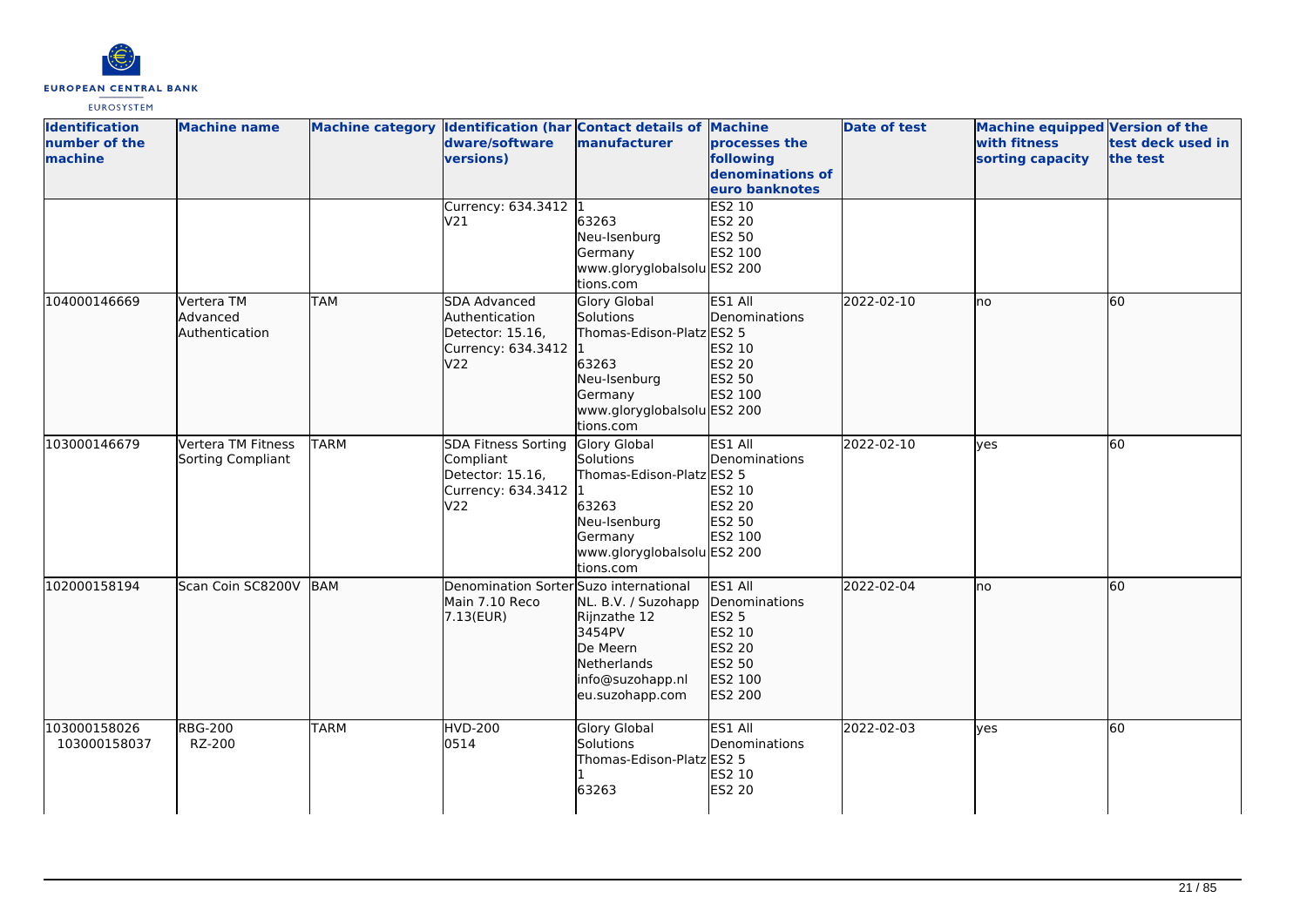

| <b>Identification</b><br>number of the<br>machine | <b>Machine name</b>      |             | dware/software<br>versions)   | Machine category Identification (har Contact details of Machine<br>manufacturer                                                        | processes the<br>following<br>denominations of<br>euro banknotes                             | <b>Date of test</b> | Machine equipped Version of the<br>with fitness<br>sorting capacity | test deck used in<br>the test |
|---------------------------------------------------|--------------------------|-------------|-------------------------------|----------------------------------------------------------------------------------------------------------------------------------------|----------------------------------------------------------------------------------------------|---------------------|---------------------------------------------------------------------|-------------------------------|
|                                                   |                          |             |                               | Neu-Isenburg<br>Germany<br>www.gloryglobalsolu ES2 200<br>tions.com                                                                    | <b>ES2 50</b><br>ES2 100                                                                     |                     |                                                                     |                               |
| 103000158060<br>103000158071                      | <b>RBG-200</b><br>RZ-200 | <b>TARM</b> | <b>HVD-210</b><br>0514        | Glory Global<br>Solutions<br>Thomas-Edison-Platz ES2 5<br>63263<br>Neu-Isenburg<br>Germany<br>www.gloryglobalsolu ES2 200<br>tions.com | ES1 All<br>Denominations<br>ES2 10<br>ES2 20<br>ES2 50<br>ES2 100                            | 2022-02-03          | ves                                                                 | 60                            |
| 103000111315                                      | CM 18(T) plus            | <b>TARM</b> | <b>RS22</b><br>HJ8B.EUN028.18 | Ratiodata SE<br>Denecken Heide 4<br>30900<br>Weidemark<br>Germany<br>Uwe.Merker@ratiod<br>ata.de<br>www.ratiodata.de                   | ES1 All<br>Denominations<br><b>ES2 5</b><br>ES2 10<br>ES2 20<br>ES2 50<br>ES2 100<br>ES2 200 | 2022-02-01          | yes                                                                 | 60                            |
| 103000111359                                      | CM 18(T) plus            | <b>TARM</b> | RS32<br>ZG04.EUG005.05        | Ratiodata SE<br>Denecken Heide 4<br>30900<br>Weidemark<br>Germany<br>Uwe.Merker@ratiod<br>ata.de<br>www.ratiodata.de                   | ES1 All<br>Denominations<br>ES2 5<br>ES2 10<br>ES2 20<br>ES2 50<br>ES2 100<br><b>ES2 200</b> | 2022-02-01          | ves                                                                 | 60                            |
| 103000111360                                      | Direktsafe-TCM.8Fit TARM |             | <b>RS15</b><br>HR8A.EUN028.18 | Ratiodata SE<br>Denecken Heide 4<br>30900<br>Weidemark<br>Germany<br>Uwe.Merker@ratiod<br>ata.de                                       | ES1 All<br>Denominations<br><b>ES2 5</b><br>ES2 10<br>ES2 20<br>ES2 50<br>ES2 100            | 2022-02-01          | ves                                                                 | 60                            |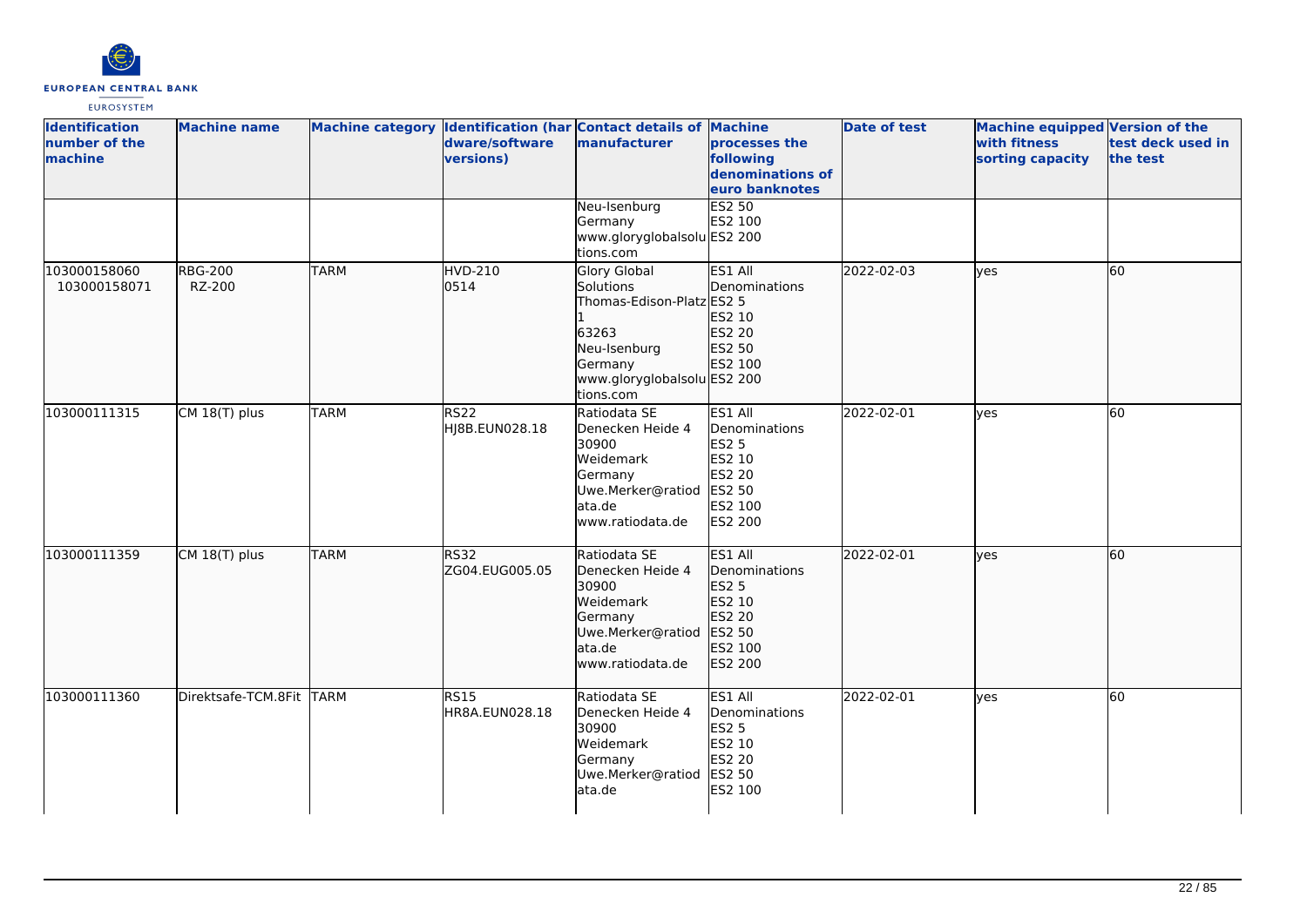

| <b>Identification</b><br>number of the<br>machine            | <b>Machine name</b>                        |             | dware/software<br>versions)                                                                              | Machine category Identification (har Contact details of Machine<br>manufacturer                                                               | processes the<br>following<br>denominations of<br>euro banknotes                  | <b>Date of test</b> | Machine equipped Version of the<br>with fitness<br>sorting capacity | test deck used in<br>the test |
|--------------------------------------------------------------|--------------------------------------------|-------------|----------------------------------------------------------------------------------------------------------|-----------------------------------------------------------------------------------------------------------------------------------------------|-----------------------------------------------------------------------------------|---------------------|---------------------------------------------------------------------|-------------------------------|
|                                                              |                                            |             |                                                                                                          | www.ratiodata.de                                                                                                                              | <b>ES2 200</b>                                                                    |                     |                                                                     |                               |
| 103000158173                                                 | GLR-200                                    | <b>TARM</b> | <b>HVD-500</b><br>0004                                                                                   | Glory Global<br>Solutions<br>Thomas-Edison-Platz ES2 5<br>63263<br>Neu-Isenburg<br>Germany<br>www.gloryglobalsolu ES2 200<br>tions.com        | ES1 All<br>Denominations<br>ES2 10<br>ES2 20<br>ES2 50<br>ES2 100                 | 2022-02-01          | ves                                                                 | 60                            |
| 102000157898                                                 | GFS-100                                    | <b>BAM</b>  | GFS-BV<br>3302                                                                                           | <b>Glory Global</b><br>Solutions<br>Thomas-Edison-Platz ES2 5<br>63263<br>Neu-Isenburg<br>Germany<br>www.gloryglobalsolu ES2 200<br>tions.com | ES1 All<br>Denominations<br>ES2 10<br>ES2 20<br>ES2 50<br>ES2 100                 | 2022-01-31          | no                                                                  | 60                            |
| 102000157901<br>102000157912<br>102000157923<br>102000157934 | GFS-120B<br>GFS-110<br>GFS-120<br>GFS-120S | <b>BAM</b>  | GFS-BV+MG<br>3302                                                                                        | Glory Global<br>Solutions<br>Thomas-Edison-Platz ES2 5<br>63263<br>Neu-Isenburg<br>Germany<br>www.gloryglobalsolu ES2 200<br>tions.com        | ES1 All<br>Denominations<br>ES2 10<br>ES2 20<br>ES2 50<br>ES2 100                 | 2022-01-31          | lno                                                                 | 60                            |
| 102000158230                                                 | <b>DORS 800</b>                            | <b>BAM</b>  | Firmware: controller: DORS LLC<br>$v$ 1.3.3759,<br>validator: v 0.1.217,<br>currency base: v<br>0.18.111 | Federativnyi<br>prospect, 5, build. 2<br>Street 2<br>111399<br>Moscow<br>Russia<br>p.minin@systema.bi ES2 200                                 | ES1 All<br>Denominations<br><b>ES2 5</b><br>ES2 10<br>ES2 20<br>ES2 50<br>ES2 100 | 2022-01-31          | lno                                                                 | 60                            |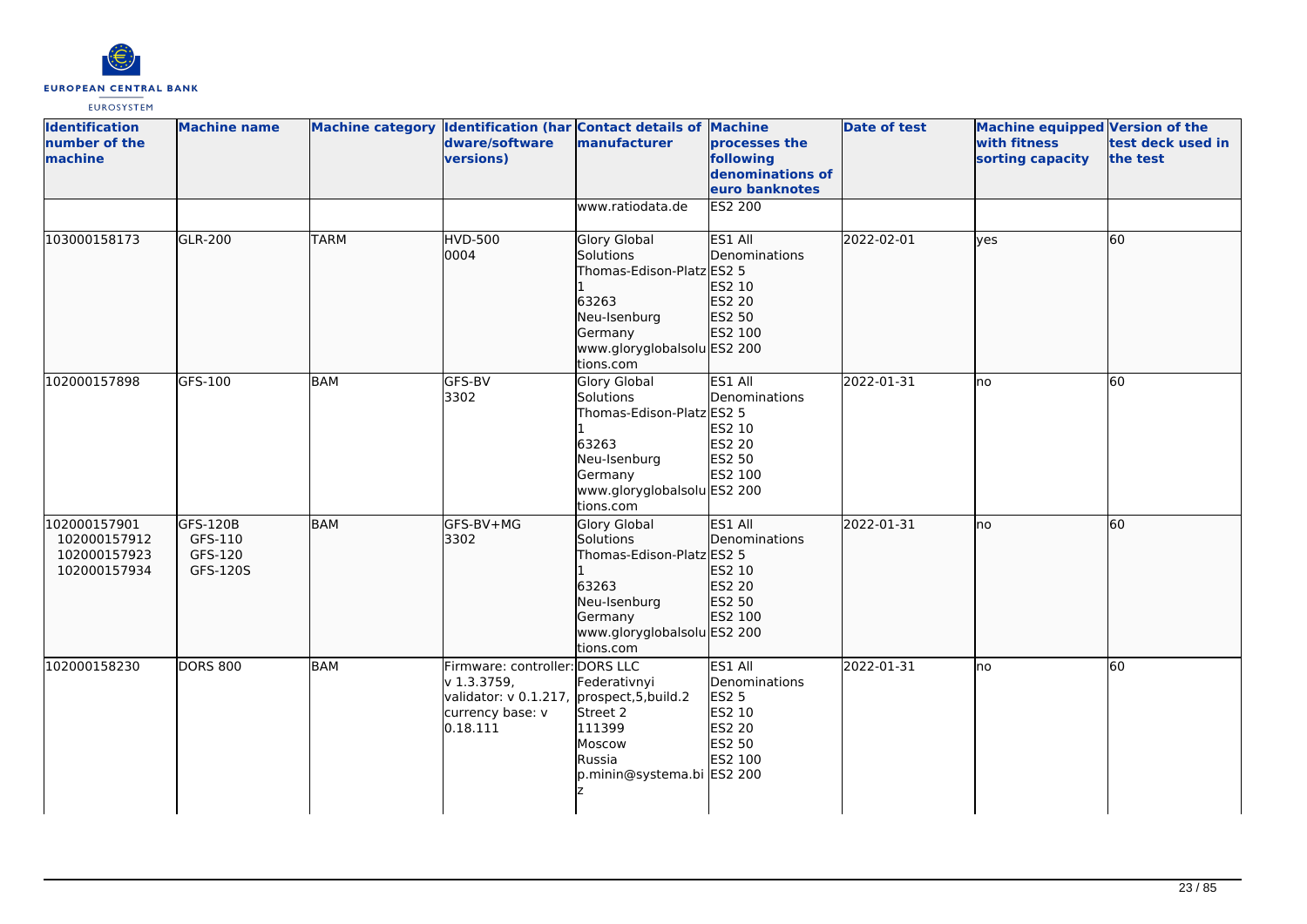

| <b>Identification</b><br>number of the<br>machine                                                                                                            | <b>Machine name</b>                                                                                                                                                           |             | dware/software<br>versions)                             | Machine category Identification (har Contact details of Machine<br>manufacturer                                                                        | processes the<br>following<br>denominations of<br>euro banknotes                                    | <b>Date of test</b> | <b>Machine equipped Version of the</b><br>with fitness<br>sorting capacity | test deck used in<br>the test |
|--------------------------------------------------------------------------------------------------------------------------------------------------------------|-------------------------------------------------------------------------------------------------------------------------------------------------------------------------------|-------------|---------------------------------------------------------|--------------------------------------------------------------------------------------------------------------------------------------------------------|-----------------------------------------------------------------------------------------------------|---------------------|----------------------------------------------------------------------------|-------------------------------|
|                                                                                                                                                              |                                                                                                                                                                               |             |                                                         | www.dors.com                                                                                                                                           |                                                                                                     |                     |                                                                            |                               |
| 102000137187<br>102000137198                                                                                                                                 | D <sub>6</sub><br>D <sub>5</sub>                                                                                                                                              | <b>BAM</b>  | 1.0.1.X                                                 | Grupo Sallén Tech.<br>S.L.<br>C/Lérida 68<br>22500<br>Binéfar Huesca<br>Spain<br>www.sallenelectroni<br>cs.es                                          | ES1 All<br>Denominations<br><b>ES2 5</b><br>ES2 10<br>ES2 20<br>ES2 50<br>ES2 100<br>ES2 200        | 2022-01-26          | lno                                                                        | 60                            |
| 102000157887                                                                                                                                                 | DF4                                                                                                                                                                           | <b>BAM</b>  | 1.0.1.X                                                 | Grupo Sallén Tech.<br>S.L.<br>C/Lérida 68<br>22500<br>Binéfar Huesca<br>Spain<br>www.sallenelectroni<br>cs.es                                          | ES1 All<br>Denominations<br><b>ES2 5</b><br>ES2 10<br><b>ES2 20</b><br>ES2 50<br>ES2 100<br>ES2 200 | 2022-01-26          | lno                                                                        | 60                            |
| 103000157354<br>103000157365<br>103000157376<br>103000157387<br>103000157398<br>103000157401<br>103000157412<br>103000157423<br>103000157434<br>103000157445 | CINEO C6040<br><b>CINEO C6020</b><br>CS 6020<br><b>CINEO C6030</b><br>CS 6030<br><b>CINEO C6040</b><br>Compact<br>CS 6040<br>CS 6040 Compact<br><b>CINEO C6050</b><br>CS 6050 | <b>TARM</b> | <b>MOVE AWAA</b><br>MOVE_AWAA_EUR_1 Systems GmbH<br>053 | Diebold Nixdorf<br>Heinz-Nixdorf-Ring 1 ES2 5<br>33106<br>Paderborn<br>Germany<br>info.de@dieboldnixd ES2 100<br>orf.com<br>www.dieboldnixdorf.<br>com | ES1 All<br>Denominations<br>ES2 10<br>ES2 20<br>ES2 50<br>ES2 200                                   | 2022-01-25          | ves                                                                        | 60                            |
| 103000157456<br>103000157467<br>103000157478<br>103000157489<br>103000157490<br>103000157504<br>103000157515<br>103000157526                                 | CINEO C6040<br><b>CINEO C6020</b><br>CS 6020<br><b>CINEO C6030</b><br>CS 6030<br><b>CINEO C6040</b><br>Compact<br>CS 6040                                                     | <b>TARM</b> | MOVE_AWCA<br>MOVE AWAA EUR 1 Systems GmbH<br>053        | Diebold Nixdorf<br>Heinz-Nixdorf-Ring 1 ES2 5<br>33106<br>Paderborn<br>Germany<br>info.de@dieboldnixd ES2 100<br>orf.com                               | ES1 All<br>Denominations<br>ES2 10<br><b>ES2 20</b><br>ES2 50<br>ES2 200                            | 2022-01-25          | ves                                                                        | 60                            |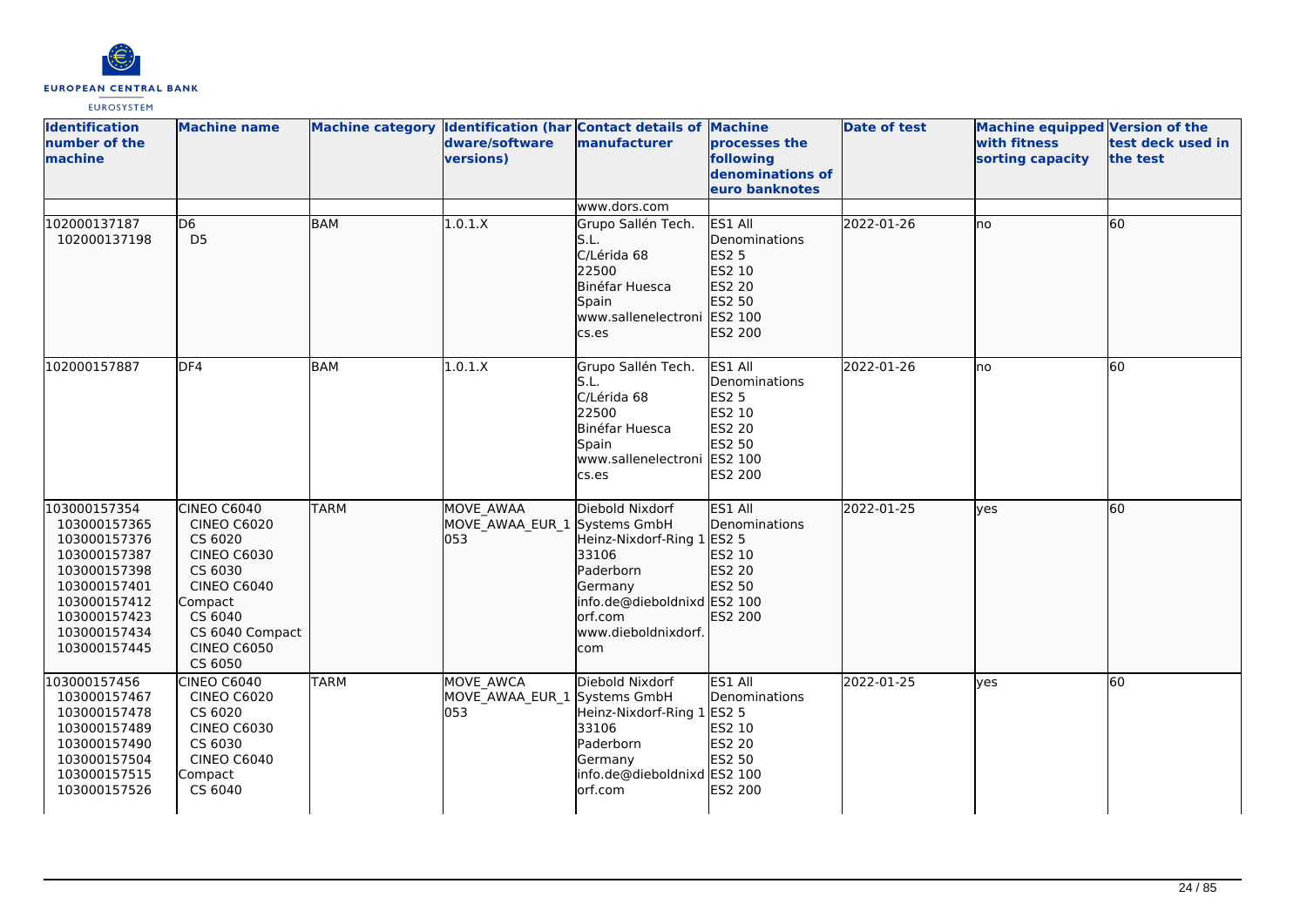

| <b>Identification</b><br>number of the<br>machine                                                            | <b>Machine name</b>                                                                       |            | dware/software<br>versions)                                                           | Machine category Identification (har Contact details of Machine<br>manufacturer                                                                    | processes the<br>following<br>denominations of<br>euro banknotes                             | <b>Date of test</b> | <b>Machine equipped Version of the</b><br>with fitness<br>sorting capacity | test deck used in<br>the test |
|--------------------------------------------------------------------------------------------------------------|-------------------------------------------------------------------------------------------|------------|---------------------------------------------------------------------------------------|----------------------------------------------------------------------------------------------------------------------------------------------------|----------------------------------------------------------------------------------------------|---------------------|----------------------------------------------------------------------------|-------------------------------|
| 103000157537<br>103000157548                                                                                 | CS 6040 Compact<br><b>CINEO C6050</b><br>CS 6050                                          |            |                                                                                       | www.dieboldnixdorf.<br>com                                                                                                                         |                                                                                              |                     |                                                                            |                               |
| 101000156727                                                                                                 | BPS C1                                                                                    | <b>BPM</b> | HW Rel. 2.3<br>l(12-track<br>mechanical<br>Thickness Sensor)<br><b>EUR F02.112</b>    | lGiesecke+Devrient<br>Currency<br>Technology GmbH<br>Prinzregentenstraße ES2 10<br>159<br>81677<br>Munich<br>Germany<br>www.gi-de.com              | ES1 All<br>Denominations<br>ES2 5<br>ES2 20<br>ES2 50<br>ES2 100<br>ES2 200                  | 2022-01-18          | lyes                                                                       | 60                            |
| 101000156738                                                                                                 | BPS <sub>C1</sub>                                                                         | <b>BPM</b> | <b>HW Rel. 3.0</b><br>$(19$ -track<br>lmechanical<br>Thickness Sensor)<br>EUR_F02.112 | Giesecke+Devrient<br>Currency<br>Technology GmbH<br>Prinzregentenstraße ES2 10<br>159<br>81677<br>Munich<br>Germany<br>www.gi-de.com               | ES1 All<br>Denominations<br><b>ES2 5</b><br>ES2 20<br>ES2 50<br>ES2 100<br>ES2 200           | 2022-01-18          | ves                                                                        | 60                            |
| 101000156829<br>101000156830                                                                                 | BPS C5<br>BPS C2                                                                          | <b>BPM</b> | EUR Version:<br>20.17.000                                                             | Giesecke+Devrient<br>Currency<br>Technology GmbH<br>Prinzregentenstraße<br>159<br>81677<br>Munich<br>Germany<br>www.gi-de.com                      | ES1 All<br>Denominations<br><b>ES2 5</b><br>ES2 10<br>ES2 20<br>ES2 50<br>ES2 100<br>ES2 200 | 2022-01-18          | lves                                                                       | 60                            |
| 101000156749<br>101000156750<br>101000156761<br>101000156772<br>101000156783<br>101000156794<br>101000156807 | ST-350<br>MAGNER350<br><b>ST-350N</b><br>ST-300<br>ST-300N<br>Magner300<br><b>iSORTER</b> | <b>BPM</b> | $V$ 1.2.4                                                                             | Hitachi Terminal<br>Solutions Korea Co., Denominations<br>Ltd<br>7-6, 4-gil, Samsung<br>1-ro, Hwaseong-Si<br>445-170<br>Gyeonggi-do<br>South Korea | ES1 All<br>ES2 5<br>ES2 10<br>ES2 20<br>ES2 50<br>ES2 100<br>ES2 200                         | 2022-01-17          | ves                                                                        | 60                            |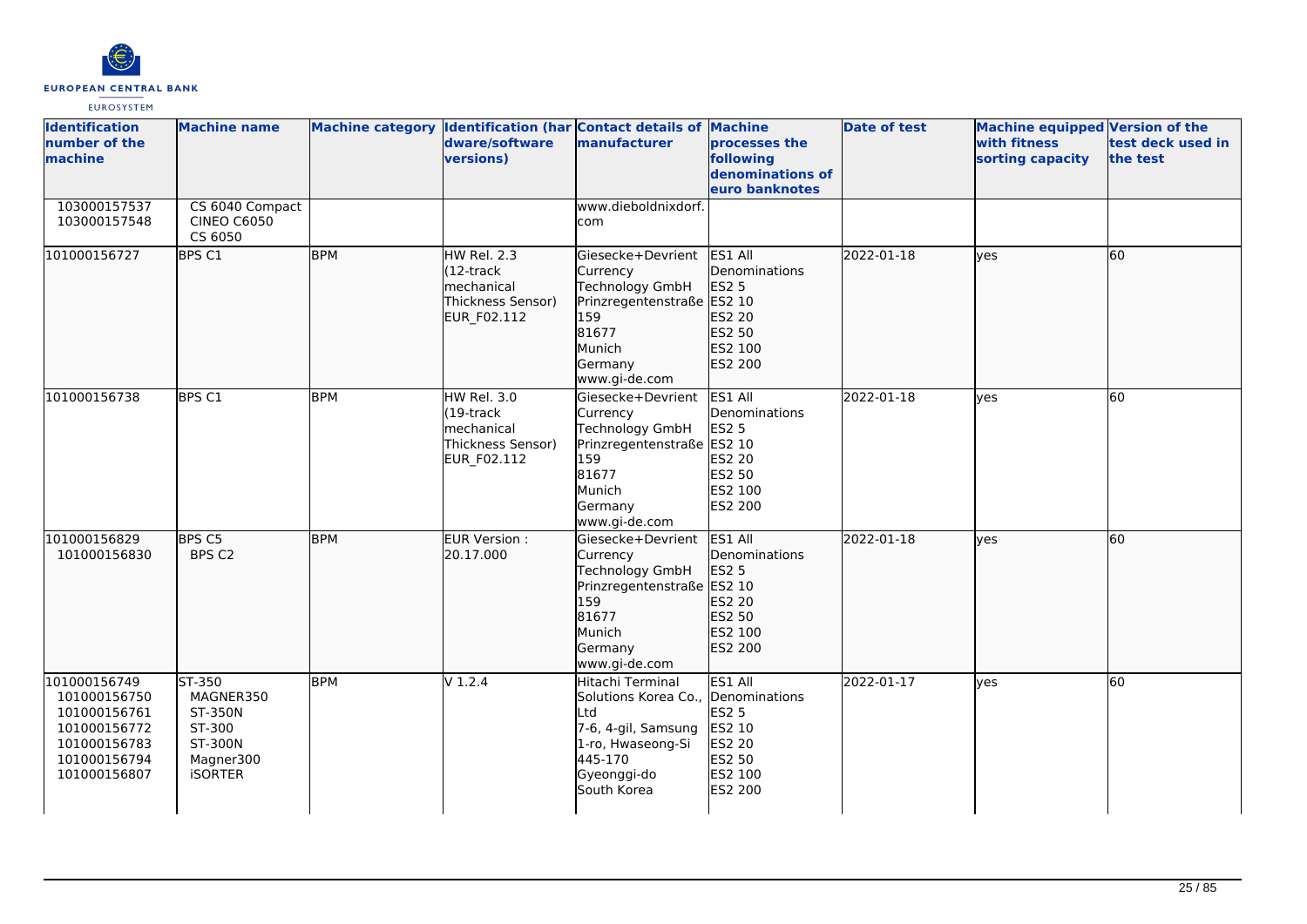

| <b>Identification</b><br>number of the<br>machine | <b>Machine name</b> |            | dware/software<br>versions)      | Machine category Identification (har Contact details of Machine<br>manufacturer                                                                                                                                 | processes the<br>following<br>denominations of<br>euro banknotes                             | <b>Date of test</b> | Machine equipped Version of the<br>with fitness<br>sorting capacity | test deck used in<br>the test |
|---------------------------------------------------|---------------------|------------|----------------------------------|-----------------------------------------------------------------------------------------------------------------------------------------------------------------------------------------------------------------|----------------------------------------------------------------------------------------------|---------------------|---------------------------------------------------------------------|-------------------------------|
|                                                   |                     |            |                                  | info@hitachi-<br>tsol.co.kr<br>www.hitachi-<br>tsol.co.kr                                                                                                                                                       |                                                                                              |                     |                                                                     |                               |
| 101000156852<br>101000156863                      | iH-210<br>Magner250 | <b>BPM</b> | V 0.1.2                          | Hitachi Terminal<br>Solutions Korea Co., Denominations<br>Ltd<br>7-6, 4-gil, Samsung<br>1-ro, Hwaseong-Si<br>445-170<br>Gyeonggi-do<br>South Korea<br>info@hitachi-<br>tsol.co.kr<br>www.hitachi-<br>tsol.co.kr | ES1 All<br><b>ES2 5</b><br>ES2 10<br>ES2 20<br>ES2 50<br>ES2 100<br>ES2 200                  | 2022-01-17          | lves                                                                | 60                            |
| 102000157694                                      | <b>B210</b>         | <b>BAM</b> | 5.20                             | CM Europe B.V.<br>Danzigweg 15<br>7418 EN<br>Deventer<br>Nederland<br>info@cmeurope.com ES2 50<br>www.cmeurope.com ES2 100                                                                                      | ES1 All<br>Denominations<br><b>ES2 5</b><br>ES2 10<br>ES2 20<br>ES2 200                      | 2022-01-17          | lno                                                                 | 60                            |
| 101000156692                                      | DV 1851             | <b>BPM</b> | 2201.11.02                       | DV UVIRMA Ltd<br>2 Kaufmann street,<br>Textile Centre 14F1<br>6801294<br>Tel Aviv<br>Israel<br>niklaus@digital-<br>verification.com<br>www.uvirma.com                                                           | ES1 All<br>Denominations<br><b>ES2 5</b><br>ES2 10<br>ES2 20<br>ES2 50<br>ES2 100<br>ES2 200 | 2022-01-12          | ves                                                                 | 60                            |
| 101000156670                                      | MS-310              | <b>BPM</b> | TypeO TS-P8S1000<br>EUR2 2.0.0.6 | Hitachi Terminal<br>Solutions Korea Co., Denominations<br>Ltd<br>7-6, 4-gil, Samsung                                                                                                                            | ES1 All<br><b>ES2 5</b><br>ES2 10                                                            | 2022-01-05          | lyes                                                                | 60                            |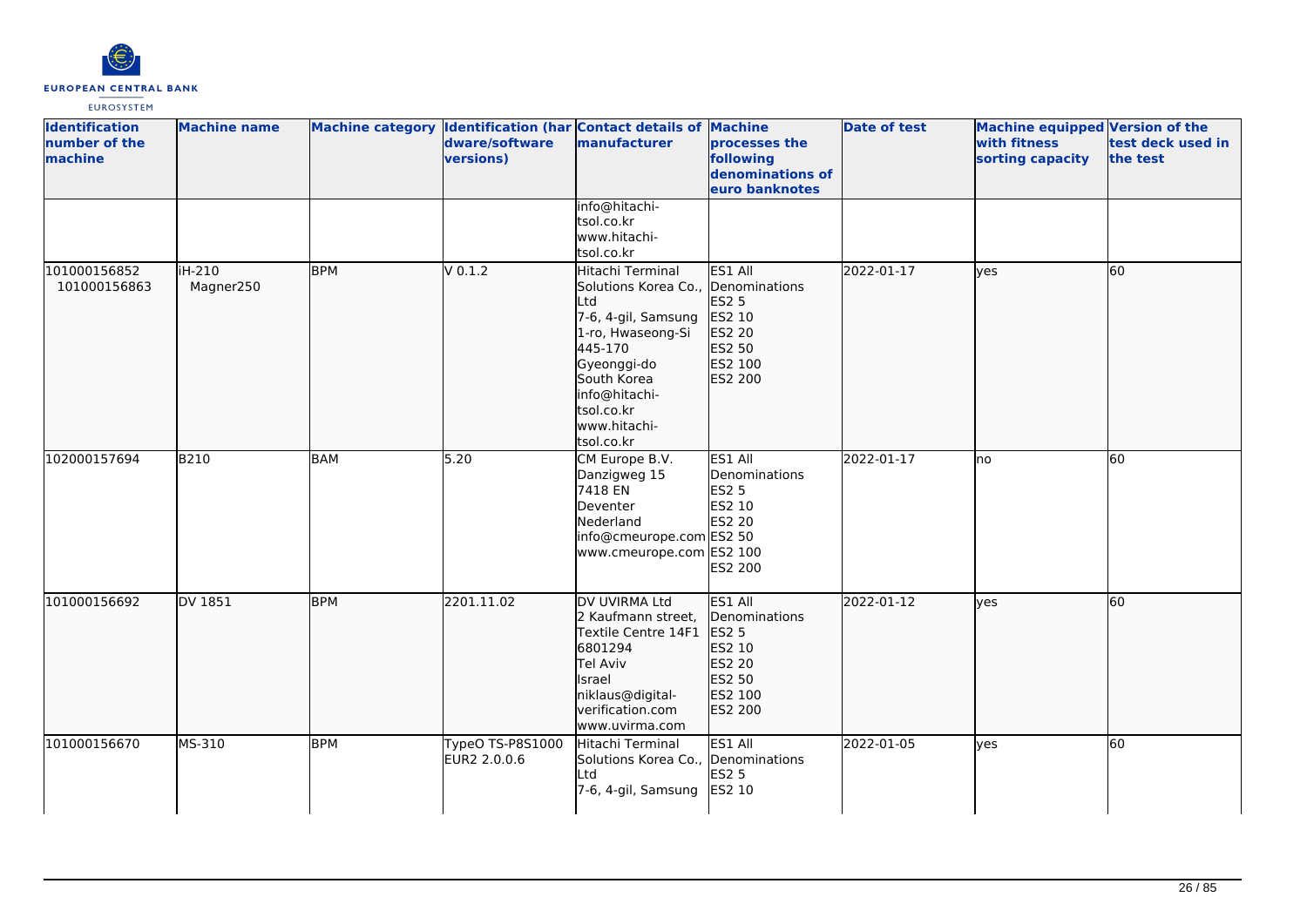

| <b>Identification</b><br>number of the<br>machine                            | <b>Machine name</b>                                                                    |             | dware/software<br>versions) | Machine category Identification (har Contact details of Machine<br>manufacturer                                                                            | processes the<br>following<br>denominations of<br>euro banknotes           | <b>Date of test</b> | <b>Machine equipped Version of the</b><br>with fitness<br>sorting capacity | test deck used in<br>the test |
|------------------------------------------------------------------------------|----------------------------------------------------------------------------------------|-------------|-----------------------------|------------------------------------------------------------------------------------------------------------------------------------------------------------|----------------------------------------------------------------------------|---------------------|----------------------------------------------------------------------------|-------------------------------|
|                                                                              |                                                                                        |             |                             | 1-ro, Hwaseong-Si<br>445-170<br>Gyeonggi-do<br>South Korea<br>info@hitachi-<br>tsol.co.kr<br>www.hitachi-<br>tsol.co.kr                                    | <b>ES2 20</b><br>ES2 50<br>ES2 100<br>ES2 200                              |                     |                                                                            |                               |
| 104000156651                                                                 | 1-Cash Deposit Safe TAM<br>DP-5100                                                     |             | DP-5100<br>1.92             | Double Power<br>Europe GmbH<br>Hajo-Rüter-Str. 19<br>65239<br>Hochheim<br>Germany<br>pk@doublepowereur ES2 100<br>ope.com<br>www.doublepowere<br>urope.com | ES1 All<br>Denominations<br>ES2 5<br>ES2 10<br>ES2 20<br>ES2 50<br>ES2 200 | 2021-12-22          | no                                                                         | 60                            |
| 103000156547                                                                 | CI-50_RBW-15X                                                                          | <b>TARM</b> | HVE-2XX<br>5005             | <b>Glory Global</b><br>Solutions<br>Thomas-Edison-Platz ES2 5<br>63263<br>Neu-Isenburg<br>Germany<br>www.gloryglobalsolu ES2 200<br>tions.com              | ES1 All<br>Denominations<br>ES2 10<br><b>ES2 20</b><br>ES2 50<br>ES2 100   | 2021-12-17          | lyes                                                                       | 60                            |
| 104000156343<br>104000156354<br>104000156365<br>104000156376<br>104000156387 | CI-50_RBW-15X<br>CI-100B_SDRB-100<br>CI-10B RBW-100<br>CI-5B_RBW-50<br>RBW-200 HVE-200 | <b>TAM</b>  | HVE-2XX<br>1005             | Glory Global<br>Solutions<br>Thomas-Edison-Platz ES2 5<br>63263<br>Neu-Isenburg<br>Germany<br>www.gloryglobalsolu ES2 200<br>tions.com                     | ES1 All<br>Denominations<br>ES2 10<br>ES2 20<br>ES2 50<br>ES2 100          | 2021-12-09          | no                                                                         | 60                            |
| 103000156397<br>103000156400                                                 | CI-50 RBW-15X<br>CI-100B_SDRB-100                                                      | <b>TARM</b> | HVE-2XX<br>1005             | <b>Glory Global</b><br>Solutions                                                                                                                           | ES1 All<br>Denominations                                                   | 2021-12-09          | lyes                                                                       | 60                            |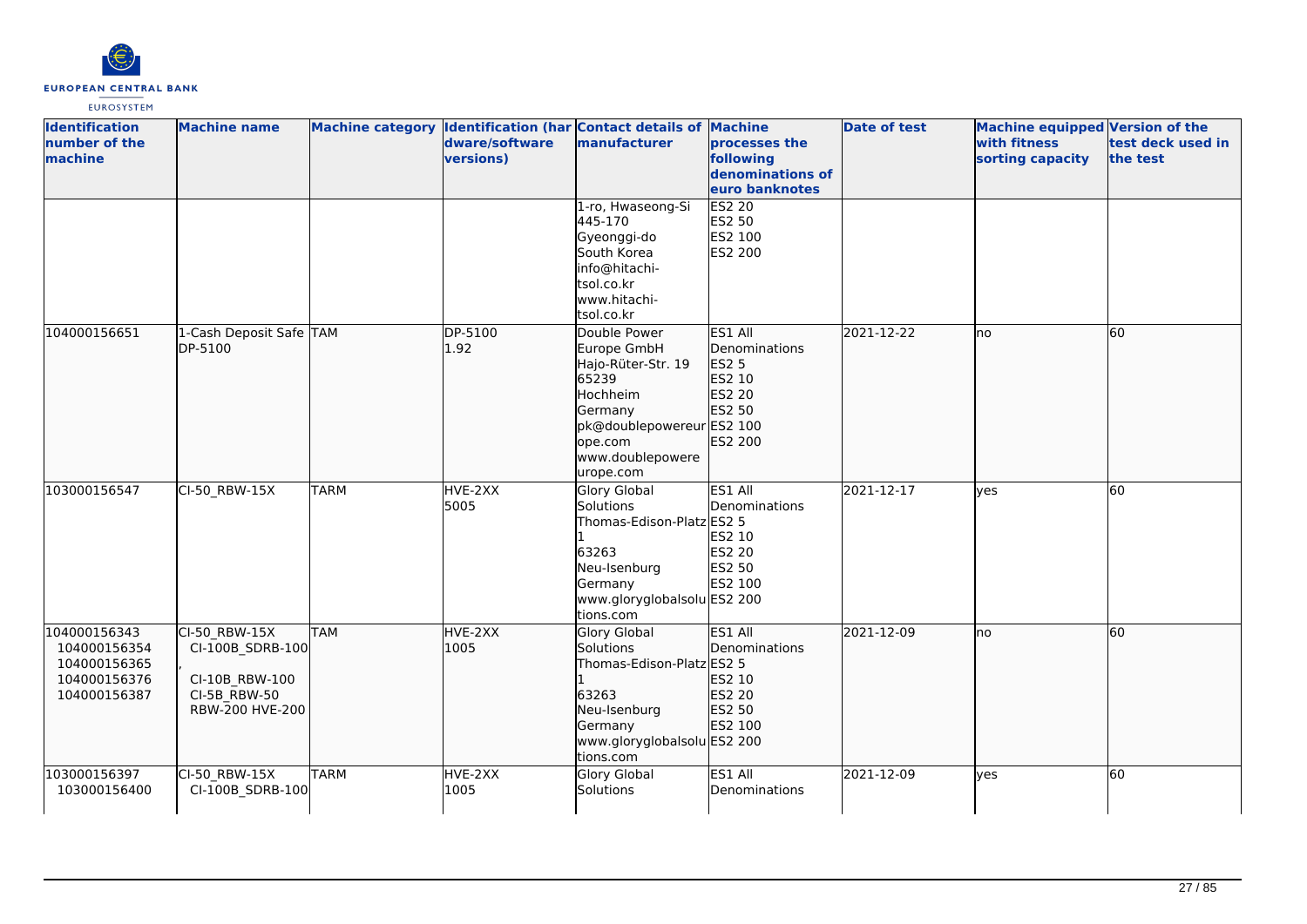

| <b>Identification</b><br>number of the<br>machine | <b>Machine name</b>                               |             | dware/software<br>versions)      | Machine category Identification (har Contact details of Machine<br>manufacturer                                                                                              | processes the<br>following<br>denominations of<br>euro banknotes                                       | <b>Date of test</b> | Machine equipped Version of the<br>with fitness<br>sorting capacity | test deck used in<br>the test |
|---------------------------------------------------|---------------------------------------------------|-------------|----------------------------------|------------------------------------------------------------------------------------------------------------------------------------------------------------------------------|--------------------------------------------------------------------------------------------------------|---------------------|---------------------------------------------------------------------|-------------------------------|
| 103000156411<br>103000156422<br>103000156433      | CI-10B RBW-100<br>CI-5B_RBW-50<br>RBW-200 HVE-200 |             |                                  | Thomas-Edison-Platz ES2 5<br>63263<br>Neu-Isenburg<br>Germany<br>www.gloryglobalsolu ES2 200<br>tions.com                                                                    | ES2 10<br>ES2 20<br>ES2 50<br>ES2 100                                                                  |                     |                                                                     |                               |
| 103000113885<br>103000114410                      | ProCash 6000xe<br>ProCash 6100xe                  | <b>TARM</b> | RS <sub>25</sub><br>HY89, EUN028 | Diebold Nixdorf<br>Systems GmbH<br>Heinz-Nixdorf-Ring 1 ES1 20<br>33106<br>Paderborn<br>Germany<br>info.de@dieboldnixd ES2 5<br>orf.com<br>www.dieboldnixdorf. ES2 20<br>com | <b>ES15</b><br>ES1 10<br>ES1 50<br>ES1 100<br>ES1 200<br>ES2 10<br>ES2 50<br>ES2 100<br>ES2 200        | 2021-12-08          | <b>lyes</b>                                                         | 60                            |
| 103000114385<br>103000114396                      | ProCash 6000<br>ProCash 6100                      | <b>TARM</b> | <b>RS25</b><br>HY89, EUN028      | Diebold Nixdorf<br>Systems GmbH<br>Heinz-Nixdorf-Ring 1 ES1 20<br>33106<br>Paderborn<br>Germany<br>info.de@dieboldnixd ES2 5<br>orf.com<br>www.dieboldnixdorf. ES2 20<br>com | <b>ES15</b><br>ES1 10<br>ES1 50<br>ES1 100<br>ES1 200<br>ES2 10<br>ES2 50<br>ES2 100<br><b>ES2 200</b> | 2021-12-08          | lyes                                                                | 60                            |
| 103000114922<br>103000114933                      | ProCash 6000xe<br>ProCash 6100xe                  | <b>TARM</b> | RS15<br>HR8A, EUN028             | Diebold Nixdorf<br>Systems GmbH<br>Heinz-Nixdorf-Ring 1 ES1 20<br>33106<br>Paderborn<br>Germany                                                                              | <b>ES15</b><br>ES1 10<br>ES1 50<br>ES1 100<br>ES1 200                                                  | 2021-12-08          | <b>lyes</b>                                                         | 60                            |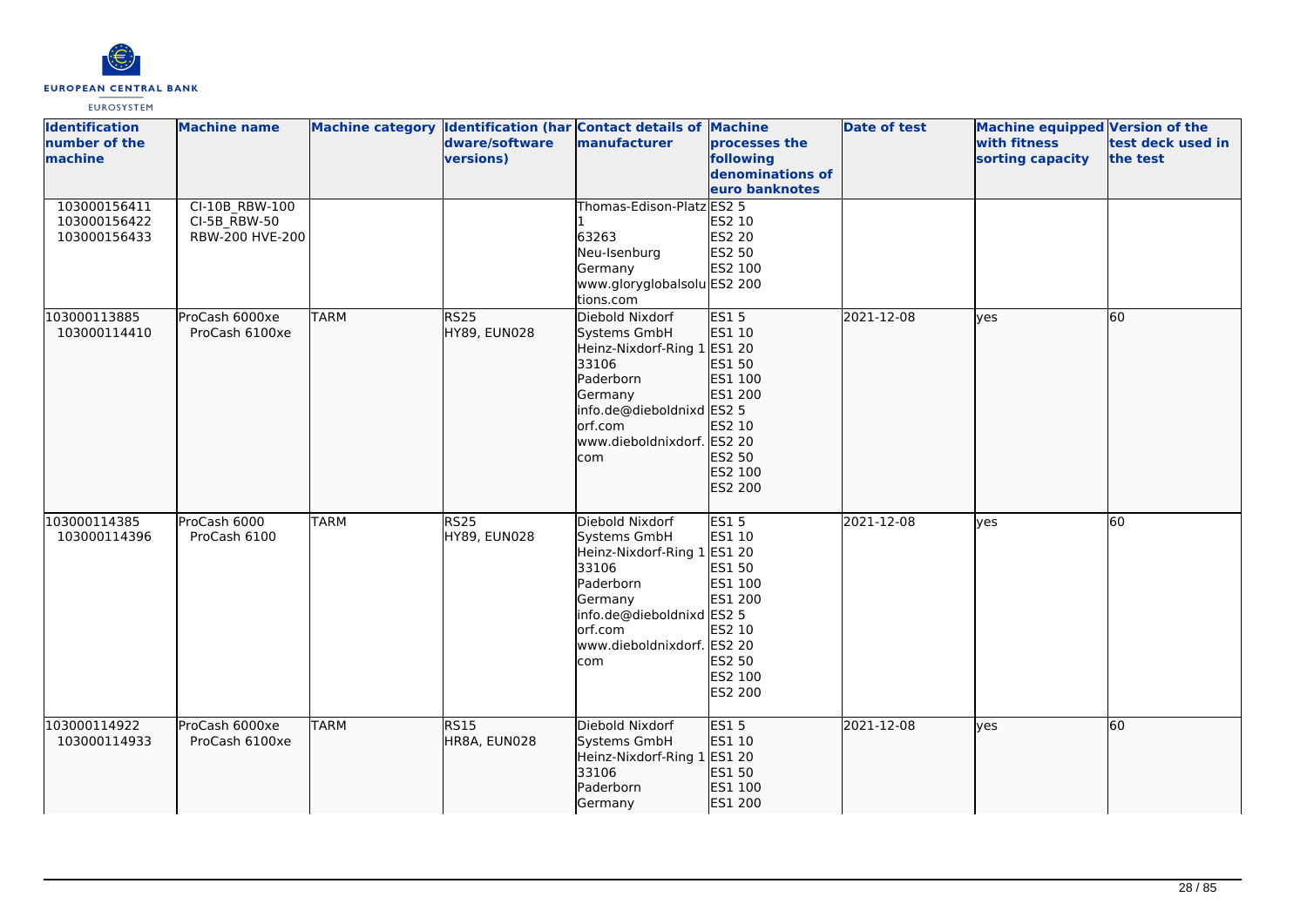

| <b>Identification</b><br>number of the<br>machine | <b>Machine name</b>          |             | dware/software<br>versions)                   | Machine category Identification (har Contact details of Machine<br>manufacturer                                                                                                                                                                         | processes the<br>following<br>denominations of<br>euro banknotes                                | <b>Date of test</b> | Machine equipped Version of the<br>with fitness<br>sorting capacity | test deck used in<br>the test |
|---------------------------------------------------|------------------------------|-------------|-----------------------------------------------|---------------------------------------------------------------------------------------------------------------------------------------------------------------------------------------------------------------------------------------------------------|-------------------------------------------------------------------------------------------------|---------------------|---------------------------------------------------------------------|-------------------------------|
|                                                   |                              |             |                                               | info.de@dieboldnixd ES2 5<br>orf.com<br>www.dieboldnixdorf. ES2 20<br>com                                                                                                                                                                               | ES2 10<br>ES2 50<br>ES2 100<br>ES2 200                                                          |                     |                                                                     |                               |
| 103000114944<br>103000114955                      | ProCash 6000<br>ProCash 6100 | <b>TARM</b> | <b>RS15</b><br>HR8A, EUN028                   | Diebold Nixdorf<br>Systems GmbH<br>Heinz-Nixdorf-Ring 1 ES1 20<br>33106<br>Paderborn<br>Germany<br>info.de@dieboldnixd ES2 5<br>orf.com<br>www.dieboldnixdorf. ES2 20<br>com                                                                            | <b>ES15</b><br>ES1 10<br>ES1 50<br>ES1 100<br>ES1 200<br>ES2 10<br>ES2 50<br>ES2 100<br>ES2 200 | 2021-12-08          | lyes                                                                | 60                            |
| 101000156124                                      | GFS-220F                     | <b>BPM</b>  | GFS220F BV<br>0.4.5                           | <b>Glory Global</b><br>Solutions<br>(International)<br>Limited<br>Forest View<br>Crockford Lane<br>Chineham Business<br>Park<br>RG24 8QZ<br>Basingstoke<br>United Kingdom<br>philippe.macon@fr.g<br>lory-global.com<br>www.gloryglobalsolu<br>tions.com | ES1 All<br>Denominations<br>ES2 5<br>ES2 10<br>ES2 20<br>ES2 50<br>ES2 100<br>ES2 200           | 2021-12-08          | lyes                                                                | 60                            |
| 102000156136                                      | Ntegra Compact               | <b>BAM</b>  | <b>NTEGRA COMPACT</b><br><b>BV</b><br>EUR:2.1 | Glory Global<br>Solutions<br>(International)<br>Limited                                                                                                                                                                                                 | ES1 All<br>Denominations<br><b>ES2 5</b><br>ES2 10                                              | 2021-12-08          | lno                                                                 | 60                            |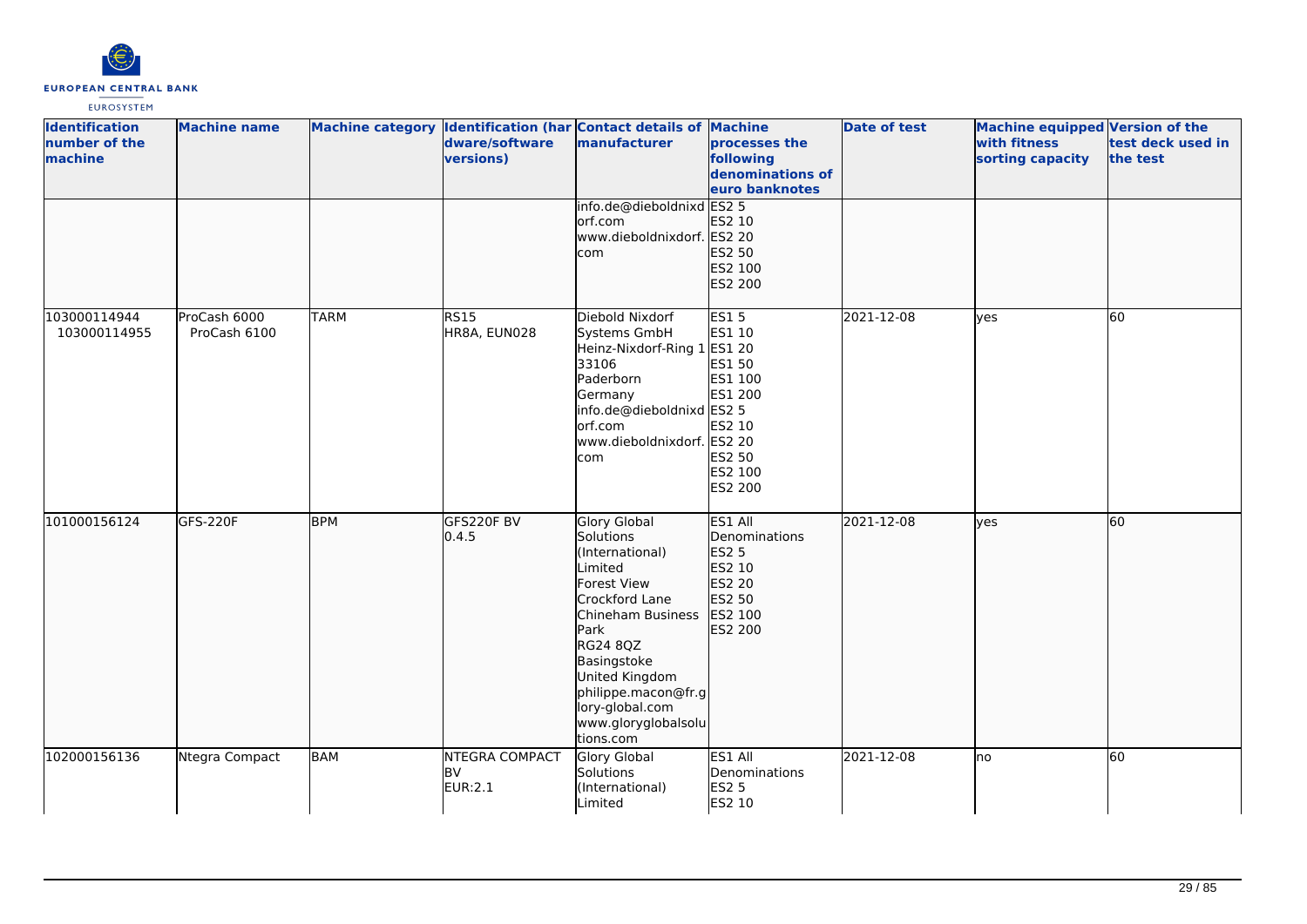

| <b>Identification</b><br>number of the<br>machine            | <b>Machine name</b>                                      |             | dware/software<br>versions) | Machine category Identification (har Contact details of Machine<br>manufacturer                                                                                                       | processes the<br>following<br>denominations of<br>euro banknotes   | <b>Date of test</b> | Machine equipped Version of the<br>with fitness<br>sorting capacity | test deck used in<br>the test |
|--------------------------------------------------------------|----------------------------------------------------------|-------------|-----------------------------|---------------------------------------------------------------------------------------------------------------------------------------------------------------------------------------|--------------------------------------------------------------------|---------------------|---------------------------------------------------------------------|-------------------------------|
|                                                              |                                                          |             |                             | Forest View<br>Crockford Lane<br>Chineham Business<br>Park<br>RG24 8QZ<br>Basingstoke<br>United Kingdom<br>philippe.macon@fr.g<br>lory-global.com<br>www.gloryglobalsolu<br>tions.com | <b>ES2 20</b><br>ES2 50<br>ES2 100<br><b>ES2 200</b>               |                     |                                                                     |                               |
| 103000156592<br>103000156605                                 | <b>RBG-200</b><br>RZ-200                                 | <b>TARM</b> | <b>HVD-200</b><br>6617      | <b>Glory Global</b><br>Solutions<br>Thomas-Edison-Platz ES2 5<br>63263<br>Neu-Isenburg<br>Germany<br>www.gloryglobalsolu ES2 200<br>tions.com                                         | lES1 All<br>Denominations<br>ES2 10<br>ES2 20<br>ES2 50<br>ES2 100 | 2021-12-08          | lves                                                                | 60                            |
| 103000156616<br>103000156627                                 | <b>RBG-200</b><br>RZ-200                                 | <b>TARM</b> | HVD-210<br>6617             | Glory Global<br>Solutions<br>Thomas-Edison-Platz ES2 5<br>63263<br>Neu-Isenburg<br>Germany<br>www.gloryglobalsolu ES2 200<br>tions.com                                                | ES1 All<br>Denominations<br>ES2 10<br>ES2 20<br>ES2 50<br>ES2 100  | 2021-12-08          | yes                                                                 | 60                            |
| 103000113818<br>103000113829<br>103000143380<br>103000143391 | <b>CINEO C6060</b><br>CINEO C6060 T<br>CS6060<br>CS6060T | <b>TARM</b> | RS32<br>ZG04.EUG005.05      | Diebold Nixdorf<br>Systems GmbH<br>Heinz-Nixdorf-Ring 1 ES2 5<br>33106<br>Paderborn<br>Germany<br>info.de@dieboldnixd ES2 100<br>orf.com<br>www.dieboldnixdorf.<br>com                | ES1 All<br>Denominations<br>ES2 10<br>ES2 20<br>ES2 50<br>ES2 200  | 2021-12-07          | lves                                                                | 60                            |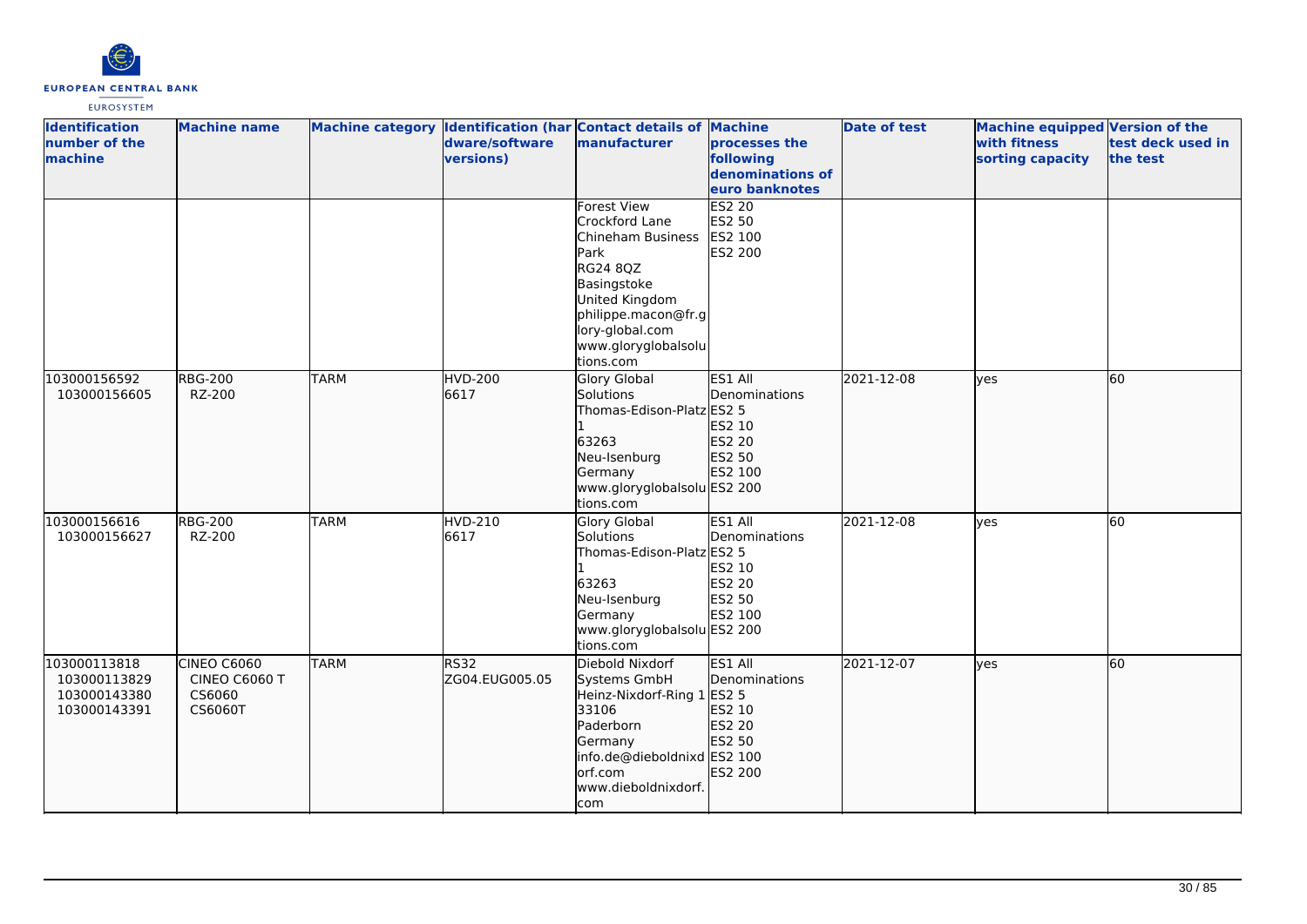

| <b>Identification</b><br>number of the<br>machine                                                                                                                                            | <b>Machine name</b>                                                                                                                                                                           |            | dware/software<br>versions) | Machine category Identification (har Contact details of Machine<br>manufacturer                                                                                     | processes the<br>following<br>denominations of<br>euro banknotes         | <b>Date of test</b> | <b>Machine equipped Version of the</b><br>with fitness<br>sorting capacity | test deck used in<br>the test |
|----------------------------------------------------------------------------------------------------------------------------------------------------------------------------------------------|-----------------------------------------------------------------------------------------------------------------------------------------------------------------------------------------------|------------|-----------------------------|---------------------------------------------------------------------------------------------------------------------------------------------------------------------|--------------------------------------------------------------------------|---------------------|----------------------------------------------------------------------------|-------------------------------|
| 102000141456                                                                                                                                                                                 | GFS-220                                                                                                                                                                                       | <b>BAM</b> | <b>GFS STD BV</b><br>0.4.3  | <b>Glory Global</b><br>Solutions<br>Thomas-Edison-Platz ES2 5<br>63263<br>Neu-Isenburg<br>Germany<br>www.gloryglobalsolu ES2 200<br>tions.com                       | ES1 All<br>Denominations<br>ES2 10<br><b>ES2 20</b><br>ES2 50<br>ES2 100 | 2021-12-07          | Ino                                                                        | 60                            |
| 101000145448                                                                                                                                                                                 | USF-200                                                                                                                                                                                       | <b>BPM</b> | HVD-300<br>0027             | <b>Glory Global</b><br>Solutions<br>Thomas-Edison-Platz ES2 5<br>63263<br>Neu-Isenburg<br>Germany<br>www.gloryglobalsolu ES2 200<br>tions.com                       | ES1 All<br>Denominations<br>ES2 10<br>ES2 20<br>ES2 50<br>ES2 100        | 2021-12-07          | lves                                                                       | 60                            |
| 101000150117<br>101000150128<br>101000150139<br>101000150140<br>101000150151<br>101000150162<br>101000150173<br>101000150184<br>101000150195<br>101000150208<br>101000150219<br>101000150220 | USF-100<br><b>USF-100 EU</b><br><b>UW-500EU</b><br><b>UW-500EUD</b><br><b>UW-500EUL</b><br>UW-500EUB<br><b>UW-600EU</b><br>UW-600EUD<br>UW-600EUL<br>UW-600EUB<br>UWH-1000<br><b>UWH-1500</b> | <b>BPM</b> | HVD-1XX<br>7131             | Glory Global<br>Solutions<br>Thomas-Edison-Platz ES2 5<br>63263<br>Neu-Isenburg<br>Germany<br>www.gloryglobalsolu ES2 200<br>tions.com                              | ES1 All<br>Denominations<br>ES2 10<br><b>ES2 20</b><br>ES2 50<br>ES2 100 | 2021-12-07          | lves                                                                       | 60                            |
| 101000156191<br>101000156204<br>101000156215<br>101000156226<br>101000156237<br>101000156248<br>101000156259<br>101000156260                                                                 | iH-110F<br>iH-110FB<br><b>iH-110FS</b><br>New i-Hunter F<br>Magner 165F<br>Magner 165FB<br>Magner 165FS<br>Magner 150NF                                                                       | <b>BPM</b> | V 0.1.4                     | Hitachi Terminal<br>Solutions Korea Co., Denominations<br>Ltd<br>7-6, 4-gil, Samsung<br>1-ro, Hwaseong-Si<br>445-170<br>Gyeonggi-do<br>South Korea<br>info@hitachi- | ES1 All<br>ES2 5<br>ES2 10<br>ES2 20<br>ES2 50<br>ES2 100<br>ES2 200     | 2021-12-07          | lyes                                                                       | 60                            |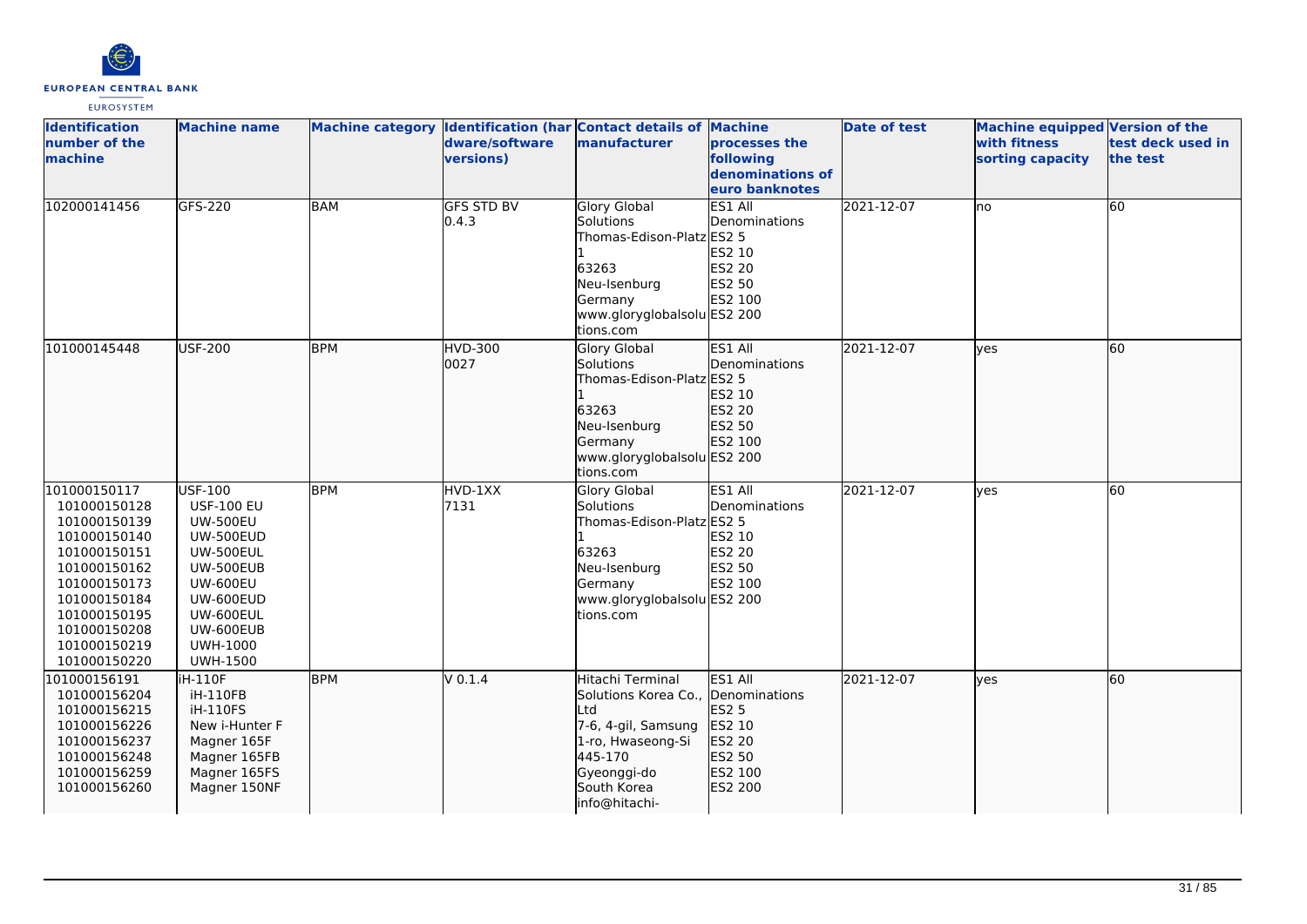

| <b>Identification</b><br>number of the<br>machine            | <b>Machine name</b>                                        |             | dware/software<br>versions)                    | Machine category Identification (har Contact details of Machine<br>manufacturer                                                                                              | processes the<br>following<br>denominations of<br>euro banknotes                                | <b>Date of test</b> | <b>Machine equipped Version of the</b><br>with fitness<br>sorting capacity | test deck used in<br>the test |
|--------------------------------------------------------------|------------------------------------------------------------|-------------|------------------------------------------------|------------------------------------------------------------------------------------------------------------------------------------------------------------------------------|-------------------------------------------------------------------------------------------------|---------------------|----------------------------------------------------------------------------|-------------------------------|
|                                                              |                                                            |             |                                                | tsol.co.kr<br>www.hitachi-<br>tsol.co.kr                                                                                                                                     |                                                                                                 |                     |                                                                            |                               |
| 103000116775<br>103000116786<br>103000143404<br>103000143415 | <b>CINEO C6060</b><br>CINEO C6060 T<br>CS6060<br>CS6060T   | <b>TARM</b> | RS32 Plus<br>ZG04.EUG005.05                    | Diebold Nixdorf<br>Systems GmbH<br>Heinz-Nixdorf-Ring 1 ES2 5<br>33106<br>Paderborn<br>Germany<br>info.de@dieboldnixd ES2 100<br>orf.com<br>www.dieboldnixdorf.<br>com       | ES1 All<br>Denominations<br>ES2 10<br><b>ES2 20</b><br><b>ES2 50</b><br>ES2 200                 | 2021-12-02          | lves                                                                       | 60                            |
| 102000156557                                                 | b9200                                                      | <b>BAM</b>  | $C-25$                                         | Hilton Europe S.L.<br>Principe de Vergara<br>5-bajo dcha.<br>28001<br>Madrid<br>Spain<br>www.hiltoneurope.c<br>lom                                                           | ES1 All<br>Denominations<br>ES2 5<br>ES2 10<br>ES2 20<br>ES2 50<br>ES2 100<br>ES2 200           | 2021-12-02          | lno                                                                        | 60                            |
| 103000145086<br>103000145097<br>103000145100<br>103000145111 | iCash 50<br>iCash 100<br>ProCash 6300<br>ProCash 6300 Mini | <b>TARM</b> | HVC-40<br>Nationcode 37,<br>Version 75 (4bhex) | Diebold Nixdorf<br>Systems GmbH<br>Heinz-Nixdorf-Ring 1 ES1 20<br>33106<br>Paderborn<br>Germany<br>info.de@dieboldnixd ES2 5<br>orf.com<br>www.dieboldnixdorf. ES2 20<br>com | <b>ES15</b><br>ES1 10<br>ES1 50<br>ES1 100<br>ES1 200<br>ES2 10<br>ES2 50<br>ES2 100<br>ES2 200 | 2021-12-01          | ves                                                                        | 60                            |
| 103000155546                                                 | CM18NS                                                     | <b>TARM</b> | RL40<br>P001.EU0001.00                         | Arca Technologies<br>lsrl<br>Via Statale 17                                                                                                                                  | ES1 All<br>Denominations<br>ES2 5                                                               | 2021-12-01          | ves                                                                        | 60                            |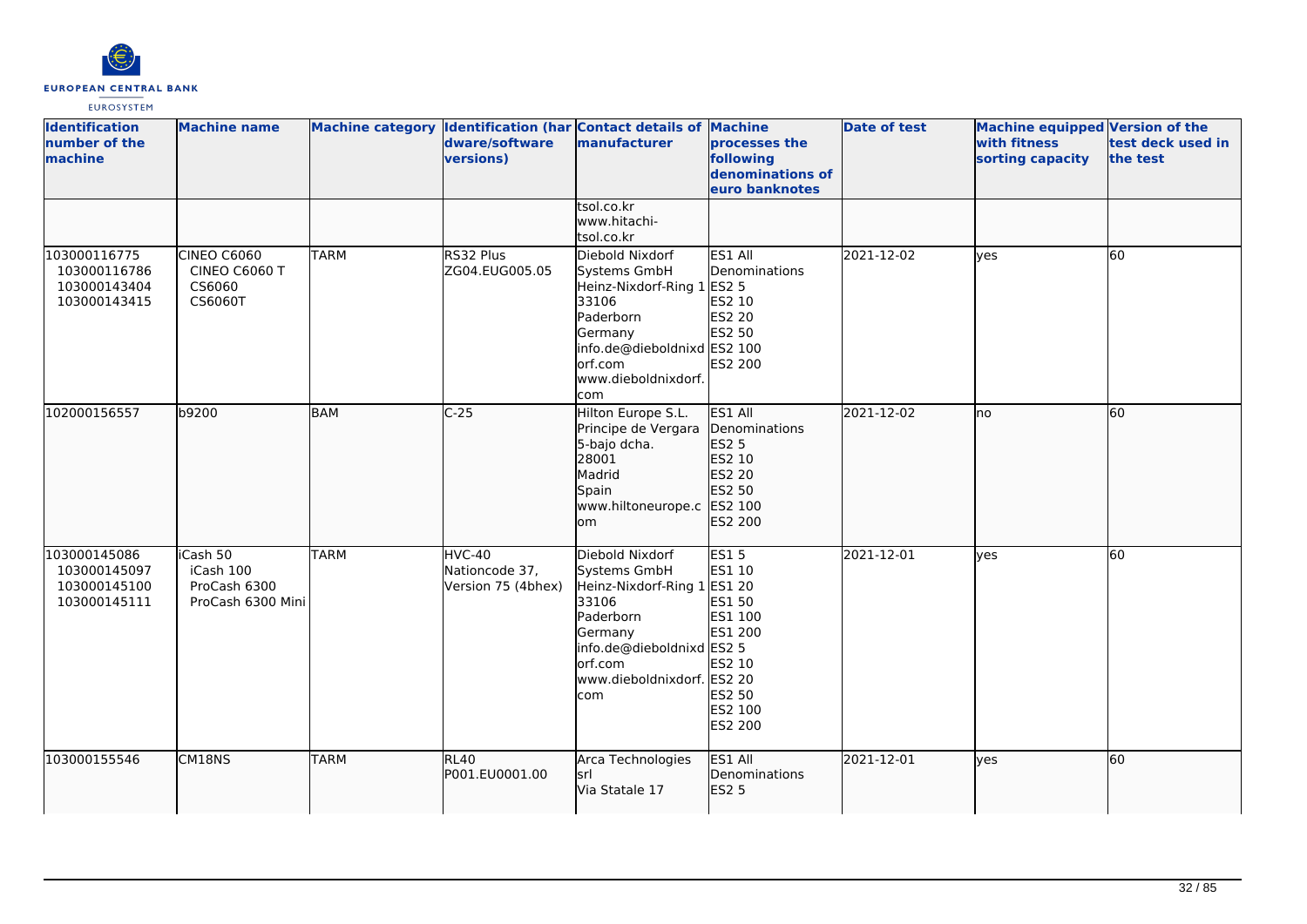

| <b>Identification</b><br>number of the<br>machine            | <b>Machine name</b>                               |             | dware/software<br>versions)                      | Machine category Identification (har Contact details of Machine<br>manufacturer                                                                                        | processes the<br>following<br>denominations of<br>euro banknotes         | <b>Date of test</b> | <b>Machine equipped Version of the</b><br>with fitness<br>sorting capacity | test deck used in<br>the test |
|--------------------------------------------------------------|---------------------------------------------------|-------------|--------------------------------------------------|------------------------------------------------------------------------------------------------------------------------------------------------------------------------|--------------------------------------------------------------------------|---------------------|----------------------------------------------------------------------------|-------------------------------|
|                                                              |                                                   |             |                                                  | 10012<br>Bollengo (TO)<br>Italy<br>www.arca.com                                                                                                                        | ES2 10<br>ES2 20<br>ES2 50<br>ES2 100<br>ES2 200                         |                     |                                                                            |                               |
| 103000155739<br>103000155740<br>103000155751<br>103000155762 | CINEO C6060<br>CINEO C6060 T<br>CS6060<br>CS6060T | <b>TARM</b> | <b>RS32</b><br>ZG07.EUG010.02                    | Diebold Nixdorf<br>Systems GmbH<br>Heinz-Nixdorf-Ring 1 ES2 5<br>33106<br>Paderborn<br>Germany<br>info.de@dieboldnixd ES2 100<br>orf.com<br>www.dieboldnixdorf.<br>com | ES1 All<br>Denominations<br>ES2 10<br><b>ES2 20</b><br>ES2 50<br>ES2 200 | 2021-12-01          | lves                                                                       | 60                            |
| 103000155773<br>103000155784<br>103000155795<br>103000155808 | CINEO C6060<br>CINEO C6060 T<br>CS6060<br>CS6060T | <b>TARM</b> | RS32 Plus<br>IZG07.EUG010.02                     | Diebold Nixdorf<br>Systems GmbH<br>Heinz-Nixdorf-Ring 1 ES2 5<br>33106<br>Paderborn<br>Germany<br>info.de@dieboldnixd ES2 100<br>orf.com<br>www.dieboldnixdorf.<br>com | ES1 All<br>Denominations<br>ES2 10<br>ES2 20<br>ES2 50<br>ES2 200        | 2021-12-01          | lves                                                                       | 60                            |
| 104000113615                                                 | iCash 10                                          | <b>TAM</b>  | HVC-40<br>Nation Code 37, Ver Systems GmbH<br>92 | Diebold Nixdorf<br>Heinz-Nixdorf-Ring 1 ES2 5<br>33106<br>Paderborn<br>Germany<br>info.de@dieboldnixd ES2 100<br>orf.com<br>www.dieboldnixdorf.<br>com                 | ES1 All<br>Denominations<br>ES2 10<br>ES2 20<br>ES2 50<br>ES2 200        | 2021-11-30          | lno                                                                        | 60                            |
| 101000147587<br>101000147598                                 | K4<br>K12                                         | <b>BPM</b>  | Fitness Sorter<br>EUR:CA08                       | Laurel Bank<br>Machines Co Ltd                                                                                                                                         | ES1 All<br>Denominations                                                 | 2021-11-26          | lyes                                                                       | 60                            |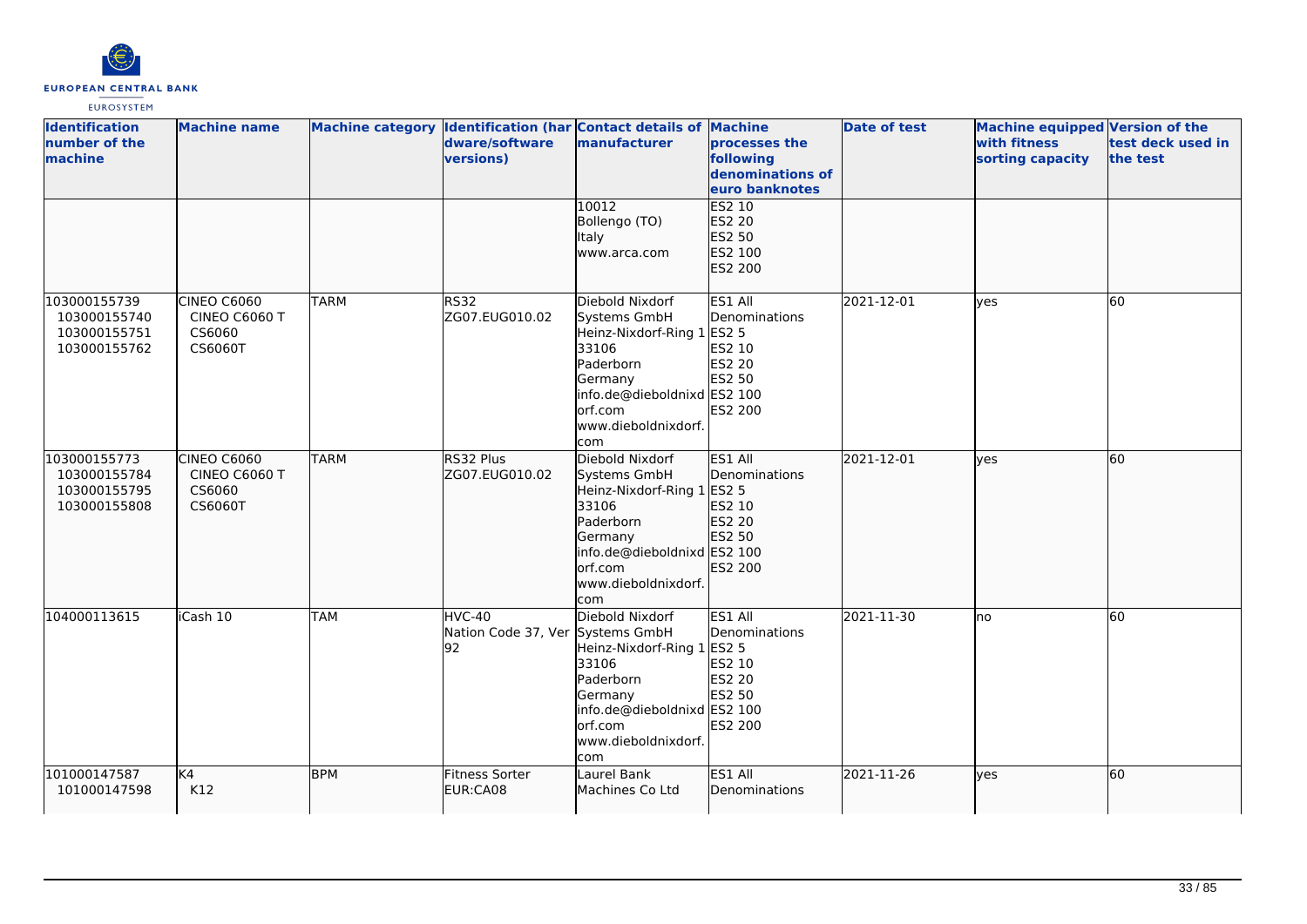

| <b>Identification</b><br>number of the<br>machine                                            | <b>Machine name</b>                                                                    |            | dware/software<br>versions) | Machine category Identification (har Contact details of Machine<br>manufacturer                                                                                                                                 | processes the<br>following<br>denominations of<br>euro banknotes                             | <b>Date of test</b> | Machine equipped Version of the<br>with fitness<br>sorting capacity | test deck used in<br>the test |
|----------------------------------------------------------------------------------------------|----------------------------------------------------------------------------------------|------------|-----------------------------|-----------------------------------------------------------------------------------------------------------------------------------------------------------------------------------------------------------------|----------------------------------------------------------------------------------------------|---------------------|---------------------------------------------------------------------|-------------------------------|
| 101000147601                                                                                 | K <sub>8</sub>                                                                         |            |                             | 1-1-2 Toranomon<br>Minato-ku<br>Tokyo<br>Japan<br>www.lbm.co.jp                                                                                                                                                 | <b>ES2 5</b><br>ES2 10<br>ES2 20<br>ES2 50<br>ES2 100<br>ES2 200                             |                     |                                                                     |                               |
| 101000155555<br>101000155566<br>101000155577<br>101000155588<br>101000155599<br>101000155602 | ST-150F<br>iHunter+F<br>iHunter2.0F<br>Magner 175F<br>GBS ST-150F<br>Multicash ST-150F | <b>BPM</b> | 2021_11                     | Hitachi Terminal<br>Solutions Korea Co., Denominations<br>Ltd<br>7-6, 4-gil, Samsung<br>1-ro, Hwaseong-Si<br>445-170<br>Gyeonggi-do<br>South Korea<br>info@hitachi-<br>tsol.co.kr<br>www.hitachi-<br>tsol.co.kr | ES1 All<br><b>ES2 5</b><br>ES2 10<br><b>ES2 20</b><br>ES2 50<br>ES2 100<br>ES2 200           | 2021-11-26          | ves                                                                 | 60                            |
| 102000155614<br>102000155625<br>102000155636<br>102000155647                                 | <b>ST-150NV</b><br>Magner 175V<br>i-Hunter 2.0 Dual<br>lcıs<br>MultiCash<br>ST-150NV   | <b>BAM</b> | V1.0.4                      | Hitachi Terminal<br>Solutions Korea Co.,<br>Ltd<br>7-6, 4-gil, Samsung<br>1-ro, Hwaseong-Si<br>445-170<br>Gyeonggi-do<br>South Korea<br>info@hitachi-<br>tsol.co.kr<br>www.hitachi-<br>tsol.co.kr               | ES1 All<br>Denominations<br>ES2 5<br>ES2 10<br>ES2 20<br>ES2 50<br>ES2 100<br>ES2 200        | 2021-11-26          | Ino                                                                 | 60                            |
| 101000155679<br>101000155680<br>101000155691<br>101000155704                                 | k4 Rev.2<br>K12 Rev.2<br>K8 Rev.2<br>K3                                                | <b>BPM</b> | <b>IDU-64</b><br>EUR:AA09   | Laurel Bank<br>Machines Co Ltd<br>1-1-2 Toranomon<br>Minato-ku<br>Tokyo<br>Japan<br>www.lbm.co.jp                                                                                                               | ES1 All<br>Denominations<br><b>ES2 5</b><br>ES2 10<br>ES2 20<br>ES2 50<br>ES2 100<br>ES2 200 | 2021-11-26          | ves                                                                 | 60                            |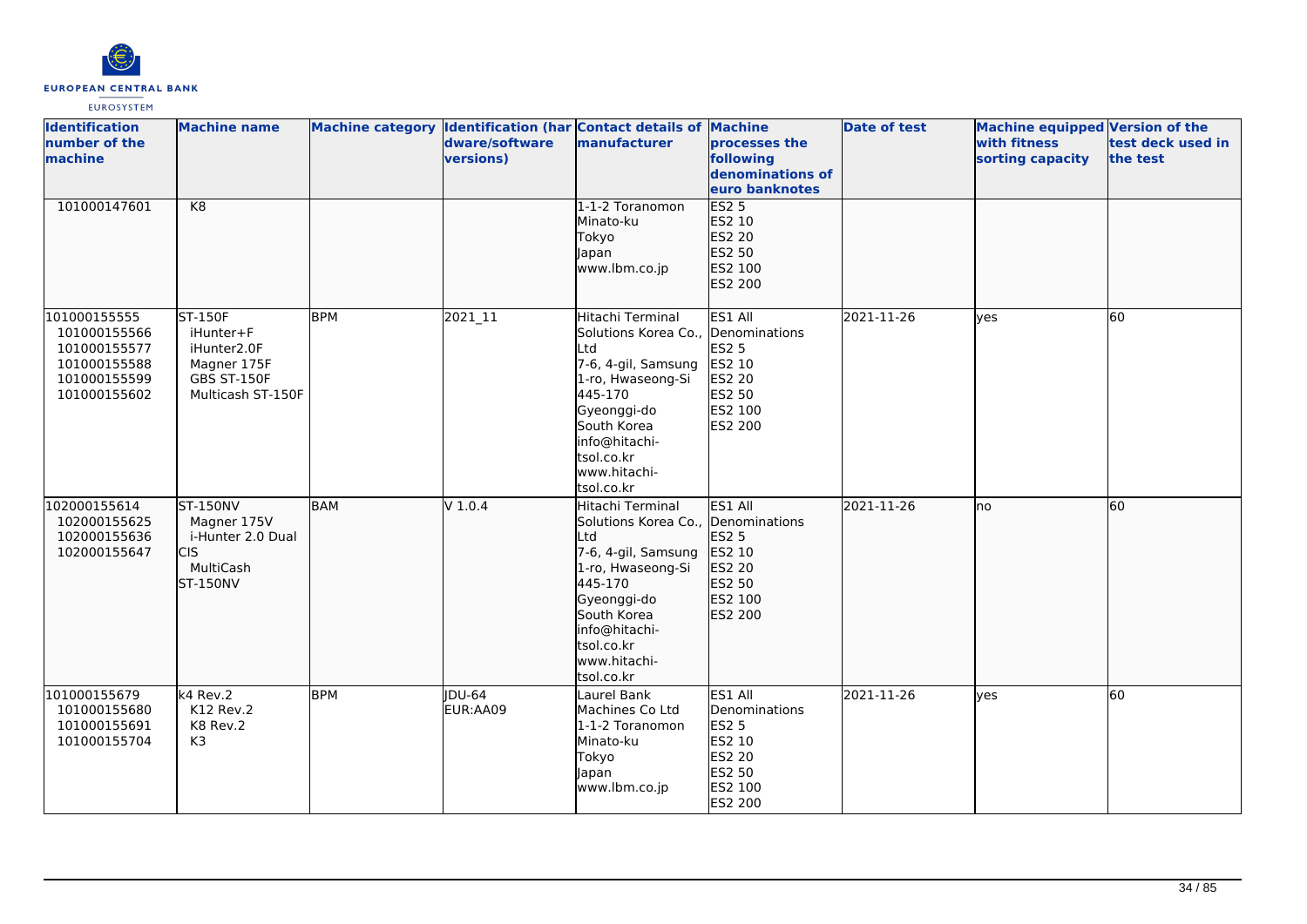

| <b>Identification</b><br>number of the<br><b>Imachine</b>    | <b>Machine name</b>                                                                         |             | Machine category Identification (har Contact details of Machine<br>dware/software<br>versions) | manufacturer                                                                                      | processes the<br>following<br>denominations of<br>euro banknotes                             | <b>Date of test</b> | Machine equipped Version of the<br>with fitness<br>sorting capacity | test deck used in<br>the test |
|--------------------------------------------------------------|---------------------------------------------------------------------------------------------|-------------|------------------------------------------------------------------------------------------------|---------------------------------------------------------------------------------------------------|----------------------------------------------------------------------------------------------|---------------------|---------------------------------------------------------------------|-------------------------------|
| 102000147555                                                 | X8                                                                                          | <b>BAM</b>  | Denomination Sorter Laurel Bank<br>EUR CB01                                                    | Machines Co Ltd<br>1-1-2 Toranomon<br>Minato-ku<br>Tokyo<br>Japan<br>www.lbm.co.jp                | ES1 All<br>Denominations<br><b>ES2 5</b><br>ES2 10<br>ES2 20<br>ES2 50<br>ES2 100<br>ES2 200 | 2021-11-25          | Ino                                                                 | 60                            |
| 101000149317<br>101000149328<br>101000149339<br>101000149340 | K4 Rev.3<br>K3HR<br>K8 Rev.3<br>K12 Rev.3                                                   | <b>BPM</b>  | <b>IDU-65</b><br>EUR:AA09                                                                      | Laurel Bank<br>Machines Co Ltd<br>1-1-2 Toranomon<br>Minato-ku<br>Tokyo<br>Japan<br>www.lbm.co.jp | ES1 All<br>Denominations<br><b>ES2 5</b><br>ES2 10<br>ES2 20<br>ES2 50<br>ES2 100<br>ES2 200 | 2021-11-25          | <b>ves</b>                                                          | 60                            |
| 103000155341<br>103000155352                                 | Oki Teller Cash<br>Recycler G7<br>(GZ9321B)<br>Oki Teller Cash<br>Recycler G7<br>(GZ79321A) | <b>TARM</b> | OKI TG7-BRM 39.xx<br>OKI TG7-Recognition Co, Ltd<br>(Euro) 6.02                                | Oki Electric Industry<br>3-1 Futabacho,<br>Takasaki<br>370-8585<br>Gumma<br>Japan<br>www.oki.com  | ES1 All<br>Denominations<br><b>ES2 5</b><br>ES2 10<br>ES2 20<br>ES2 50<br>ES2 100<br>ES2 200 | 2021-11-24          | ves                                                                 | 60                            |
| 102000155362                                                 | <b>X10V</b>                                                                                 | BAM         | SL-MAIN Rev.A3a<br>EUR V04                                                                     | Laurel Bank<br>Machines Co Ltd<br>1-1-2 Toranomon<br>Minato-ku<br>Tokyo<br>Japan<br>www.lbm.co.jp | ES1 All<br>Denominations<br><b>ES2 5</b><br>ES2 10<br>ES2 20<br>ES2 50<br>ES2 100<br>ES2 200 | 2021-11-23          | Ino                                                                 | 60                            |
| 101000155372                                                 | <b>X10F</b>                                                                                 | <b>BPM</b>  | SL-MAIN_Rev.A3a<br>EUR V04                                                                     | Laurel Bank<br>Machines Co Ltd                                                                    | ES1 All<br>Denominations                                                                     | 2021-11-23          | ves                                                                 | 60                            |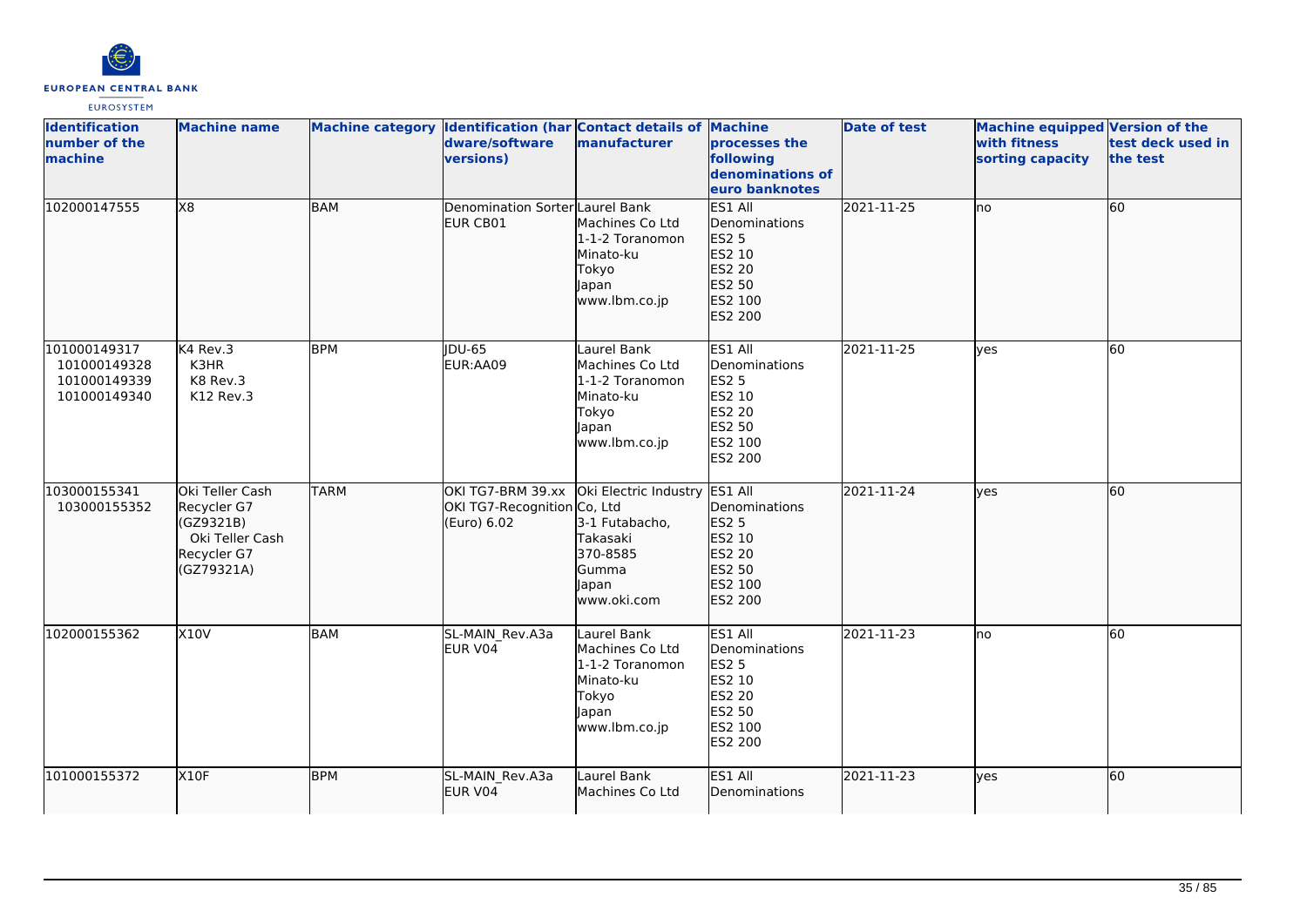

| <b>Identification</b><br>number of the<br>machine            | <b>Machine name</b>                                      |            | dware/software<br>versions)     | Machine category Identification (har Contact details of Machine<br>manufacturer                                                        | processes the<br>following<br>denominations of<br>euro banknotes                         | <b>Date of test</b> | <b>Machine equipped Version of the</b><br>with fitness<br>sorting capacity | test deck used in<br>the test |
|--------------------------------------------------------------|----------------------------------------------------------|------------|---------------------------------|----------------------------------------------------------------------------------------------------------------------------------------|------------------------------------------------------------------------------------------|---------------------|----------------------------------------------------------------------------|-------------------------------|
|                                                              |                                                          |            |                                 | 1-1-2 Toranomon<br>Minato-ku<br>Tokyo<br>Japan<br>www.lbm.co.jp                                                                        | <b>ES2 5</b><br>ES2 10<br>ES2 20<br>ES2 50<br>ES2 100<br>ES2 200                         |                     |                                                                            |                               |
| 101000155430                                                 | let Scan iFX2 i427                                       | <b>BPM</b> | EURO REVISION<br>7.31, CFF 7.20 | Cummins-Allison<br>Corp<br>891 Feehandville<br>Drive<br>IL 60056<br>MT. Prospect<br><b>USA</b><br>www.cumminsalliso ES2 200<br>ln.com  | ES1 All<br>Denominations<br>ES2 5<br>ES2 10<br>ES2 20<br>ES2 50<br>ES2 100               | 2021-11-23          | lves                                                                       | $\overline{60}$               |
| 104000144337<br>104000144348<br>104000155729                 | CI-10B_RBW-100<br>CI-5B RBW-50<br><b>RBW-200</b>         | <b>TAM</b> | <b>HVE-10</b><br>1501           | Glory Global<br>Solutions<br>Thomas-Edison-Platz ES2 5<br>63263<br>Neu-Isenburg<br>Germany<br>www.gloryglobalsolu ES2 200<br>tions.com | ES1 All<br>Denominations<br>ES2 10<br>ES2 20<br>ES2 50<br>ES2 100                        | 2021-11-22          | <b>I</b> no                                                                | 60                            |
| 102000156660                                                 | Tellac-22                                                | <b>BAM</b> | V4.0                            | Musashi Co Ltd<br>20-36, Ginza,<br>Chuoku<br>104-0061<br>Tokyo<br>Japan<br>www.musashinet.co. ES2 100<br>jp                            | ES1 All<br>Denominations<br><b>ES2 5</b><br>ES2 10<br>ES2 20<br>ES2 50<br><b>ES2 200</b> | 2021-11-22          | lno                                                                        | 60                            |
| 101000155101<br>101000155112<br>101000155123<br>101000155134 | <b>ST-150NF</b><br>Magner 175FF<br>MultiCash<br>ST-150NF | <b>BPM</b> | V1.0.4                          | Hitachi Terminal<br>Solutions Korea Co., Denominations<br>lLtd<br>7-6, 4-gil, Samsung                                                  | ES1 All<br>ES2 5<br>ES2 10                                                               | 2021-11-19          | lyes                                                                       | 60                            |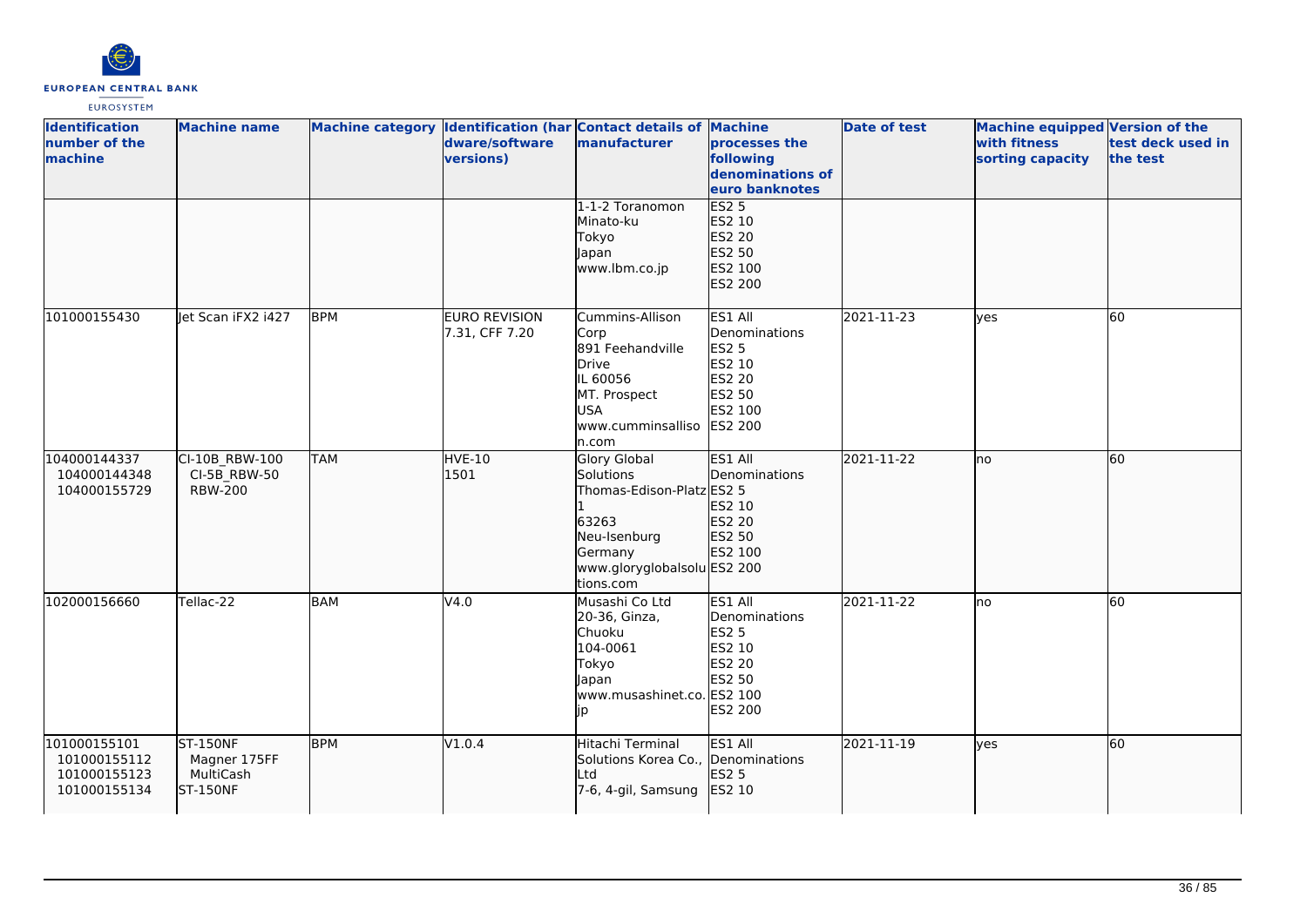

| <b>Identification</b><br>number of the<br>machine                                            | <b>Machine name</b>                                                                     | Machine category Identification (har Contact details of Machine | dware/software<br>versions)                              | manufacturer                                                                                                                                                                                                    | processes the<br>following                                                        | Date of test | Machine equipped Version of the<br>with fitness<br>sorting capacity | test deck used in<br>the test |
|----------------------------------------------------------------------------------------------|-----------------------------------------------------------------------------------------|-----------------------------------------------------------------|----------------------------------------------------------|-----------------------------------------------------------------------------------------------------------------------------------------------------------------------------------------------------------------|-----------------------------------------------------------------------------------|--------------|---------------------------------------------------------------------|-------------------------------|
|                                                                                              |                                                                                         |                                                                 |                                                          |                                                                                                                                                                                                                 | denominations of<br>leuro banknotes                                               |              |                                                                     |                               |
|                                                                                              | i-Hunter 2.0 Dual<br>CIS-F                                                              |                                                                 |                                                          | 1-ro, Hwaseong-Si<br>445-170<br>Gyeonggi-do<br>South Korea<br>info@hitachi-<br>tsol.co.kr<br>www.hitachi-<br>tsol.co.kr                                                                                         | <b>ES2 20</b><br>ES2 50<br>ES2 100<br>ES2 200                                     |              |                                                                     |                               |
| 102000155226<br>102000155237<br>102000155248<br>102000155259<br>102000155260<br>102000155271 | ST-150<br>iHunter+<br>iHunter2.0<br>Magner 175<br><b>GBS ST-150</b><br>Multicash ST-150 | <b>BAM</b>                                                      | 2021_11                                                  | Hitachi Terminal<br>Solutions Korea Co., Denominations<br>Ltd<br>7-6, 4-gil, Samsung<br>1-ro, Hwaseong-Si<br>445-170<br>Gyeonggi-do<br>South Korea<br>info@hitachi-<br>tsol.co.kr<br>www.hitachi-<br>tsol.co.kr | ES1 All<br><b>ES2 5</b><br>ES2 10<br>ES2 20<br>ES2 50<br>ES2 100<br>ES2 200       | 2021-11-19   | lno                                                                 | 60                            |
| 102000155282<br>102000155293<br>102000155306<br>102000155317<br>102000155328<br>102000155339 | iH-110<br>iH-110 S<br>iH-110 B<br>Magner 165<br>Magner 165 S<br>Magner 165 BC           | BAM                                                             | 0.1.4                                                    | Hitachi Terminal<br>Solutions Korea Co., Denominations<br>Ltd<br>7-6, 4-gil, Samsung<br>1-ro, Hwaseong-Si<br>445-170<br>Gyeonggi-do<br>South Korea<br>info@hitachi-<br>tsol.co.kr<br>www.hitachi-<br>tsol.co.kr | ES1 All<br>ES2 5<br>ES2 10<br>ES2 20<br>ES2 50<br>ES2 100<br>ES2 200              | 2021-11-19   | lno                                                                 | 60                            |
| 102000111893                                                                                 | P30                                                                                     | <b>BAM</b>                                                      | Micro Processor type Plus Banking<br>Main P-2.1.0 14.2.4 | Machines Co Ltd<br>Dangsandong-6Ka,<br>Youngdeungpo-Ku<br>340-4<br>Seoul<br>Korea                                                                                                                               | ES1 All<br>Denominations<br><b>ES2 5</b><br>ES2 10<br>ES2 20<br>ES2 50<br>ES2 100 | 2021-11-18   | lno                                                                 | 60                            |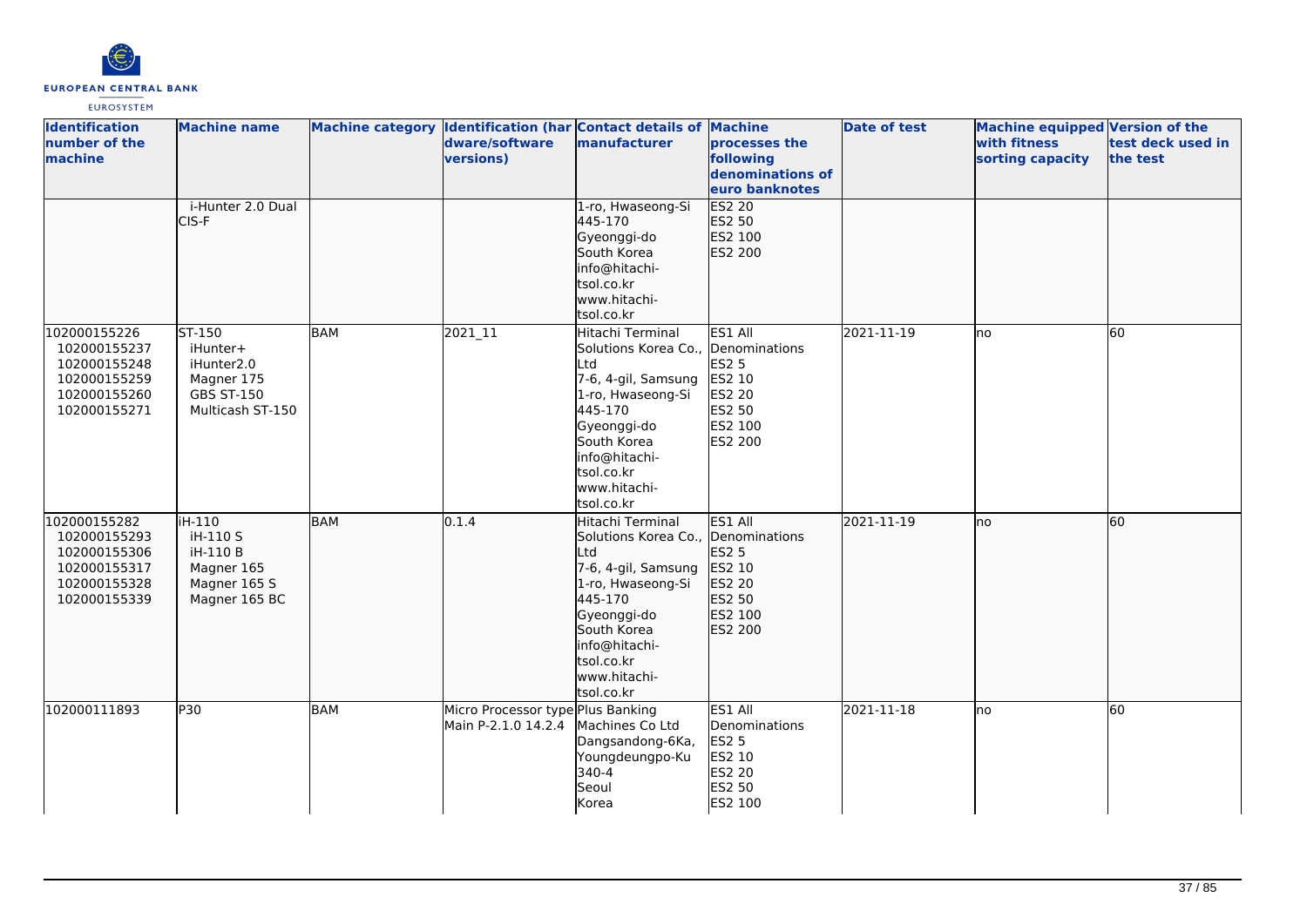

| <b>Identification</b><br>number of the<br>machine | <b>Machine name</b>      |             | Machine category Identification (har Contact details of Machine<br>dware/software<br>versions) | manufacturer                                                                                                                                  | processes the<br>following<br>denominations of<br>euro banknotes                                    | <b>Date of test</b> | Machine equipped Version of the<br>with fitness<br>sorting capacity | test deck used in<br>the test |
|---------------------------------------------------|--------------------------|-------------|------------------------------------------------------------------------------------------------|-----------------------------------------------------------------------------------------------------------------------------------------------|-----------------------------------------------------------------------------------------------------|---------------------|---------------------------------------------------------------------|-------------------------------|
|                                                   |                          |             |                                                                                                | plus@plus.co.kr<br>www.plus.co.kr                                                                                                             | <b>ES2 200</b>                                                                                      |                     |                                                                     |                               |
| 102000155055                                      | llet Scan iFX3 i236      | <b>BAM</b>  | EURO REVISION 7.31 Cummins-Allison                                                             | Corp<br>891 Feehandville<br>Drive<br>IL 60056<br>MT. Prospect<br><b>USA</b><br>www.cumminsalliso<br>ln.com                                    | ES1 All<br>Denominations<br><b>ES2 5</b><br>ES2 10<br>ES2 20<br>ES2 50<br>ES2 100<br><b>ES2 200</b> | 2021-11-18          | lno                                                                 | 60                            |
| 103000144427<br>103000144438                      | <b>RBG-200</b><br>RZ-200 | <b>TARM</b> | <b>HVD-200</b><br>6616                                                                         | Glory Global<br>Solutions<br>Thomas-Edison-Platz ES2 5<br>63263<br>Neu-Isenburg<br>Germany<br>www.gloryglobalsolu ES2 200<br>tions.com        | ES1 All<br>Denominations<br>ES2 10<br>ES2 20<br>ES2 50<br>ES2 100                                   | 2021-11-17          | lves                                                                | 60                            |
| 103000144449<br>103000144450                      | <b>RBG-200</b><br>RZ-200 | <b>TARM</b> | <b>HVD-210</b><br>6616                                                                         | <b>Glory Global</b><br>Solutions<br>Thomas-Edison-Platz ES2 5<br>63263<br>Neu-Isenburg<br>Germany<br>www.gloryglobalsolu ES2 200<br>tions.com | ES1 All<br>Denominations<br>ES2 10<br><b>ES2 20</b><br>ES2 50<br>ES2 100                            | 2021-11-17          | lves                                                                | 60                            |
| 101000145745                                      | <b>USF-50</b>            | <b>BPM</b>  | 0317                                                                                           | Glory Global<br>Solutions<br>Thomas-Edison-Platz ES2 5<br>63263<br>Neu-Isenburg<br>Germany<br>www.gloryglobalsolu ES2 200<br>tions.com        | ES1 All<br>Denominations<br>ES2 10<br>ES2 20<br>ES2 50<br>ES2 100                                   | 2021-11-17          | ves                                                                 | 60                            |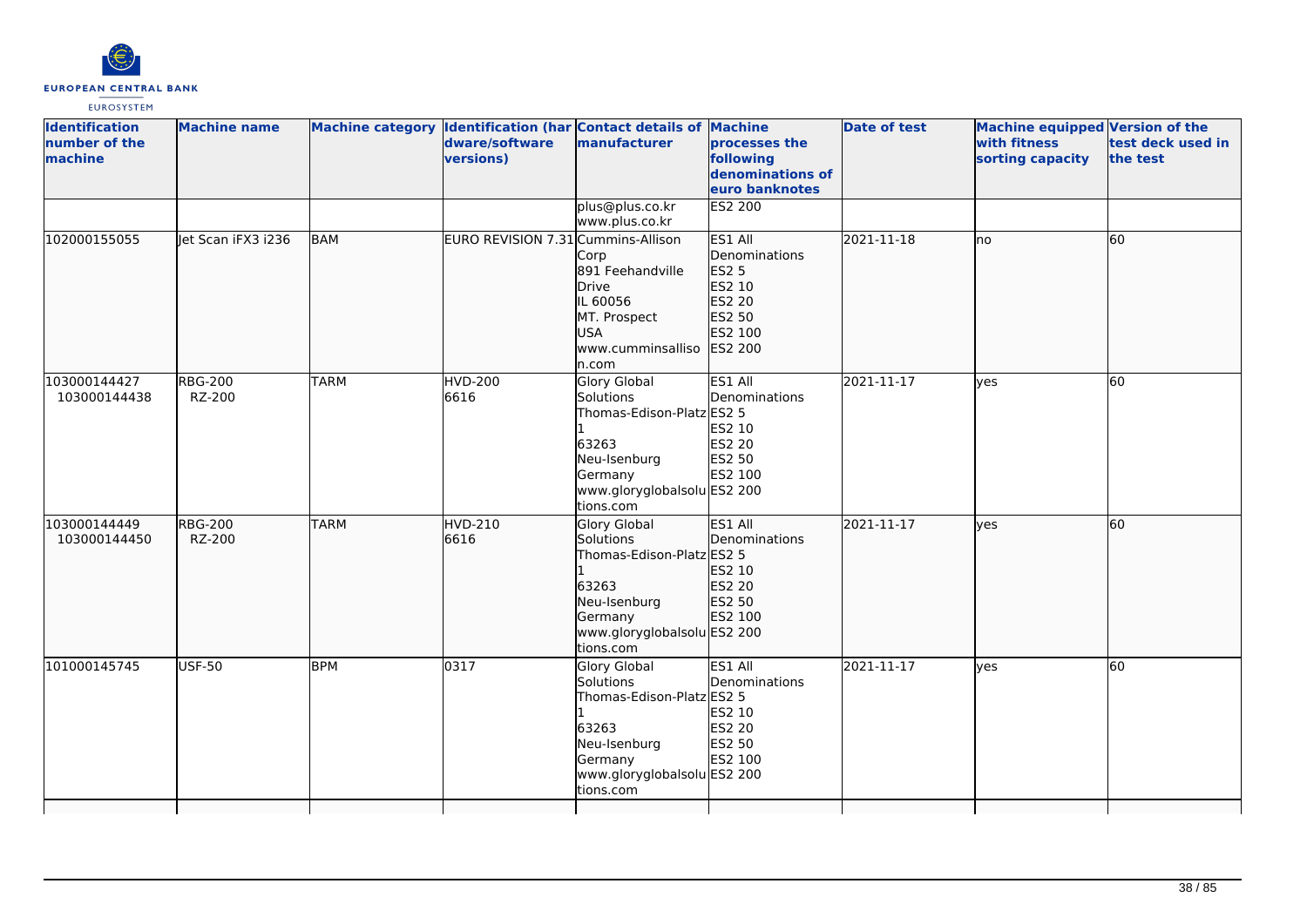

| <b>Identification</b><br>number of the<br>machine                                                            | <b>Machine name</b>                                                                                                            |            | dware/software<br>versions)       | Machine category Identification (har Contact details of Machine<br>manufacturer                                                               | processes the<br>following<br>denominations of<br>euro banknotes                             | <b>Date of test</b> | <b>Machine equipped Version of the</b><br>with fitness<br>sorting capacity | test deck used in<br>the test |
|--------------------------------------------------------------------------------------------------------------|--------------------------------------------------------------------------------------------------------------------------------|------------|-----------------------------------|-----------------------------------------------------------------------------------------------------------------------------------------------|----------------------------------------------------------------------------------------------|---------------------|----------------------------------------------------------------------------|-------------------------------|
| 101000145756                                                                                                 | <b>USF-51</b>                                                                                                                  | <b>BPM</b> | 0317                              | <b>Glory Global</b><br>Solutions<br>Thomas-Edison-Platz ES2 5<br>63263<br>Neu-Isenburg<br>Germany<br>www.gloryglobalsolu ES2 200<br>tions.com | ES1 All<br>Denominations<br>ES2 10<br>ES2 20<br>ES2 50<br>ES2 100                            | 2021-11-17          | yes                                                                        | 60                            |
| 101000145767<br>101000145778<br>101000145789<br>101000145790<br>101000145803<br>101000145814<br>101000145870 | USF-300<br><b>USF-100EU2</b><br><b>UW-500EU2</b><br><b>UW-600EU2</b><br><b>UW-700EU2</b><br><b>UW-800EU2</b><br><b>USF-120</b> | <b>BPM</b> | HVD-2XX<br>0317                   | <b>Glory Global</b><br>Solutions<br>Thomas-Edison-Platz ES2 5<br>63263<br>Neu-Isenburg<br>Germany<br>www.gloryglobalsolu ES2 200<br>tions.com | ES1 All<br>Denominations<br>ES2 10<br>ES2 20<br>ES2 50<br>ES2 100                            | 2021-11-17          | yes                                                                        | 60                            |
| 101000145825<br>101000145836<br>101000145847<br>101000145858<br>101000146815<br>101000146826                 | UW-F4<br><b>UW-F12</b><br><b>UW-F16</b><br>UW-F8<br>GDB-100<br>GDB-200                                                         | <b>BPM</b> | <b>HVD-310</b><br>0027            | <b>Glory Global</b><br>Solutions<br>Thomas-Edison-Platz ES2 5<br>63263<br>Neu-Isenburg<br>Germany<br>www.gloryglobalsolu ES2 200<br>tions.com | ES1 All<br>Denominations<br>ES2 10<br>ES2 20<br>ES2 50<br>ES2 100                            | 2021-11-17          | ves                                                                        | 60                            |
| 102000155044                                                                                                 | BIMAC B-666                                                                                                                    | <b>BAM</b> | 6483                              | Prema GmbH<br>Tychbodenstrasse 9<br>4663<br>Oftringen<br>Switzerland<br>sascha.steinmann@<br>prema.ch<br>www.prema.ch                         | ES1 All<br>Denominations<br><b>ES2 5</b><br>ES2 10<br>ES2 20<br>ES2 50<br>ES2 100<br>ES2 200 | 2021-11-12          | lno                                                                        | 60                            |
| 102000154851<br>102000154862                                                                                 | <b>BCS-160</b><br>DM-150D                                                                                                      | <b>BAM</b> | Mainboard: 010507,<br>Imageboard: | Suzhou Ribao<br>Technology Co., Ltd                                                                                                           | ES1 All<br>Denominations                                                                     | 2021-11-11          | lno                                                                        | 60                            |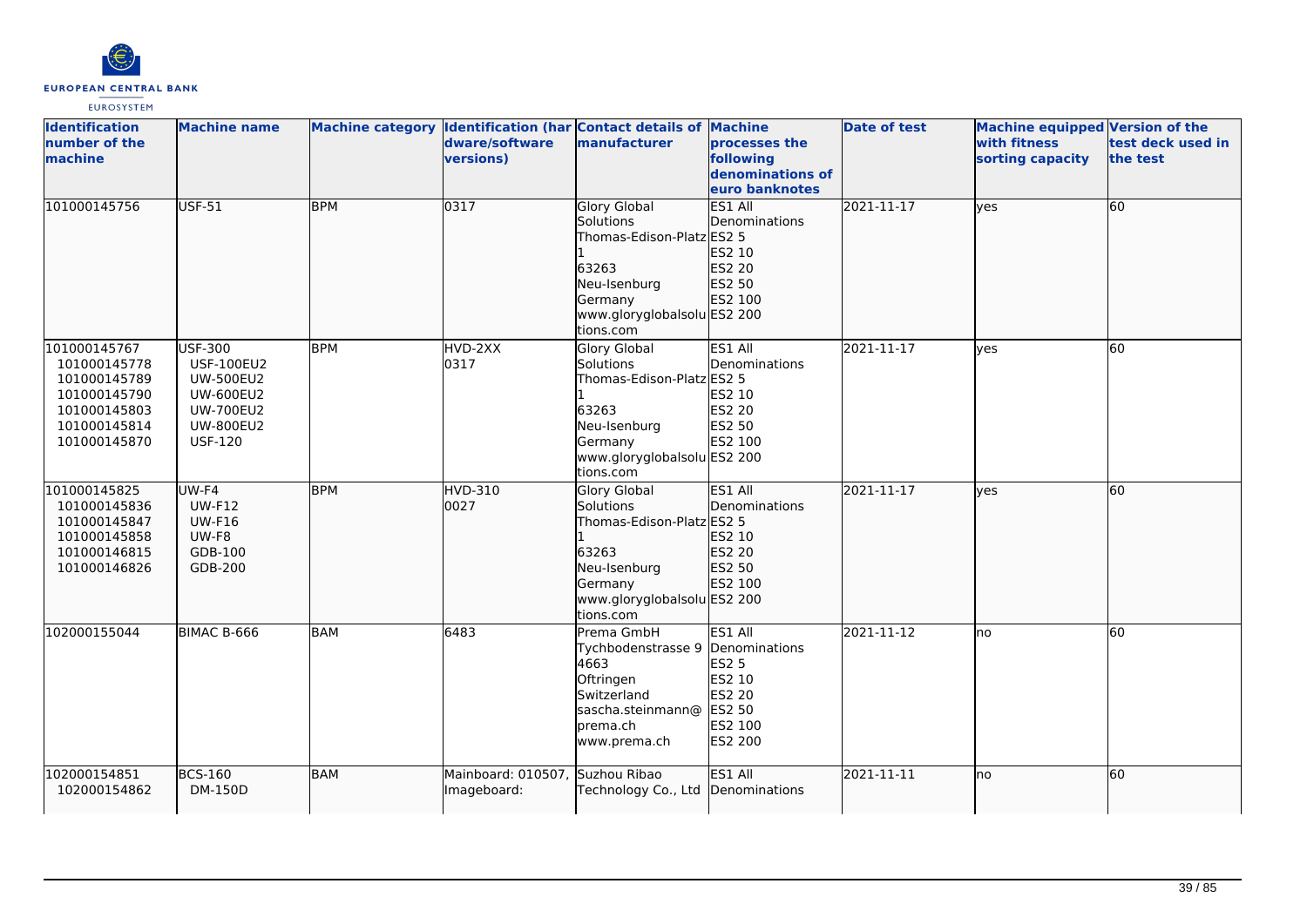

| <b>Identification</b><br>number of the<br>machine                                                                                                            | <b>Machine name</b>                                                                                                                                                 |            | dware/software<br>versions)        | Machine category Identification (har Contact details of Machine<br>manufacturer                                                                      | processes the<br>following<br>denominations of<br>euro banknotes                                    | <b>Date of test</b> | <b>Machine equipped Version of the</b><br>with fitness<br>sorting capacity | test deck used in<br>the test |
|--------------------------------------------------------------------------------------------------------------------------------------------------------------|---------------------------------------------------------------------------------------------------------------------------------------------------------------------|------------|------------------------------------|------------------------------------------------------------------------------------------------------------------------------------------------------|-----------------------------------------------------------------------------------------------------|---------------------|----------------------------------------------------------------------------|-------------------------------|
| 102000154873<br>102000154884<br>102000154895<br>102000154908<br>102000154919<br>102000154920<br>102000154931<br>102000154942<br>102000154953<br>102000154964 | <b>BNC-7100</b><br>BCS-150 PLUS<br>BCS-160 PLUS<br><b>ZSA 3500SN</b><br><b>SKTM 8002</b><br>Magner 152DC<br>Magner 152DC+<br>SK-170V<br>DTK-3100 PLUS<br>Magner 152 |            | 020507                             | No.299, YuanQi Rd<br>Yuanhe Technology<br><b>Park</b><br>Xiangcheng<br>215133<br>Suzhou<br>China<br>info@nippo.com.cn<br>www.ribaotechnolog<br>v.com | ES2 <sub>5</sub><br>ES2 10<br>ES2 20<br>ES2 50<br>ES2 100<br>ES2 200                                |                     |                                                                            |                               |
| 102000154602                                                                                                                                                 | V&T-8800                                                                                                                                                            | BAM        | V2.7                               | V&T (Wei Ke)<br>5F, Nm 170-1 Hsin-<br>yi Road Sec 3<br>10658<br>Taipei Citty<br>Taiwan<br>www.vtc.com.tw                                             | ES1 All<br>Denominations<br>ES2 5<br>ES2 10<br>ES2 20<br>ES2 50<br>ES2 100<br>ES2 200               | 2021-11-03          | lno                                                                        | 60                            |
| 102000154613<br>102000154624                                                                                                                                 | <b>DSC-100</b><br>MultiCash<br><b>DSC-100</b>                                                                                                                       | <b>BAM</b> | 1.00                               | Colink International<br>Co.,LTD.<br>4F, NO.70,<br>Roosevelt Road<br>Section 2<br>10084<br>Taipei<br>Taiwan<br>colink@ms64.hinet.<br>net              | ES1 All<br><b>IDenominations</b><br>ES2 5<br>ES2 10<br>ES2 20<br>ES2 50<br>ES2 100<br>ES2 200       | 2021-11-03          | lno                                                                        | 60                            |
| 102000154349<br>102000154533                                                                                                                                 | let Scan iFX1 1226<br>let Scan iFX1 i206                                                                                                                            | BAM        | EURO REVISION 7.31 Cummins-Allison | Corp<br>891 Feehandville<br><b>Drive</b><br>IL 60056<br>MT. Prospect<br><b>USA</b><br>www.cumminsalliso<br>n.com                                     | ES1 All<br>Denominations<br><b>ES2 5</b><br>ES2 10<br>ES2 20<br>ES2 50<br>ES2 100<br><b>ES2 200</b> | 2021-10-28          | lno                                                                        | 60                            |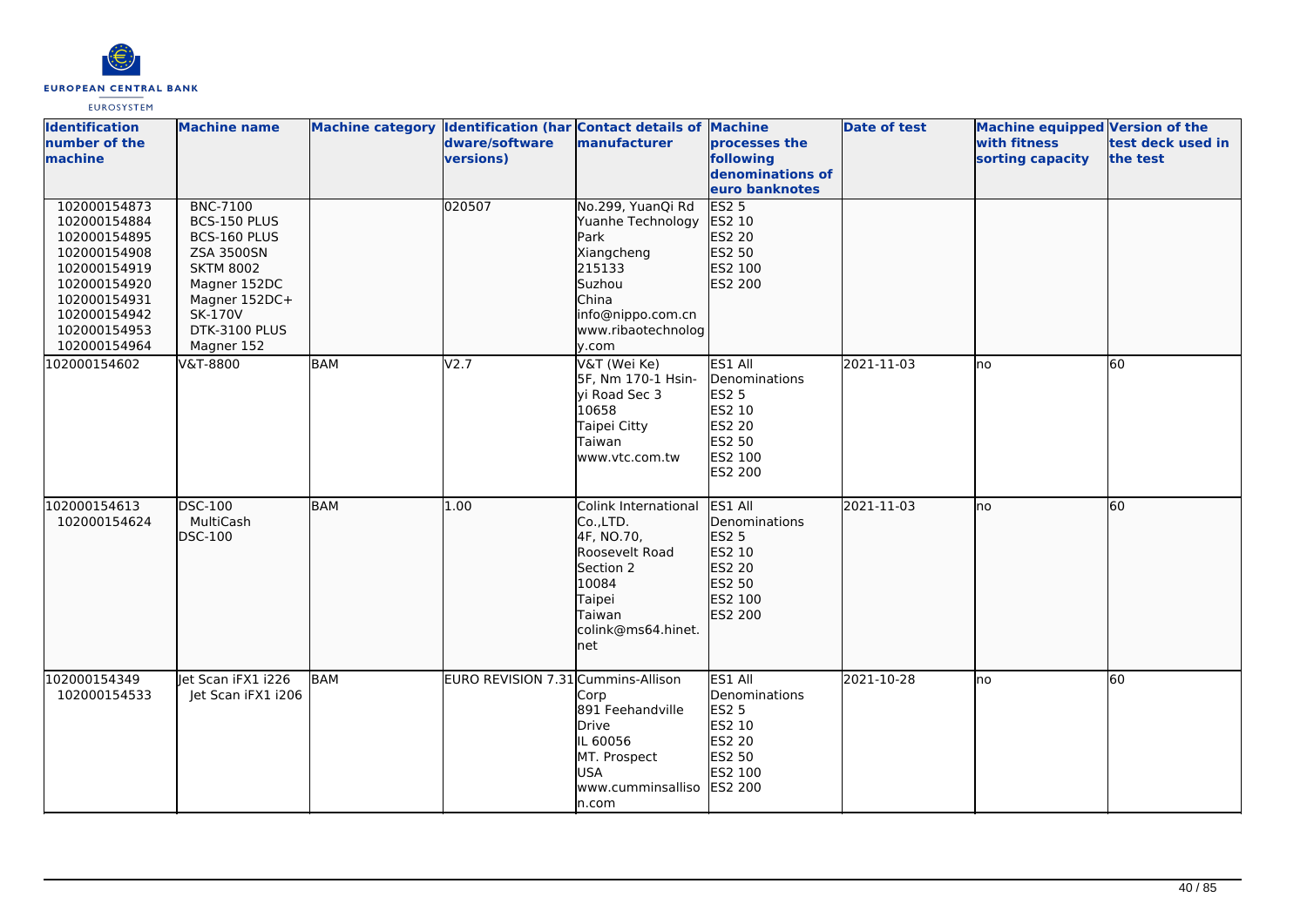

| <b>Identification</b><br>number of the<br>machine | <b>Machine name</b>                      |            | Machine category Identification (har Contact details of Machine<br>dware/software<br>versions) | manufacturer                                                                                                                        | processes the<br>following<br>denominations of<br>euro banknotes                                    | <b>Date of test</b> | Machine equipped Version of the<br>with fitness<br>sorting capacity | test deck used in<br>the test |
|---------------------------------------------------|------------------------------------------|------------|------------------------------------------------------------------------------------------------|-------------------------------------------------------------------------------------------------------------------------------------|-----------------------------------------------------------------------------------------------------|---------------------|---------------------------------------------------------------------|-------------------------------|
| 101000154371                                      | let Scan iFX1 i427                       | <b>BPM</b> | EUR 7.31, CFF 7.20                                                                             | Cummins-Allison<br>Corp<br>891 Feehandville<br>Drive<br>IL 60056<br>MT. Prospect<br><b>USA</b><br>www.cumminsalliso<br>n.com        | <b>ES1 All</b><br>Denominations<br>ES2 5<br>ES2 10<br>ES2 20<br>ES2 50<br>ES2 100<br>ES2 200        | 2021-10-28          | lyes                                                                | 60                            |
| 102000154383                                      | let Scan iFX3 i436                       | <b>BAM</b> | EURO REVISION 7.31 Cummins-Allison                                                             | Corp<br>891 Feehandville<br>Drive<br>IL 60056<br>MT. Prospect<br><b>USA</b><br>www.cumminsalliso<br>n.com                           | ES1 All<br>Denominations<br><b>ES2 5</b><br>ES2 10<br>ES2 20<br>ES2 50<br>ES2 100<br><b>ES2 200</b> | 2021-10-28          | lno                                                                 | 60                            |
| 102000154429<br>102000154430                      | let Scan iFX1 i406<br>Jetscan iFX1 i426  | <b>BAM</b> | EURO REVISION 7.31 Cummins-Allison                                                             | Corp<br>891 Feehandville<br>Drive<br>IL 60056<br>MT. Prospect<br><b>USA</b><br>www.cumminsalliso<br>n.com                           | ES1 All<br>Denominations<br>ES2 5<br>ES2 10<br>ES2 20<br>ES2 50<br>ES2 100<br>ES2 200               | 2021-10-28          | Ino                                                                 | 60                            |
| 101000154473                                      | Holenburg HT 8030                        | <b>BPM</b> | C <sub>25</sub>                                                                                | Iternet-European<br>Distribution<br>Via S. Merli 64/66<br>29122<br>Piacenza<br>Italy<br>www.iternet-security ES2 100<br>systems.com | ES1 All<br>Denominations<br><b>ES2 5</b><br>ES2 10<br>ES2 20<br>ES2 50<br><b>ES2 200</b>            | 2021-10-28          | <b>ves</b>                                                          | 60                            |
| 102000154281<br>102000154511                      | let Scan iFX2 i226<br>Jet Scan iFX2 i206 | BAM        | EURO REVISION 7.31 Cummins-Allison                                                             | Corp                                                                                                                                | ES1 All<br><b>Denominations</b>                                                                     | 2021-10-27          | Ino                                                                 | 60                            |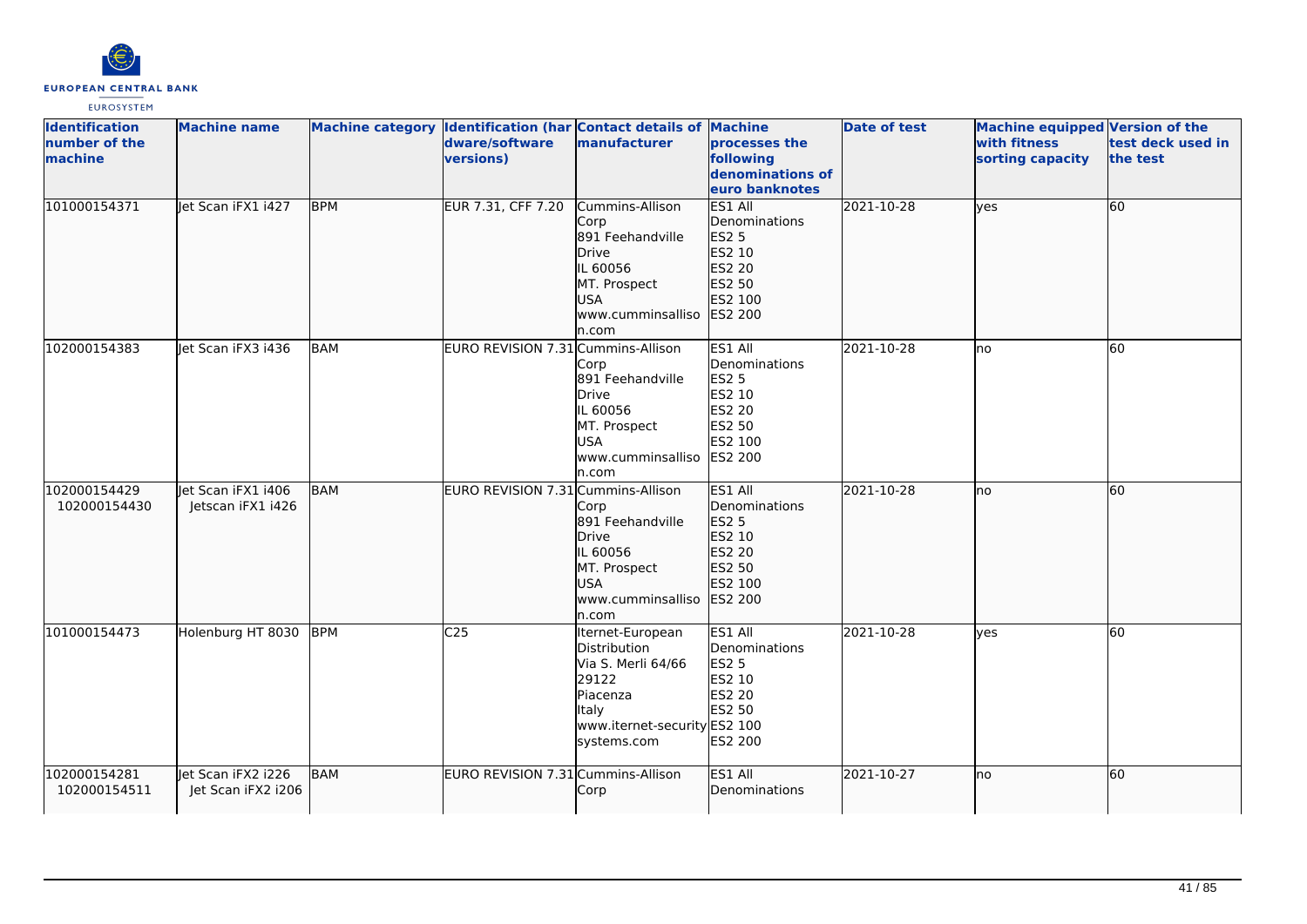

| <b>Identification</b><br>number of the<br>machine                                                                            | <b>Machine name</b>                                                                                                                                                 |            | dware/software<br>versions)        | Machine category Identification (har Contact details of Machine<br>manufacturer                                         | processes the<br>following<br>denominations of<br>euro banknotes                             | <b>Date of test</b> | <b>Machine equipped Version of the</b><br>with fitness<br>sorting capacity | test deck used in<br>the test |
|------------------------------------------------------------------------------------------------------------------------------|---------------------------------------------------------------------------------------------------------------------------------------------------------------------|------------|------------------------------------|-------------------------------------------------------------------------------------------------------------------------|----------------------------------------------------------------------------------------------|---------------------|----------------------------------------------------------------------------|-------------------------------|
|                                                                                                                              |                                                                                                                                                                     |            |                                    | 891 Feehandville<br><b>Drive</b><br>IL 60056<br>MT. Prospect<br><b>USA</b><br>www.cumminsalliso<br>n.com                | <b>ES2 5</b><br>ES2 10<br>ES2 20<br>ES2 50<br>ES2 100<br><b>ES2 200</b>                      |                     |                                                                            |                               |
| 102000154305<br>102000154522                                                                                                 | let Scan IFX1 i224<br>Jet Scan iFX1 i204                                                                                                                            | BAM        | EURO REVISION 7.31 Cummins-Allison | Corp<br>891 Feehandville<br><b>Drive</b><br>IL 60056<br>MT. Prospect<br>USA<br>www.cumminsalliso<br>n.com               | ES1 All<br>Denominations<br><b>ES2 5</b><br>ES2 10<br>ES2 20<br>ES2 50<br>ES2 100<br>ES2 200 | 2021-10-27          | lno                                                                        | 60                            |
| 102000154327                                                                                                                 | Jet Scan iFX3 i238                                                                                                                                                  | <b>BAM</b> | EURO REVISION 7.31 Cummins-Allison | Corp<br>891 Feehandville<br>Drive<br>IL 60056<br>MT. Prospect<br><b>USA</b><br>www.cumminsalliso<br>n.com               | ES1 All<br>Denominations<br>ES2 5<br>ES2 10<br>ES2 20<br>ES2 50<br>ES2 100<br>ES2 200        | 2021-10-27          | lno                                                                        | 60                            |
| 102000153601<br>102000153612<br>102000153623<br>102000153963<br>102000153974<br>102000153985<br>102000153996<br>102000154009 | U-BUNDLE<br><b>U-BUNDLE P</b><br>U-BUNDLE 2400<br>U-BUNDLE_4000<br><b>U-BUNDLE 12000</b><br>U-BUNDLE 2500<br>U-BUNDLE<br><b>REAR_4000</b><br>U-BUNDLE<br>REAR_12000 | BAM        | 0.12                               | YOUGO srl<br>Strada Albareto 11<br>10012<br>Bollengo (TO)<br>Italy<br>info@yougo-<br>tech.com<br>www.yougo-<br>tech.com | ES1 All<br>Denominations<br><b>ES2 5</b><br>ES2 10<br>ES2 20<br>ES2 50<br>ES2 100<br>ES2 200 | 2021-10-26          | lno                                                                        | 60                            |
| 102000154123                                                                                                                 | Jet Scan 150                                                                                                                                                        | <b>BAM</b> | <b>EURO REVISION</b><br>3.0.82     | Cummins-Allison<br>Corp<br>891 Feehandville                                                                             | ES1 All<br>Denominations<br><b>ES2 5</b>                                                     | 2021-10-22          | lno                                                                        | 60                            |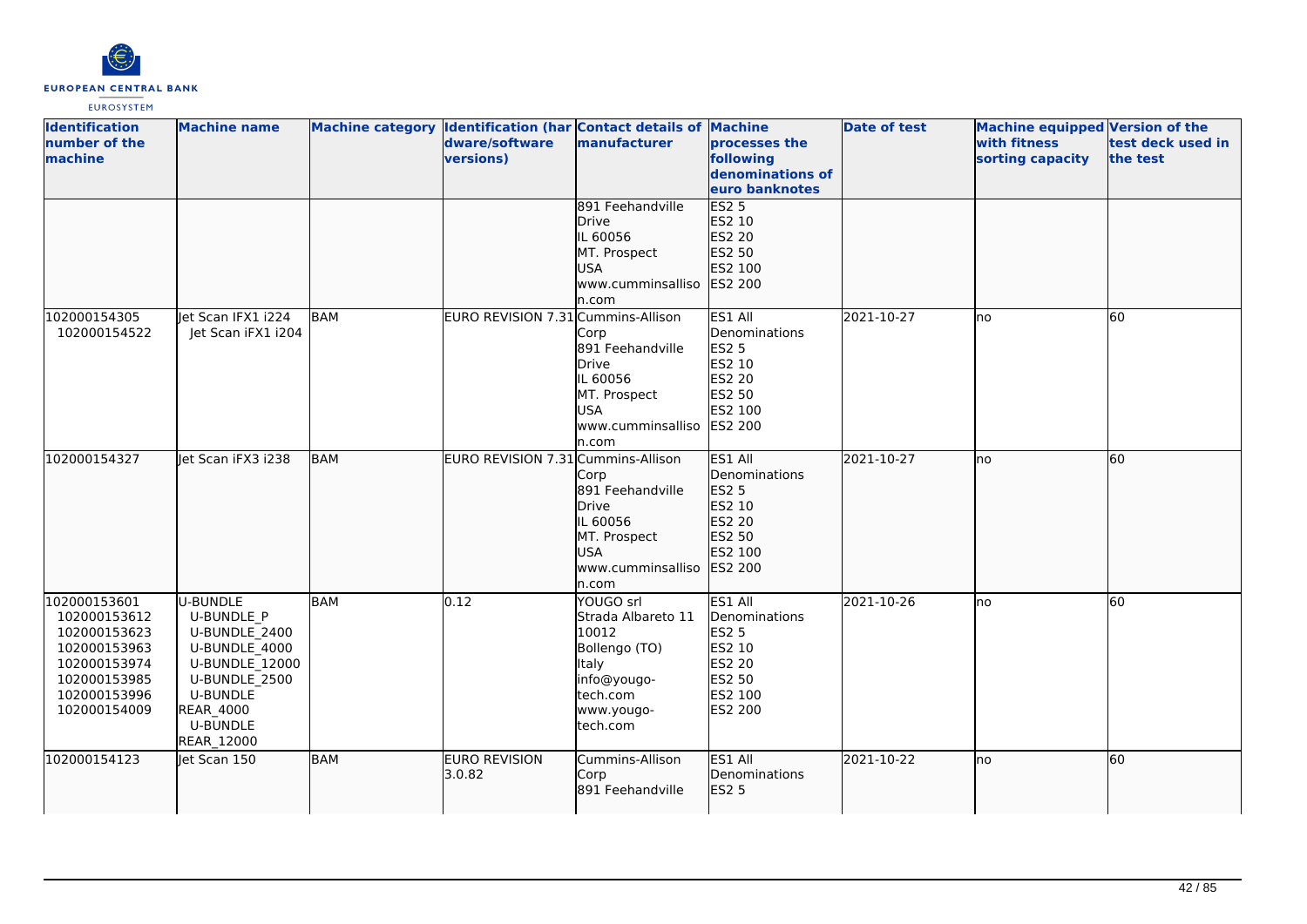

| <b>Identification</b><br>number of the<br>machine | <b>Machine name</b>     |            | dware/software<br>versions) | Machine category Identification (har Contact details of Machine<br>manufacturer                                                        | processes the<br>following<br>denominations of<br>euro banknotes                                                                           | <b>Date of test</b> | Machine equipped Version of the<br>with fitness<br>sorting capacity | test deck used in<br>the test |
|---------------------------------------------------|-------------------------|------------|-----------------------------|----------------------------------------------------------------------------------------------------------------------------------------|--------------------------------------------------------------------------------------------------------------------------------------------|---------------------|---------------------------------------------------------------------|-------------------------------|
|                                                   |                         |            |                             | Drive<br>IL 60056<br>MT. Prospect<br><b>USA</b><br>www.cumminsalliso<br>n.com                                                          | <b>ES2 10</b><br>ES2 20<br>ES2 50<br>ES2 100<br>ES2 200                                                                                    |                     |                                                                     |                               |
| 104000154659                                      | Scan Coin AB<br>SDS-760 | <b>TAM</b> | N-Gene F<br>RECO Ver: 1.37B | Scan Coin AB<br>Jägershillgaten 26<br>SE-213 75<br>Malmö<br>Sweden<br>info@scancoin.se<br>www.scancoin.com                             | <b>ES15</b><br>ES1 10<br>ES1 20<br>ES1 50<br>ES1 100<br>ES1 200<br>ES2 5<br>ES2 10<br><b>ES2 20</b><br>ES2 50<br>ES2 100<br><b>ES2 200</b> | 2021-10-22          | <b>I</b> no                                                         | 60                            |
| 101000136276                                      | NC-7100                 | <b>BPM</b> | EUR 002.107                 | Masterwork<br>Automodules<br>4F, 223, Chong Yang ES2 5<br>Rd<br>115 Nangang<br>Taipei<br>Taiwan<br>www.automodules.c ES2 200<br>lom    | ES1 All<br>Denominations<br>ES2 10<br>ES2 20<br>ES2 50<br>ES2 100                                                                          | 2021-10-21          | lves                                                                | 60                            |
| 101000136891                                      | <b>NC-8500</b>          | <b>BPM</b> | EUR002.014                  | Masterwork<br>Automodules<br>$4F$ , 223, Chong Yang ES2 5<br>Rd<br>115 Nangang<br>Taipei<br>Taiwan<br>www.automodules.c ES2 200<br>lom | ES1 All<br>Denominations<br>ES2 10<br><b>ES2 20</b><br>ES2 50<br>ES2 100                                                                   | 2021-10-19          | lves                                                                | $\overline{60}$               |
| 102000153816                                      | DL-2000                 | <b>BAM</b> | Roller Friction             | <b>Billcon Corporation</b>                                                                                                             | ES1 All                                                                                                                                    | 2021-10-19          | no                                                                  | 60                            |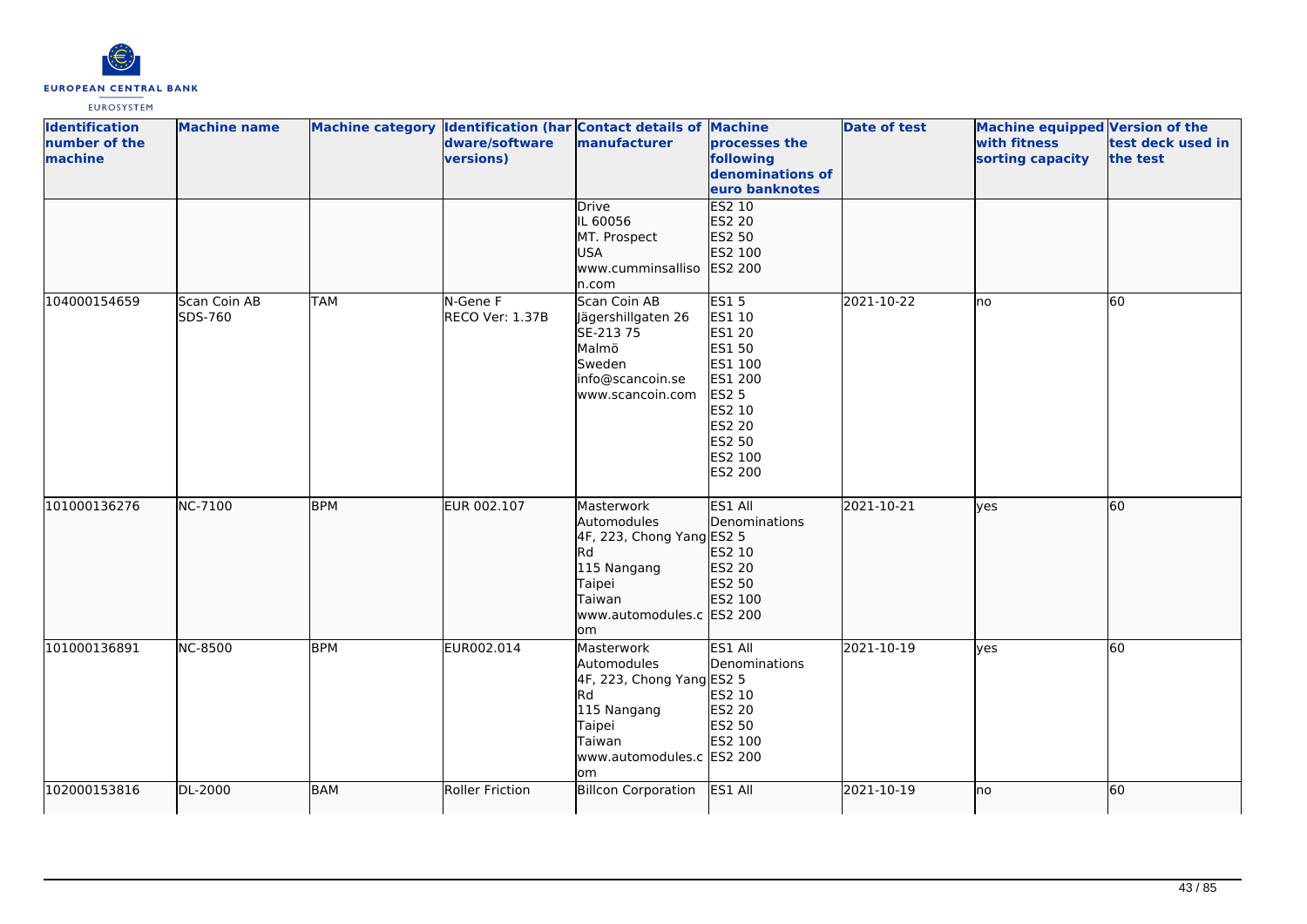

| <b>Identification</b><br>number of the<br>machine | <b>Machine name</b> |            | dware/software<br>versions)     | Machine category Identification (har Contact details of Machine<br>manufacturer                                                                                        | processes the<br>following<br>denominations of<br>euro banknotes                   | <b>Date of test</b> | Machine equipped Version of the<br>with fitness<br>sorting capacity | test deck used in<br>the test |
|---------------------------------------------------|---------------------|------------|---------------------------------|------------------------------------------------------------------------------------------------------------------------------------------------------------------------|------------------------------------------------------------------------------------|---------------------|---------------------------------------------------------------------|-------------------------------|
|                                                   |                     |            | <b>Feeding System</b><br>211019 | 2-5-24 Kuji Takatsu-<br>ku<br>2130032<br>Kawasaki<br>Japan<br>www.billcon.co.jp                                                                                        | Denominations<br>ES2 5<br>ES2 10<br>ES2 20<br>ES2 50<br>ES2 100<br>ES2 200         |                     |                                                                     |                               |
| 101000153940                                      | <b>NC-7500</b>      | <b>BPM</b> | EUR 002.107                     | Masterwork<br>Automodules<br>4F, 223, Chong Yang ES2 5<br>lRd.<br>115 Nangang<br>Taipei<br>Taiwan<br>www.automodules.c ES2 200<br>om                                   | ES1 All<br>Denominations<br>ES2 10<br>ES2 20<br>ES2 50<br>ES2 100                  | 2021-10-19          | ves                                                                 | 60                            |
| 102000154828                                      | V800                | <b>BAM</b> | V5.40                           | Detectalia Europe<br>S.L.U.<br>C/Catalunya 25B<br>Poligono Industrial ElES2 10<br>Pastoret<br>3640<br>Monóvar (Alicante)<br>Spain<br>www.detectalia.com                | ES1 All<br>Denominations<br><b>ES2 5</b><br>ES2 20<br>ES2 50<br>ES2 100<br>ES2 200 | 2021-10-18          | lno                                                                 | 60                            |
| 102000154760<br>102000154771                      | Lince-600<br>BT-600 | BAM        | IMAGE 165M                      | Kobo Science &<br>Technology Co Ltd<br>Room 906 No.1<br>Building Runjie<br>Mansion Dengwei RdES2 20<br>PC 215011<br>Suzhou Jiangsu<br>China<br>www.kobotechweb.c<br>om | ES1 All<br>Denominations<br><b>ES2 5</b><br>ES2 10<br>ES2 50<br>ES2 100<br>ES2 200 | 2021-10-15          | lno                                                                 | 60                            |
| 102000154782<br>102000154793                      | Lince-700<br>BT-700 | <b>BAM</b> | IMAGE 20121                     | Kobo Science &<br>Technology Co Ltd                                                                                                                                    | ES1 All<br>Denominations                                                           | 2021-10-15          | Ino                                                                 | 60                            |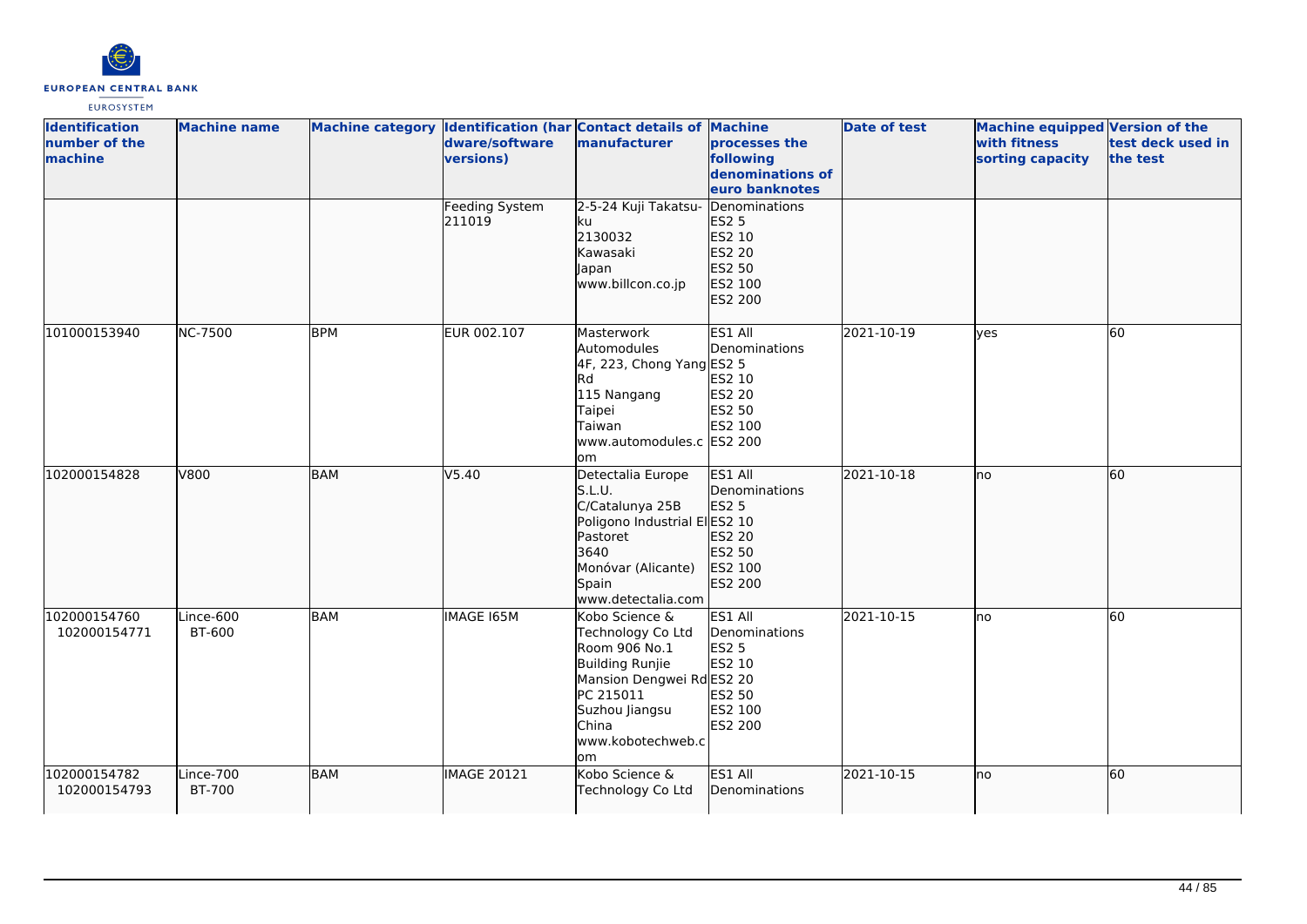

| <b>Identification</b><br>number of the<br>machine | <b>Machine name</b>                         |            | dware/software<br>versions) | Machine category Identification (har Contact details of Machine<br>manufacturer                                                                               | processes the<br>following<br>denominations of<br>euro banknotes                             | <b>Date of test</b> | <b>Machine equipped Version of the</b><br>with fitness<br>sorting capacity | test deck used in<br>the test |
|---------------------------------------------------|---------------------------------------------|------------|-----------------------------|---------------------------------------------------------------------------------------------------------------------------------------------------------------|----------------------------------------------------------------------------------------------|---------------------|----------------------------------------------------------------------------|-------------------------------|
|                                                   |                                             |            |                             | Room 906 No.1<br>Building Runjie<br>Mansion Dengwei RdES2 20<br>PC 215011<br>Suzhou Jiangsu<br>China<br>www.kobotechweb.c<br>om                               | ES2 <sub>5</sub><br>ES2 10<br>ES2 50<br>ES2 100<br>ES2 200                                   |                     |                                                                            |                               |
| 101000125024<br>101000125035<br>101000154133      | GA-QFJ2101<br>BT-2101<br>JBYD GA200         | <b>BPM</b> | EUR.02.05                   | Shangai Guao<br>Electronic<br>Technology Co., Ltd. ES2 5<br>6,Alley 1225 TonPu<br>Road, PuTuo Distric<br>Shanghai<br>China<br>sales@gooao.cn<br>www.gu-ao.com | ES1 All<br>Denominations<br>ES2 10<br>ES2 20<br>ES2 50<br>ES2 100<br>ES2 200                 | 2021-10-14          | lves                                                                       | 60                            |
| 101000154155<br>101000154166<br>101000154177      | GA-QFJ2101 A10<br>JBYD GA200<br>BT-2101 A10 | <b>BPM</b> | EUR.03.03                   | Shangai Guao<br>Electronic<br>Technology Co., Ltd.<br>6, Alley 1225 TonPu<br>Road, PuTuo Distric<br>Shanghai<br>China<br>sales@gooao.cn<br>www.gu-ao.com      | ES1 All<br>Denominations<br><b>ES2 5</b><br>ES2 10<br>ES2 20<br>ES2 50<br>ES2 100<br>ES2 200 | 2021-10-14          | lyes                                                                       | 60                            |
| 101000153837<br>101000153860                      | <b>BPS M7 RBSS</b><br>BPS M5                | <b>BPM</b> | <b>EUR_V2.52</b>            | Giesecke+Devrient<br>Currency<br>Technology GmbH<br>Prinzregentenstraße ES2 10<br>159<br>81677<br>Munich<br>Germany<br>www.gi-de.com                          | ES1 All<br>Denominations<br><b>ES2 5</b><br>ES2 20<br>ES2 50<br>ES2 100<br>ES2 200           | 2021-10-13          | lves                                                                       | 60                            |
| 102000153907                                      | Numeron DU                                  | <b>BAM</b> | <b>EUR_V5.11._DU</b>        | Giesecke+Devrient<br>Currency<br>Technology GmbH                                                                                                              | ES1 All<br>Denominations<br><b>ES2 5</b>                                                     | 2021-10-13          | no                                                                         | 60                            |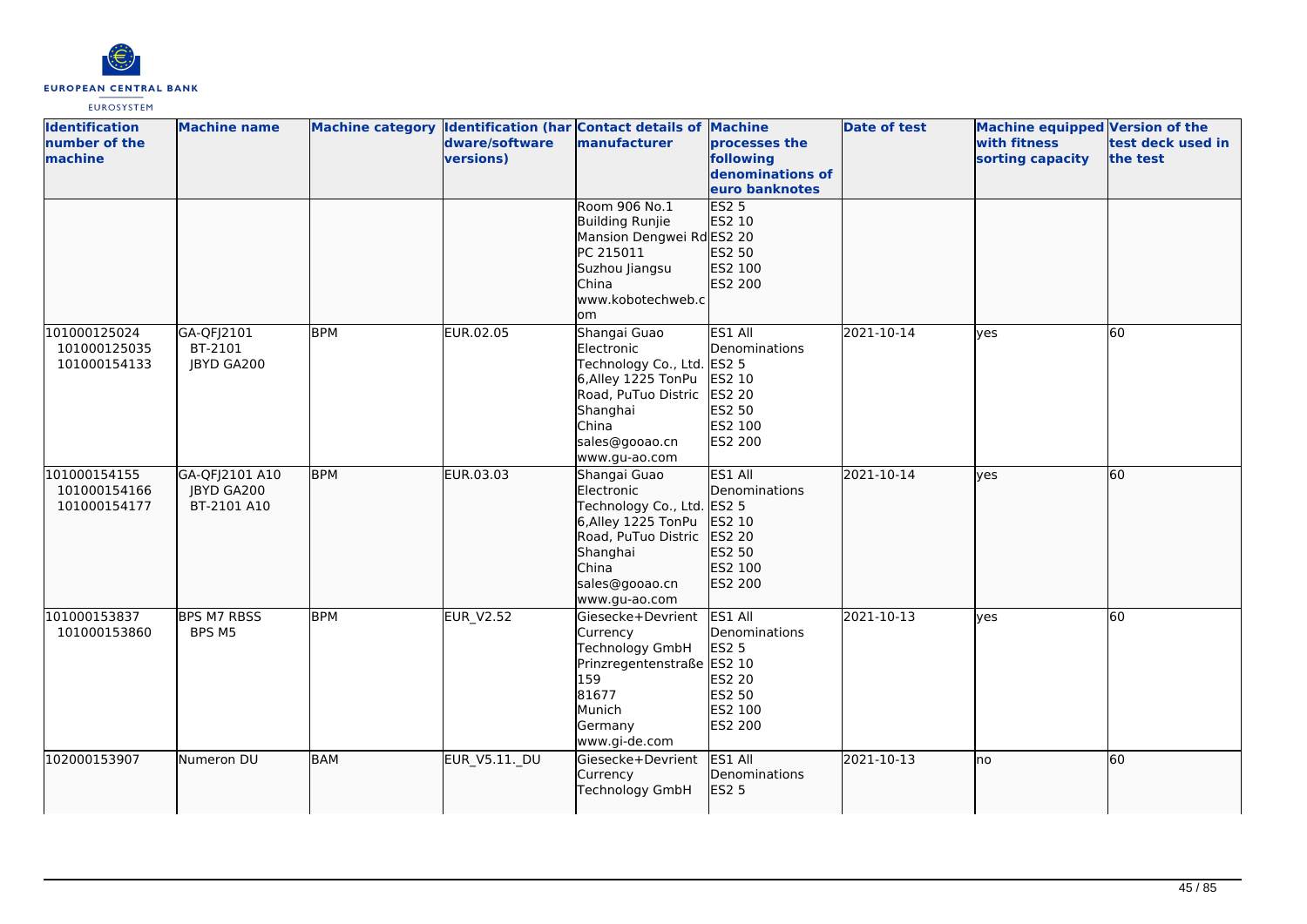

| <b>Identification</b><br>number of the<br>machine | <b>Machine name</b> |            | dware/software<br>versions)                                                    | Machine category Identification (har Contact details of Machine<br>manufacturer                                                             | processes the<br>following<br>denominations of<br>euro banknotes                   | <b>Date of test</b> | Machine equipped Version of the<br>with fitness<br>sorting capacity | test deck used in<br>the test |
|---------------------------------------------------|---------------------|------------|--------------------------------------------------------------------------------|---------------------------------------------------------------------------------------------------------------------------------------------|------------------------------------------------------------------------------------|---------------------|---------------------------------------------------------------------|-------------------------------|
|                                                   |                     |            |                                                                                | Prinzregentenstraße ES2 10<br>159<br>81677<br>Munich<br>Germany<br>www.gi-de.com                                                            | ES2 20<br>ES2 50<br>ES2 100<br>ES2 200                                             |                     |                                                                     |                               |
| 102000153918                                      | Numeron T           | <b>BAM</b> | EUR_V5.11._T                                                                   | Giesecke+Devrient<br>Currency<br><b>Technology GmbH</b><br>Prinzregentenstraße ES2 10<br>159<br>81677<br>Munich<br>Germany<br>www.gi-de.com | ES1 All<br>Denominations<br><b>ES2 5</b><br>ES2 20<br>ES2 50<br>ES2 100<br>ES2 200 | 2021-10-13          | lno                                                                 | 60                            |
| 101000137299<br>101000137379                      | BPS C5<br>BPS C2    | <b>BPM</b> | EUR Version :<br>10.08.000                                                     | Giesecke+Devrient<br>Currency<br>Technology GmbH<br>Prinzregentenstraße ES2 10<br>159<br>81677<br>Munich<br>Germany<br>www.gi-de.com        | ES1 All<br>Denominations<br><b>ES2 5</b><br>ES2 20<br>ES2 50<br>ES2 100<br>ES2 200 | 2021-10-12          | ves                                                                 | 60                            |
| 101000153688                                      | BPS C1              | <b>BPM</b> | HW Rel. 2.3<br>$(12 -$ track<br>mechanical<br>Thickness Sensor)<br>EUR_F02.111 | Giesecke+Devrient<br>Currency<br>Technology GmbH<br>Prinzregentenstraße ES2 10<br>159<br>81677<br>Munich<br>Germany<br>www.gi-de.com        | ES1 All<br>Denominations<br><b>ES2 5</b><br>ES2 20<br>ES2 50<br>ES2 100<br>ES2 200 | 2021-10-12          | yes                                                                 | 60                            |
| 101000153699                                      | BPS C1              | <b>BPM</b> | HW Rel. 3.0<br>$(19$ -track<br>mechanical<br>Thickness Sensor)<br>EUR_F02.111  | Giesecke+Devrient<br>Currency<br>Technology GmbH<br>Prinzregentenstraße ES2 10<br>159                                                       | ES1 All<br>Denominations<br>ES2 5<br>ES2 20                                        | 2021-10-12          | lyes                                                                | 60                            |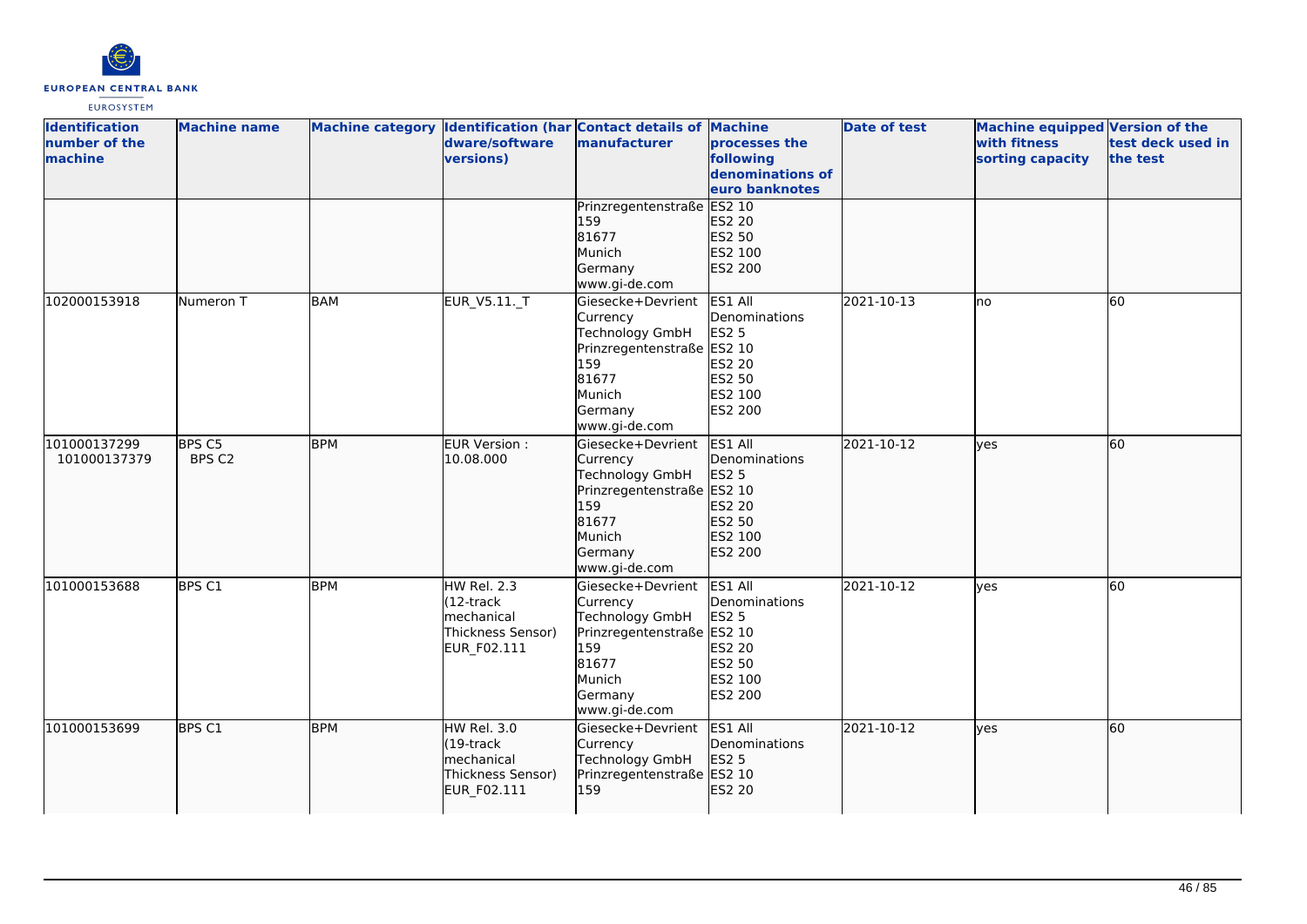

| <b>Identification</b><br>number of the<br>machine | <b>Machine name</b>         |            | Machine category Identification (har Contact details of Machine<br>dware/software<br>versions) | manufacturer                                                                                                                                | <b>processes the</b><br>following<br>denominations of<br>euro banknotes            | Date of test     | Machine equipped Version of the<br>with fitness<br>sorting capacity | test deck used in<br>the test |
|---------------------------------------------------|-----------------------------|------------|------------------------------------------------------------------------------------------------|---------------------------------------------------------------------------------------------------------------------------------------------|------------------------------------------------------------------------------------|------------------|---------------------------------------------------------------------|-------------------------------|
|                                                   |                             |            |                                                                                                | 81677<br>Munich<br>Germany<br>www.gi-de.com                                                                                                 | <b>ES2 50</b><br>ES2 100<br>ES2 200                                                |                  |                                                                     |                               |
| 101000153871                                      | BPS M7                      | <b>BPM</b> | <b>EUR_V2.52</b>                                                                               | Giesecke+Devrient<br>Currency<br><b>Technology GmbH</b><br>Prinzregentenstraße ES2 10<br>159<br>81677<br>Munich<br>Germany<br>www.gi-de.com | ES1 All<br>Denominations<br>ES2 5<br>ES2 20<br>ES2 50<br>ES2 100<br><b>ES2 200</b> | 2021-10-12       | ves                                                                 | 60                            |
| 101000138826<br>101000138837                      | BPS <sub>C5</sub><br>BPS C2 | <b>BPM</b> | EUR Version :<br>10.11.000                                                                     | Giesecke+Devrient<br>Currency<br><b>Technology GmbH</b><br>Prinzregentenstraße ES2 10<br>159<br>81677<br>Munich<br>Germany<br>www.gi-de.com | ES1 All<br>Denominations<br>ES2 5<br>ES2 20<br>ES2 50<br>ES2 100<br>ES2 200        | $2021 - 10 - 11$ | lyes                                                                | 60                            |
| 101000153826                                      | BPS <sub>C6</sub>           | <b>BPM</b> | SBV22-EUR2 000003 Giesecke+Devrient                                                            | Currency<br>Technology GmbH<br>Prinzregentenstraße ES2 10<br>159<br>81677<br>Munich<br>Germany<br>www.gi-de.com                             | ES1 All<br>Denominations<br>ES2 5<br>ES2 20<br>ES2 50<br>ES2 100<br><b>ES2 200</b> | 2021-10-11       | <b>ves</b>                                                          | 60                            |
| 101000153882<br>101000153893                      | BPS C5<br>BPS C2            | <b>BPM</b> | EUR Version :<br>20.16.000                                                                     | Giesecke+Devrient<br>Currency<br>Technology GmbH<br>Prinzregentenstraße ES2 10<br>159<br>81677<br>Munich                                    | ES1 All<br>Denominations<br>ES2 5<br>ES2 20<br>ES2 50<br>ES2 100                   | 2021-10-11       | ves                                                                 | 60                            |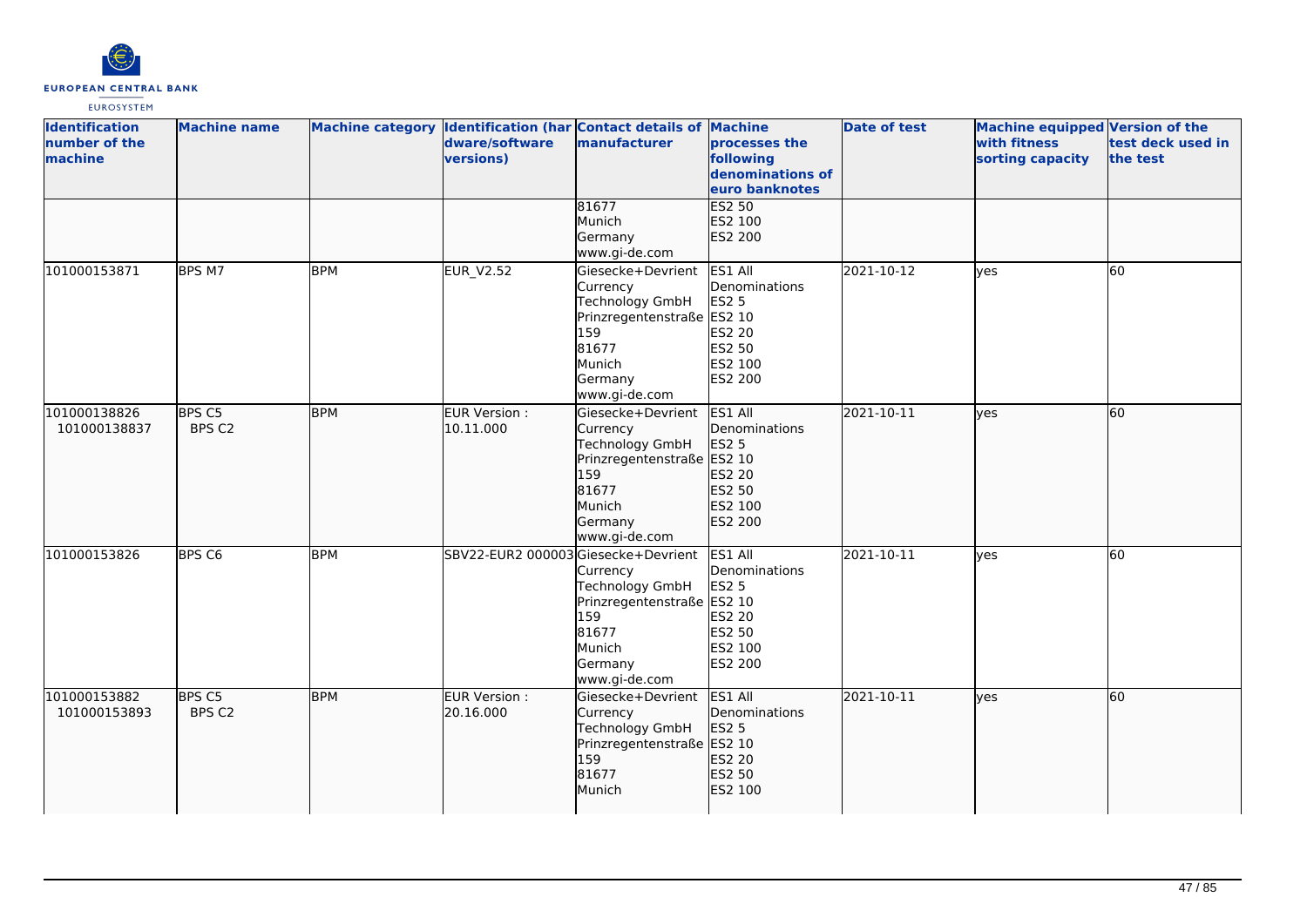

| <b>Identification</b><br>number of the<br>machine | <b>Machine name</b>   |            | Machine category Identification (har Contact details of Machine<br>dware/software<br>versions) | manufacturer                                                                                                                         | processes the<br>following<br>denominations of<br>euro banknotes                                    | <b>Date of test</b> | Machine equipped Version of the<br>with fitness<br>sorting capacity | test deck used in<br>the test |
|---------------------------------------------------|-----------------------|------------|------------------------------------------------------------------------------------------------|--------------------------------------------------------------------------------------------------------------------------------------|-----------------------------------------------------------------------------------------------------|---------------------|---------------------------------------------------------------------|-------------------------------|
|                                                   |                       |            |                                                                                                | Germany<br>www.gi-de.com                                                                                                             | <b>ES2 200</b>                                                                                      |                     |                                                                     |                               |
| 101000123259                                      | letscan iFX1 i427     | <b>BPM</b> | EUR 7.30, CFF 7.20                                                                             | Cummins-Allison<br>Corp<br>891 Feehandville<br>Drive<br>IL 60056<br>MT. Prospect<br><b>USA</b><br>www.cumminsalliso ES2 200<br>n.com | ES1 All<br>Denominations<br><b>ES2 5</b><br>ES2 10<br>ES2 20<br>ES2 50<br>ES2 100                   | 2021-10-06          | <b>l</b> ves                                                        | 60                            |
| 102000152882                                      | SCAN COIN SC-8220 BAM |            | Denomination Sorter Suzo international<br>$C24-4$                                              | NL. B.V. / Suzohapp<br>Rijnzathe 12<br>3454PV<br>De Meern<br>Netherlands<br>info@suzohapp.nl<br>eu.suzohapp.com                      | ES1 All<br>Denominations<br>ES2 5<br>ES2 10<br>ES2 20<br>ES2 50<br>ES2 100<br>ES2 200               | 2021-09-29          | no                                                                  | 60                            |
| 102000153257                                      | BellCount S715        | <b>BAM</b> | SW: 002.004                                                                                    | <b>BellCon Aps</b><br>Messingvei 64A<br>8940<br>Randers SV<br>Denmark<br>www.bellcon.com                                             | ES1 All<br>Denominations<br><b>ES2 5</b><br>ES2 10<br>ES2 20<br>ES2 50<br>ES2 100<br><b>ES2 200</b> | 2021-09-29          | <b>I</b> no                                                         | 60                            |
| 102000149227                                      | BellCount S515        | <b>BAM</b> | Friction counter<br>V3.030u_S3.003                                                             | <b>BellCon Aps</b><br>Messingvei 64A<br>8940<br>Randers SV<br>Denmark<br>www.bellcon.com                                             | ES1 All<br>Denominations<br><b>ES2 5</b><br>ES2 10<br>ES2 20<br>ES2 50<br>ES2 100<br>ES2 200        | 2021-09-28          | lno                                                                 | 60                            |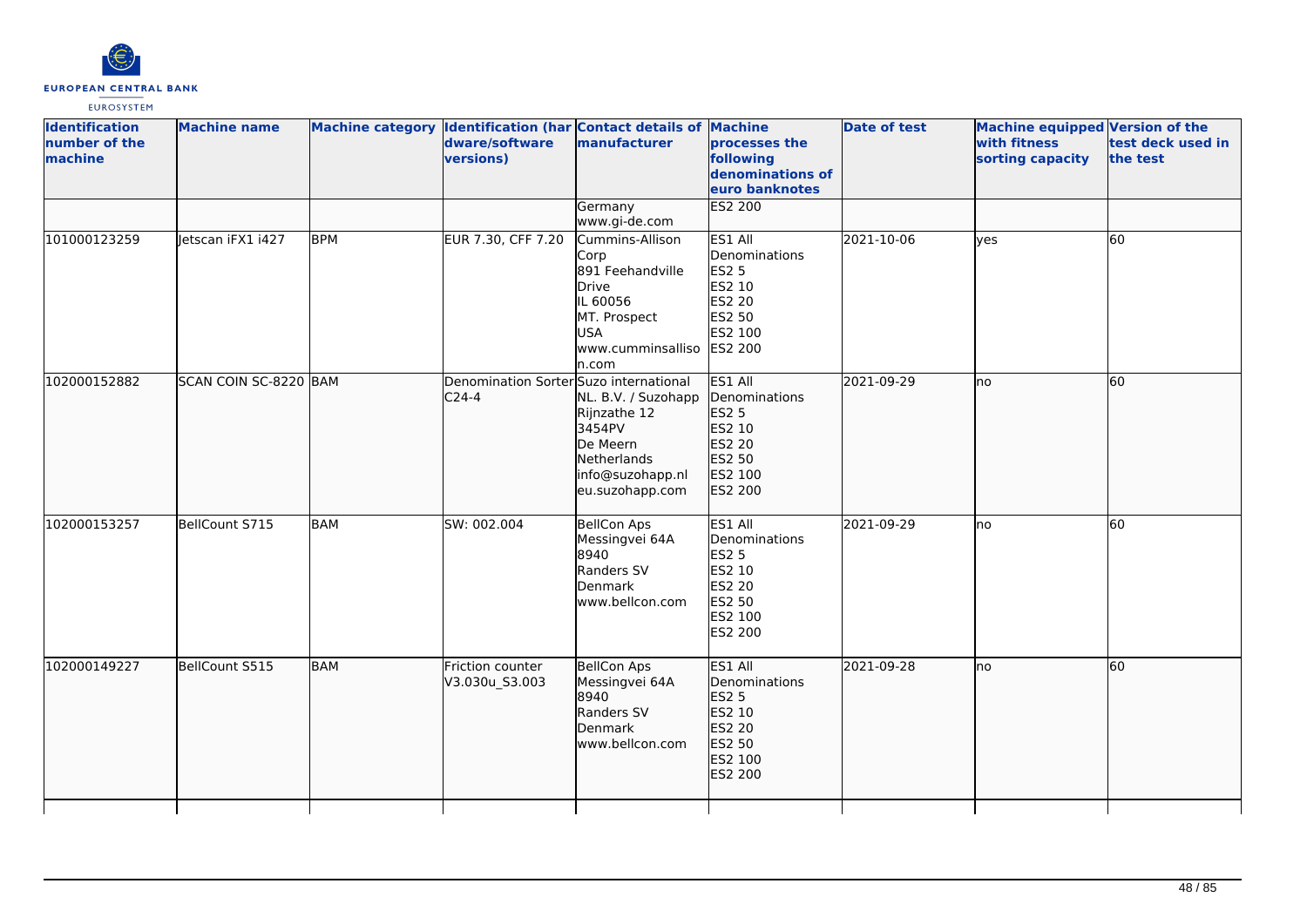

| <b>Identification</b><br>number of the<br>machine | <b>Machine name</b>    |             | Machine category Identification (har Contact details of Machine<br>dware/software<br>versions) | manufacturer                                                                                                                                                            | processes the<br>following<br>denominations of<br>euro banknotes                                    | <b>Date of test</b> | Machine equipped Version of the<br>with fitness<br>sorting capacity | test deck used in<br>the test |
|---------------------------------------------------|------------------------|-------------|------------------------------------------------------------------------------------------------|-------------------------------------------------------------------------------------------------------------------------------------------------------------------------|-----------------------------------------------------------------------------------------------------|---------------------|---------------------------------------------------------------------|-------------------------------|
| 101000153278                                      | BellCount S515F        | <b>BPM</b>  | V3.032d_S3.003_F2. BellCon Aps<br>503                                                          | Messingvei 64A<br>8940<br>Randers SV<br>Denmark<br>www.bellcon.com                                                                                                      | ES1 All<br>Denominations<br><b>ES2 5</b><br>ES2 10<br>ES2 20<br>ES2 50<br>ES2 100<br><b>ES2 200</b> | 2021-09-28          | lyes                                                                | 60                            |
| 102000106705                                      | TN20                   | <b>BAM</b>  | EUR SW: EUR 03.03 SOUTH Automation                                                             | International GmbH<br>Waldeckerstr. 6<br>64546<br>Walldorf-Mörfelden<br>Germany<br>mjb@southautomati ES2 100<br>on.net<br>www.southautomati<br>on.net                   | ES1 All<br>Denominations<br>ES2 5<br>ES2 10<br>ES2 20<br>ES2 50<br>ES2 200                          | 2021-09-27          | lno                                                                 | 60                            |
| 104000153077<br>104000153088                      | CINEO C6010<br>CS 6010 | <b>TAM</b>  | MOVE PWAA<br>MOVE PWAA EUR 1<br>050                                                            | Diebold Nixdorf<br>Systems GmbH<br>Heinz-Nixdorf-Ring 1 ES2 5<br>33106<br>Paderborn<br>Germany<br>info.de@dieboldnixd ES2 100<br>lorf.com<br>www.dieboldnixdorf.<br>com | ES1 All<br>Denominations<br>ES2 10<br>ES2 20<br>ES2 50<br>ES2 200                                   | 2021-09-23          | no                                                                  | 60                            |
| 103000153098<br>103000153101                      | CINEO C6010<br>CS 6010 | <b>TARM</b> | <b>MOVE PWBA</b><br>MOVE PWBA EUR 1 Systems GmbH<br>1050                                       | Diebold Nixdorf<br>Heinz-Nixdorf-Ring 1 ES2 5<br>33106<br>Paderborn<br>Germany<br>info.de@dieboldnixd ES2 100<br>orf.com<br>www.dieboldnixdorf.<br>com                  | ES1 All<br>Denominations<br>ES2 10<br>ES2 20<br>ES2 50<br>ES2 200                                   | 2021-09-23          | lves                                                                | 60                            |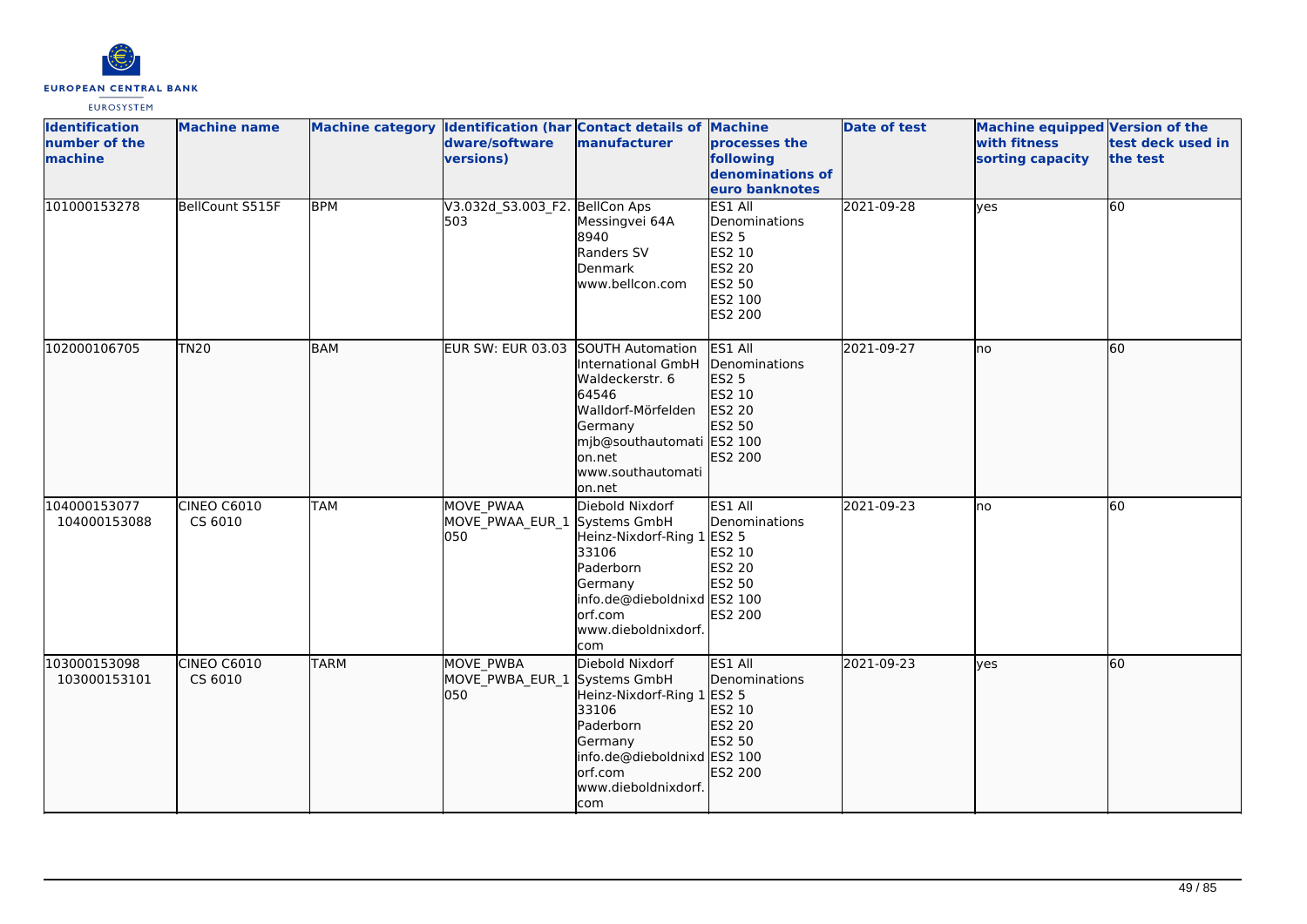

| <b>Identification</b><br>number of the<br>machine                                                                                                            | <b>Machine name</b>                                                                                                                                                                  |             | dware/software<br>versions)                             | Machine category Identification (har Contact details of Machine<br>manufacturer                                                                        | processes the<br>following<br>denominations of<br>euro banknotes           | <b>Date of test</b> | <b>Machine equipped Version of the</b><br>with fitness<br>sorting capacity | test deck used in<br>the test |
|--------------------------------------------------------------------------------------------------------------------------------------------------------------|--------------------------------------------------------------------------------------------------------------------------------------------------------------------------------------|-------------|---------------------------------------------------------|--------------------------------------------------------------------------------------------------------------------------------------------------------|----------------------------------------------------------------------------|---------------------|----------------------------------------------------------------------------|-------------------------------|
| 103000153145<br>103000153156<br>103000153167<br>103000153178<br>103000153189<br>103000153190<br>103000153203<br>103000153214<br>103000153225<br>103000153236 | <b>CINEO C6040</b><br><b>CINEO C6020</b><br>CS 6020<br><b>CINEO C6030</b><br>CS 6030<br><b>CINEO C6040</b><br>Compact<br>CS 6040<br>CS 6040 Compact<br><b>CINEO C6050</b><br>CS 6050 | <b>TARM</b> | <b>MOVE AWAA</b><br>MOVE AWAA EUR 1 Systems GmbH<br>050 | Diebold Nixdorf<br>Heinz-Nixdorf-Ring 1<br>33106<br>Paderborn<br>Germany<br>info.de@dieboldnixd ES2 100<br>orf.com<br>www.dieboldnixdorf.<br>com       | ES1 All<br>Denominations<br>ES2 5<br>ES2 10<br>ES2 20<br>ES2 50<br>ES2 200 | 2021-09-23          | yes                                                                        | 60                            |
| 103000153292<br>103000153305<br>103000153316<br>103000153327<br>103000153338<br>103000153349<br>103000153350<br>103000153361<br>103000153372<br>103000153383 | <b>CINEO C6040</b><br>CS 6040<br><b>CINEO C6020</b><br>CS 6020<br><b>CINEO C6040</b><br>Compact<br><b>CINEO C6050</b><br>CS 6040 Compact<br>CS 6050<br><b>CINEO C6030</b><br>CS 6030 | <b>TARM</b> | MOVE AWCC<br>MOVE_AWAA_EUR_1 Systems GmbH<br>050        | Diebold Nixdorf<br>Heinz-Nixdorf-Ring 1 ES2 5<br>33106<br>Paderborn<br>Germany<br>info.de@dieboldnixd ES2 100<br>orf.com<br>www.dieboldnixdorf.<br>com | ES1 All<br>Denominations<br>ES2 10<br>ES2 20<br>ES2 50<br>ES2 200          | 2021-09-23          | <b>ves</b>                                                                 | 60                            |
| 103000152907<br>103000152918<br>103000152929<br>103000152930<br>103000152941<br>103000152952<br>103000152963<br>103000152974<br>103000152985<br>103000152996 | <b>CINEO C6040</b><br>CS 6040<br><b>CINEO C6020</b><br>CS 6020<br><b>CINEO C6040</b><br>Compact<br><b>CINEO C6050</b><br>CS 6040 Compact<br>CS 6050<br><b>CINEO C6030</b><br>CS 6030 | <b>TARM</b> | MOVE CWAA<br>MOVE_CWAA_EUR_1 Systems GmbH<br>050        | Diebold Nixdorf<br>Heinz-Nixdorf-Ring 1 ES2 5<br>33106<br>Paderborn<br>Germany<br>info.de@dieboldnixd ES2 100<br>orf.com<br>www.dieboldnixdorf.<br>com | ES1 All<br>Denominations<br>ES2 10<br>ES2 20<br>ES2 50<br>ES2 200          | 2021-09-22          | yes                                                                        | 60                            |
| 104000153000<br>104000153011                                                                                                                                 | CINEO C6010<br>CS 6010                                                                                                                                                               | <b>TAM</b>  | MOVE PWCA<br>MOVE PWAA EUR 1 Systems GmbH<br>050        | Diebold Nixdorf<br>Heinz-Nixdorf-Ring 1 ES2 5<br>33106<br>Paderborn<br>Germany                                                                         | ES1 All<br>Denominations<br>ES2 10<br>ES2 20<br>ES2 50                     | 2021-09-22          | no                                                                         | 60                            |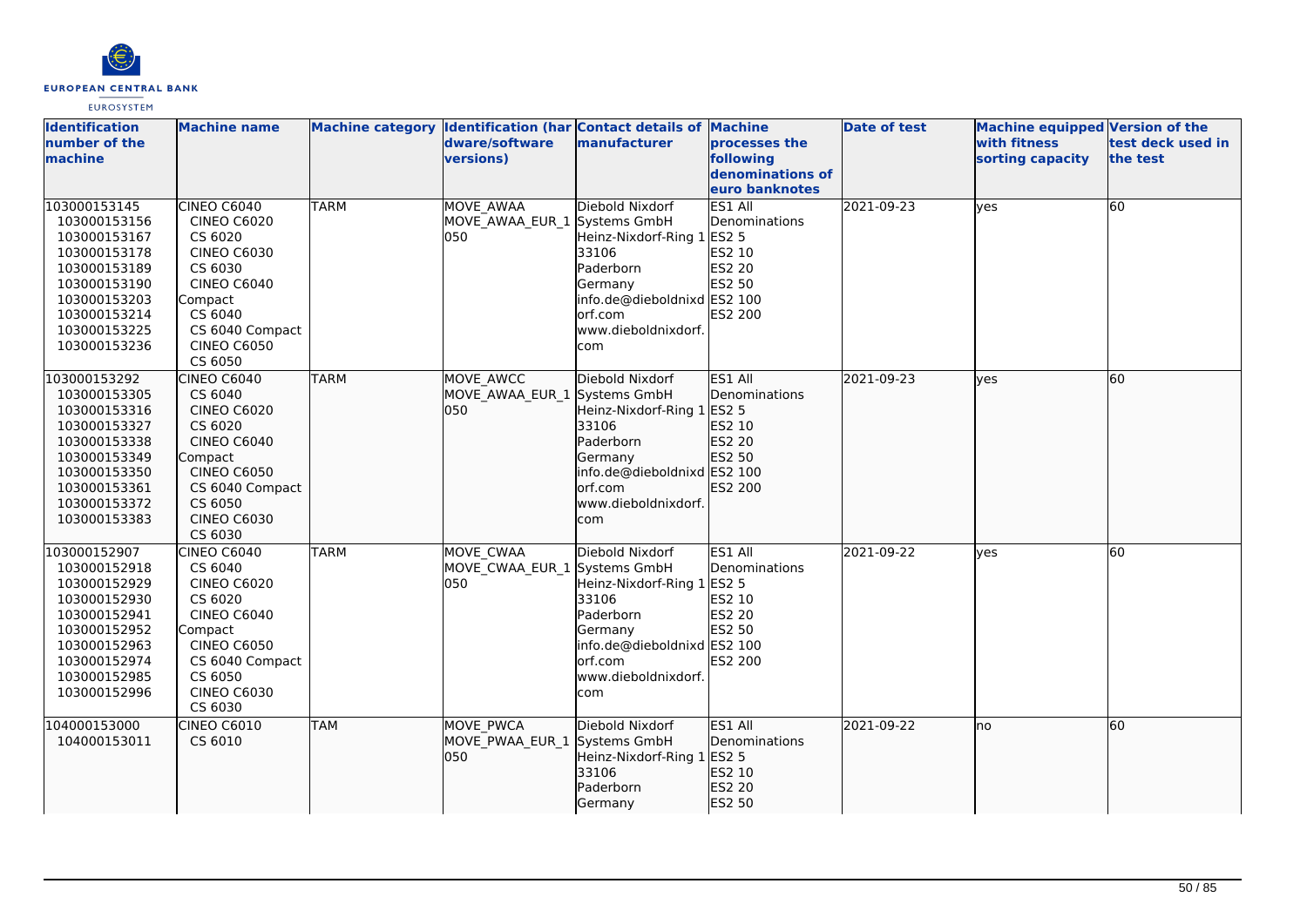

| <b>Identification</b><br>number of the<br>machine                                                                                                            | <b>Machine name</b>                                                                                                                                                                                    |             | dware/software<br>versions)                      | Machine category Identification (har Contact details of Machine<br>manufacturer                                                                        | processes the<br>following<br>denominations of<br>euro banknotes                         | <b>Date of test</b> | Machine equipped Version of the<br>with fitness<br>sorting capacity | test deck used in<br>the test |
|--------------------------------------------------------------------------------------------------------------------------------------------------------------|--------------------------------------------------------------------------------------------------------------------------------------------------------------------------------------------------------|-------------|--------------------------------------------------|--------------------------------------------------------------------------------------------------------------------------------------------------------|------------------------------------------------------------------------------------------|---------------------|---------------------------------------------------------------------|-------------------------------|
|                                                                                                                                                              |                                                                                                                                                                                                        |             |                                                  | info.de@dieboldnixd ES2 100<br>orf.com<br>www.dieboldnixdorf.<br>com                                                                                   | ES2 200                                                                                  |                     |                                                                     |                               |
| 103000153021<br>103000153032                                                                                                                                 | CINEO C6010<br>CS 6010                                                                                                                                                                                 | <b>TARM</b> | MOVE PWCC<br>MOVE_PWBA_EUR_1 Systems GmbH<br>050 | Diebold Nixdorf<br>Heinz-Nixdorf-Ring 1<br>33106<br>Paderborn<br>Germany<br>info.de@dieboldnixd ES2 100<br>orf.com<br>www.dieboldnixdorf.<br>com       | ES1 All<br>Denominations<br><b>ES2 5</b><br>ES2 10<br>ES2 20<br>ES2 50<br><b>ES2 200</b> | 2021-09-22          | ves                                                                 | 60                            |
| 103000153500<br>103000153511<br>103000153522<br>103000153533<br>103000153544<br>103000153555<br>103000153566<br>103000153577<br>103000153588<br>103000153599 | CINEO C6040<br><b>CINEO C6020</b><br>CS 6020<br><b>CINEO C6030</b><br>CS 6030<br><b>CINEO C6040</b><br>Compact<br>CS 6040<br>CS 6040 Compact<br><b>CINEO C6050</b><br>CS 6050                          | <b>TARM</b> | MOVE AWCA<br>MOVE AWAA EUR 1 Systems GmbH<br>050 | Diebold Nixdorf<br>Heinz-Nixdorf-Ring 1 ES2 5<br>33106<br>Paderborn<br>Germany<br>info.de@dieboldnixd ES2 100<br>orf.com<br>www.dieboldnixdorf.<br>com | ES1 All<br>Denominations<br>ES2 10<br>ES2 20<br>ES2 50<br>ES2 200                        | 2021-09-22          | ves                                                                 | 60                            |
| 103000152451<br>103000153704<br>103000153715<br>103000153726<br>103000153737<br>103000153759<br>103000153760<br>103000153771<br>103000153782<br>103000153793 | CINEO C6040<br>CINEO C6020 (only<br>A Wxx)<br>CS 6020 (only A<br>Wxx)<br><b>CINEO C6030</b><br>CS 6030<br><b>CINEO C6040</b><br>Compact<br>CS 6040<br>CS 6040 Compact<br><b>CINEO C6050</b><br>CS 6050 | <b>TARM</b> | MOVE_CWCA<br>MOVE_CWAA_EUR_1 Systems GmbH<br>050 | Diebold Nixdorf<br>Heinz-Nixdorf-Ring 1 ES2 5<br>33106<br>Paderborn<br>Germany<br>info.de@dieboldnixd ES2 100<br>orf.com<br>www.dieboldnixdorf.<br>com | ES1 All<br>Denominations<br>ES2 10<br>ES2 20<br>ES2 50<br><b>ES2 200</b>                 | 2021-09-21          | ves                                                                 | 60                            |
|                                                                                                                                                              |                                                                                                                                                                                                        |             |                                                  |                                                                                                                                                        |                                                                                          |                     |                                                                     |                               |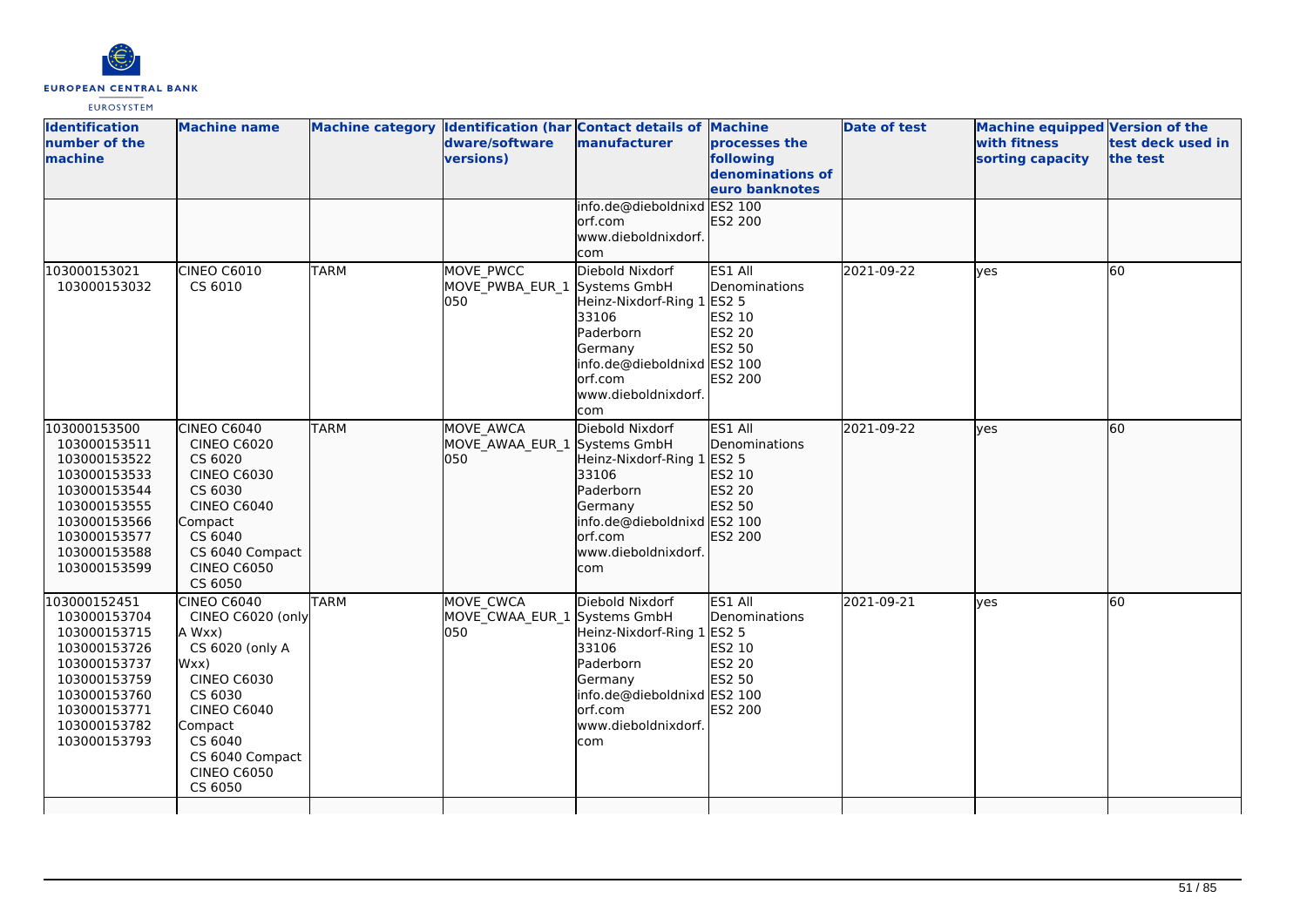

| <b>Identification</b><br>number of the<br>machine            | <b>Machine name</b>                                     |            | Machine category Identification (har Contact details of Machine<br>dware/software<br>versions) | manufacturer                                                                                                                          | processes the<br>following<br>denominations of<br>euro banknotes                             | <b>Date of test</b> | Machine equipped Version of the<br>with fitness<br>sorting capacity | test deck used in<br>the test |
|--------------------------------------------------------------|---------------------------------------------------------|------------|------------------------------------------------------------------------------------------------|---------------------------------------------------------------------------------------------------------------------------------------|----------------------------------------------------------------------------------------------|---------------------|---------------------------------------------------------------------|-------------------------------|
| 102000119094<br>102000119107                                 | BankInStore<br>BankInStore -<br>Board CA1107            | <b>BAM</b> | $CIS$ IR<br>AMIS-710207-A4<br>CP1814                                                           | Cespro S.R.L.<br>Via Baldanzese 162<br>50041<br>Calenzano (Fi)<br>Italy<br>www.cespro.it                                              | ES1 All<br>Denominations<br>ES2 5<br>ES2 10<br>ES2 20<br>ES2 50<br>ES2 100<br>ES2 200        | 2021-09-20          | Ino                                                                 | 60                            |
| 102000119118<br>102000119129                                 | BankInStore<br>Valorizzatrice DAS                       | BAM        | SWL2R2216N-13042 Cespro S.R.L.<br>15.<br>CP1819                                                | Via Baldanzese 162<br>50041<br>Calenzano (Fi)<br>Italy<br>www.cespro.it                                                               | ES1 All<br>Denominations<br><b>ES2 5</b><br>ES2 10<br>ES2 20<br>ES2 50<br>ES2 100<br>ES2 200 | 2021-09-20          | lno                                                                 | 60                            |
| 102000152063                                                 | BankInStore                                             | <b>BAM</b> | SWL2R2216N-13042 Cespro S.R.L.<br>CP2138                                                       | Via Baldanzese 162<br>50041<br>Calenzano (Fi)<br>Italy<br>www.cespro.it                                                               | ES1 All<br>Denominations<br><b>ES2 5</b><br>ES2 10<br>ES2 20<br>ES2 50<br>ES2 100<br>ES2 200 | 2021-09-20          | lno                                                                 | 60                            |
| 101000152095<br>101000152108<br>101000152119<br>101000152120 | Scancoin RCS500<br><b>RCS 900</b><br>HCM N11<br>HCM N12 | <b>BPM</b> | HOTS BV5A<br><b>BVZ22EUT V000020</b>                                                           | Suzo international<br>NL. B.V. / Suzohapp<br>Rijnzathe 12<br>3454PV<br>De Meern<br>Netherlands<br>info@suzohapp.nl<br>eu.suzohapp.com | ES1 All<br>Denominations<br><b>ES2 5</b><br>ES2 10<br>ES2 20<br>ES2 50<br>ES2 100<br>ES2 200 | 2021-09-20          | lves                                                                | 60                            |
| 101000135071<br>101000135082                                 | <b>SDM504S</b><br><b>SDM501S</b>                        | <b>BPM</b> | <b>BV5000</b><br>BVCM115-EUR11700 Via di Mezzo 2/4                                             | Cima S.p.A.                                                                                                                           | ES1 All<br>Denominations                                                                     | 2021-09-14          | ves                                                                 | 60                            |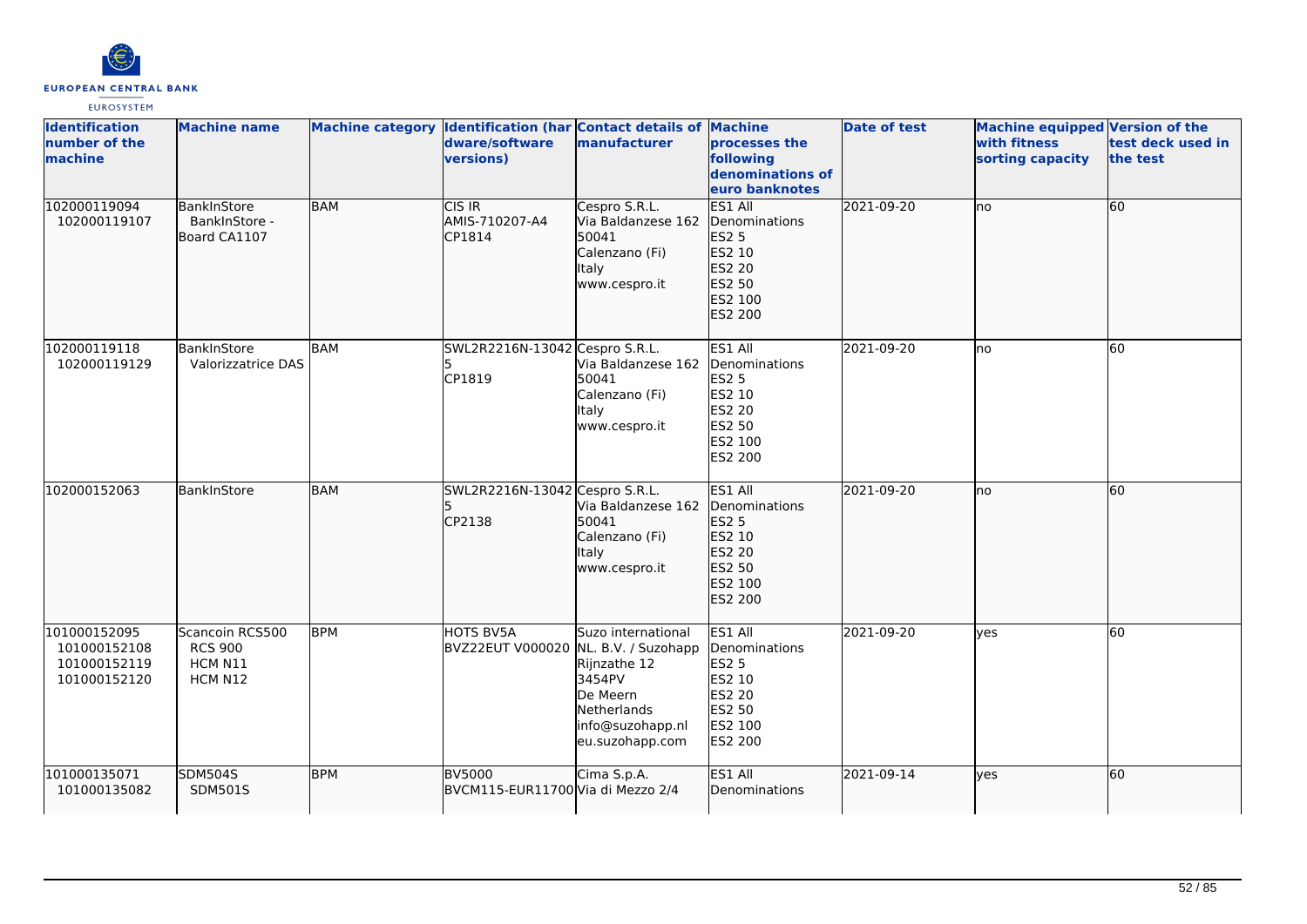

| <b>Identification</b><br>number of the<br>machine                                                                                                                                                                                                                                            | <b>Machine name</b>                                                                                                                                                                                                                                         |            | Machine category Identification (har Contact details of Machine<br>dware/software<br>versions) | manufacturer                                                                                             | processes the<br>following<br>denominations of                                               | Date of test | Machine equipped Version of the<br>with fitness<br>sorting capacity | test deck used in<br>the test |
|----------------------------------------------------------------------------------------------------------------------------------------------------------------------------------------------------------------------------------------------------------------------------------------------|-------------------------------------------------------------------------------------------------------------------------------------------------------------------------------------------------------------------------------------------------------------|------------|------------------------------------------------------------------------------------------------|----------------------------------------------------------------------------------------------------------|----------------------------------------------------------------------------------------------|--------------|---------------------------------------------------------------------|-------------------------------|
|                                                                                                                                                                                                                                                                                              |                                                                                                                                                                                                                                                             |            |                                                                                                |                                                                                                          | euro banknotes                                                                               |              |                                                                     |                               |
| 101000135093<br>101000135106<br>101000135117<br>101000135128<br>101000135139<br>101000135140<br>101000135151<br>101000135162<br>101000135173<br>101000135184<br>101000135195<br>101000135208<br>101000135219<br>101000135220<br>101000135231<br>101000135242<br>101000135253<br>101000135264 | <b>SDM501C</b><br><b>SDM504C</b><br><b>SDM503</b><br>SDM503RC<br>SDM503RH<br>SDM503RS<br>SDM503R<br>8800S<br>8800C<br>8400C<br>8400S<br>CASHERE<br><b>SDM502C</b><br><b>SDM502S</b><br><b>SDM503C</b><br><b>SDM503S</b><br><b>SDM505C</b><br><b>SDM505S</b> |            | I٥                                                                                             | 41037<br>Mirandola (MO)<br><b>Italy</b><br>info@cimaspa.it<br>www.cimaspa.it                             | <b>ES2 5</b><br>ES2 10<br>ES2 20<br>ES2 50<br>ES2 100<br>ES2 200                             |              |                                                                     |                               |
| 102000135879<br>102000135880<br>102000135891                                                                                                                                                                                                                                                 | <b>SDM-100C</b><br><b>SDM-100H</b><br>SDM-100S                                                                                                                                                                                                              | <b>BAM</b> | <b>BV1000</b><br>B1-EUR-105001                                                                 | Cima S.p.A.<br>Via di Mezzo 2/4<br>41037<br>Mirandola (MO)<br>Italy<br>info@cimaspa.it<br>www.cimaspa.it | ES1 All<br>Denominations<br><b>ES2 5</b><br>ES2 10<br>ES2 20<br>ES2 50<br>ES2 100<br>ES2 200 | 2021-09-14   | lno                                                                 | 60                            |
| 102000150959<br>102000150960<br>102000150971<br>102000150982<br>102000150993<br>102000151006<br>102000151017<br>102000151028<br>102000151039<br>102000151040<br>102000151051<br>102000151062                                                                                                 | <b>SDM500C</b><br><b>SDM500</b><br><b>SDM500W</b><br>SDM500H<br>SDM500CB<br>SDM500WB<br>SDM500HB<br>SDM500WM<br>SDM500HM<br><b>SDM500S</b><br>SDM500CL<br>SDM500WL                                                                                          | BAM        | <b>BV5000</b><br>BVCM116-EUR11800 Via di Mezzo 2/4                                             | Cima S.p.A.<br>41037<br>Mirandola (MO)<br>Italy<br>info@cimaspa.it<br>www.cimaspa.it                     | ES1 All<br>Denominations<br>ES2 5<br>ES2 10<br>ES2 20<br>ES2 50<br>ES2 100<br>ES2 200        | 2021-09-14   | lno                                                                 | 60                            |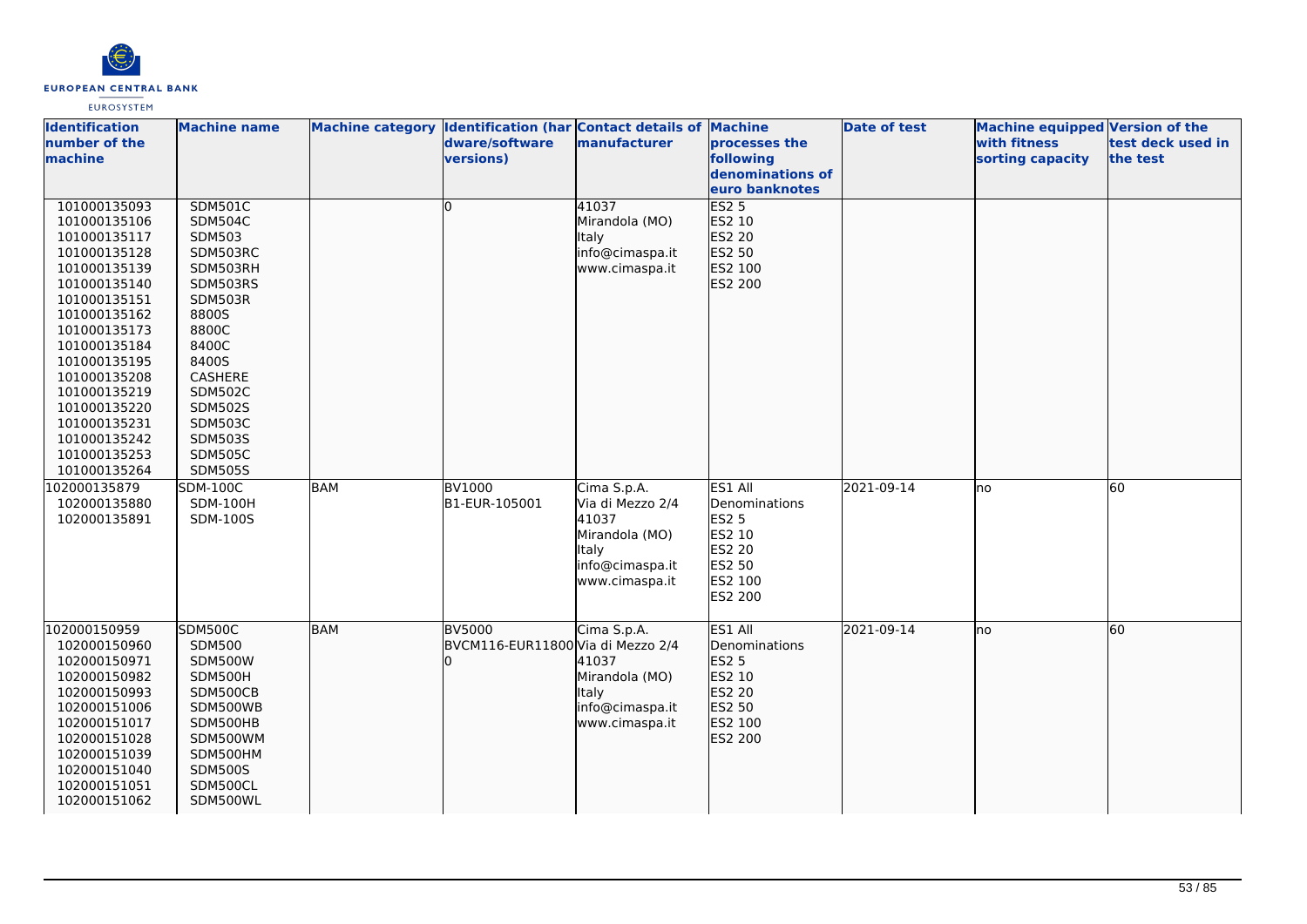

| <b>Identification</b><br>number of the<br>machine | <b>Machine name</b>      |             | Machine category Identification (har Contact details of Machine<br>dware/software<br>versions) | manufacturer                   | processes the<br>following<br>denominations of | <b>Date of test</b> | <b>Machine equipped Version of the</b><br>with fitness<br>sorting capacity | test deck used in<br>the test |
|---------------------------------------------------|--------------------------|-------------|------------------------------------------------------------------------------------------------|--------------------------------|------------------------------------------------|---------------------|----------------------------------------------------------------------------|-------------------------------|
|                                                   |                          |             |                                                                                                |                                | euro banknotes                                 |                     |                                                                            |                               |
| 102000151073                                      | SDM500HL                 |             |                                                                                                |                                |                                                |                     |                                                                            |                               |
| 102000151084                                      | SDM500SL                 |             |                                                                                                |                                |                                                |                     |                                                                            |                               |
| 102000151095                                      | SDM500WML                |             |                                                                                                |                                |                                                |                     |                                                                            |                               |
| 102000151108                                      | SDM500HML                |             |                                                                                                |                                |                                                |                     |                                                                            |                               |
| 101000151118                                      | <b>SDM504S</b>           | <b>BPM</b>  | <b>BV5000</b>                                                                                  | Cima S.p.A.                    | ES1 All                                        | 2021-09-14          | lves                                                                       | 60                            |
| 101000151129                                      | SDM501S                  |             | BVCM116-EUR11800 Via di Mezzo 2/4                                                              |                                | Denominations                                  |                     |                                                                            |                               |
| 101000151130                                      | <b>SDM501C</b>           |             |                                                                                                | 41037                          | <b>ES2 5</b>                                   |                     |                                                                            |                               |
| 101000151141                                      | <b>SDM504C</b>           |             |                                                                                                | Mirandola (MO)                 | ES2 10                                         |                     |                                                                            |                               |
| 101000151152                                      | <b>SDM503</b>            |             |                                                                                                | ltaly                          | ES2 20                                         |                     |                                                                            |                               |
| 101000151163                                      | SDM503RC                 |             |                                                                                                | info@cimaspa.it                | ES2 50                                         |                     |                                                                            |                               |
| 101000151174                                      | SDM503RH                 |             |                                                                                                | www.cimaspa.it                 | ES2 100                                        |                     |                                                                            |                               |
| 101000151185                                      | SDM503RS                 |             |                                                                                                |                                | ES2 200                                        |                     |                                                                            |                               |
| 101000151196                                      | SDM503R                  |             |                                                                                                |                                |                                                |                     |                                                                            |                               |
| 101000151209                                      | 8800S                    |             |                                                                                                |                                |                                                |                     |                                                                            |                               |
| 101000151210                                      | 8800C                    |             |                                                                                                |                                |                                                |                     |                                                                            |                               |
| 101000151221                                      | 8400C                    |             |                                                                                                |                                |                                                |                     |                                                                            |                               |
| 101000151232                                      | 8400S                    |             |                                                                                                |                                |                                                |                     |                                                                            |                               |
| 101000151243                                      | CASHERE                  |             |                                                                                                |                                |                                                |                     |                                                                            |                               |
| 101000151254                                      | <b>SDM502C</b>           |             |                                                                                                |                                |                                                |                     |                                                                            |                               |
| 101000151265                                      | <b>SDM502S</b>           |             |                                                                                                |                                |                                                |                     |                                                                            |                               |
| 101000151276                                      | <b>SDM503C</b>           |             |                                                                                                |                                |                                                |                     |                                                                            |                               |
| 101000151287                                      | SDM503S                  |             |                                                                                                |                                |                                                |                     |                                                                            |                               |
| 101000151298                                      | <b>SDM505C</b>           |             |                                                                                                |                                |                                                |                     |                                                                            |                               |
| 101000151301                                      | <b>SDM505S</b>           |             |                                                                                                |                                |                                                |                     |                                                                            |                               |
| 103000151600                                      | AST7000NT-R5             | <b>TARM</b> | <b>BV5000</b>                                                                                  | Cima S.p.A.                    | ES1 All                                        | 2021-09-14          | lves                                                                       | 60                            |
| 103000151611                                      | AST7000NT                |             | BVCM116-EUR11800 Via di Mezzo 2/4                                                              |                                | Denominations                                  |                     |                                                                            |                               |
| 103000151622<br>103000151633                      | AST7000-FT               |             |                                                                                                | 41037                          | <b>ES2 5</b><br>ES2 10                         |                     |                                                                            |                               |
|                                                   | AST7000-FT ER<br>AST7016 |             |                                                                                                | Mirandola (MO)<br><b>Italy</b> | ES2 20                                         |                     |                                                                            |                               |
| 103000151644<br>103000151655                      | AST7008W                 |             |                                                                                                | info@cimaspa.it                | ES2 50                                         |                     |                                                                            |                               |
| 103000151666                                      | <b>AST7008WB</b>         |             |                                                                                                | www.cimaspa.it                 | ES2 100                                        |                     |                                                                            |                               |
| 103000151677                                      | AST7008C                 |             |                                                                                                |                                | ES2 200                                        |                     |                                                                            |                               |
| 103000151688                                      | <b>AST7008CB</b>         |             |                                                                                                |                                |                                                |                     |                                                                            |                               |
| 103000151699                                      | <b>AST7008H</b>          |             |                                                                                                |                                |                                                |                     |                                                                            |                               |
| 103000151702                                      | AST7008HB                |             |                                                                                                |                                |                                                |                     |                                                                            |                               |
| 103000151713                                      | AST7008S                 |             |                                                                                                |                                |                                                |                     |                                                                            |                               |
| 102000151847                                      | <b>SDM-100C</b>          | <b>BAM</b>  | <b>BV1000</b>                                                                                  | Cima S.p.A.                    | ES1 All                                        | 2021-09-14          | lno                                                                        | 60                            |
| 102000151858                                      | <b>SDM-100H</b>          |             | B1-EUR-106001                                                                                  | Via di Mezzo 2/4               | Denominations                                  |                     |                                                                            |                               |
| 102000151869                                      | SDM-100S                 |             |                                                                                                | 41037                          | <b>ES2 5</b>                                   |                     |                                                                            |                               |
|                                                   |                          |             |                                                                                                |                                |                                                |                     |                                                                            |                               |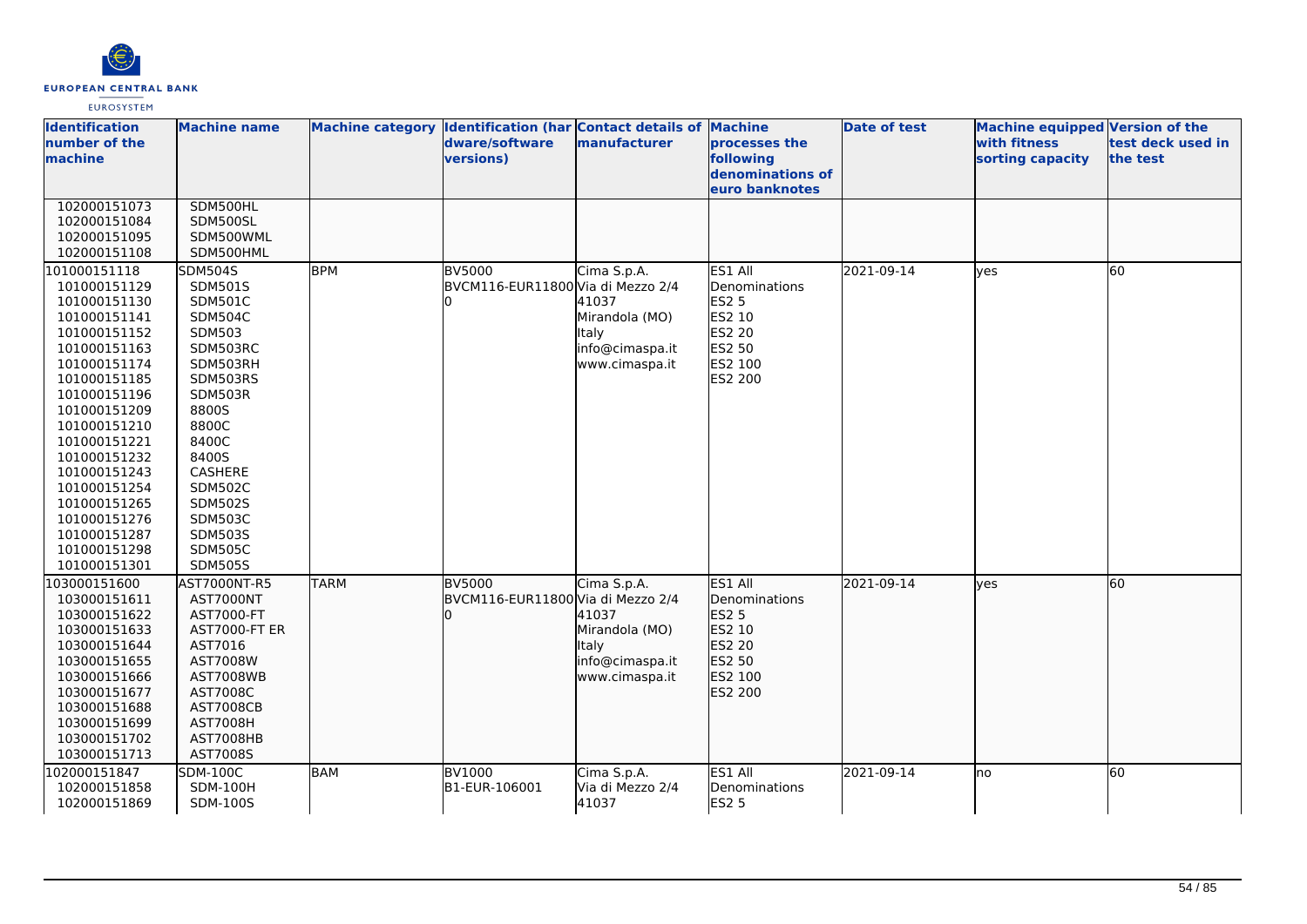

| <b>Identification</b><br>number of the<br>machine                                            | <b>Machine name</b>                                                                                       |             | dware/software<br>versions)    | Machine category Identification (har Contact details of Machine<br>manufacturer                               | processes the<br>following<br>denominations of<br>euro banknotes                             | <b>Date of test</b> | <b>Machine equipped Version of the</b><br>with fitness<br>sorting capacity | test deck used in<br>the test |
|----------------------------------------------------------------------------------------------|-----------------------------------------------------------------------------------------------------------|-------------|--------------------------------|---------------------------------------------------------------------------------------------------------------|----------------------------------------------------------------------------------------------|---------------------|----------------------------------------------------------------------------|-------------------------------|
|                                                                                              |                                                                                                           |             |                                | Mirandola (MO)<br><b>Italy</b><br>info@cimaspa.it<br>www.cimaspa.it                                           | ES2 10<br><b>ES2 20</b><br>ES2 50<br>ES2 100<br>ES2 200                                      |                     |                                                                            |                               |
| 103000151871                                                                                 | AST9000                                                                                                   | <b>TARM</b> | BVZ22<br>BVZ22EUT-<br>AA000020 | Cima S.p.A.<br>Via di Mezzo 2/4<br>41037<br>Mirandola (MO)<br>Italy<br>info@cimaspa.it<br>www.cimaspa.it      | ES1 All<br>Denominations<br>ES2 5<br>ES2 10<br>ES2 20<br>ES2 50<br>ES2 100<br>ES2 200        | 2021-09-14          | lves                                                                       | 60                            |
| 102000151881<br>102000151892<br>102000151905<br>102000151916<br>102000151927<br>102000151938 | InLane 300<br>InLane 300 Depo<br>InLane 600<br>InLane 600 Depo<br>InLane 900<br>KIOSK@ InLane<br>300 Depo | <b>BAM</b>  | <b>BV1000</b><br>B1-EUR-106001 | Cima S.p.A.<br>Via di Mezzo 2/4<br>41037<br>Mirandola (MO)<br>Italy<br>info@cimaspa.it<br>www.cimaspa.it      | ES1 All<br>Denominations<br><b>ES2 5</b><br>ES2 10<br>ES2 20<br>ES2 50<br>ES2 100<br>ES2 200 | 2021-09-14          | no                                                                         | 60                            |
| 102000100856                                                                                 | Obolus Electrum                                                                                           | <b>BAM</b>  | DSP 2.2.0.X                    | Grupo Sallén Tech.<br>S.L.<br>C/Lérida 68<br>22500<br>Binéfar Huesca<br>Spain<br>www.sallenelectroni<br>cs.es | ES1 All<br>Denominations<br><b>ES2 5</b><br>ES2 10<br>ES2 20<br>ES2 50<br>ES2 100<br>ES2 200 | 2021-09-09          | no                                                                         | 60                            |
| 102000137176                                                                                 | Obolus Electrum                                                                                           | <b>BAM</b>  | <b>DSP 2.2.1.X</b>             | Grupo Sallén Tech.<br>S.L.<br>C/Lérida 68<br>22500<br>Binéfar Huesca                                          | ES1 All<br>Denominations<br><b>ES2 5</b><br>ES2 10<br><b>ES2 20</b>                          | 2021-09-09          | lno                                                                        | $\overline{60}$               |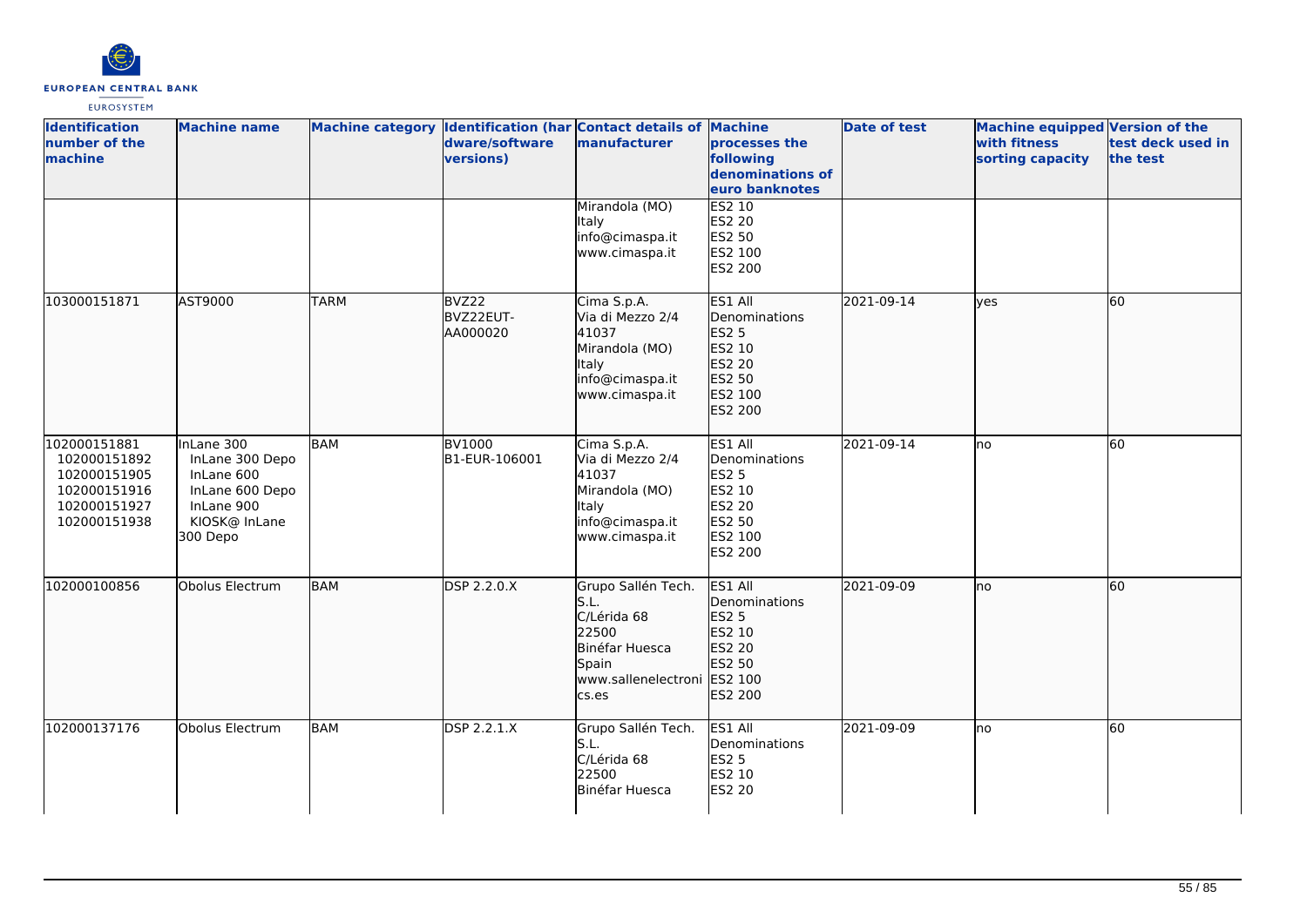

| <b>Identification</b><br>number of the<br>machine                                                            | <b>Machine name</b>                                                                                             |             | dware/software<br>versions)      | Machine category Identification (har Contact details of Machine<br>manufacturer                                                                                      | processes the<br>following<br>denominations of<br>euro banknotes                      | <b>Date of test</b> | <b>Machine equipped Version of the</b><br>with fitness<br>sorting capacity | test deck used in<br>the test |
|--------------------------------------------------------------------------------------------------------------|-----------------------------------------------------------------------------------------------------------------|-------------|----------------------------------|----------------------------------------------------------------------------------------------------------------------------------------------------------------------|---------------------------------------------------------------------------------------|---------------------|----------------------------------------------------------------------------|-------------------------------|
|                                                                                                              |                                                                                                                 |             |                                  | Spain<br>www.sallenelectroni ES2 100<br>cs.es                                                                                                                        | <b>ES2 50</b><br>ES2 200                                                              |                     |                                                                            |                               |
| 101000151971                                                                                                 | K-500 PRO                                                                                                       | <b>BPM</b>  | Main: V4.74, Reco:<br>V4.77      | Kisan Electronics Co<br>∟td<br>273-1 Sungsoo-<br>Dong<br>2GA 3 Dong<br>Sungdong-Gu 133,<br>831 Seoul<br>South Korea<br>yshin21@kisane.co<br>www.kisane.com           | ES1 All<br>Denominations<br>ES2 5<br>ES2 10<br>ES2 20<br>ES2 50<br>ES2 100<br>ES2 200 | 2021-09-09          | ves                                                                        | 60                            |
| 103000151995<br>103000152008<br>103000152019                                                                 | RZ-100<br>CI-10B RBW-100<br>HVE-100<br>CI-100B_SDRB-100<br><b>HVE-100</b>                                       | <b>TARM</b> | <b>HVE-100</b><br>C <sub>4</sub> | <b>Glory Global</b><br>Solutions<br>Thomas-Edison-Platz ES2 5<br>63263<br>Neu-Isenburg<br>Germany<br>www.gloryglobalsolu ES2 200<br>tions.com                        | ES1 All<br>Denominations<br>ES2 10<br><b>ES2 20</b><br>ES2 50<br>ES2 100              | 2021-09-09          | ves                                                                        | 60                            |
| 104000151532<br>104000151543<br>104000151554<br>104000151565<br>104000151576<br>104000151587<br>104000151598 | DT-7000P1600<br>DT-7000P2600E<br>DT-7000P1600N<br>DT-7000P1600S<br>DT-7000P1600L<br>DT-7000P1600C<br>DT-7000K20 | <b>TAM</b>  | M520040030                       | <b>GRG Banking</b><br>Equipment Co Ltd<br>9 Kelin Road Science ES2 5<br>City<br>510663<br>Guangzhou, District ES2 50<br>Luogang<br>China<br>www.grgbanking.co<br>lm. | ES1 All<br>Denominations<br>ES2 10<br>ES2 20<br>ES2 100<br>ES2 200                    | 2021-09-08          | no                                                                         | 60                            |
| 101000152040                                                                                                 | <b>CM200V</b>                                                                                                   | <b>BPM</b>  | M81004A330                       | <b>GRG Banking</b><br>Equipment Co Ltd<br>9 Kelin Road Science ES2 5<br>City                                                                                         | ES1 All<br>Denominations<br>ES2 10                                                    | 2021-09-08          | yes                                                                        | 60                            |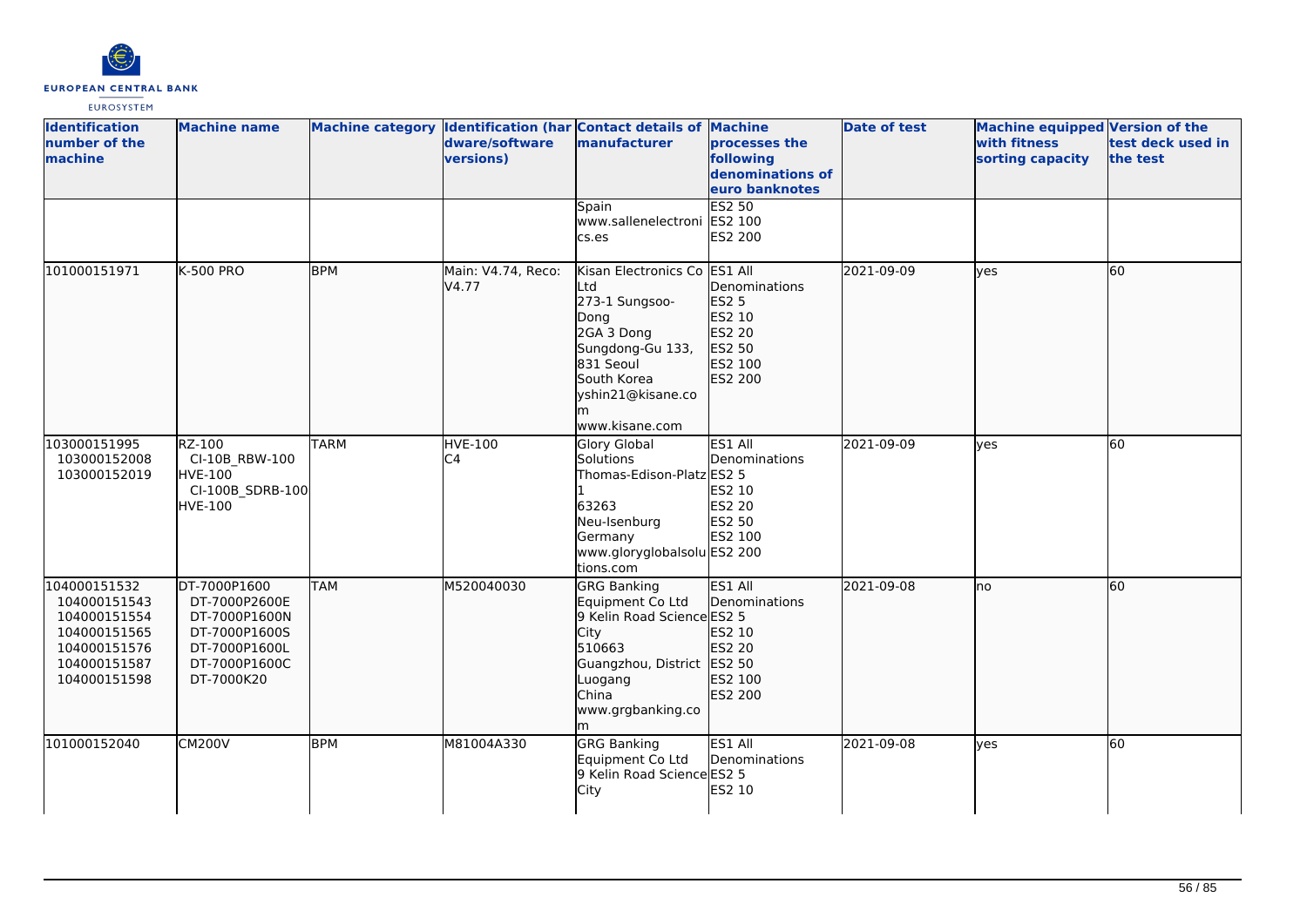

| <b>Identification</b><br>number of the<br>machine | <b>Machine name</b> |            | dware/software<br>versions)     | Machine category Identification (har Contact details of Machine<br>manufacturer                                                                                                                | processes the<br>following<br>denominations of<br>euro banknotes                                    | <b>Date of test</b> | Machine equipped Version of the<br>with fitness<br>sorting capacity | test deck used in<br>the test |
|---------------------------------------------------|---------------------|------------|---------------------------------|------------------------------------------------------------------------------------------------------------------------------------------------------------------------------------------------|-----------------------------------------------------------------------------------------------------|---------------------|---------------------------------------------------------------------|-------------------------------|
|                                                   |                     |            |                                 | 510663<br>Guangzhou, District<br>Luogang<br>China<br>www.grgbanking.co                                                                                                                         | <b>ES2 20</b><br>ES2 50<br>ES2 100<br>ES2 200                                                       |                     |                                                                     |                               |
| 101000150925                                      | Newton F            | <b>BPM</b> | Ver. 7.13                       | Main Ver. 7.10, Reco Kisan Electronics Co ES1 All<br>Ltd<br>273-1 Sungsoo-<br>Dong<br>2GA 3 Dong<br>Sungdong-Gu 133,<br>831 Seoul<br>South Korea<br>yshin21@kisane.co<br>www.kisane.com        | Denominations<br><b>ES2 5</b><br>ES2 10<br>ES2 20<br>ES2 50<br>ES2 100<br>ES2 200                   | 2021-09-07          | lves                                                                | 60                            |
| 102000150868                                      | <b>NEWTON-A</b>     | BAM        | Main Ver. 1.5, Reco<br>Ver. 1.5 | Kisan Electronics Co<br>Ltd<br>273-1 Sungsoo-<br>Dong<br>2GA 3 Dong<br>Sungdong-Gu 133,<br>831 Seoul<br>South Korea<br>yshin21@kisane.co<br>m<br>www.kisane.com                                | ES1 All<br>Denominations<br><b>ES2 5</b><br>ES2 10<br>ES2 20<br>ES2 50<br>ES2 100<br><b>ES2 200</b> | 2021-09-06          | Ino                                                                 | 60                            |
| 102000150879                                      | Newton V            | BAM        | Ver. 7.13                       | Main Ver. 7.10, Reco Kisan Electronics Co ES1 All<br>Ltd<br>273-1 Sungsoo-<br>Dong<br>2GA 3 Dong<br>Sungdong-Gu 133,<br>831 Seoul<br>South Korea<br>yshin21@kisane.co<br>lm.<br>www.kisane.com | Denominations<br><b>ES2 5</b><br>ES2 10<br>ES2 20<br>ES2 50<br>ES2 100<br>ES2 200                   | 2021-09-06          | no                                                                  | $\overline{60}$               |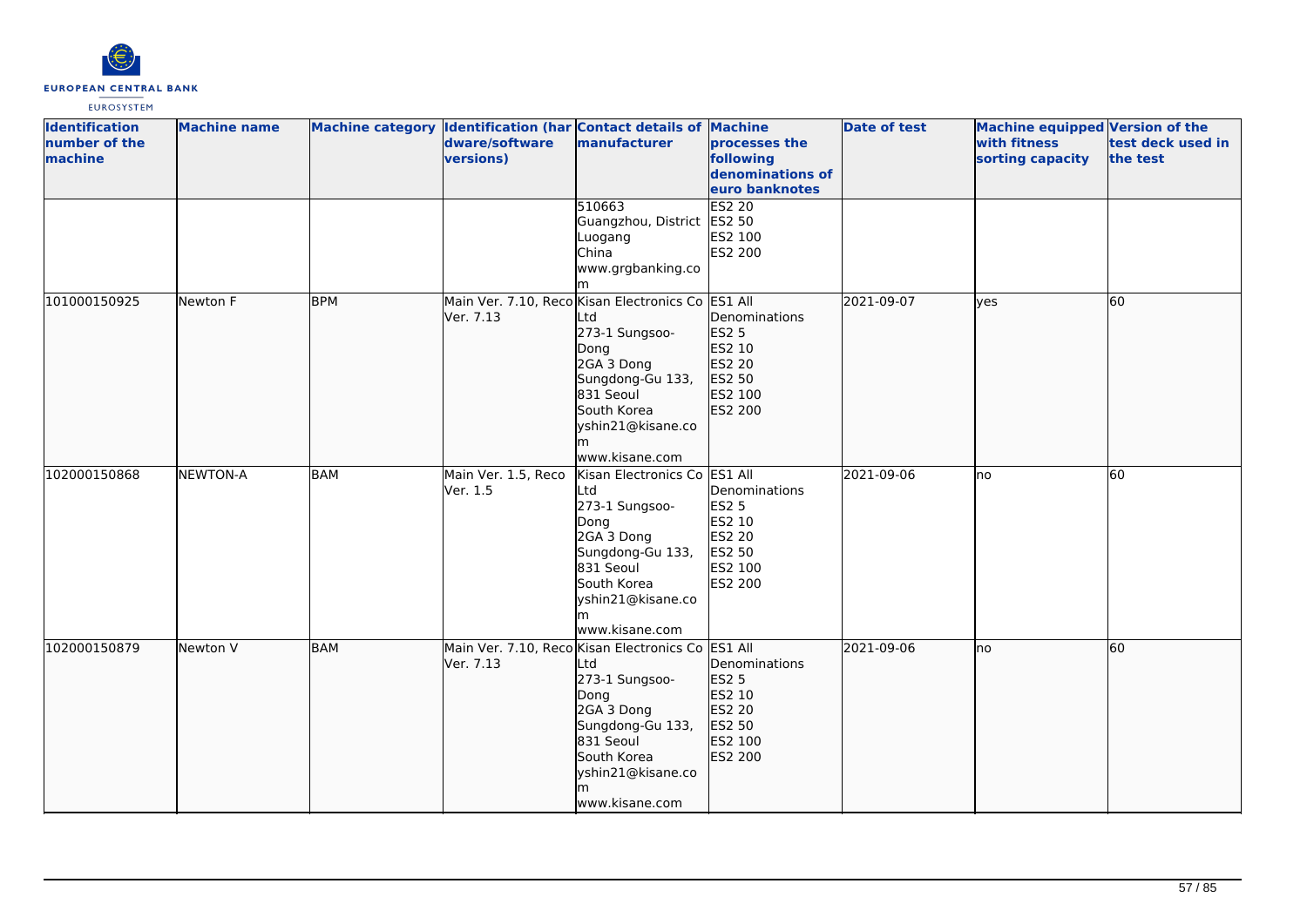

| <b>Identification</b><br>number of the<br>machine | <b>Machine name</b>    |            | Machine category Identification (har Contact details of Machine<br>dware/software<br><b>versions)</b> | manufacturer                                                                                                                                                                                    | processes the<br>following<br>denominations of<br>euro banknotes                             | Date of test | Machine equipped Version of the<br>with fitness<br>sorting capacity | test deck used in<br>the test |
|---------------------------------------------------|------------------------|------------|-------------------------------------------------------------------------------------------------------|-------------------------------------------------------------------------------------------------------------------------------------------------------------------------------------------------|----------------------------------------------------------------------------------------------|--------------|---------------------------------------------------------------------|-------------------------------|
| 102000150937                                      | Scan Coin SC-8100      | <b>BAM</b> | Count and<br>authenticate notes<br>002.006                                                            | Suzo international<br>NL. B.V. / Suzohapp<br>Rijnzathe 12<br>3454PV<br>De Meern<br>Netherlands<br>info@suzohapp.nl<br>eu.suzohapp.com                                                           | ES1 All<br>Denominations<br><b>ES2 5</b><br>ES2 10<br>ES2 20<br>ES2 50<br>ES2 100<br>ES2 200 | 2021-09-02   | lno                                                                 | 60                            |
| 101000151312                                      | Scan Coin SC-8220F BPM |            | Denomination Sorter Suzo international<br>$C24-3$                                                     | NL. B.V. / Suzohapp<br>Rijnzathe 12<br>3454PV<br>De Meern<br>Netherlands<br>info@suzohapp.nl<br>eu.suzohapp.com                                                                                 | ES1 All<br>Denominations<br>ES2 5<br>ES2 10<br>ES2 20<br>ES2 50<br>ES2 100<br>ES2 200        | 2021-09-02   | lves                                                                | 60                            |
| 102000150469                                      | DP-8122                | <b>BAM</b> | Software<br>type?C25-1-                                                                               | Shenzhen Double<br>Power Electronics<br>Co., Ltd<br>Rm 1281, 12/F,<br>Yunsong Building<br>Tairan 8rh Road<br>District Shenzen<br>Chegongmiao Futian ES2 200<br><b>China</b><br>www.szdpower.com | ES1 All<br>Denominations<br><b>ES2 5</b><br>ES2 10<br>ES2 20<br>ES2 50<br>ES2 100            | 2021-08-31   | Ino                                                                 | 60                            |
| 101000150721                                      | DP-8130                | <b>BPM</b> | $C25-1-$                                                                                              | Shenzhen Double<br>Power Electronics<br>Co., Ltd<br>Rm 1281, 12/F,<br>Yunsong Building<br>Tairan 8rh Road<br>District Shenzen<br>Chegongmiao Futian ES2 200<br><b>China</b><br>www.szdpower.com | ES1 All<br><b>IDenominations</b><br><b>ES2 5</b><br>ES2 10<br>ES2 20<br>ES2 50<br>ES2 100    | 2021-08-31   | <b>lves</b>                                                         | <b>60</b>                     |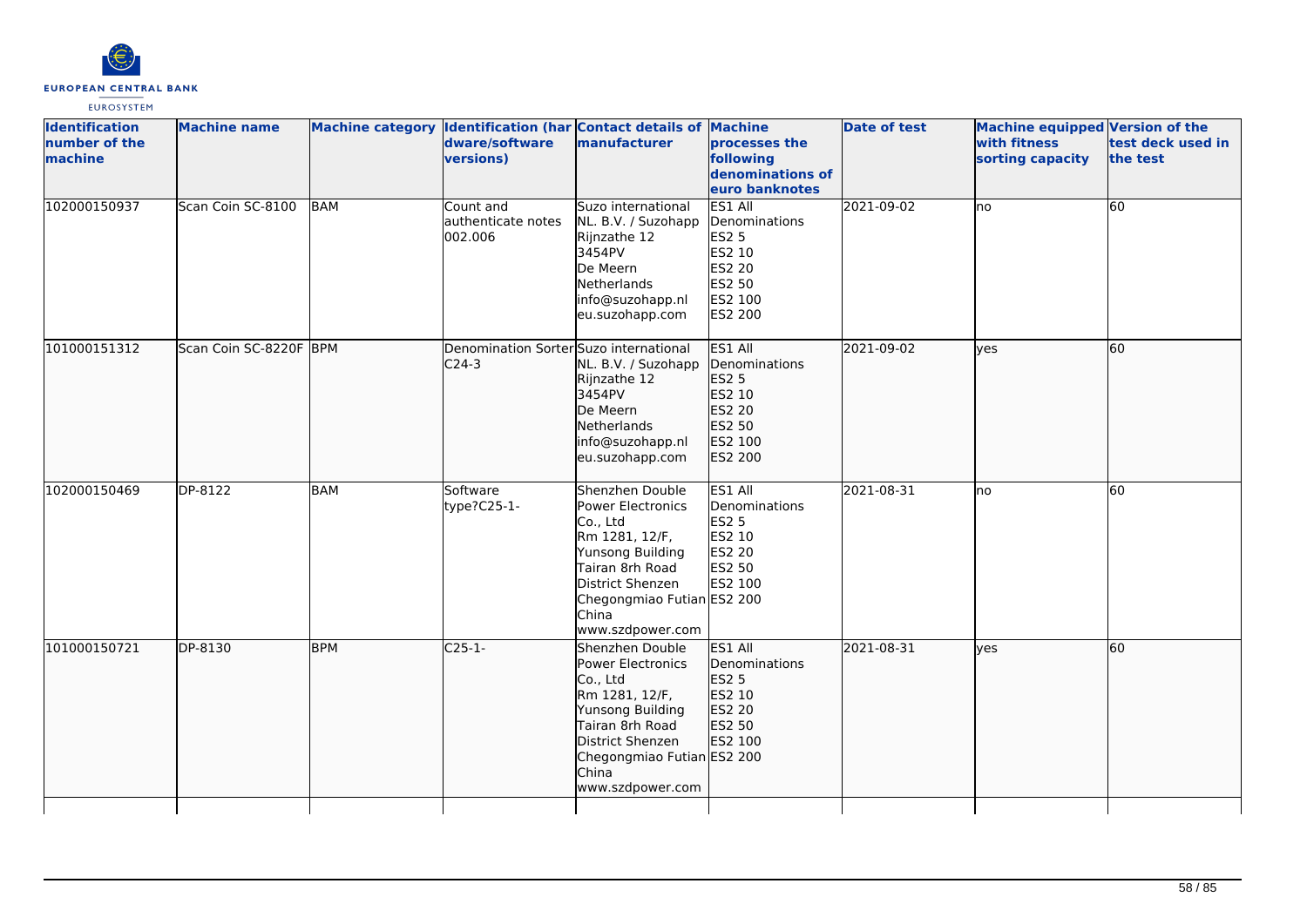

| <b>Identification</b><br>number of the<br>machine            | <b>Machine name</b>                                                |             | dware/software<br>versions) | Machine category Identification (har Contact details of Machine<br>manufacturer                                                                                                                 | processes the<br>following<br>denominations of<br>euro banknotes                             | <b>Date of test</b> | Machine equipped Version of the<br>with fitness<br>sorting capacity | test deck used in<br>the test |
|--------------------------------------------------------------|--------------------------------------------------------------------|-------------|-----------------------------|-------------------------------------------------------------------------------------------------------------------------------------------------------------------------------------------------|----------------------------------------------------------------------------------------------|---------------------|---------------------------------------------------------------------|-------------------------------|
| 101000150798                                                 | CashConcepts CCE<br>6500 FIT-NET                                   | <b>BPM</b>  | $C25-1$                     | CCE - Cash<br>Concepts Europe<br>GmbH<br>Kemtener Strasse<br>99<br>88131<br>Lindau<br>Germany<br>www.cce.gmbh                                                                                   | ES1 All<br>Denominations<br><b>ES2 5</b><br>ES2 10<br>ES2 20<br>ES2 50<br>ES2 100<br>ES2 200 | 2021-08-31          | yes                                                                 | 60                            |
| 101000150801                                                 | DC-45FX                                                            | <b>BPM</b>  | $C25-1$                     | DoCash GmbH<br>Glückstrasse 57<br>22081<br>Hamburg<br>Germany<br>www.docash.de                                                                                                                  | ES1 All<br>Denominations<br><b>ES2 5</b><br>ES2 10<br>ES2 20<br>ES2 50<br>ES2 100<br>ES2 200 | 2021-08-31          | lves                                                                | 60                            |
| 101000150812                                                 | DP-8300                                                            | <b>BPM</b>  | $C20-2-$                    | Shenzhen Double<br><b>Power Electronics</b><br>Co., Ltd<br>Rm 1281, 12/F,<br>Yunsong Building<br>Tairan 8rh Road<br>District Shenzen<br>Chegongmiao Futian ES2 200<br>China<br>www.szdpower.com | ES1 All<br>Denominations<br><b>ES2 5</b><br>ES2 10<br>ES2 20<br>ES2 50<br>ES2 100            | 2021-08-31          | yes                                                                 | 60                            |
| 103000150734<br>103000150745<br>103000150756<br>103000150767 | DT-7000TCR71<br>DT-7000P2800NL<br>DT-7000P2800NLR<br>DT-7000P2800N | <b>TARM</b> | UNV-010<br>V28004A012       | <b>GRG Banking</b><br>Equipment Co Ltd<br>9 Kelin Road Science ES2 5<br><b>City</b><br>510663<br>Guangzhou, District ES2 50<br>Luogang<br>China<br>www.grgbanking.co<br>m                       | ES1 All<br>Denominations<br>ES2 10<br>ES2 20<br>ES2 100<br>ES2 200                           | 2021-08-30          | lyes                                                                | 60                            |
|                                                              |                                                                    |             |                             |                                                                                                                                                                                                 |                                                                                              |                     |                                                                     |                               |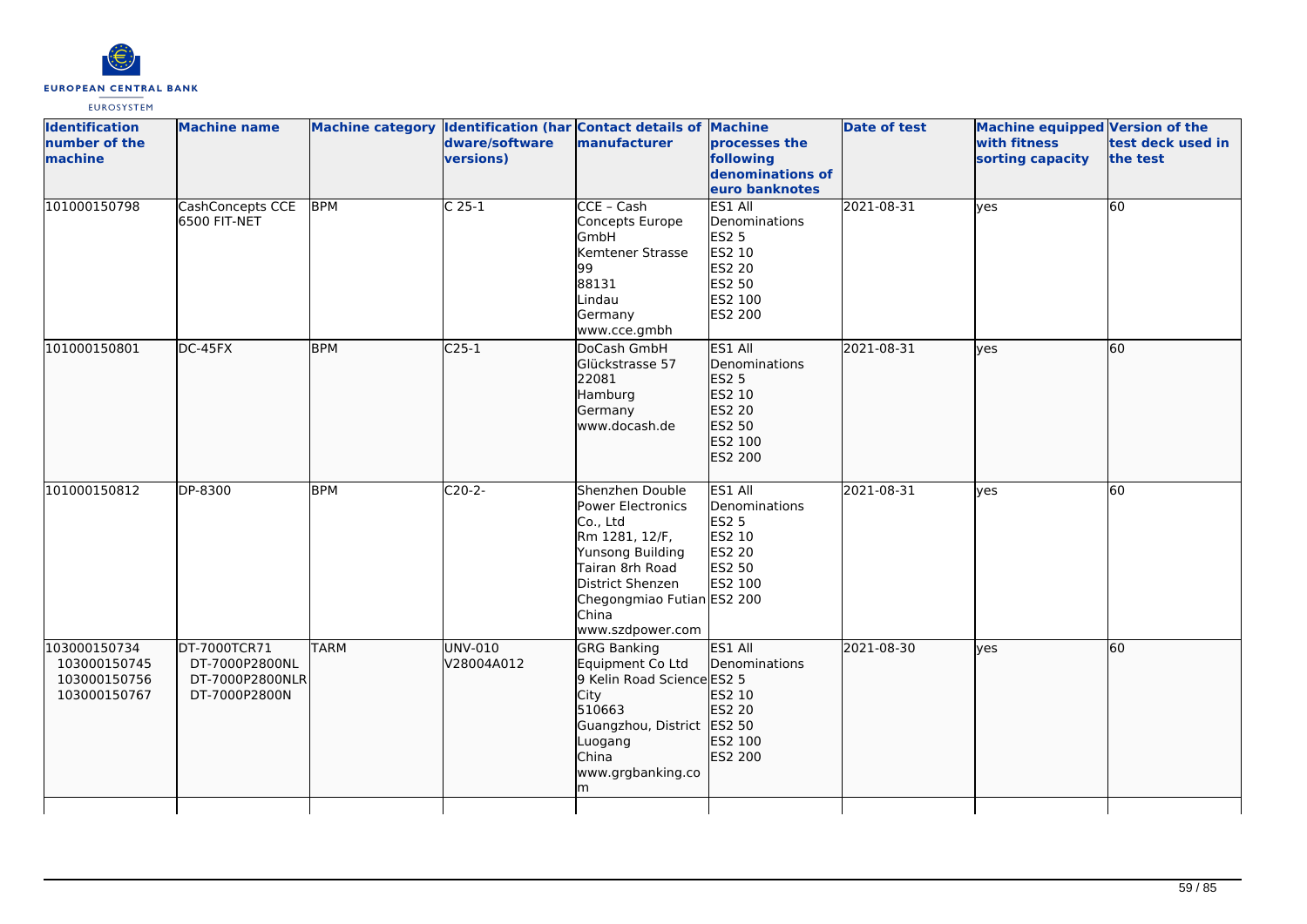

| <b>Identification</b><br>number of the<br>machine | <b>Machine name</b>                   |            | dware/software<br>versions) | Machine category Identification (har Contact details of Machine<br>manufacturer                                                                                                                                            | processes the<br>following<br>denominations of<br>euro banknotes                             | <b>Date of test</b> | <b>Machine equipped Version of the</b><br>with fitness<br>sorting capacity | test deck used in<br>the test |
|---------------------------------------------------|---------------------------------------|------------|-----------------------------|----------------------------------------------------------------------------------------------------------------------------------------------------------------------------------------------------------------------------|----------------------------------------------------------------------------------------------|---------------------|----------------------------------------------------------------------------|-------------------------------|
| 102000150345                                      | ST-4000                               | <b>BAM</b> | $V$ 4.60                    | ZHEJIANG SEMTOM<br>ELECTRONIC CO.<br>TD.<br>1 Bldg, Section B<br>Shoes Ind. Zone<br>Eco. Development<br>Area, Pingyan<br>325401 Wenzhou<br>Zhejiang<br><b>CHINA</b><br>sales3@semtom.co<br>m<br>http://www.semtom.<br>com/ | ES1 All<br>Denominations<br><b>ES2 5</b><br>ES2 10<br>ES2 20<br>ES2 50<br>ES2 100<br>ES2 200 | 2021-08-18          | Ino                                                                        | 60                            |
| 102000150367                                      | SC 1015                               | BAM        | $V$ 4.60                    | Merlin<br>Industrieweg 4<br>3606 AS<br>Maarssen<br>The Netherlands<br>info@merlin.nl<br>www.merlin.nl                                                                                                                      | ES1 All<br>Denominations<br>ES2 5<br>ES2 10<br>ES2 20<br>ES2 50<br>ES2 100<br>ES2 200        | 2021-08-18          | lno                                                                        | 60                            |
| 102000150298                                      | Numeron D                             | <b>BAM</b> | EUR_V5.11._D                | Giesecke+Devrient<br>Currency<br><b>Technology GmbH</b><br>Prinzregentenstraße ES2 10<br>159<br>81677<br>Munich<br>Germany<br>www.gi-de.com                                                                                | ES1 All<br>Denominations<br><b>ES2 5</b><br>ES2 20<br>ES2 50<br>ES2 100<br><b>ES2 200</b>    | 2021-08-12          | lno                                                                        | 60                            |
| 102000150301<br>102000153406                      | ProNote 1.5<br>Procoin ProNote<br>1.5 | <b>BAM</b> | <b>EUR V3.032</b>           | Giesecke+Devrient<br>Currency<br>Technology GmbH<br>Prinzregentenstraße ES2 10<br>159<br>81677<br>Munich                                                                                                                   | ES1 All<br>Denominations<br><b>ES2 5</b><br>ES2 20<br>ES2 50<br>ES2 100                      | 2021-08-12          | Ino                                                                        | 60                            |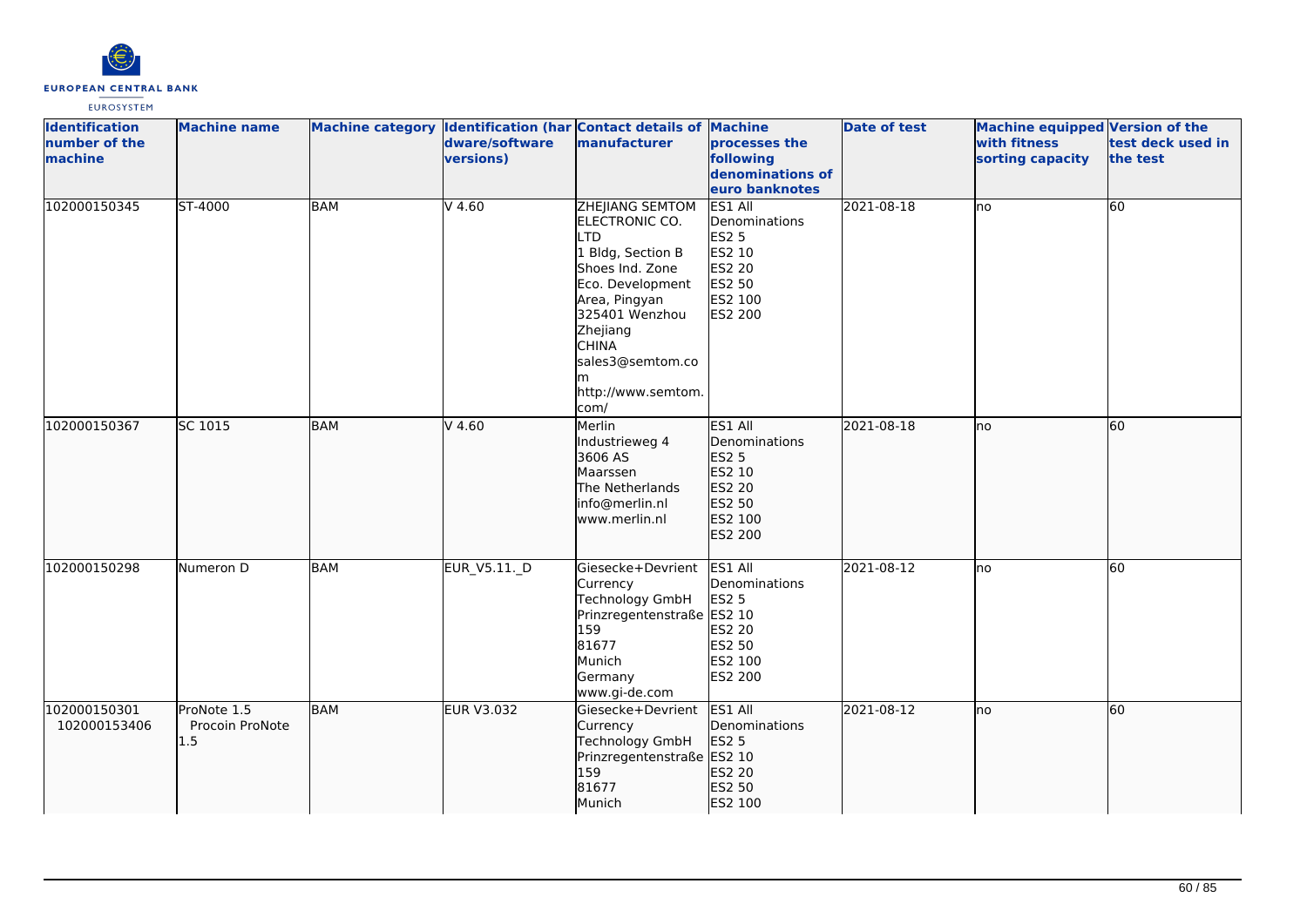

| <b>Identification</b><br>number of the<br>machine                                                                                                                                            | <b>Machine name</b>                                                                                                                                                                                         |            | dware/software<br>versions) | Machine category Identification (har Contact details of Machine<br>manufacturer                                                               | processes the<br>following<br>denominations of<br>euro banknotes  | <b>Date of test</b> | Machine equipped Version of the<br>with fitness<br>sorting capacity | test deck used in<br>the test |
|----------------------------------------------------------------------------------------------------------------------------------------------------------------------------------------------|-------------------------------------------------------------------------------------------------------------------------------------------------------------------------------------------------------------|------------|-----------------------------|-----------------------------------------------------------------------------------------------------------------------------------------------|-------------------------------------------------------------------|---------------------|---------------------------------------------------------------------|-------------------------------|
|                                                                                                                                                                                              |                                                                                                                                                                                                             |            |                             | Germany<br>www.gi-de.com                                                                                                                      | ES2 200                                                           |                     |                                                                     |                               |
| 102000149944                                                                                                                                                                                 | GFS-100                                                                                                                                                                                                     | <b>BAM</b> | GFS-BV<br>3221              | <b>Glory Global</b><br>Solutions<br>Thomas-Edison-Platz ES2 5<br>63263<br>Neu-Isenburg<br>Germany<br>www.gloryglobalsolu ES2 200<br>tions.com | ES1 All<br>Denominations<br>ES2 10<br>ES2 20<br>ES2 50<br>ES2 100 | 2021-08-05          | lno                                                                 | 60                            |
| 102000149955<br>102000149966<br>102000149977<br>102000149988                                                                                                                                 | GFS-120B<br>GFS-110<br>GFS-120<br>GFS-120S                                                                                                                                                                  | <b>BAM</b> | GFS-BV+MG<br>3221           | Glory Global<br>Solutions<br>Thomas-Edison-Platz ES2 5<br>63263<br>Neu-Isenburg<br>Germany<br>www.gloryglobalsolu ES2 200<br>tions.com        | ES1 All<br>Denominations<br>ES2 10<br>ES2 20<br>ES2 50<br>ES2 100 | 2021-08-05          | lno                                                                 | 60                            |
| 101000149998<br>101000150004<br>101000150015<br>101000150026<br>101000150037<br>101000150048<br>101000150059<br>101000150060<br>101000150071<br>101000150082<br>101000150093<br>101000150106 | <b>USF-100</b><br><b>USF-100 EU</b><br><b>UW-500EU</b><br><b>UW-500EUD</b><br><b>UW-500EUL</b><br>UW-500EUB<br><b>UW-600EU</b><br>UW-600EUD<br>UW-600EUL<br>UW-600EUB<br><b>UWH-1000</b><br><b>UWH-1500</b> | <b>BPM</b> | HVD-1XX<br>0454             | <b>Glory Global</b><br>Solutions<br>Thomas-Edison-Platz ES2 5<br>63263<br>Neu-Isenburg<br>Germany<br>www.gloryglobalsolu ES2 200<br>tions.com | ES1 All<br>Denominations<br>ES2 10<br>ES2 20<br>ES2 50<br>ES2 100 | 2021-08-05          | lyes                                                                | 60                            |
| 102000149886<br>102000149897                                                                                                                                                                 | SB-9<br>Multi Cash SB-9                                                                                                                                                                                     | <b>BAM</b> | 01.16                       | Hyundai MIB<br>International Co.<br>Ltd.<br>3301, A Bld, 17,<br>Gosan-ro 148beon-<br>gil                                                      | ES1 All<br>Denominations<br>ES2 5<br>ES2 10<br>ES2 20<br>ES2 50   | 2021-07-30          | Ino                                                                 | 60                            |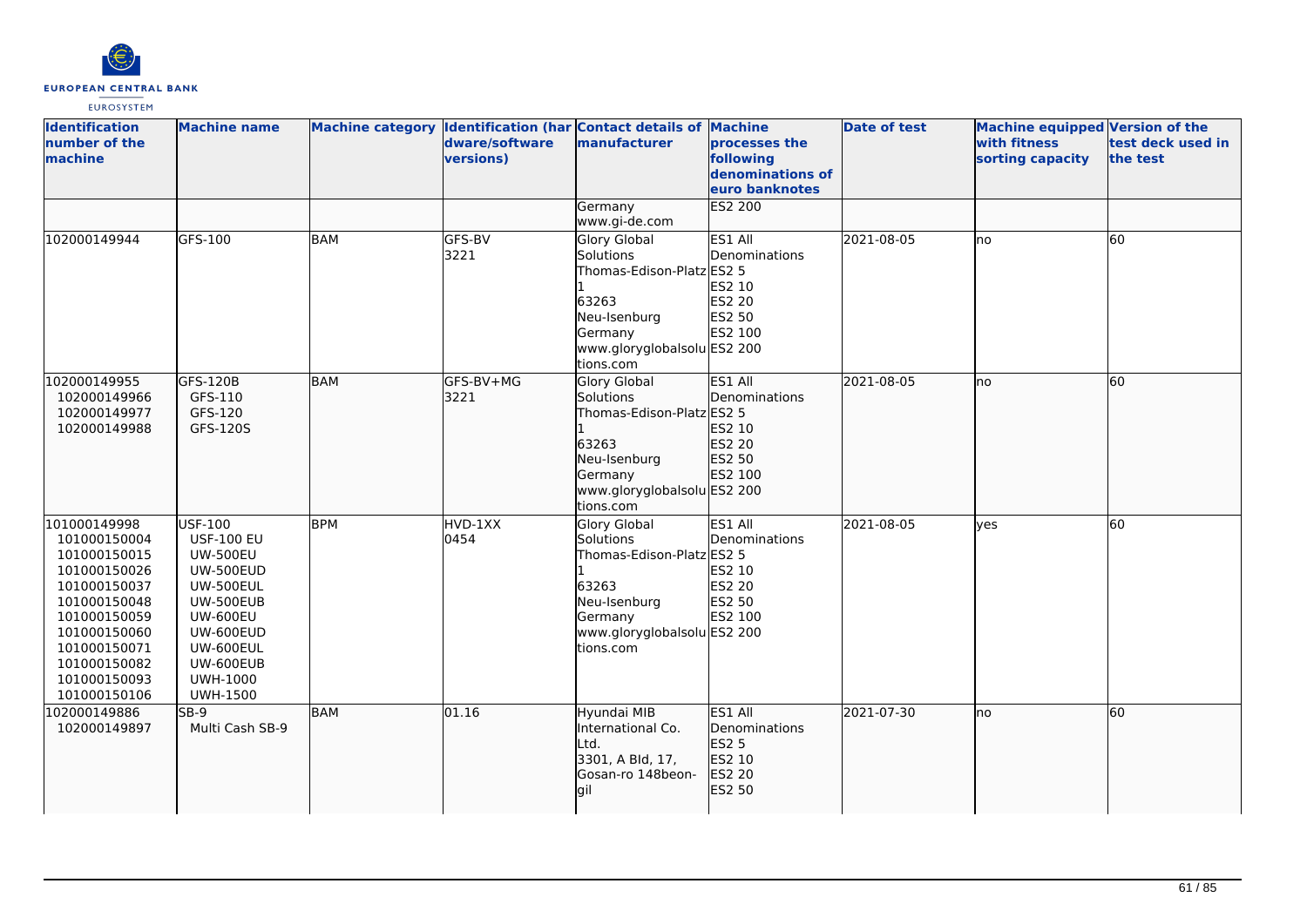

| <b>Identification</b><br>number of the<br>machine | <b>Machine name</b> |            | dware/software<br>versions) | Machine category Identification (har Contact details of Machine<br>manufacturer                                                                                          | processes the<br>following<br>denominations of<br>euro banknotes                         | <b>Date of test</b> | <b>Machine equipped Version of the</b><br>with fitness<br>sorting capacity | test deck used in<br>the test |
|---------------------------------------------------|---------------------|------------|-----------------------------|--------------------------------------------------------------------------------------------------------------------------------------------------------------------------|------------------------------------------------------------------------------------------|---------------------|----------------------------------------------------------------------------|-------------------------------|
|                                                   |                     |            |                             | 15850<br>Gunpo-si, Gyeonggi-<br>do, 15850, Gunpo<br>City<br>KOREA (Republic)<br>sjpark5423@hyunda<br>imib.com<br>www.hyundaimib.co                                       | <b>ES2 100</b><br>ES2 200                                                                |                     |                                                                            |                               |
| 102000148818                                      | NEWTON3-V           | <b>BAM</b> | Main: v1.3, Reco:<br>v1.3   | Kisan Electronics Co ES1 All<br>Ltd<br>273-1 Sungsoo-<br>Dong<br>2GA 3 Dong<br>Sungdong-Gu 133,<br>831 Seoul<br>South Korea<br>yshin21@kisane.co<br>www.kisane.com       | Denominations<br><b>ES2 5</b><br>ES2 10<br><b>ES2 20</b><br>ES2 50<br>ES2 100<br>ES2 200 | 2021-07-26          | <b>I</b> no                                                                | 60                            |
| 101000148828                                      | $K3-A$              | <b>BPM</b> | Main: v1.3, Reco:<br>v1.3   | Kisan Electronics Co ES1 All<br>Ltd<br>273-1 Sungsoo-<br>Dong<br>2GA 3 Dong<br>Sungdong-Gu 133,<br>831 Seoul<br>South Korea<br>yshin21@kisane.co<br>lm<br>www.kisane.com | Denominations<br><b>ES2 5</b><br>ES2 10<br>ES2 20<br>ES2 50<br>ES2 100<br>ES2 200        | 2021-07-26          | lyes                                                                       | 60                            |
| 101000148624                                      | <b>USF-50</b>       | <b>BPM</b> | 0407                        | <b>Glory Global</b><br>Solutions<br>Thomas-Edison-Platz ES2 5<br>63263<br>Neu-Isenburg<br>Germany<br>www.gloryglobalsolu ES2 200                                         | ES1 All<br>Denominations<br>ES2 10<br><b>ES2 20</b><br>ES2 50<br>ES2 100                 | 2021-07-23          | yes                                                                        | 60                            |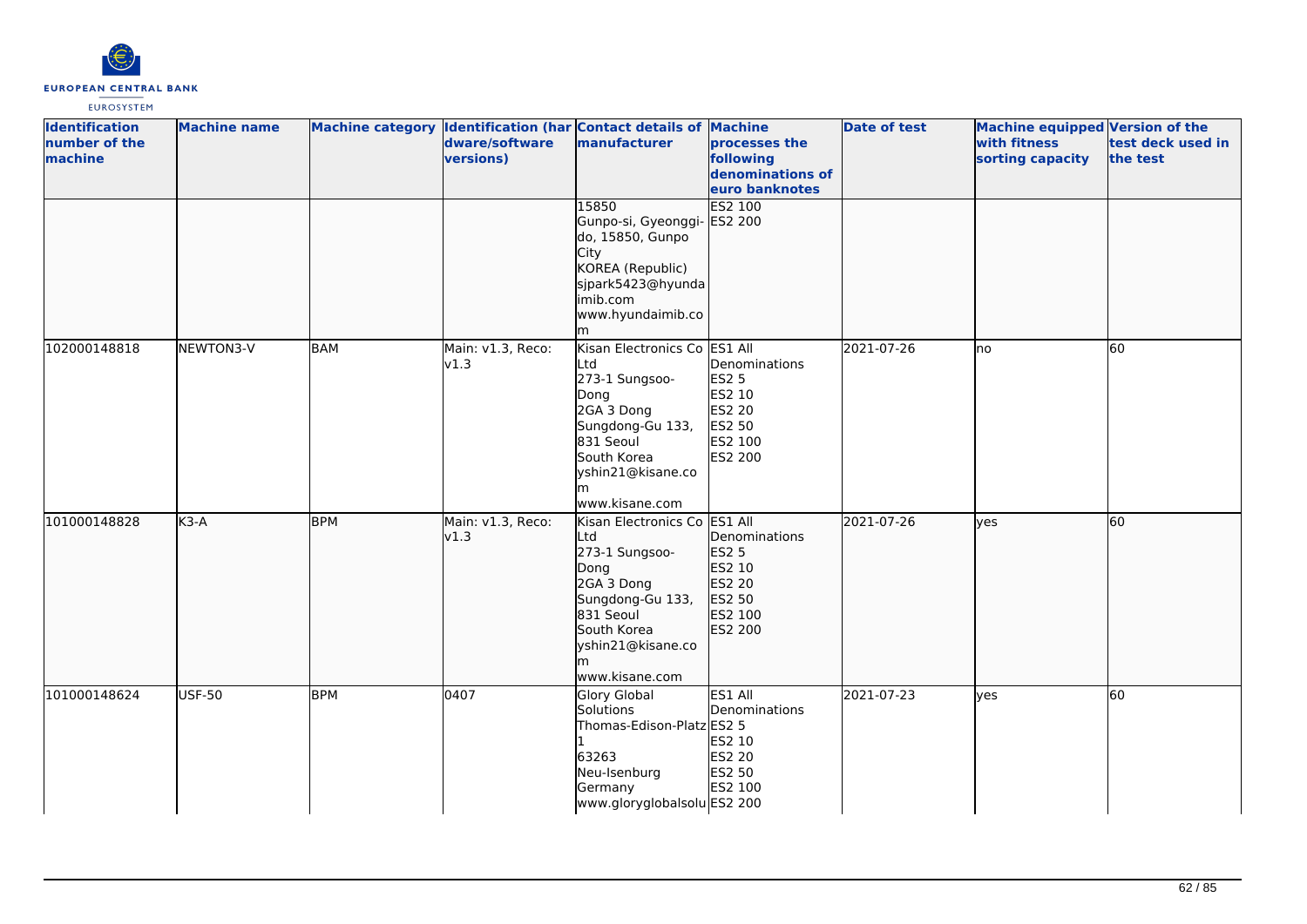

| <b>Identification</b><br>number of the<br><b>Imachine</b>                                                    | <b>Machine name</b>                                                                                                                   |            | dware/software<br>versions) | Machine category Identification (har Contact details of Machine<br>manufacturer                                                                       | processes the<br>following<br>denominations of<br>euro banknotes                  | <b>Date of test</b> | <b>Machine equipped Version of the</b><br>with fitness<br>sorting capacity | test deck used in<br>the test |
|--------------------------------------------------------------------------------------------------------------|---------------------------------------------------------------------------------------------------------------------------------------|------------|-----------------------------|-------------------------------------------------------------------------------------------------------------------------------------------------------|-----------------------------------------------------------------------------------|---------------------|----------------------------------------------------------------------------|-------------------------------|
|                                                                                                              |                                                                                                                                       |            |                             | tions.com                                                                                                                                             |                                                                                   |                     |                                                                            |                               |
| 101000148635                                                                                                 | <b>USF-51</b>                                                                                                                         | <b>BPM</b> | 0407                        | Glory Global<br>Solutions<br>Thomas-Edison-Platz ES2 5<br>63263<br>Neu-Isenburg<br>Germany<br>www.gloryglobalsolu ES2 200<br>tions.com                | ES1 All<br>Denominations<br>ES2 10<br>ES2 20<br>ES2 50<br>ES2 100                 | 2021-07-23          | yes                                                                        | 60                            |
| 101000148646<br>101000148657<br>101000148668<br>101000148679<br>101000148680<br>101000148691<br>101000148704 | <b>USF-300</b><br><b>USF-100EU2</b><br><b>UW-500EU2</b><br><b>UW-600EU2</b><br><b>UW-700EU2</b><br><b>UW-800EU2</b><br><b>USF-120</b> | <b>BPM</b> | HVD-2XX<br>0407             | <b>Glory Global</b><br>Solutions<br>Thomas-Edison-Platz ES2 5<br>63263<br>Neu-Isenburg<br>Germany<br>www.gloryglobalsolu ES2 200<br>tions.com         | ES1 All<br>Denominations<br>ES2 10<br>ES2 20<br>ES2 50<br>ES2 100                 | 2021-07-23          | <b>l</b> ves                                                               | 60                            |
| 101000148715<br>101000148726<br>101000148737<br>101000148748<br>101000148759<br>101000148760                 | UW-F4<br><b>UW-F12</b><br><b>UW-F16</b><br>UW-F8<br>GDB-100<br>GDB-200                                                                | <b>BPM</b> | <b>HVD-310</b><br>5002      | <b>Glory Global</b><br>Solutions<br>Thomas-Edison-Platz ES2 5<br>63263<br>Neu-Isenburg<br>Germany<br>www.gloryglobalsolu ES2 200<br>tions.com         | ES1 All<br>Denominations<br>ES2 10<br>ES2 20<br>ES2 50<br>ES2 100                 | 2021-07-23          | ves                                                                        | 60                            |
| 101000148782                                                                                                 | K <sub>6</sub>                                                                                                                        | <b>BPM</b> | Main: v1.3, Reco:<br>v1.3   | Kisan Electronics Co ES1 All<br>Ltd<br>273-1 Sungsoo-<br>Dong<br>2GA 3 Dong<br>Sungdong-Gu 133,<br>831 Seoul<br>South Korea<br>yshin21@kisane.co<br>m | Denominations<br><b>ES2 5</b><br>ES2 10<br>ES2 20<br>ES2 50<br>ES2 100<br>ES2 200 | 2021-07-23          | yes                                                                        | 60                            |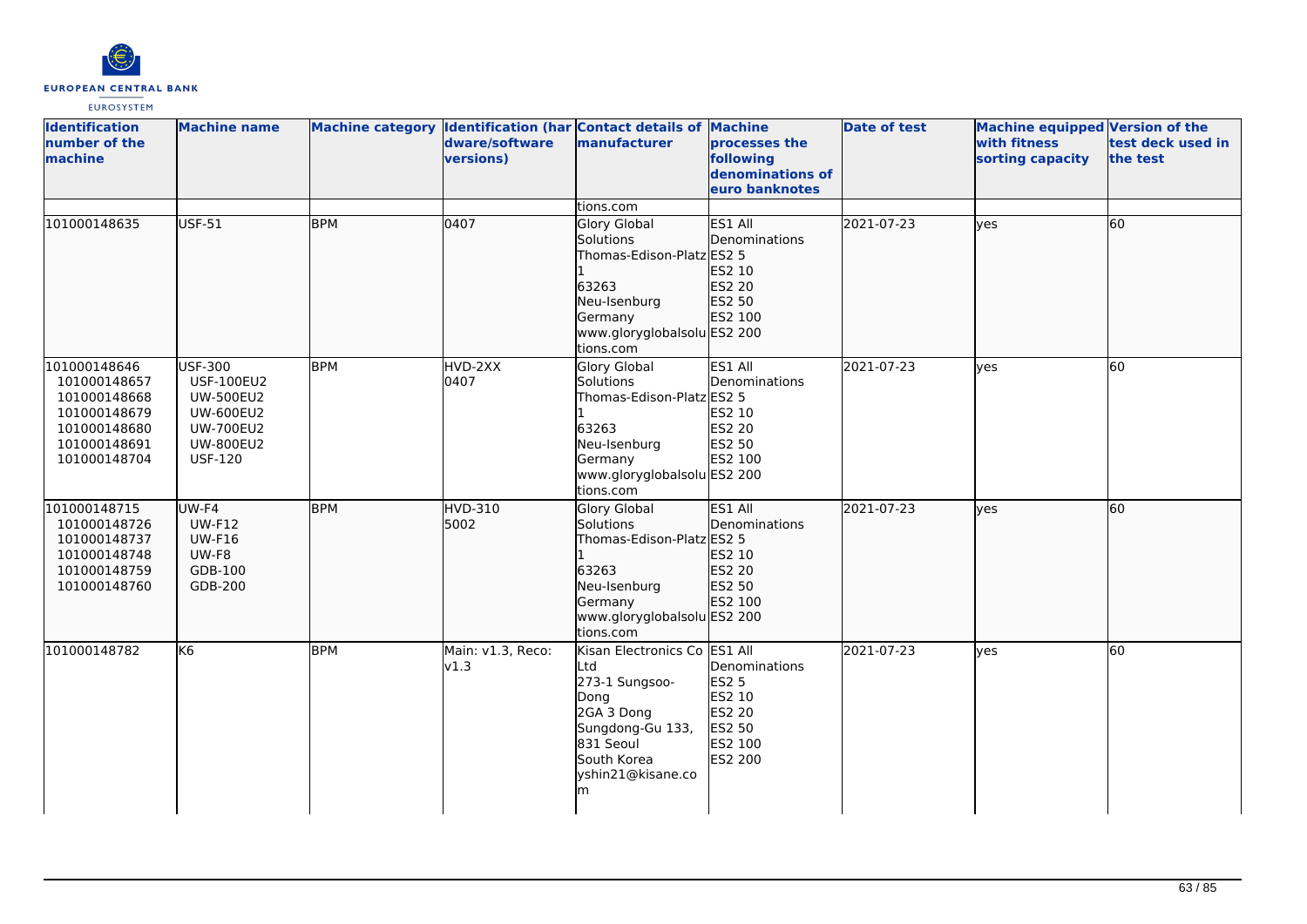

| <b>Identification</b><br>number of the<br>machine | <b>Machine name</b> |             | dware/software<br>versions) | Machine category Identification (har Contact details of Machine<br>manufacturer                                                                                          | processes the<br>following<br>denominations of<br>euro banknotes                             | <b>Date of test</b> | Machine equipped Version of the<br>with fitness<br>sorting capacity | test deck used in<br>the test |
|---------------------------------------------------|---------------------|-------------|-----------------------------|--------------------------------------------------------------------------------------------------------------------------------------------------------------------------|----------------------------------------------------------------------------------------------|---------------------|---------------------------------------------------------------------|-------------------------------|
|                                                   |                     |             |                             | www.kisane.com                                                                                                                                                           |                                                                                              |                     |                                                                     |                               |
| 101000148793                                      | $K5-A$              | <b>BPM</b>  | Main: v1.3, Reco:<br>v1.3   | Kisan Electronics Co ES1 All<br>Ltd<br>273-1 Sungsoo-<br>Dong<br>2GA 3 Dong<br>Sungdong-Gu 133,<br>831 Seoul<br>South Korea<br>yshin21@kisane.co<br>lm<br>www.kisane.com | Denominations<br><b>ES2 5</b><br>ES2 10<br>ES2 20<br>ES2 50<br>ES2 100<br>ES2 200            | 2021-07-23          | ves                                                                 | 60                            |
| 101000148806                                      | NEWTON3-F           | <b>BPM</b>  | Main: v1.3, Reco:<br>v1.3   | Kisan Electronics Co ES1 All<br>Ltd<br>273-1 Sungsoo-<br>Dong<br>2GA 3 Dong<br>Sungdong-Gu 133,<br>831 Seoul<br>South Korea<br>yshin21@kisane.co<br>www.kisane.com       | Denominations<br><b>ES2 5</b><br>ES2 10<br>ES2 20<br>ES2 50<br>ES2 100<br>ES2 200            | 2021-07-23          | lves                                                                | 60                            |
| 102000149249                                      | $DC-45V$            | <b>BAM</b>  | $C25-1$                     | DoCash GmbH<br>Glückstrasse 57<br>22081<br>Hamburg<br>Germany<br>www.docash.de                                                                                           | ES1 All<br>Denominations<br><b>ES2 5</b><br>ES2 10<br>ES2 20<br>ES2 50<br>ES2 100<br>ES2 200 | 2021-07-23          | Ino                                                                 | 60                            |
| 103000149193                                      | <b>RBU-10</b>       | <b>TARM</b> | <b>HV-80</b><br>J008D       | Fujitsu Technology<br>Solutions S.A.<br>Camino Cerro de los ES2 5<br>Gamos 1<br>28224<br>Pozuelo de Alarcón,                                                             | ES1 All<br>Denominations<br>ES2 10<br>ES2 20<br><b>ES2 50</b>                                | 2021-07-22          | yes                                                                 | 60                            |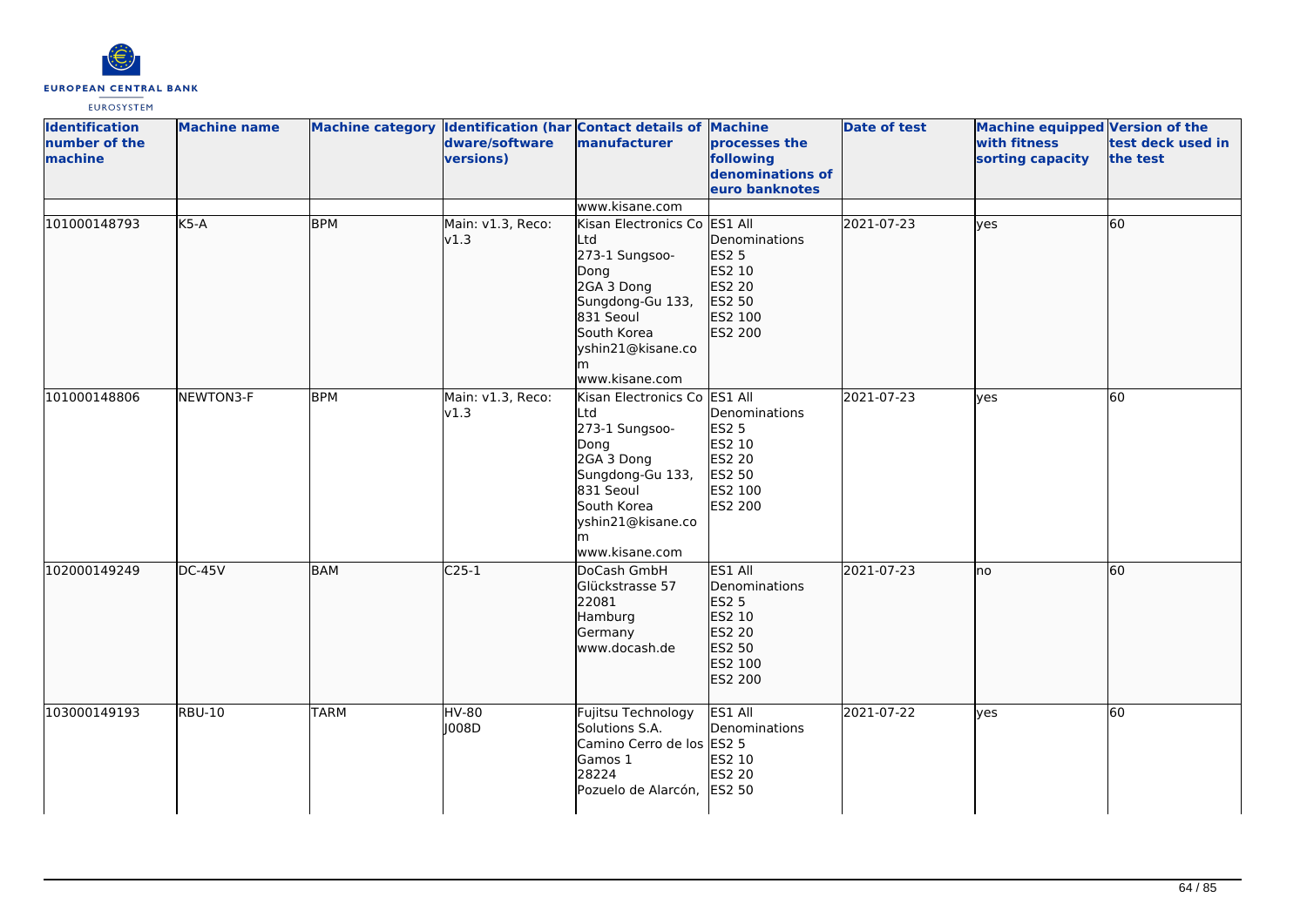

| <b>Identification</b><br>number of the<br>machine | <b>Machine name</b>             |             | dware/software<br>versions)                   | Machine category Identification (har Contact details of Machine<br>manufacturer                                                                                                                                                                  | processes the<br>following<br>denominations of<br>euro banknotes                                    | <b>Date of test</b> | Machine equipped Version of the<br>with fitness<br>sorting capacity | test deck used in<br>the test |
|---------------------------------------------------|---------------------------------|-------------|-----------------------------------------------|--------------------------------------------------------------------------------------------------------------------------------------------------------------------------------------------------------------------------------------------------|-----------------------------------------------------------------------------------------------------|---------------------|---------------------------------------------------------------------|-------------------------------|
|                                                   |                                 |             |                                               | Madrid<br>Spain<br>www.es.fujitsu.com                                                                                                                                                                                                            | ES2 100<br>ES2 200                                                                                  |                     |                                                                     |                               |
| 103000149217                                      | <b>RBU-10</b>                   | <b>TARM</b> | <b>HV-84</b><br>1008D                         | Fujitsu Technology<br>Solutions S.A.<br>Camino Cerro de los ES2 5<br>Gamos 1<br>28224<br>Pozuelo de Alarcón,<br>Madrid<br>Spain<br>www.es.fujitsu.com                                                                                            | ES1 All<br>Denominations<br>ES2 10<br>ES2 20<br>ES2 50<br>ES2 100<br>ES2 200                        | 2021-07-22          | lves                                                                | 60                            |
| 102000149250                                      | Ntegra Compact                  | <b>BAM</b>  | <b>NTEGRA COMPACT</b><br><b>BV</b><br>EUR:2.0 | Glory Global<br>Solutions<br>(International)<br>Limited<br>Forest View<br>Crockford Lane<br>Chineham Business<br>Park<br>RG24 8QZ<br>Basingstoke<br>United Kingdom<br>philippe.macon@fr.g<br>lory-global.com<br>www.gloryglobalsolu<br>tions.com | ES1 All<br>Denominations<br><b>ES2 5</b><br>ES2 10<br><b>ES2 20</b><br>ES2 50<br>ES2 100<br>ES2 200 | 2021-07-21          | lno                                                                 | 60                            |
| 101000149362                                      | Ntegra TS Pro<br><b>Fitness</b> | <b>BPM</b>  | NTEGRA PRO<br><b>FITNESS BV</b><br>EUR_F:2.0  | Glory Global<br>Solutions<br>(International)<br>Limited<br>Forest View<br>Crockford Lane<br>Chineham Business<br>Park<br>RG24 8QZ<br>Basingstoke<br>United Kingdom<br>philippe.macon@fr.g                                                        | ES1 All<br>Denominations<br>ES2 5<br>ES2 10<br>ES2 20<br>ES2 50<br>ES2 100<br>ES2 200               | 2021-07-21          | ves                                                                 | 60                            |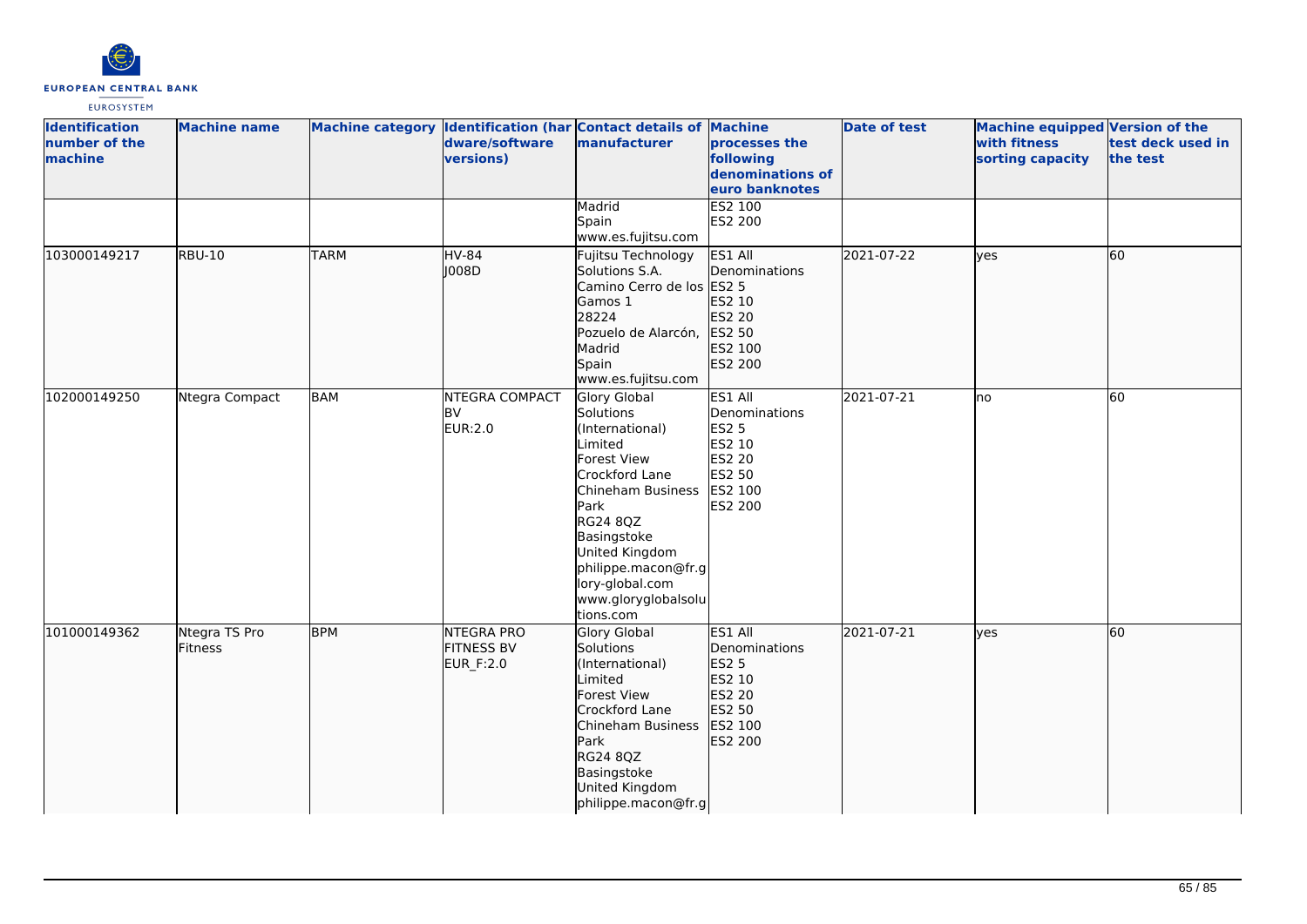

| <b>Identification</b><br>number of the<br>machine            | <b>Machine name</b>                        |             | dware/software<br>versions)                                                                             | Machine category Identification (har Contact details of Machine<br>manufacturer                                                                                                                                           | processes the<br>following<br>denominations of<br>euro banknotes                             | <b>Date of test</b> | <b>Machine equipped Version of the</b><br>with fitness<br>sorting capacity | test deck used in<br>the test |
|--------------------------------------------------------------|--------------------------------------------|-------------|---------------------------------------------------------------------------------------------------------|---------------------------------------------------------------------------------------------------------------------------------------------------------------------------------------------------------------------------|----------------------------------------------------------------------------------------------|---------------------|----------------------------------------------------------------------------|-------------------------------|
|                                                              |                                            |             |                                                                                                         | lory-global.com<br>www.gloryglobalsolu<br>tions.com                                                                                                                                                                       |                                                                                              |                     |                                                                            |                               |
| 102000149487                                                 | GFS-100                                    | <b>BAM</b>  | GFS-BV<br>3201                                                                                          | Glory Global<br>Solutions<br>Thomas-Edison-Platz ES2 5<br>63263<br>Neu-Isenburg<br>Germany<br>www.gloryglobalsolu ES2 200<br>tions.com                                                                                    | ES1 All<br>Denominations<br>ES2 10<br>ES2 20<br>ES2 50<br>ES2 100                            | 2021-07-21          | Ino                                                                        | $\overline{60}$               |
| 102000149498<br>102000149502<br>102000149513<br>102000149524 | GFS-120B<br>GFS-110<br>GFS-120<br>GFS-120S | <b>BAM</b>  | GFS-BV+MG<br>3201                                                                                       | Glory Global<br>Solutions<br>Thomas-Edison-Platz ES2 5<br>63263<br>Neu-Isenburg<br>Germany<br>www.gloryglobalsolu ES2 200<br>tions.com                                                                                    | ES1 All<br>Denominations<br>ES2 10<br>ES2 20<br>ES2 50<br>ES2 100                            | 2021-07-21          | lno                                                                        | 60                            |
| 101000118343                                                 | CPS1800/17/14                              | <b>BPM</b>  | CPS 7.6.74-R-u<br><b>CONF 7.5.4 VME</b><br>7.0.0-c5.1 IDS 1<br>6.15170 IDS 2<br>6.15170 IDSS<br>6.15170 | Cash Processing<br>Solutions Ltd<br>De La Rue House,<br>Jays Close, Viables,<br>Basingstoke<br>Hampshire<br><b>RG22 4BS</b><br>Viables Kingdom<br>United Kingdom<br>martin.hobhouse@u<br>k.delarue.com<br>www.delarue.com | ES1 All<br>Denominations<br>ES2 5<br>ES2 10<br><b>ES2 20</b><br>ES2 50<br>ES2 100<br>ES2 200 | 2021-07-20          | lves                                                                       | 60                            |
| 103000148465                                                 | MONETIK AB3+                               | <b>TARM</b> | HW:1.1<br>V22004A0B2                                                                                    | Arca Technologies<br>lsrl<br>Via Statale 17<br>10012<br>Bollengo (TO)                                                                                                                                                     | ES1 All<br>Denominations<br>ES2 5<br>ES2 10<br>ES2 20                                        | 2021-07-19          | lyes                                                                       | 60                            |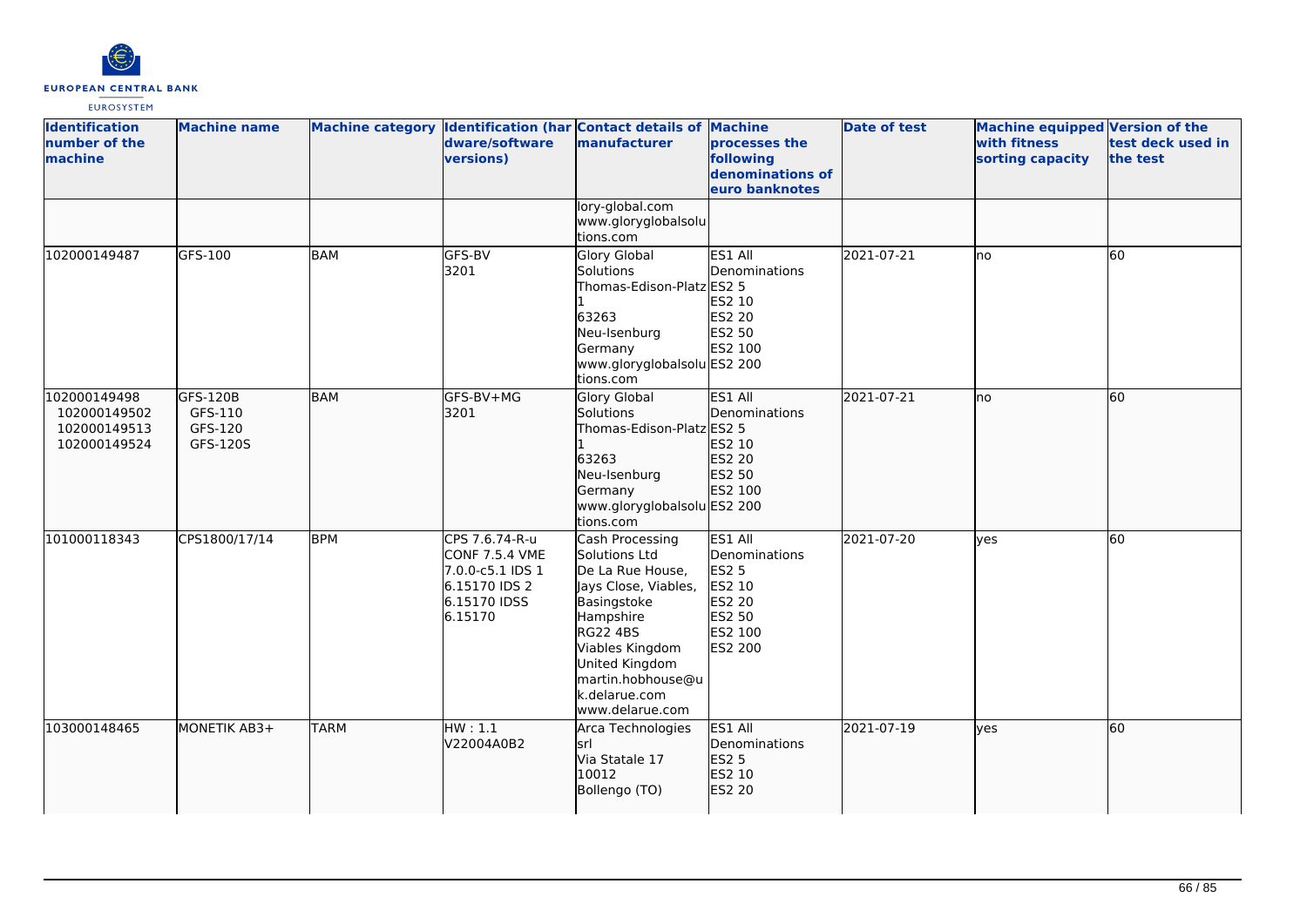

| <b>Identification</b><br>number of the<br>machine | <b>Machine name</b> |            | dware/software<br>versions)                                                          | Machine category Identification (har Contact details of Machine<br>manufacturer                                                             | processes the<br>following<br>denominations of<br>euro banknotes                   | <b>Date of test</b> | Machine equipped Version of the<br>with fitness<br>sorting capacity | test deck used in<br>the test |
|---------------------------------------------------|---------------------|------------|--------------------------------------------------------------------------------------|---------------------------------------------------------------------------------------------------------------------------------------------|------------------------------------------------------------------------------------|---------------------|---------------------------------------------------------------------|-------------------------------|
|                                                   |                     |            |                                                                                      | Italy<br>www.arca.com                                                                                                                       | <b>ES2 50</b><br>ES2 100<br>ES2 200                                                |                     |                                                                     |                               |
| 102000148943                                      | BPS <sub>B1</sub>   | <b>BAM</b> | EUR_002.118                                                                          | Giesecke+Devrient<br>Currency<br><b>Technology GmbH</b><br>Prinzregentenstraße ES2 10<br>159<br>81677<br>Munich<br>Germany<br>www.gi-de.com | ES1 All<br>Denominations<br><b>ES2 5</b><br>ES2 20<br>ES2 50<br>ES2 100<br>ES2 200 | 2021-07-16          | lno                                                                 | 60                            |
| 101000149204                                      | Numeron F           | <b>BPM</b> | EUR_V5.11. F                                                                         | Giesecke+Devrient<br>Currency<br>Technology GmbH<br>Prinzregentenstraße ES2 10<br>159<br>81677<br>Munich<br>Germany<br>www.gi-de.com        | ES1 All<br>Denominations<br>ES2 5<br>ES2 20<br>ES2 50<br>ES2 100<br>ES2 200        | 2021-07-16          | lves                                                                | 60                            |
| 101000148851                                      | BPS C1              | <b>BPM</b> | <b>HW Rel. 3.0</b><br>$(19$ -track<br>mechanical<br>Thickness Sensor)<br>EUR_F02.110 | Giesecke+Devrient<br>Currency<br><b>Technology GmbH</b><br>Prinzregentenstraße ES2 10<br>159<br>81677<br>Munich<br>Germany<br>www.gi-de.com | ES1 All<br>Denominations<br><b>ES2 5</b><br>ES2 20<br>ES2 50<br>ES2 100<br>ES2 200 | 2021-07-15          | ves                                                                 | 60                            |
| 101000148862<br>101000148873                      | BPS C5<br>BPS C2    | <b>BPM</b> | EUR Version :<br>20.12.000                                                           | Giesecke+Devrient<br>Currency<br>Technology GmbH<br>Prinzregentenstraße ES2 10<br>159<br>81677<br>Munich                                    | ES1 All<br>Denominations<br>ES2 5<br>ES2 20<br>ES2 50<br>ES2 100                   | 2021-07-15          | ves                                                                 | 60                            |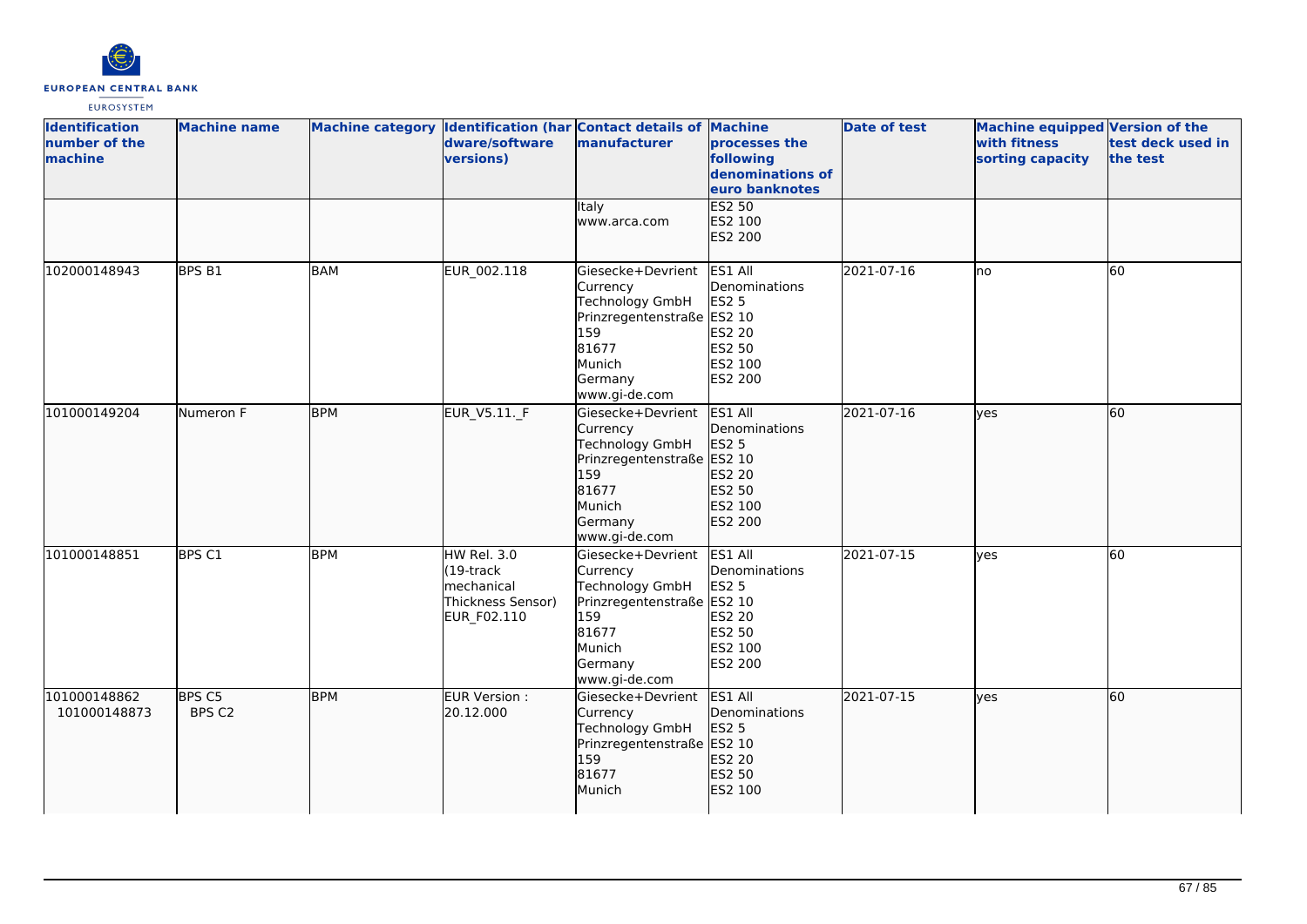

| <b>Identification</b><br>number of the<br>machine | <b>Machine name</b>                     |            | dware/software<br>versions) | Machine category Identification (har Contact details of Machine<br>manufacturer                                                                       | processes the<br>following<br>denominations of<br>euro banknotes                             | <b>Date of test</b> | <b>Machine equipped Version of the</b><br>with fitness<br>sorting capacity | test deck used in<br>the test |
|---------------------------------------------------|-----------------------------------------|------------|-----------------------------|-------------------------------------------------------------------------------------------------------------------------------------------------------|----------------------------------------------------------------------------------------------|---------------------|----------------------------------------------------------------------------|-------------------------------|
|                                                   |                                         |            |                             | Germany<br>www.gi-de.com                                                                                                                              | <b>ES2 200</b>                                                                               |                     |                                                                            |                               |
| 102000148885                                      | Numeron TU                              | <b>BAM</b> | <b>EUR_V5.11._TU</b>        | Giesecke+Devrient<br>Currency<br><b>Technology GmbH</b><br>Prinzregentenstraße ES2 10<br>159<br>81677<br>Munich<br>Germany<br>www.gi-de.com           | ES1 All<br>Denominations<br><b>ES2 5</b><br>ES2 20<br>ES2 50<br>ES2 100<br>ES2 200           | 2021-07-15          | no                                                                         | 60                            |
| 101000148383<br>101000153392                      | ProNote 1.5F<br>Procoin ProNote<br>1.5F | <b>BPM</b> | EUR V3.031                  | Giesecke+Devrient<br>Currency<br>Technology GmbH<br>Prinzregentenstraße ES2 10<br>159<br>81677<br>Munich<br>Germany<br>www.gi-de.com                  | ES1 All<br>Denominations<br>ES2 5<br>ES2 20<br>ES2 50<br>ES2 100<br>ES2 200                  | 2021-07-14          | yes                                                                        | 60                            |
| 102000148453                                      | <b>DV 1825</b>                          | <b>BAM</b> | PCB board<br>2104.19.01     | DV UVIRMA Ltd<br>2 Kaufmann street,<br>Textile Centre 14F1<br>6801294<br>Tel Aviv<br>Israel<br>niklaus@digital-<br>verification.com<br>www.uvirma.com | ES1 All<br>Denominations<br><b>ES2 5</b><br>ES2 10<br>ES2 20<br>ES2 50<br>ES2 100<br>ES2 200 | 2021-07-14          | no                                                                         | $\overline{60}$               |
| 101000148577                                      | <b>BPS 200</b>                          | <b>BPM</b> | EUR_V3.62.09                | Giesecke+Devrient<br>Currency<br>Technology GmbH<br>Prinzregentenstraße ES2 10<br>159<br>81677<br>Munich<br>Germany<br>www.gi-de.com                  | ES1 All<br>Denominations<br><b>ES2 5</b><br>ES2 20<br>ES2 50<br>ES2 100<br>ES2 200           | 2021-07-14          | ves                                                                        | 60                            |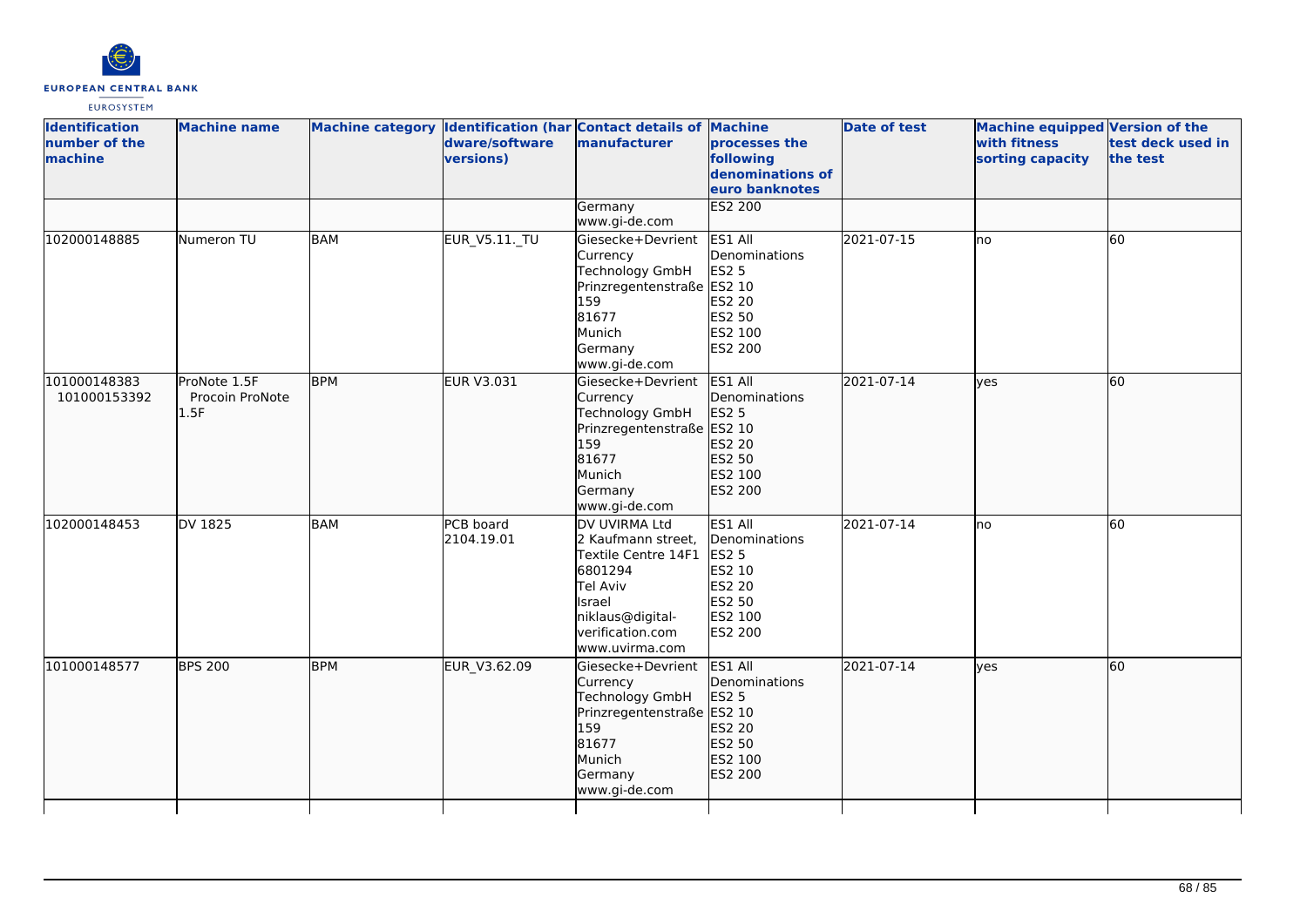

| <b>Identification</b><br>number of the<br>machine | <b>Machine name</b>                           |             | dware/software<br>versions)                                                | Machine category Identification (har Contact details of Machine<br>manufacturer                                                             | processes the<br>following<br>denominations of<br>euro banknotes                      | <b>Date of test</b> | Machine equipped Version of the<br>with fitness<br>sorting capacity | test deck used in<br>the test |
|---------------------------------------------------|-----------------------------------------------|-------------|----------------------------------------------------------------------------|---------------------------------------------------------------------------------------------------------------------------------------------|---------------------------------------------------------------------------------------|---------------------|---------------------------------------------------------------------|-------------------------------|
| 101000148588                                      | <b>BPS 200</b>                                | <b>BPM</b>  | EUR V3.62.59                                                               | Giesecke+Devrient<br>Currency<br>Technology GmbH<br>Prinzregentenstraße ES2 10<br>159<br>81677<br>Munich<br>Germany<br>www.gi-de.com        | ES1 All<br>Denominations<br><b>ES2 5</b><br>ES2 20<br>ES2 50<br>ES2 100<br>ES2 200    | 2021-07-14          | yes                                                                 | 60                            |
| 101000148599                                      | BPS C1                                        | <b>BPM</b>  | HW Rel. 2.3<br>(12-track<br>mechanical<br>Thickness Sensor)<br>EUR_F02.110 | Giesecke+Devrient<br>Currency<br>Technology GmbH<br>Prinzregentenstraße ES2 10<br>159<br>81677<br>Munich<br>Germany<br>www.gi-de.com        | ES1 All<br>Denominations<br><b>ES2 5</b><br>ES2 20<br>ES2 50<br>ES2 100<br>ES2 200    | 2021-07-14          | lyes                                                                | 60                            |
| 101000148602                                      | BPS <sub>C4</sub>                             | <b>BPM</b>  | EUR 1.36.209                                                               | Giesecke+Devrient<br>Currency<br><b>Technology GmbH</b><br>Prinzregentenstraße ES2 10<br>159<br>81677<br>Munich<br>Germany<br>www.gi-de.com | ES1 All<br>Denominations<br><b>ES2 5</b><br>ES2 20<br>ES2 50<br>ES2 100<br>ES2 200    | 2021-07-14          | yes                                                                 | 60                            |
| 101000148613                                      | BPS <sub>C4</sub>                             | <b>BPM</b>  | EUR 1.36.259                                                               | Giesecke+Devrient<br>Currency<br>Technology GmbH<br>Prinzregentenstraße<br>159<br>81677<br>Munich<br>Germany<br>www.gi-de.com               | ES1 All<br>Denominations<br>ES2 5<br>ES2 10<br>ES2 20<br>ES2 50<br>ES2 100<br>ES2 200 | 2021-07-14          | ves                                                                 | 60                            |
| 103000148249                                      | <b>NCR Self Service</b><br>Cash Tender Module | <b>TARM</b> | GSR50 Note<br>Recycler                                                     | <b>NCR Financial</b><br>Solutions Group Ltd                                                                                                 | ES1 All<br>Denominations                                                              | 2021-07-13          | lyes                                                                | 60                            |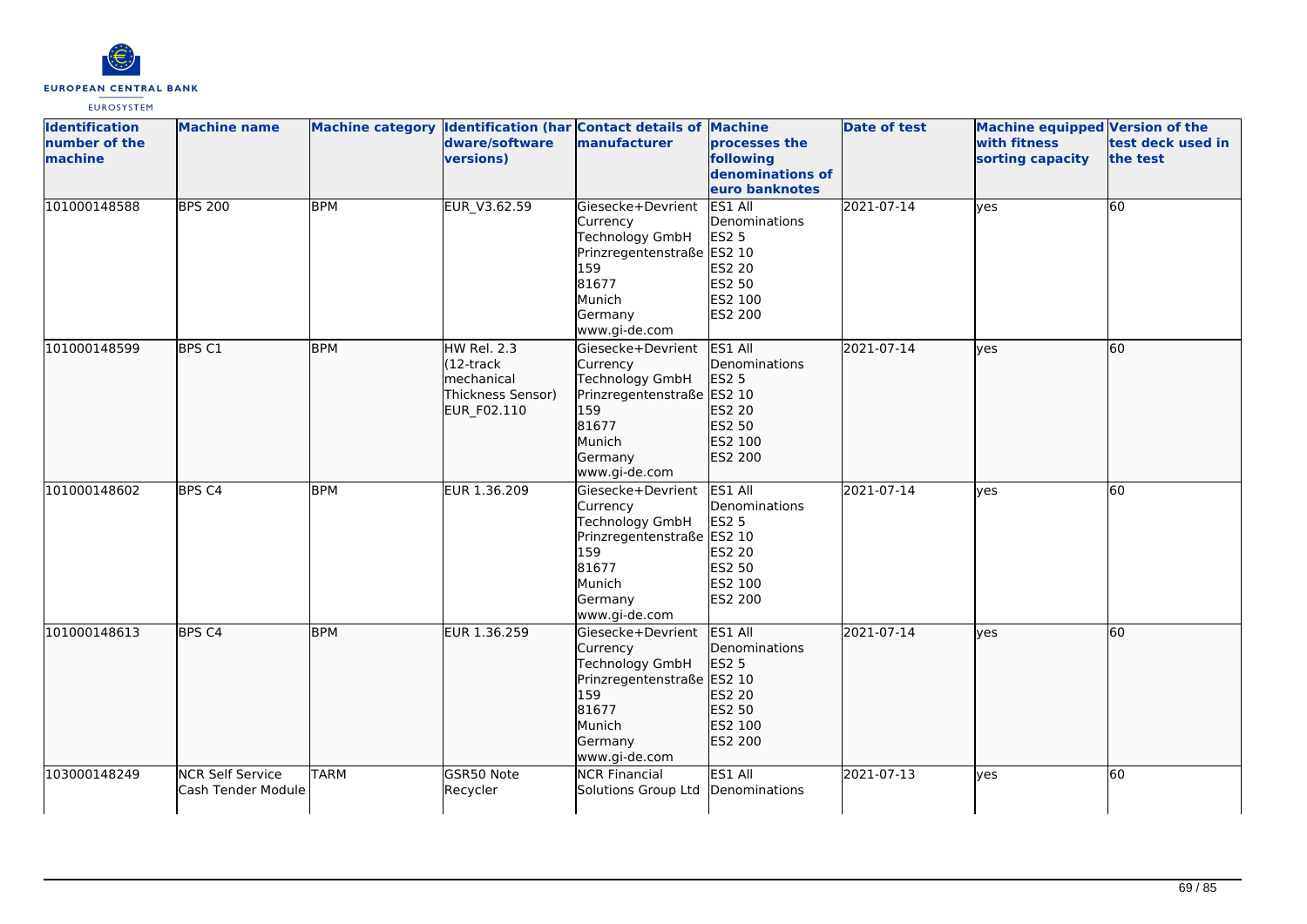

| <b>Identification</b><br>number of the<br>machine            | <b>Machine name</b>                                    |            | dware/software<br>versions) | Machine category Identification (har Contact details of Machine<br>manufacturer                                                             | processes the<br>following<br>denominations of<br>euro banknotes            | <b>Date of test</b> | <b>Machine equipped Version of the</b><br>with fitness<br>sorting capacity | test deck used in<br>the test |
|--------------------------------------------------------------|--------------------------------------------------------|------------|-----------------------------|---------------------------------------------------------------------------------------------------------------------------------------------|-----------------------------------------------------------------------------|---------------------|----------------------------------------------------------------------------|-------------------------------|
|                                                              | 7362                                                   |            | EU0129                      | 3 Fulton Road<br>DD2 4SW Tayside<br>Dundee<br>United Kingdom<br>www.ncr.com                                                                 | <b>ES2 5</b><br>ES2 10<br><b>ES2 20</b><br>ES2 50<br>ES2 100<br>ES2 200     |                     |                                                                            |                               |
| 101000148429                                                 | BPS 1000 - 20<br>BN/sec.                               | <b>BPM</b> | EUR_V2.51                   | Giesecke+Devrient<br>Currency<br>Technology GmbH<br>Prinzregentenstraße ES2 10<br>159<br>81677<br>Munich<br>Germany<br>www.gi-de.com        | ES1 All<br>Denominations<br>ES2 5<br>ES2 20<br>ES2 50<br>ES2 100<br>ES2 200 | 2021-07-13          | lyes                                                                       | 60                            |
| 101000148430                                                 | BPS 1000 - 30<br>BN/sec.                               | <b>BPM</b> | <b>EUR_V2.51</b>            | Giesecke+Devrient<br>Currency<br><b>Technology GmbH</b><br>Prinzregentenstraße ES2 10<br>159<br>81677<br>Munich<br>Germany<br>www.gi-de.com | ES1 All<br>Denominations<br>ES2 5<br>ES2 20<br>ES2 50<br>ES2 100<br>ES2 200 | 2021-07-13          | yes                                                                        | 60                            |
| 101000148441                                                 | BPS M3                                                 | <b>BPM</b> | BPS M3<br>Euro_02.03        | Giesecke+Devrient<br>Currency<br>Technology GmbH<br>Prinzregentenstraße ES2 10<br>159<br>81677<br>Munich<br>Germany<br>www.gi-de.com        | ES1 All<br>Denominations<br>ES2 5<br>ES2 20<br>ES2 50<br>ES2 100<br>ES2 200 | 2021-07-13          | lyes                                                                       | 60                            |
| 102000147806<br>102000147817<br>102000147828<br>102000147839 | <b>CDS707C</b><br>CDS707<br>CDS707CB<br><b>CDS707W</b> | BAM        | CashRay 90<br>013-08-07     | Cima S.p.A.<br>Via di Mezzo 2/4<br>41037<br>Mirandola (MO)                                                                                  | ES1 All<br>Denominations<br><b>ES2 5</b><br>ES2 10                          | 2021-07-09          | no                                                                         | 60                            |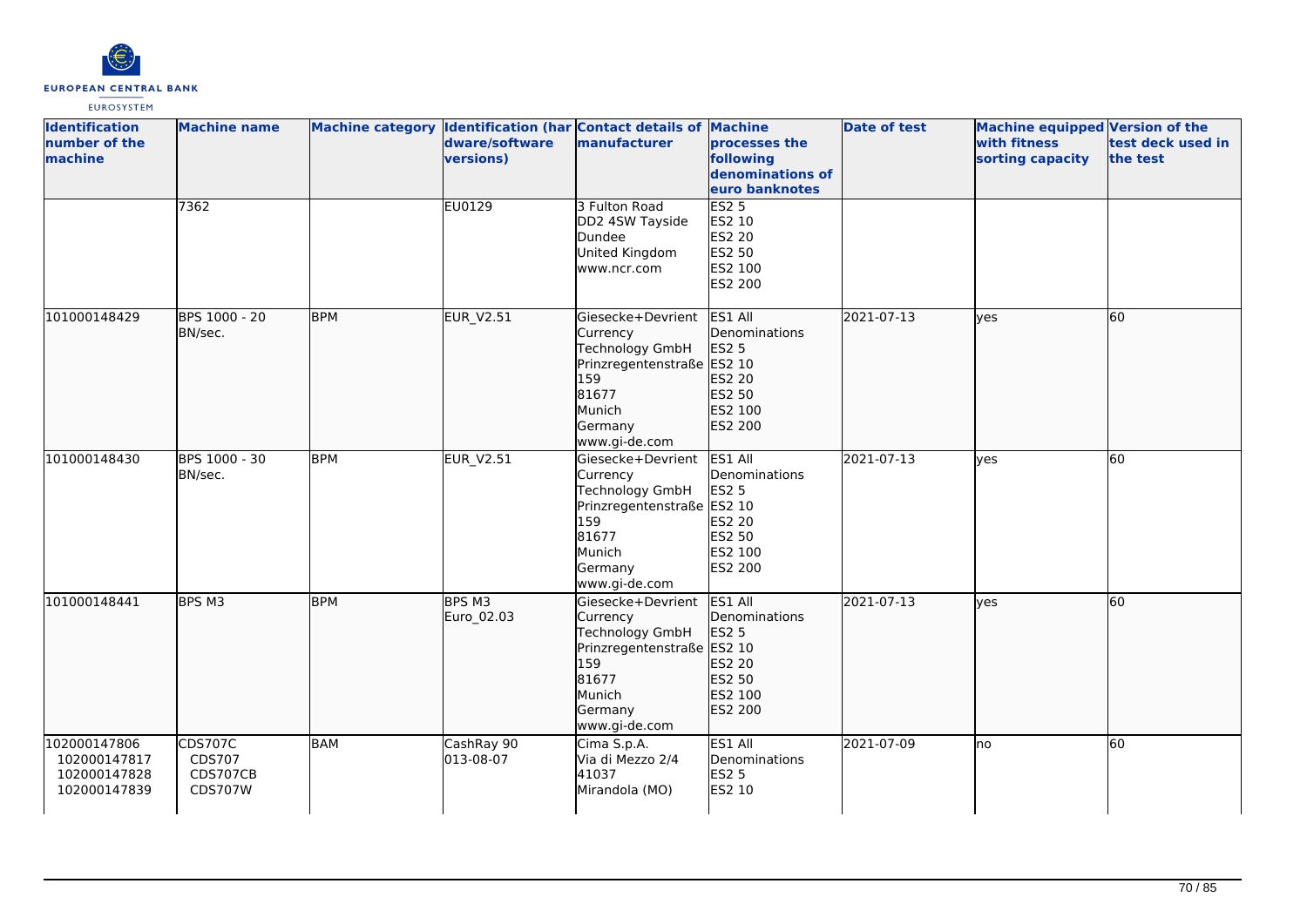

| <b>Identification</b><br>number of the<br>machine                                                                                                                                            | <b>Machine name</b>                                                                                                                                                                    |            | dware/software<br>versions) | Machine category Identification (har Contact details of Machine<br>manufacturer                                 | processes the<br>following<br>denominations of<br>euro banknotes                             | <b>Date of test</b> | <b>Machine equipped Version of the</b><br>with fitness<br>sorting capacity | test deck used in<br>the test |
|----------------------------------------------------------------------------------------------------------------------------------------------------------------------------------------------|----------------------------------------------------------------------------------------------------------------------------------------------------------------------------------------|------------|-----------------------------|-----------------------------------------------------------------------------------------------------------------|----------------------------------------------------------------------------------------------|---------------------|----------------------------------------------------------------------------|-------------------------------|
| 102000147840<br>102000147851<br>102000147862<br>102000147873                                                                                                                                 | CDS707WB<br>CDS707H<br>CDS707HB<br>CDS707S                                                                                                                                             |            |                             | Italy<br>info@cimaspa.it<br>www.cimaspa.it                                                                      | <b>ES2 20</b><br>ES2 50<br>ES2 100<br>ES2 200                                                |                     |                                                                            |                               |
| 102000147884<br>102000147895<br>102000147908<br>102000147919<br>102000147920<br>102000147931<br>102000147942<br>102000147953                                                                 | CDS707C<br>CDS707<br>CDS707CB<br><b>CDS707W</b><br>CDS707WB<br>CDS707H<br>CDS707HB<br>CDS707S                                                                                          | <b>BAM</b> | CashRay 90<br>141-98-04     | Cima S.p.A.<br>Via di Mezzo 2/4<br>41037<br>Mirandola (MO)<br><b>Italy</b><br>info@cimaspa.it<br>www.cimaspa.it | ES1 All<br>Denominations<br><b>ES2 5</b><br>ES2 10<br>ES2 20<br>ES2 50<br>ES2 100<br>ES2 200 | 2021-07-09          | lno                                                                        | 60                            |
| 104000147966<br>104000147977<br>104000147988<br>104000147999<br>104000148002<br>104000148013<br>104000148024<br>104000148035<br>104000148046<br>104000148057<br>104000148068<br>104000148079 | AST7000NT-R5<br>AST7000NT<br>AST7000-FT<br>AST7000-FT ER<br>AST7016<br>AST7008W<br><b>AST7008WB</b><br>AST7008C<br><b>AST7008CB</b><br><b>AST7008H</b><br>AST7008HB<br>AST7008S        | <b>TAM</b> | CashRay 90<br>013-08-07     | Cima S.p.A.<br>Via di Mezzo 2/4<br>41037<br>Mirandola (MO)<br><b>Italy</b><br>info@cimaspa.it<br>www.cimaspa.it | ES1 All<br>Denominations<br><b>ES2 5</b><br>ES2 10<br>ES2 20<br>ES2 50<br>ES2 100<br>ES2 200 | 2021-07-09          | lno                                                                        | 60                            |
| 104000148080<br>104000148091<br>104000148104<br>104000148115<br>104000148126<br>104000148137<br>104000148148<br>104000148159<br>104000148160<br>104000148171<br>104000148182<br>104000148193 | AST7000NT-R5<br>AST7000NT<br>AST7000-FT<br><b>AST7000-FT ER</b><br>AST7016<br>AST7008W<br><b>AST7008WB</b><br>AST7008C<br><b>AST7008CB</b><br><b>AST7008H</b><br>AST7008HB<br>AST7008S | <b>TAM</b> | CashRay 90<br>141-98-04     | Cima S.p.A.<br>Via di Mezzo 2/4<br>41037<br>Mirandola (MO)<br><b>Italy</b><br>info@cimaspa.it<br>www.cimaspa.it | ES1 All<br>Denominations<br>ES2 5<br>ES2 10<br>ES2 20<br>ES2 50<br>ES2 100<br>ES2 200        | 2021-07-09          | lno                                                                        | 60                            |
|                                                                                                                                                                                              |                                                                                                                                                                                        |            |                             |                                                                                                                 |                                                                                              |                     |                                                                            |                               |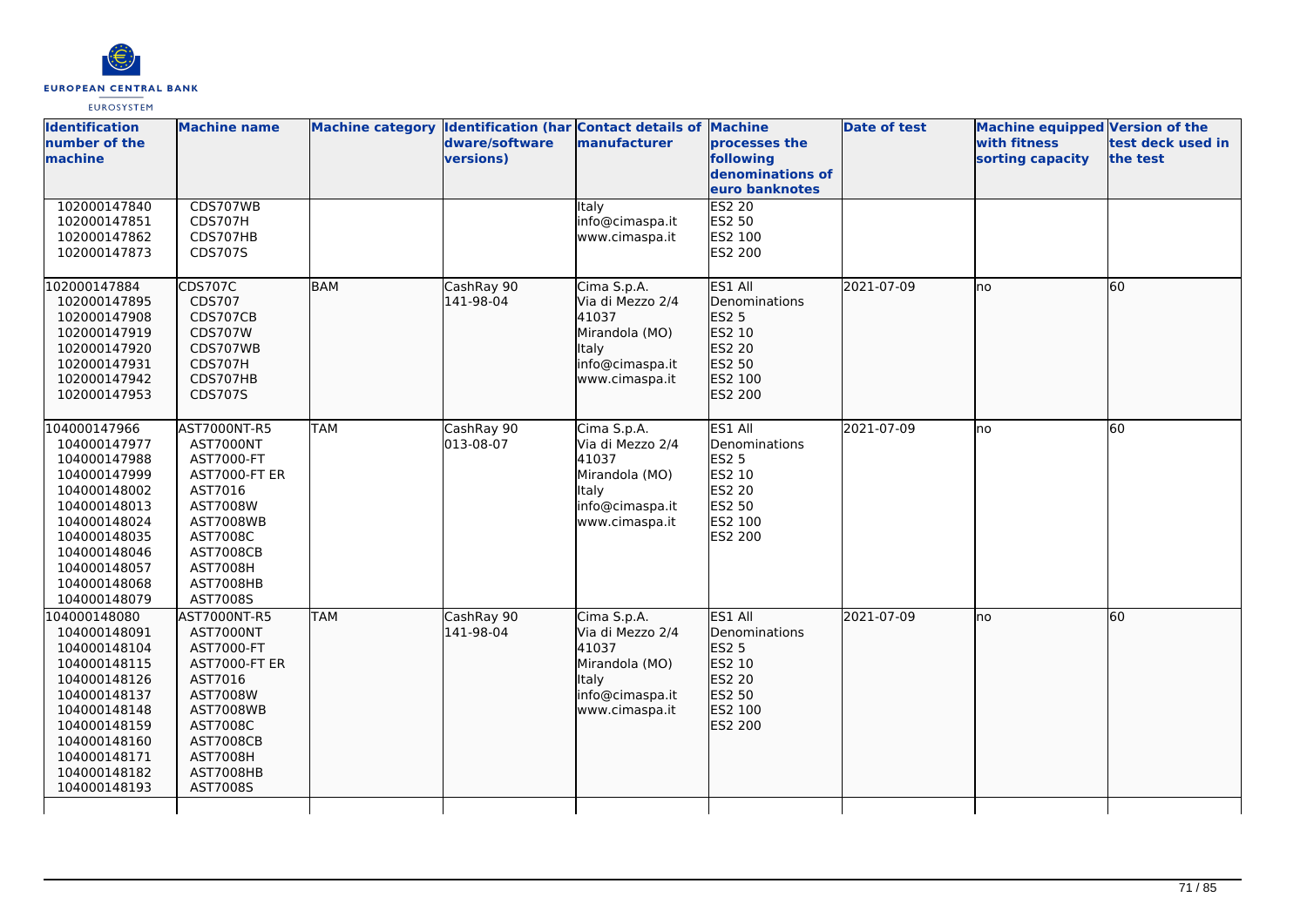

| <b>Identification</b><br>number of the<br>machine | <b>Machine name</b>          |             | Machine category Identification (har Contact details of Machine<br>dware/software<br>versions) | manufacturer    | processes the<br>following         | <b>Date of test</b> | <b>Machine equipped Version of the</b><br>with fitness<br>sorting capacity | test deck used in<br>the test |
|---------------------------------------------------|------------------------------|-------------|------------------------------------------------------------------------------------------------|-----------------|------------------------------------|---------------------|----------------------------------------------------------------------------|-------------------------------|
|                                                   |                              |             |                                                                                                |                 | denominations of<br>euro banknotes |                     |                                                                            |                               |
| 103000113248<br>103000113259                      | AST7000NT-R5<br>AST7000NT    | <b>TARM</b> | RS12<br>HFCM8005-EUN028. Via di Mezzo 2/4                                                      | Cima S.p.A.     | ES1 All<br>Denominations           | 2021-07-08          | yes                                                                        | 60                            |
| 103000113260                                      | AST7000-FT                   |             | 18                                                                                             | 41037           | <b>ES2 5</b>                       |                     |                                                                            |                               |
| 103000113271                                      | <b>AST7000-FT ER</b>         |             |                                                                                                | Mirandola (MO)  | ES2 10                             |                     |                                                                            |                               |
| 103000113282                                      | AST7016                      |             |                                                                                                | <b>Italy</b>    | <b>ES2 20</b>                      |                     |                                                                            |                               |
| 103000113293                                      | AST7008W                     |             |                                                                                                | info@cimaspa.it | ES2 50                             |                     |                                                                            |                               |
| 103000113306<br>103000113317                      | <b>AST7008WB</b>             |             |                                                                                                | www.cimaspa.it  | ES2 100<br>ES2 200                 |                     |                                                                            |                               |
| 103000113328                                      | AST7008C<br><b>AST7008CB</b> |             |                                                                                                |                 |                                    |                     |                                                                            |                               |
| 103000113339                                      | <b>AST7008H</b>              |             |                                                                                                |                 |                                    |                     |                                                                            |                               |
| 103000113340                                      | AST7008HB                    |             |                                                                                                |                 |                                    |                     |                                                                            |                               |
| 102000135276                                      | SDM500C                      | <b>BAM</b>  | <b>BV5000</b>                                                                                  | Cima S.p.A.     | ES1 All                            | 2021-07-08          | no                                                                         | 60                            |
| 102000135287                                      | <b>SDM500</b>                |             | BVCM115-EUR11700 Via di Mezzo 2/4                                                              |                 | <b>IDenominations</b>              |                     |                                                                            |                               |
| 102000135298                                      | <b>SDM500W</b>               |             |                                                                                                | 41037           | ES2 5                              |                     |                                                                            |                               |
| 102000135301                                      | SDM500H                      |             |                                                                                                | Mirandola (MO)  | ES2 10                             |                     |                                                                            |                               |
| 102000135312                                      | SDM500CB                     |             |                                                                                                | Italy           | ES2 20                             |                     |                                                                            |                               |
| 102000135323                                      | SDM500WB                     |             |                                                                                                | info@cimaspa.it | ES2 50                             |                     |                                                                            |                               |
| 102000135334                                      | SDM500HB                     |             |                                                                                                | www.cimaspa.it  | ES2 100                            |                     |                                                                            |                               |
| 102000135345                                      | SDM500WM                     |             |                                                                                                |                 | ES2 200                            |                     |                                                                            |                               |
| 102000135356                                      | SDM500HM                     |             |                                                                                                |                 |                                    |                     |                                                                            |                               |
| 102000135367                                      | <b>SDM500S</b>               |             |                                                                                                |                 |                                    |                     |                                                                            |                               |
| 102000135378                                      | SDM500CL                     |             |                                                                                                |                 |                                    |                     |                                                                            |                               |
| 102000135389<br>102000135390                      | SDM500WL<br>SDM500HL         |             |                                                                                                |                 |                                    |                     |                                                                            |                               |
| 102000135403                                      | SDM500SL                     |             |                                                                                                |                 |                                    |                     |                                                                            |                               |
| 102000135414                                      | SDM500WML                    |             |                                                                                                |                 |                                    |                     |                                                                            |                               |
| 102000135425                                      | SDM500HML                    |             |                                                                                                |                 |                                    |                     |                                                                            |                               |
| 103000135437                                      | AST7000NT-R5                 | <b>TARM</b> | <b>BV5000</b>                                                                                  | Cima S.p.A.     | ES1 All                            | 2021-07-08          | ves                                                                        | 60                            |
| 103000135448                                      | AST7000NT                    |             | BVCM115-EUR11700 Via di Mezzo 2/4                                                              |                 | Denominations                      |                     |                                                                            |                               |
| 103000135459                                      | AST7000-FT                   |             |                                                                                                | 41037           | <b>ES2 5</b>                       |                     |                                                                            |                               |
| 103000135460                                      | AST7000-FT ER                |             |                                                                                                | Mirandola (MO)  | ES2 10                             |                     |                                                                            |                               |
| 103000135471                                      | AST7016                      |             |                                                                                                | <b>Italy</b>    | ES2 20                             |                     |                                                                            |                               |
| 103000135482                                      | AST7008W                     |             |                                                                                                | info@cimaspa.it | ES2 50                             |                     |                                                                            |                               |
| 103000135493                                      | AST7008WB                    |             |                                                                                                | www.cimaspa.it  | ES2 100                            |                     |                                                                            |                               |
| 103000135507                                      | AST7008C                     |             |                                                                                                |                 | ES2 200                            |                     |                                                                            |                               |
| 103000135518                                      | <b>AST7008CB</b>             |             |                                                                                                |                 |                                    |                     |                                                                            |                               |
| 103000135529                                      | <b>AST7008H</b>              |             |                                                                                                |                 |                                    |                     |                                                                            |                               |
| 103000135530<br>103000135541                      | AST7008HB<br>AST7008S        |             |                                                                                                |                 |                                    |                     |                                                                            |                               |
|                                                   |                              |             |                                                                                                |                 |                                    |                     |                                                                            |                               |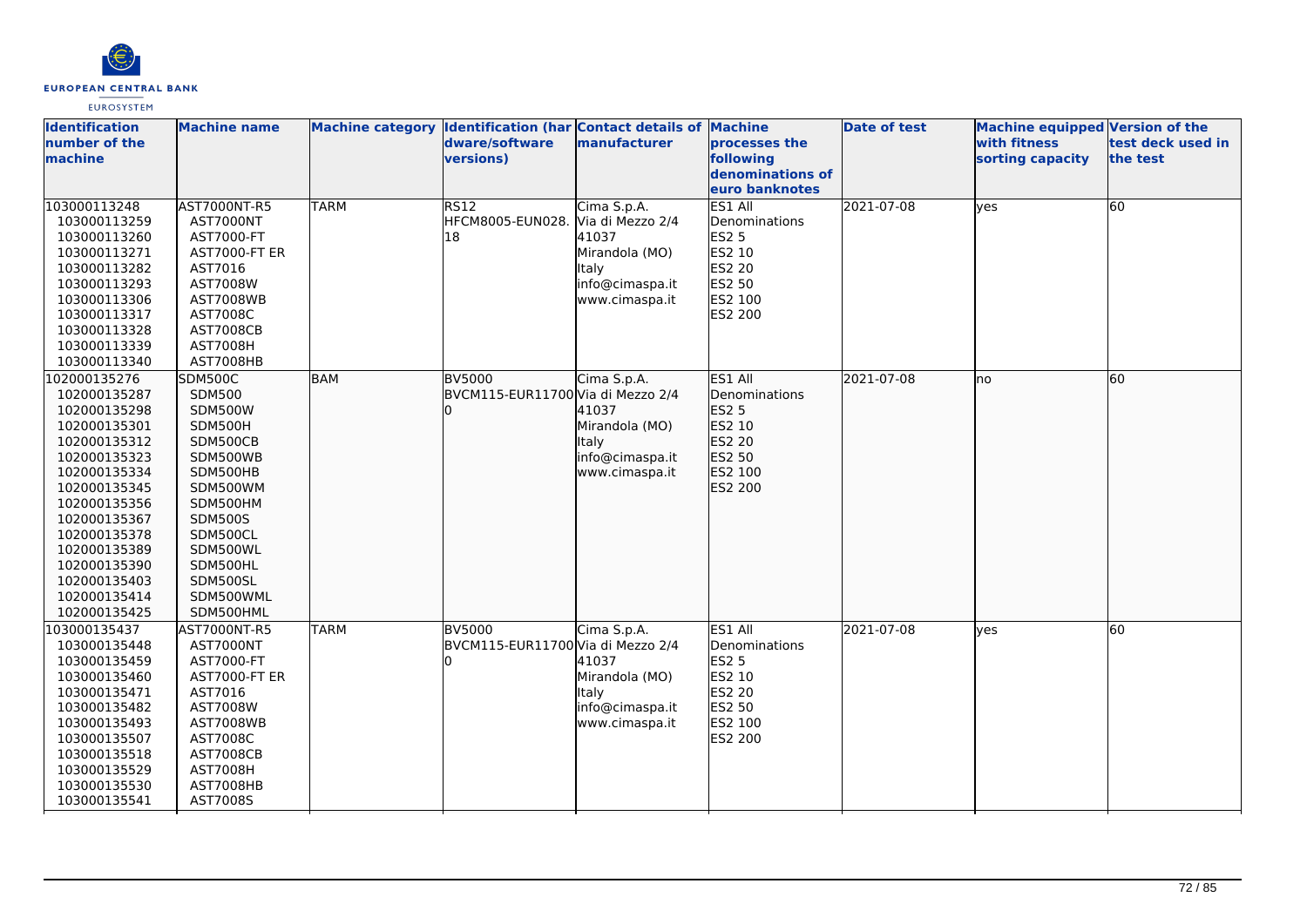

| <b>Identification</b><br>number of the<br>machine                                                                                                                                            | <b>Machine name</b>                                                                                                                                                                    |             | dware/software<br>versions) | Machine category Identification (har Contact details of Machine<br>manufacturer                                 | processes the<br>following<br>denominations of                                               | <b>Date of test</b> | <b>Machine equipped Version of the</b><br>with fitness<br>sorting capacity | test deck used in<br>the test |
|----------------------------------------------------------------------------------------------------------------------------------------------------------------------------------------------|----------------------------------------------------------------------------------------------------------------------------------------------------------------------------------------|-------------|-----------------------------|-----------------------------------------------------------------------------------------------------------------|----------------------------------------------------------------------------------------------|---------------------|----------------------------------------------------------------------------|-------------------------------|
|                                                                                                                                                                                              |                                                                                                                                                                                        |             |                             |                                                                                                                 | euro banknotes                                                                               |                     |                                                                            |                               |
| 103000147077<br>103000147088<br>103000147099<br>103000147102<br>103000147113<br>103000147124<br>103000147135<br>103000147146<br>103000147157<br>103000147168<br>103000147179<br>103000147180 | AST7000NT-R5<br>AST7000NT<br>AST7000-FT<br>AST7000-FT-ER<br>AST7016<br>AST7008W<br>AST7008C<br><b>AST7008WB</b><br><b>AST7008CB</b><br><b>AST7008H</b><br>AST7008HB<br>AST7008S        | <b>TARM</b> | CashRay 90 F<br>013-08-06   | Cima S.p.A.<br>Via di Mezzo 2/4<br>41037<br>Mirandola (MO)<br><b>Italy</b><br>info@cimaspa.it<br>www.cimaspa.it | ES1 All<br>Denominations<br>ES2 5<br>ES2 10<br>ES2 20<br>ES2 50<br>ES2 100<br>ES2 200        | 2021-07-08          | <b>yes</b>                                                                 | 60                            |
| 103000147317<br>103000147328<br>103000147339<br>103000147340<br>103000147351<br>103000147362<br>103000147373<br>103000147384<br>103000147395<br>103000147408<br>103000147419<br>103000147420 | AST7000NT-R5<br>AST7000NT<br>AST7000-FT<br><b>AST7000-FT ER</b><br>AST7016<br>AST7008W<br>AST7008C<br><b>AST7008WB</b><br><b>AST7008CB</b><br><b>AST7008H</b><br>AST7008HB<br>AST7008S | <b>TARM</b> | CashRay 90 F<br>141-98-03   | Cima S.p.A.<br>Via di Mezzo 2/4<br>41037<br>Mirandola (MO)<br><b>Italy</b><br>info@cimaspa.it<br>www.cimaspa.it | ES1 All<br>Denominations<br><b>ES2 5</b><br>ES2 10<br>ES2 20<br>ES2 50<br>ES2 100<br>ES2 200 | 2021-07-08          | <b>yes</b>                                                                 | 60                            |
| 102000147760                                                                                                                                                                                 | JL206V                                                                                                                                                                                 | <b>BAM</b>  | 206V2101<br>V206V.21.01     | Julong Europe GmbH ES1 All<br>Friedrich-Ebert-<br>Anlage 36<br>60325<br>Frankfurt<br>Germany                    | Denominations<br>ES2 5<br>ES2 10<br>ES2 20<br>ES2 50<br>ES2 100<br>ES2 200                   | 2021-07-08          | <b>I</b> no                                                                | 60                            |
| 101000147770                                                                                                                                                                                 | JL303                                                                                                                                                                                  | <b>BPM</b>  | 3032101<br>V303.21.01       | Julong Europe GmbH ES1 All<br>Friedrich-Ebert-<br>Anlage 36<br>60325<br>Frankfurt<br>Germany                    | Denominations<br><b>ES2 5</b><br>ES2 10<br>ES2 20<br>ES2 50                                  | 2021-07-08          | lves                                                                       | 60                            |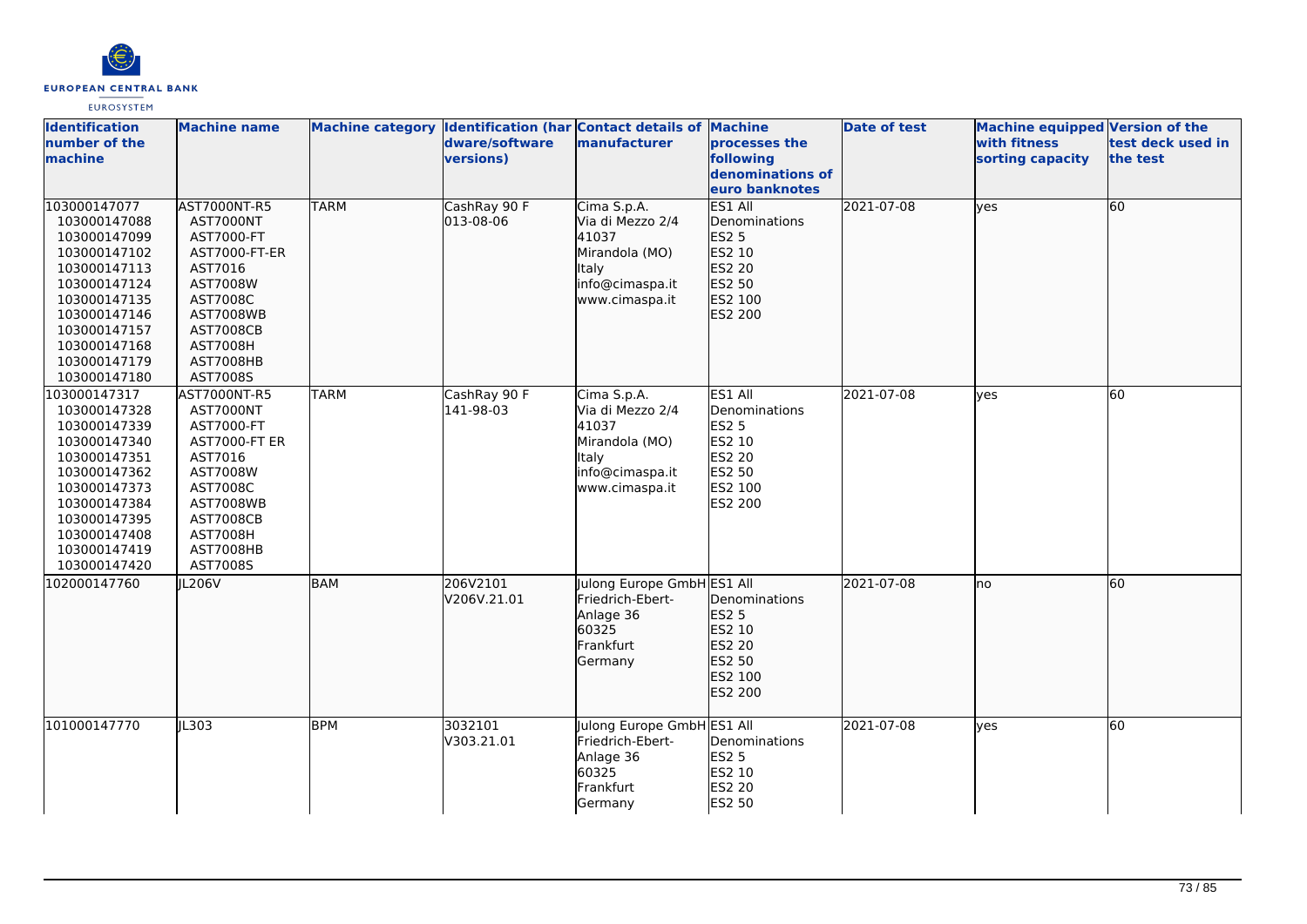

| <b>Identification</b><br>number of the<br>machine | <b>Machine name</b>     |            | dware/software<br>versions)                                  | Machine category Identification (har Contact details of Machine<br>manufacturer                                                                   | processes the<br>following<br>denominations of<br>euro banknotes                  | <b>Date of test</b> | Machine equipped Version of the<br>with fitness<br>sorting capacity | test deck used in<br>the test |
|---------------------------------------------------|-------------------------|------------|--------------------------------------------------------------|---------------------------------------------------------------------------------------------------------------------------------------------------|-----------------------------------------------------------------------------------|---------------------|---------------------------------------------------------------------|-------------------------------|
|                                                   |                         |            |                                                              |                                                                                                                                                   | ES2 100<br>ES2 200                                                                |                     |                                                                     |                               |
| 101000147781                                      | JL305K                  | <b>BPM</b> | 305K2101<br>V305K.21.01                                      | Julong Europe GmbH ES1 All<br>Friedrich-Ebert-<br>Anlage 36<br>60325<br>Frankfurt<br>Germany                                                      | Denominations<br>ES2 5<br>ES2 10<br>ES2 20<br>ES2 50<br>ES2 100<br>ES2 200        | 2021-07-08          | lyes                                                                | 60                            |
| 101000147792                                      | JL3031                  | <b>BPM</b> | 30312101<br>V3031.21.01                                      | Julong Europe GmbH ES1 All<br>Friedrich-Ebert-<br>Anlage 36<br>60325<br>Frankfurt<br>Germany                                                      | Denominations<br><b>ES2 5</b><br>ES2 10<br>ES2 20<br>ES2 50<br>ES2 100<br>ES2 200 | 2021-07-08          | lves                                                                | 60                            |
| 101000148203                                      | JL5010                  | <b>BPM</b> | 50102101<br>V5010.21.01                                      | Julong Europe GmbH ES1 All<br>Friedrich-Ebert-<br>Anlage 36<br>60325<br>Frankfurt<br>Germany                                                      | Denominations<br>ES2 5<br>ES2 10<br>ES2 20<br>ES2 50<br>ES2 100<br>ES2 200        | 2021-07-08          | lves                                                                | 60                            |
| 103000148216                                      | Cashphenix THR 250 TARM |            | Librería:EUR_22062<br>$1$ $101$<br>Fw: 6A0.30<br>Sw: 7V00.75 | Hart Monetic SA<br>Adva Camino de<br>Locortao 34<br>28700<br>San Sebastián de los ES2 20<br>Reyes (Madrid)<br>Spain<br>www.hartmonetic.co ES2 200 | ES1 All<br>Denominations<br><b>ES2 5</b><br>ES2 10<br>ES2 50<br>ES2 100           | 2021-07-08          | lves                                                                | 60                            |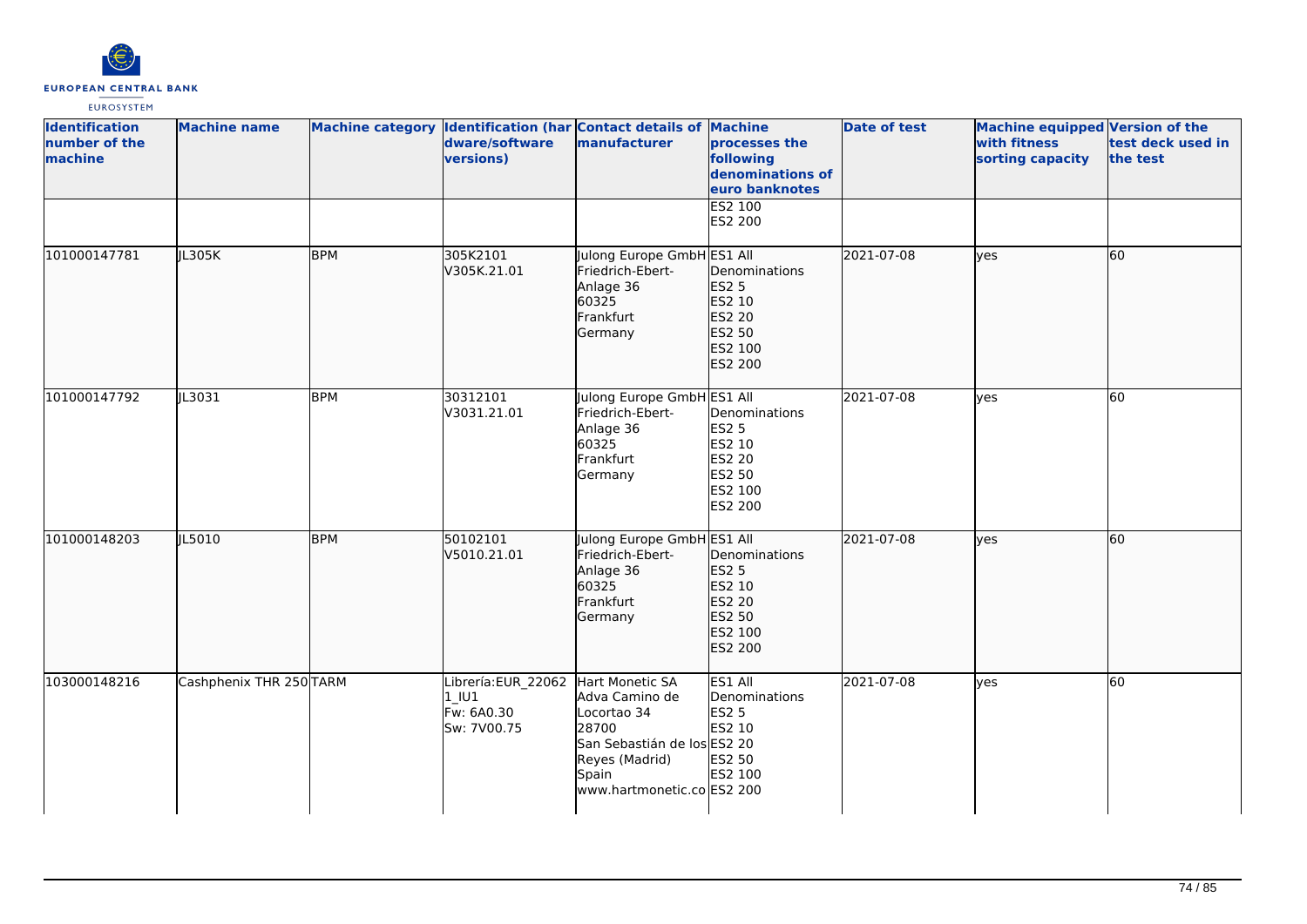

| <b>Identification</b><br>number of the<br>machine            | <b>Machine name</b>                                                                              |             | dware/software<br>versions)                                                         | Machine category Identification (har Contact details of Machine<br>manufacturer                                                        | processes the<br>following<br>denominations of<br>euro banknotes                                    | <b>Date of test</b> | <b>Machine equipped Version of the</b><br>with fitness<br>sorting capacity | test deck used in<br>the test |
|--------------------------------------------------------------|--------------------------------------------------------------------------------------------------|-------------|-------------------------------------------------------------------------------------|----------------------------------------------------------------------------------------------------------------------------------------|-----------------------------------------------------------------------------------------------------|---------------------|----------------------------------------------------------------------------|-------------------------------|
|                                                              |                                                                                                  |             |                                                                                     | m                                                                                                                                      |                                                                                                     |                     |                                                                            |                               |
| 104000148320<br>104000148397<br>104000148400                 | <b>CASH RECYCLER</b><br>6611<br><b>CASH RECYCLER</b><br>6610<br><b>CASH RECYCLER</b><br>PRO 6610 | <b>TAM</b>  | CashRay 90<br>013-08-07                                                             | <b>NCR Financial</b><br>Solutions Group Ltd<br>3 Fulton Road<br>DD2 4SW Tayside<br>Dundee<br>United Kingdom<br>www.ncr.com             | ES1 All<br>Denominations<br>ES2 5<br>ES2 10<br>ES2 20<br>ES2 50<br>ES2 100<br>ES2 200               | 2021-07-08          | lno                                                                        | 60                            |
| 103000148352<br>103000148363<br>103000148374                 | <b>CASH RECYCLER</b><br>6611<br><b>CASH RECYCLER</b><br>PRO 6610<br><b>CASH RECYCLER</b><br>6610 | <b>TARM</b> | CashRay 90 F<br>013-08-06                                                           | <b>NCR Financial</b><br>Solutions Group Ltd<br>3 Fulton Road<br>DD2 4SW Tayside<br>Dundee<br>United Kingdom<br>www.ncr.com             | ES1 All<br>Denominations<br>ES2 5<br>ES2 10<br>ES2 20<br>ES2 50<br>ES2 100<br>ES2 200               | 2021-07-08          | lves                                                                       | $\overline{60}$               |
| 101000137120<br>101000137131<br>101000137142<br>101000137153 | Scancoin RCS500<br><b>RCS 900</b><br>HCM N11<br>HCM N12                                          | <b>BPM</b>  | HOTS BV5A<br>BVZ22EUT V000018                                                       | Suzo international<br>NL. B.V. / Suzohapp<br>Rijnzathe 12<br>3454PV<br>De Meern<br>Netherlands<br>info@suzohapp.nl<br>eu.suzohapp.com  | ES1 All<br>Denominations<br><b>ES2 5</b><br>ES2 10<br>ES2 20<br>ES2 50<br>ES2 100<br><b>ES2 200</b> | 2021-07-06          | ves                                                                        | 60                            |
| 103000146759                                                 | Vertera 6G                                                                                       | <b>TARM</b> | SDA II Advanced<br>Fitness Sorting<br>Compliant<br>Model Package:<br>536-87-0978 v2 | Glory Global<br>Solutions<br>Thomas-Edison-Platz ES2 5<br>63263<br>Neu-Isenburg<br>Germany<br>www.gloryglobalsolu ES2 200<br>tions.com | ES1 All<br>Denominations<br>ES2 10<br>ES2 20<br>ES2 50<br>ES2 100                                   | 2021-07-06          | ves                                                                        | 60                            |
| 102000147704                                                 | GFS-100                                                                                          | <b>BAM</b>  | <b>GFS-BV</b>                                                                       | Glory Global                                                                                                                           | ES1 All                                                                                             | 2021-07-06          | no                                                                         | 60                            |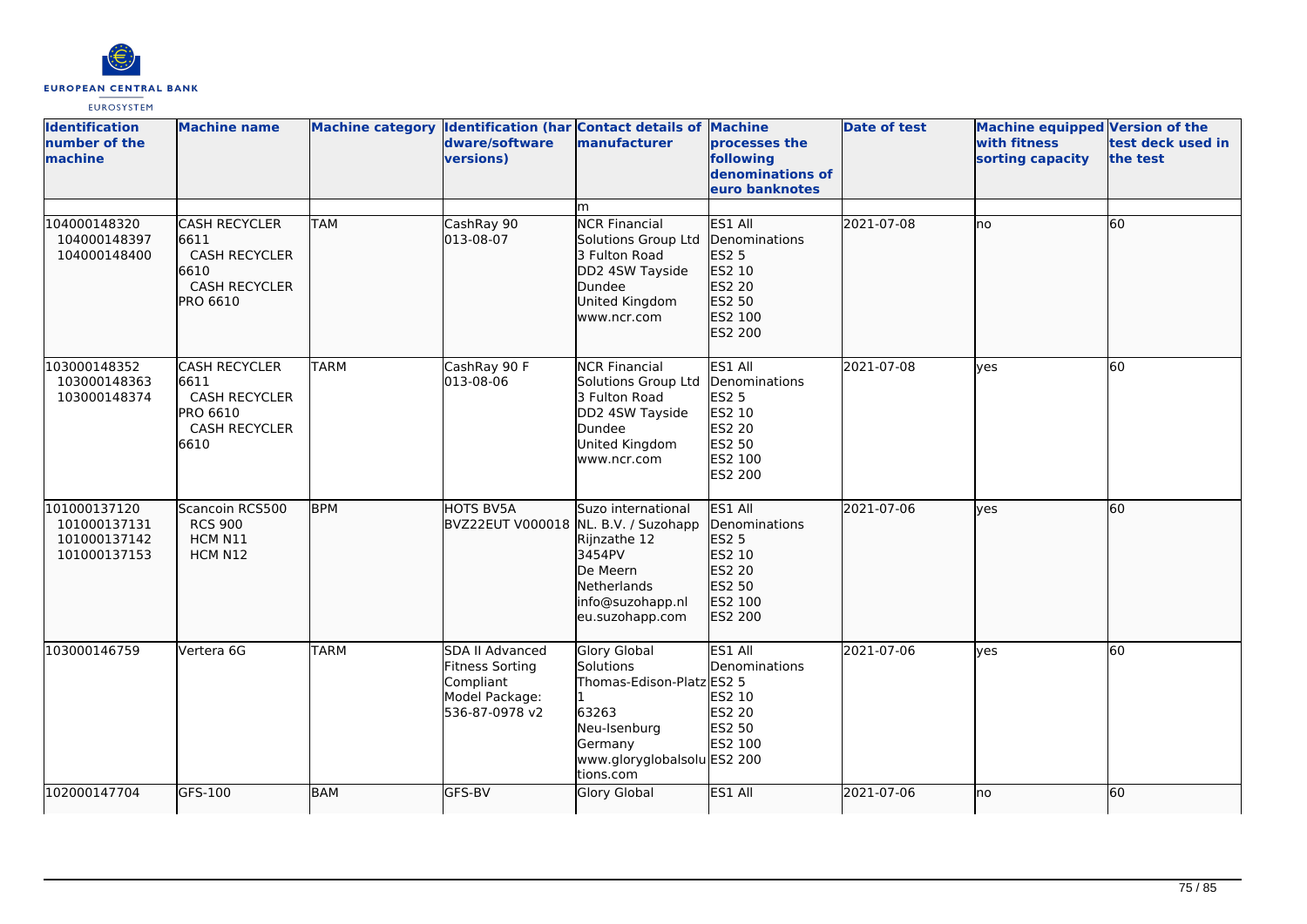

| <b>Identification</b><br>number of the<br>machine | <b>Machine name</b> |            | dware/software<br>versions) | Machine category Identification (har Contact details of Machine<br>manufacturer                                                               | processes the<br>following<br>denominations of<br>euro banknotes  | <b>Date of test</b> | Machine equipped Version of the<br>with fitness<br>sorting capacity | test deck used in<br>the test |
|---------------------------------------------------|---------------------|------------|-----------------------------|-----------------------------------------------------------------------------------------------------------------------------------------------|-------------------------------------------------------------------|---------------------|---------------------------------------------------------------------|-------------------------------|
|                                                   |                     |            | 3101                        | <b>Solutions</b><br>Thomas-Edison-Platz ES2 5<br>63263<br>Neu-Isenburg<br>Germany<br>www.gloryglobalsolu ES2 200<br>tions.com                 | <b>Denominations</b><br>ES2 10<br>ES2 20<br>ES2 50<br>ES2 100     |                     |                                                                     |                               |
| 102000147715                                      | GFS-100             | <b>BAM</b> | GFS-BV<br>3121              | Glory Global<br><b>Solutions</b><br>Thomas-Edison-Platz ES2 5<br>63263<br>Neu-Isenburg<br>Germany<br>www.gloryglobalsolu ES2 200<br>tions.com | ES1 All<br>Denominations<br>ES2 10<br>ES2 20<br>ES2 50<br>ES2 100 | 2021-07-06          | no                                                                  | 60                            |
| 102000147726                                      | GFS-120B            | <b>BAM</b> | GFS-BV+MG<br>3101           | Glory Global<br>Solutions<br>Thomas-Edison-Platz ES2 5<br>63263<br>Neu-Isenburg<br>Germany<br>www.gloryglobalsolu ES2 200<br>tions.com        | ES1 All<br>Denominations<br>ES2 10<br>ES2 20<br>ES2 50<br>ES2 100 | 2021-07-06          | no                                                                  | 60                            |
| 102000147737                                      | <b>GFS-120B</b>     | <b>BAM</b> | GFS-BV+MG<br>3121           | <b>Glory Global</b><br>Solutions<br>Thomas-Edison-Platz ES2 5<br>63263<br>Neu-Isenburg<br>Germany<br>www.gloryglobalsolu ES2 200<br>tions.com | ES1 All<br>Denominations<br>ES2 10<br>ES2 20<br>ES2 50<br>ES2 100 | 2021-07-06          | Ino                                                                 | $\overline{60}$               |
| 102000146213                                      | Rapidcount X 500    | <b>BAM</b> | 3.3.0.0                     | Ratiotec GmbH & Co ES1 All<br><b>KG</b><br>Max Keith Strasse                                                                                  | Denominations<br>ES2 5                                            | 2021-07-05          | no                                                                  | 60                            |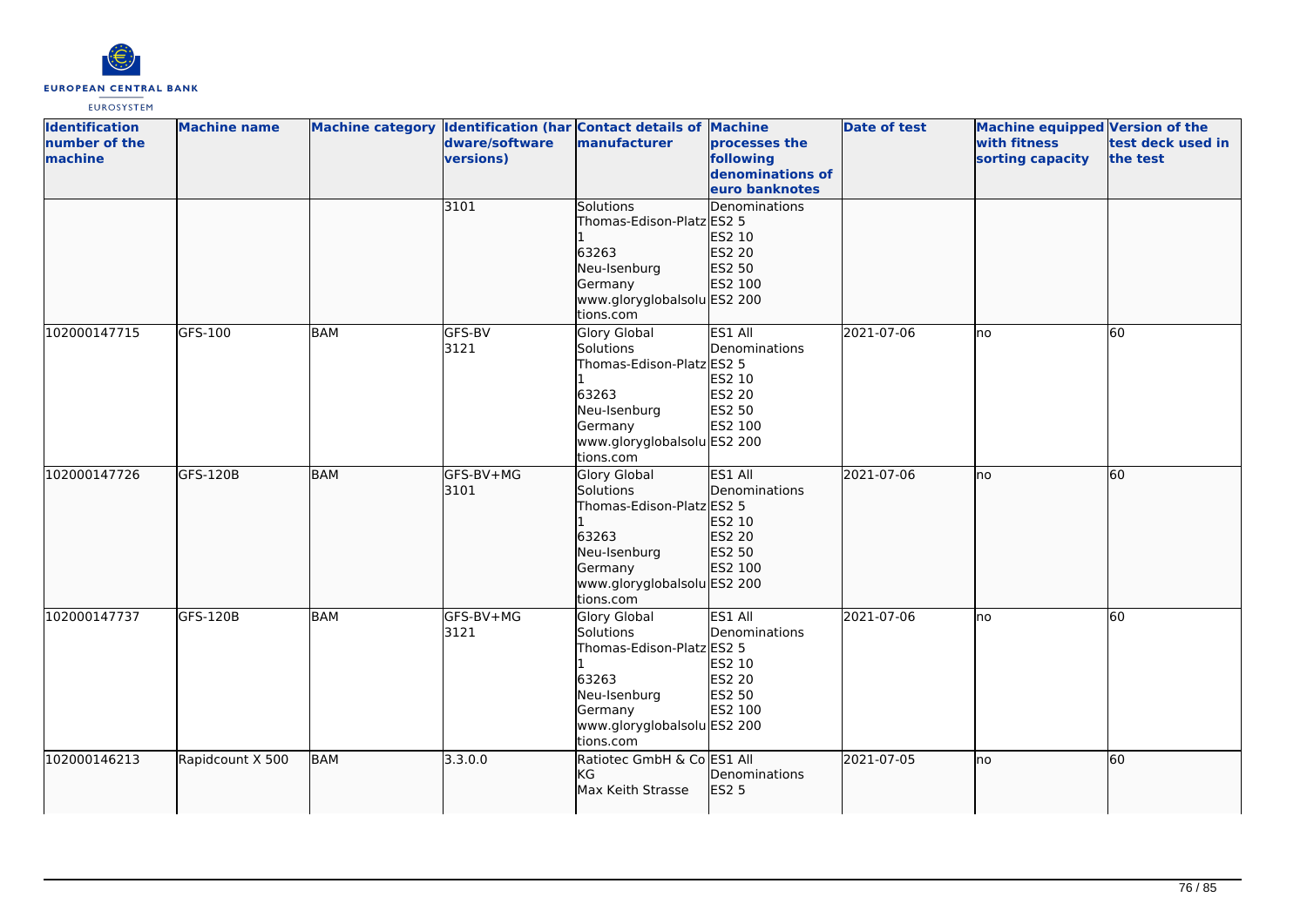

| <b>Identification</b><br>number of the<br>machine | <b>Machine name</b>          |            | dware/software<br>versions) | Machine category Identification (har Contact details of Machine<br>manufacturer              | processes the<br>following<br>denominations of<br>euro banknotes                  | <b>Date of test</b> | Machine equipped Version of the<br>with fitness<br>sorting capacity | test deck used in<br>the test |
|---------------------------------------------------|------------------------------|------------|-----------------------------|----------------------------------------------------------------------------------------------|-----------------------------------------------------------------------------------|---------------------|---------------------------------------------------------------------|-------------------------------|
|                                                   |                              |            |                             | 66<br>D-45136<br>Essen<br>Germany<br>www.ratio-tec.de                                        | ES2 10<br>ES2 20<br>ES2 50<br>ES2 100<br>ES2 200                                  |                     |                                                                     |                               |
| 101000147565                                      | JL206F                       | <b>BPM</b> | 206F2101<br>V206F.21.01     | Julong Europe GmbH ES1 All<br>Friedrich-Ebert-<br>Anlage 36<br>60325<br>Frankfurt<br>Germany | Denominations<br><b>ES2 5</b><br>ES2 10<br>ES2 20<br>ES2 50<br>ES2 100<br>ES2 200 | 2021-07-05          | yes                                                                 | 60                            |
| 101000147612<br>101000147623<br>101000147634      | IL206GFF<br>JL206<br>JL206GA | <b>BPM</b> | 206GFF2101<br>V206GFF.21.01 | Julong Europe GmbH ES1 All<br>Friedrich-Ebert-<br>Anlage 36<br>60325<br>Frankfurt<br>Germany | Denominations<br>ES2 5<br>ES2 10<br>ES2 20<br>ES2 50<br>ES2 100<br>ES2 200        | 2021-07-05          | ves                                                                 | 60                            |
| 102000147668                                      | JL206GV                      | <b>BAM</b> | 206GV2101<br>V206GV.21.01   | Julong Europe GmbH ES1 All<br>Friedrich-Ebert-<br>Anlage 36<br>60325<br>Frankfurt<br>Germany | Denominations<br><b>ES2 5</b><br>ES2 10<br>ES2 20<br>ES2 50<br>ES2 100<br>ES2 200 | 2021-07-05          | no                                                                  | 60                            |
| 101000147678                                      | JL305E                       | <b>BPM</b> | 305E2101<br>V305E.21.01     | Julong Europe GmbH ES1 All<br>Friedrich-Ebert-<br>Anlage 36<br>60325<br>Frankfurt            | Denominations<br>ES2 5<br>ES2 10<br>ES2 20                                        | 2021-07-05          | lyes                                                                | 60                            |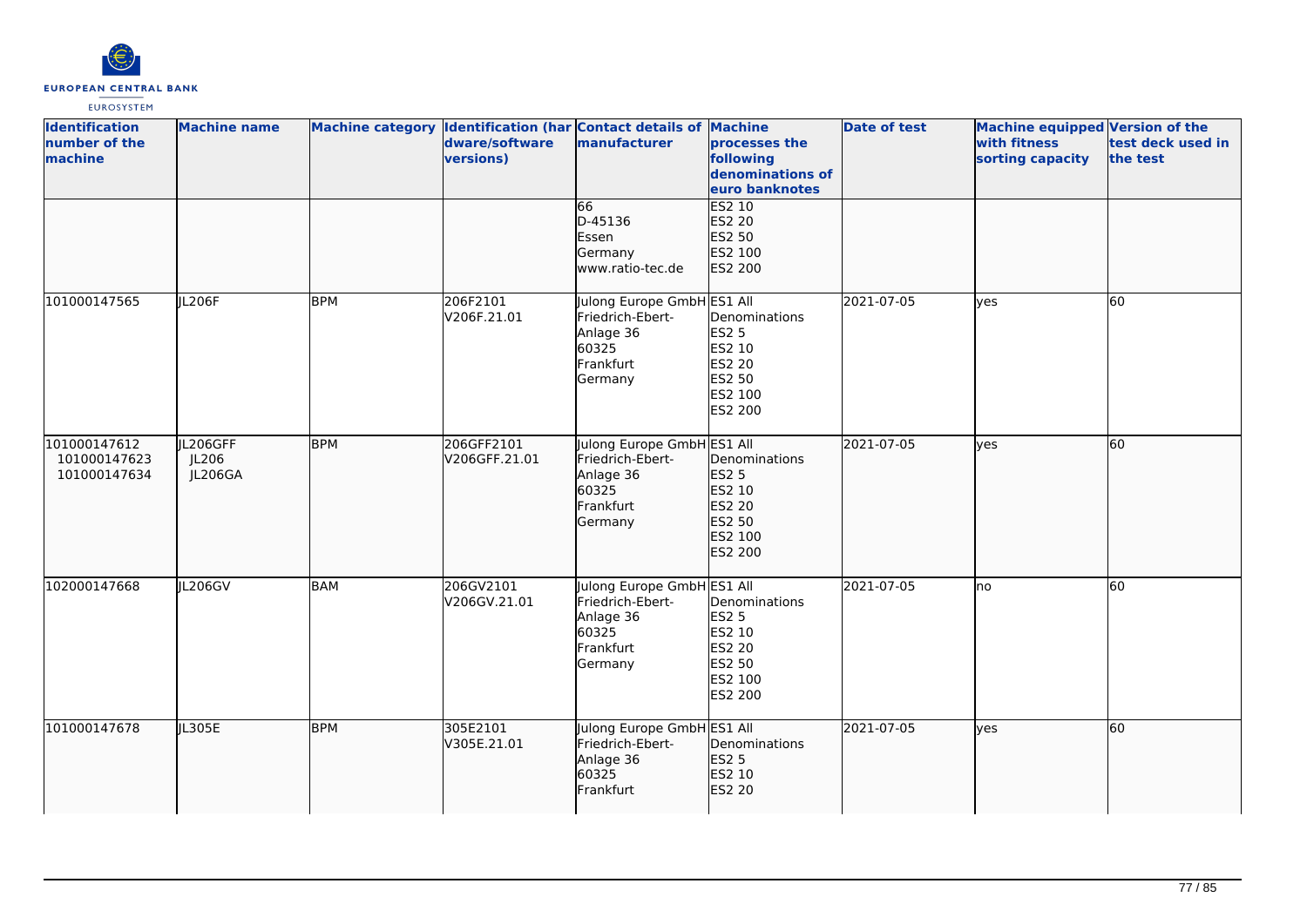

| <b>Identification</b><br>number of the<br>machine | <b>Machine name</b> |            | Machine category Identification (har Contact details of Machine<br>dware/software<br>versions)                     | manufacturer                                                                                                                                                                                                                        | processes the<br>following<br>denominations of<br>euro banknotes                                    | <b>Date of test</b> | Machine equipped Version of the<br>with fitness<br>sorting capacity | test deck used in<br>the test |
|---------------------------------------------------|---------------------|------------|--------------------------------------------------------------------------------------------------------------------|-------------------------------------------------------------------------------------------------------------------------------------------------------------------------------------------------------------------------------------|-----------------------------------------------------------------------------------------------------|---------------------|---------------------------------------------------------------------|-------------------------------|
|                                                   |                     |            |                                                                                                                    | Germany                                                                                                                                                                                                                             | <b>ES2 50</b><br>ES2 100<br>ES2 200                                                                 |                     |                                                                     |                               |
| 101000132136                                      | DLR7000/17/14       | <b>BPM</b> | <b>ECM Console</b><br>02.02.850 7000<br>Console 03.06.850<br>IDS1 6.15170000<br>IDS2 6.15170000<br>IDSS 6.15170000 | Cash Processing<br>Solutions Ltd<br>De La Rue House,<br>Jays Close, Viables,<br>Basingstoke<br>Hampshire<br><b>RG22 4BS</b><br>Viables Kingdom<br>United Kingdom<br>martin.hobhouse@u<br>k.delarue.com<br>www.delarue.com           | ES1 All<br>Denominations<br>ES2 5<br>ES2 10<br><b>ES2 20</b><br>ES2 50<br>ES2 100<br><b>ES2 200</b> | 2021-07-01          | lves                                                                | 60                            |
| 101000118753                                      | <b>IBS-1000</b>     | <b>BPM</b> | CM-1501<br>APL DB:100102.EUR 1-1, Shibauru<br>DMAN FM:1.1.3.0                                                      | Toshiba Corporation ES1 All<br>1-chrome, Minato-ku ES2 5<br>105-8001<br>Tokio<br>Japan<br>www.toshiba.co.jp                                                                                                                         | Denominations<br>ES2 10<br>ES2 20<br>ES2 50<br>ES2 100<br>ES2 200                                   | 2021-06-29          | lyes                                                                | 60                            |
| 101000146791                                      | Ntegra Pro Fitness  | <b>BPM</b> | <b>NTEGRA PRO</b><br><b>FITNESS BV</b><br><b>EUR_F: 2.0</b>                                                        | Glory Global<br>Solutions<br>(International)<br>Limited<br>Forest View<br>Crockford Lane<br>Chineham Business<br>Park<br>RG24 8QZ<br>Basingstoke<br>United Kingdom<br>philippe.macon@fr.g<br>lory-global.com<br>www.gloryglobalsolu | ES1 All<br>Denominations<br><b>ES2 5</b><br>ES2 10<br>ES2 20<br>ES2 50<br>ES2 100<br>ES2 200        | 2021-06-24          | lves                                                                | 60                            |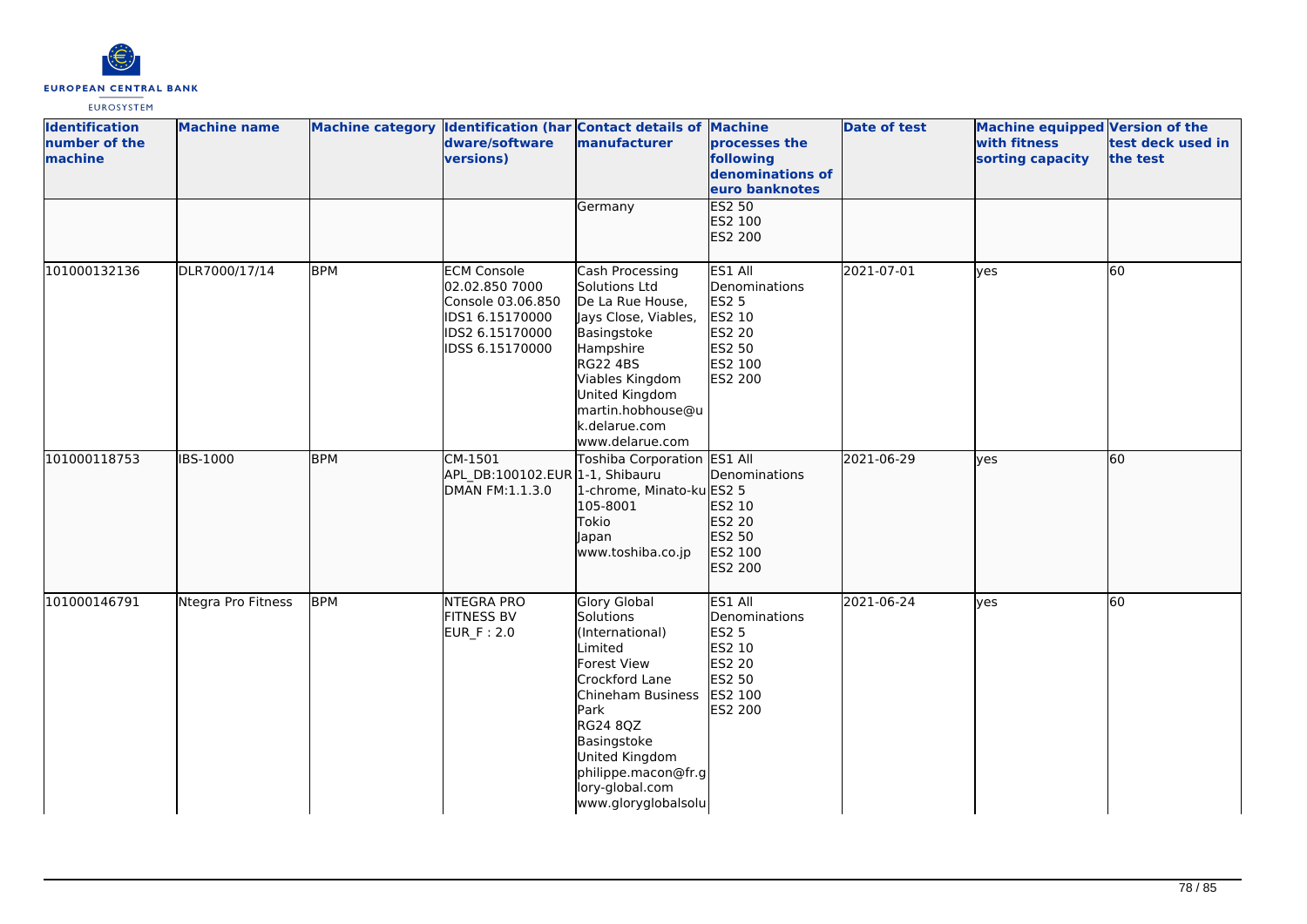

| <b>Identification</b><br>number of the<br>machine | <b>Machine name</b>    |             | dware/software<br>versions)                           | Machine category Identification (har Contact details of Machine<br>manufacturer                                                                                                                                                                                | processes the<br>following<br>denominations of<br>euro banknotes                             | <b>Date of test</b> | Machine equipped Version of the<br>with fitness<br>sorting capacity | test deck used in<br>the test |
|---------------------------------------------------|------------------------|-------------|-------------------------------------------------------|----------------------------------------------------------------------------------------------------------------------------------------------------------------------------------------------------------------------------------------------------------------|----------------------------------------------------------------------------------------------|---------------------|---------------------------------------------------------------------|-------------------------------|
|                                                   |                        |             |                                                       | tions.com                                                                                                                                                                                                                                                      |                                                                                              |                     |                                                                     |                               |
| 101000146804                                      | Ntegra Plus Fitness    | <b>BPM</b>  | <b>NTEGRA PLUS</b><br><b>FITNESS BV</b><br>EUR_F: 2.0 | Glory Global<br>Solutions<br>(International)<br>Limited<br><b>Forest View</b><br>Crockford Lane<br>Chineham Business<br>Park<br><b>RG24 8QZ</b><br>Basingstoke<br>United Kingdom<br>philippe.macon@fr.g<br>lory-global.com<br>www.gloryglobalsolu<br>tions.com | ES1 All<br>Denominations<br>ES2 5<br>ES2 10<br>ES2 20<br>ES2 50<br>ES2 100<br>ES2 200        | 2021-06-24          | yes                                                                 | 60                            |
| 102000146781                                      | Ntegra Plus            | <b>BAM</b>  | NTEGRA PLUS STD<br><b>BV</b><br><b>EUR</b> : 2.0      | <b>Glory Global</b><br>Solutions<br>(International)<br>Limited<br>Forest View<br>Crockford Lane<br>Chineham Business<br>Park<br><b>RG24 8QZ</b><br>Basingstoke<br>United Kingdom<br>philippe.macon@fr.g<br>lory-global.com<br>www.gloryglobalsolu<br>tions.com | ES1 All<br>Denominations<br><b>ES2 5</b><br>ES2 10<br>ES2 20<br>ES2 50<br>ES2 100<br>ES2 200 | 2021-06-23          | lno                                                                 | 60                            |
| 103000146873<br>103000146884                      | RZ-100<br><b>RZ-50</b> | <b>TARM</b> | HVC-40<br>EUR51                                       | Glory Global<br>Solutions<br>Thomas-Edison-Platz ES2 5<br>63263<br>Neu-Isenburg<br>Germany<br>www.gloryglobalsolu ES2 200                                                                                                                                      | ES1 All<br>Denominations<br>ES2 10<br>ES2 20<br>ES2 50<br>ES2 100                            | 2021-06-23          | ves                                                                 | 60                            |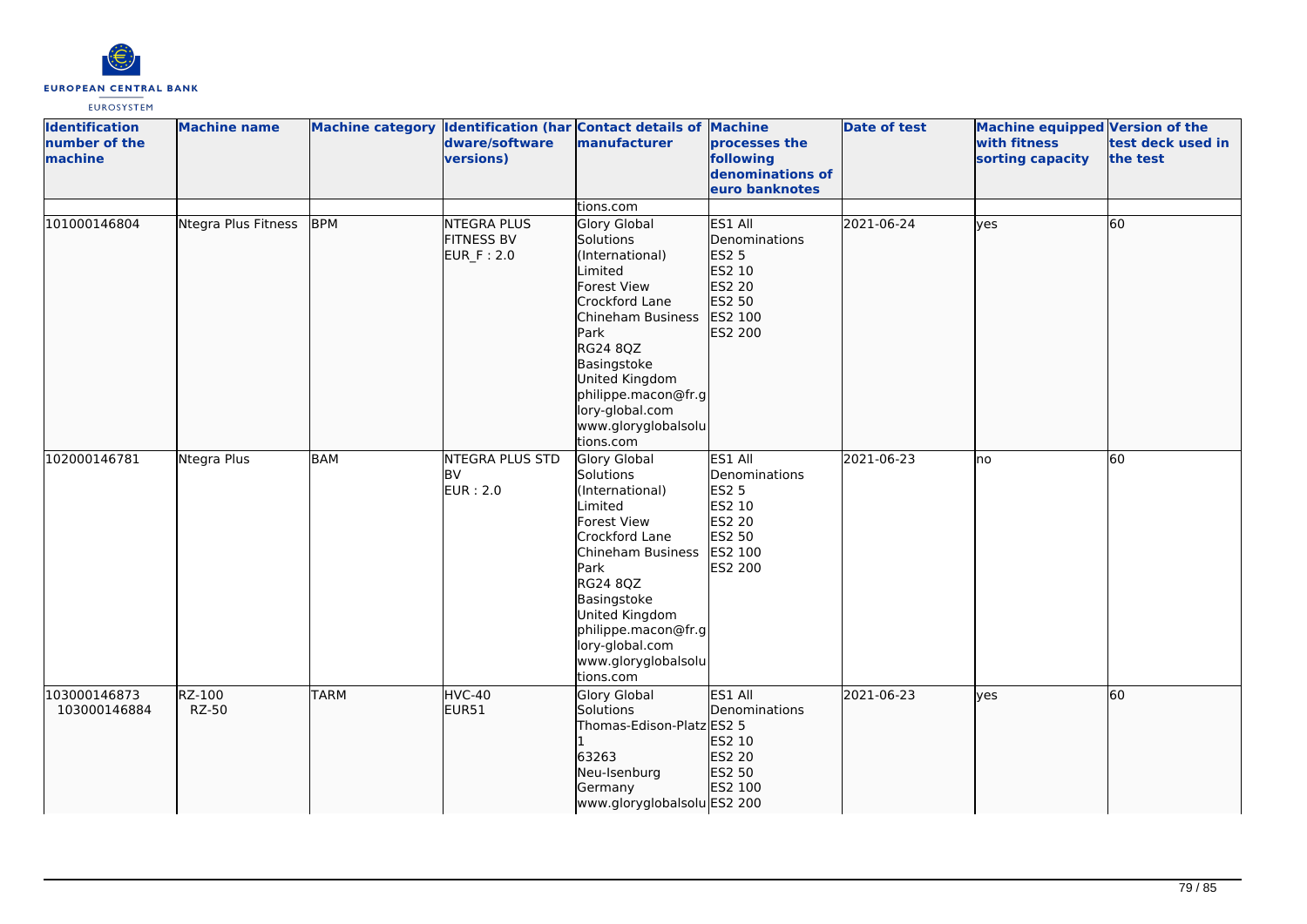

| <b>Identification</b><br>number of the<br>machine                                                                                                            | <b>Machine name</b>                                                                                                                                                           |             | dware/software<br>versions)                             | Machine category Identification (har Contact details of Machine<br>manufacturer                                                                        | processes the<br>following<br>denominations of<br>euro banknotes                                                  | <b>Date of test</b> | <b>Machine equipped Version of the</b><br>with fitness<br>sorting capacity | test deck used in<br>the test |
|--------------------------------------------------------------------------------------------------------------------------------------------------------------|-------------------------------------------------------------------------------------------------------------------------------------------------------------------------------|-------------|---------------------------------------------------------|--------------------------------------------------------------------------------------------------------------------------------------------------------|-------------------------------------------------------------------------------------------------------------------|---------------------|----------------------------------------------------------------------------|-------------------------------|
|                                                                                                                                                              |                                                                                                                                                                               |             |                                                         | tions.com                                                                                                                                              |                                                                                                                   |                     |                                                                            |                               |
| 103000146032                                                                                                                                                 | Z1 HRCE                                                                                                                                                                       | <b>TARM</b> | <b>IDU-65</b><br>EUR:AA08                               | Sigma S.p.A.<br>Via Po 14<br>63017<br>Altidona (FM)<br><b>Italy</b><br>www.sigmaspa.com                                                                | ES1 All<br>Denominations<br><b>ES2 5</b><br><b>ES2 10</b><br><b>ES2 20</b><br>ES2 50<br>ES2 100<br><b>ES2 200</b> | 2021-06-21          | yes                                                                        | 60                            |
| 104000146647                                                                                                                                                 | RBW-10A                                                                                                                                                                       | <b>TAM</b>  | HVC-40B<br>EUR96                                        | <b>Glory Global</b><br>Solutions<br>Thomas-Edison-Platz ES2 5<br>63263<br>Neu-Isenburg<br>Germany<br>www.gloryglobalsolu ES2 200<br>tions.com          | ES1 All<br>Denominations<br>ES2 10<br>ES2 20<br>ES2 50<br>ES2 100                                                 | 2021-06-17          | lno                                                                        | 60                            |
| 103000146429<br>103000146430<br>103000146441<br>103000146452<br>103000146463<br>103000146474<br>103000146485<br>103000146496<br>103000146500<br>103000146511 | CINEO C6040<br><b>CINEO C6020</b><br>CS 6020<br><b>CINEO C6030</b><br>CS 6030<br><b>CINEO C6040</b><br>Compact<br>CS 6040<br>CS 6040 Compact<br><b>CINEO C6050</b><br>CS 6050 | <b>TARM</b> | <b>MOVE AWAA</b><br>MOVE_AWAA_EUR_1 Systems GmbH<br>047 | Diebold Nixdorf<br>Heinz-Nixdorf-Ring 1 ES2 5<br>33106<br>Paderborn<br>Germany<br>info.de@dieboldnixd ES2 100<br>orf.com<br>www.dieboldnixdorf.<br>com | ES1 All<br>Denominations<br>ES2 10<br>ES2 20<br>ES2 50<br>ES2 200                                                 | 2021-06-09          | ves                                                                        | 60                            |
| 103000146522<br>103000146533<br>103000146544<br>103000146555<br>103000146566<br>103000146577<br>103000146588<br>103000146599                                 | CINEO C6040<br><b>CINEO C6020</b><br>CS 6020<br><b>CINEO C6030</b><br>CS 6030<br><b>CINEO C6040</b><br>Compact<br>CS 6040                                                     | <b>TARM</b> | MOVE AWCA<br>MOVE AWAA EUR 1 Systems GmbH<br>047        | Diebold Nixdorf<br>Heinz-Nixdorf-Ring 1 ES2 5<br>33106<br>Paderborn<br>Germany<br>info.de@dieboldnixd ES2 100<br>orf.com                               | ES1 All<br><b>IDenominations</b><br>ES2 10<br>ES2 20<br>ES2 50<br>ES2 200                                         | 2021-06-09          | lves                                                                       | 60                            |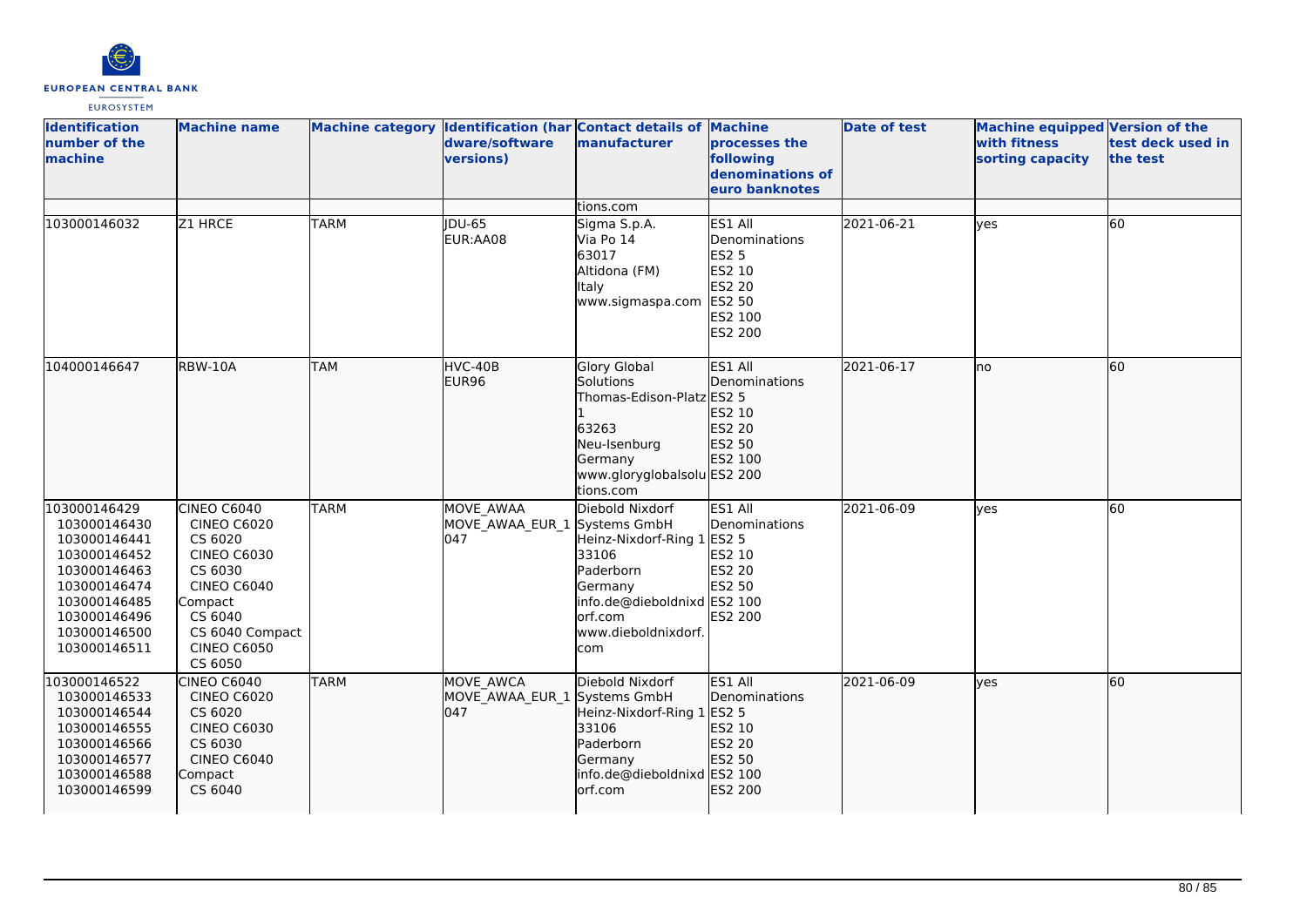

| <b>Identification</b><br>number of the<br>machine | <b>Machine name</b>                              |             | Machine category Identification (har Contact details of Machine<br>dware/software<br>versions) | manufacturer                                                                                                                                            | processes the<br>following<br>denominations of<br>euro banknotes                      | <b>Date of test</b> | <b>Machine equipped Version of the</b><br>with fitness<br>sorting capacity | test deck used in<br>the test |
|---------------------------------------------------|--------------------------------------------------|-------------|------------------------------------------------------------------------------------------------|---------------------------------------------------------------------------------------------------------------------------------------------------------|---------------------------------------------------------------------------------------|---------------------|----------------------------------------------------------------------------|-------------------------------|
| 103000146602<br>103000146613                      | CS 6040 Compact<br><b>CINEO C6050</b><br>CS 6050 |             |                                                                                                | www.dieboldnixdorf.<br>com                                                                                                                              |                                                                                       |                     |                                                                            |                               |
| 103000115898                                      | <b>THR 150</b>                                   | <b>TARM</b> | Hart-CPU-Key<br>40F-20S                                                                        | Hart Monetic SA<br>Adva Camino de<br>Locortao 34<br>28700<br>San Sebastián de los ES2 20<br>Reyes (Madrid)<br>Spain<br>www.hartmonetic.co ES2 200<br>lm | ES1 All<br>Denominations<br>ES2 5<br>ES2 10<br>ES2 50<br>ES2 100                      | 2021-06-01          | lyes                                                                       | 60                            |
| 104000145463<br>104000145474                      | RZ-100<br><b>RZ-50</b>                           | <b>TAM</b>  | HVC-40<br>EUR96                                                                                | <b>Glory Global</b><br><b>Solutions</b><br>Thomas-Edison-Platz ES2 5<br>63263<br>Neu-Isenburg<br>Germany<br>www.gloryglobalsolu ES2 200<br>tions.com    | ES1 All<br>Denominations<br>ES2 10<br>ES2 20<br>ES2 50<br>ES2 100                     | 2021-05-28          | lno                                                                        | 60                            |
| 101000146245                                      | Safescan 2995-SX<br>G3                           | <b>BPM</b>  | 2995SXG3-G01                                                                                   | Safescan B.V.<br>Heliumstraat 14<br>2718 SL<br><b>Zoetermeer</b><br>Holland<br>info@safescan.com<br>www.safescan.com                                    | ES1 All<br>Denominations<br>ES2 5<br>ES2 10<br>ES2 20<br>ES2 50<br>ES2 100<br>ES2 200 | 2021-05-27          | yes                                                                        | 60                            |
| 103000145144<br>103000145155                      | <b>RBG-200</b><br>RZ-200                         | <b>TARM</b> | <b>HVD-210</b><br>0612                                                                         | <b>Glory Global</b><br>Solutions<br>Thomas-Edison-Platz ES2 5<br>63263<br>Neu-Isenburg<br>Germany<br>www.gloryglobalsolu ES2 200                        | ES1 All<br><b>Denominations</b><br>ES2 10<br>ES2 20<br>ES2 50<br>ES2 100              | 2021-05-21          | lves                                                                       | 60                            |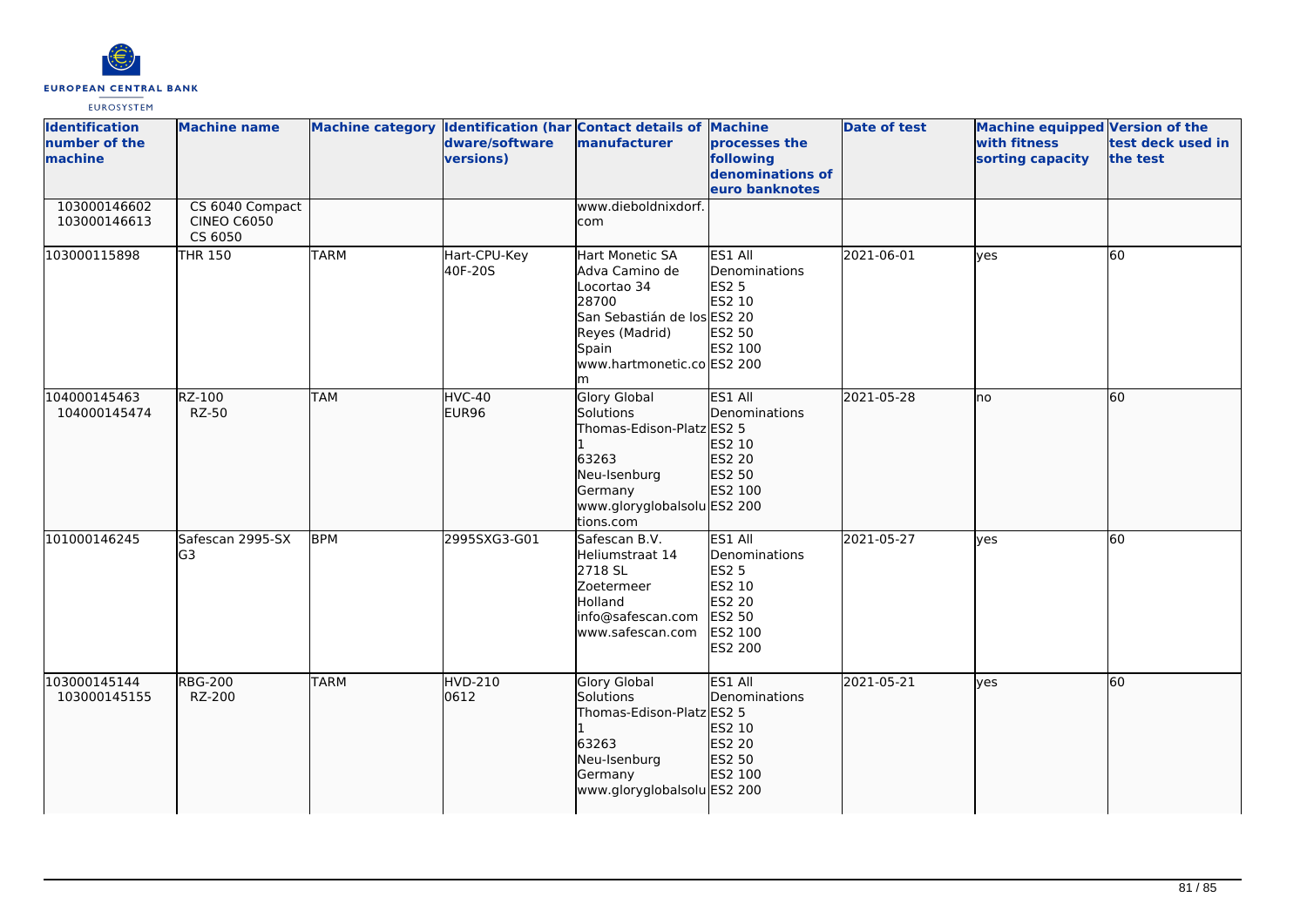

| <b>Identification</b><br>number of the<br>machine            | <b>Machine name</b>                                                    |             | dware/software<br>versions) | Machine category Identification (har Contact details of Machine<br>manufacturer                                                                      | processes the<br>following<br>denominations of<br>euro banknotes          | <b>Date of test</b> | Machine equipped Version of the<br>with fitness<br>sorting capacity | test deck used in<br>the test |
|--------------------------------------------------------------|------------------------------------------------------------------------|-------------|-----------------------------|------------------------------------------------------------------------------------------------------------------------------------------------------|---------------------------------------------------------------------------|---------------------|---------------------------------------------------------------------|-------------------------------|
|                                                              |                                                                        |             |                             | tions.com                                                                                                                                            |                                                                           |                     |                                                                     |                               |
| 103000145268<br>103000145279                                 | <b>RBG-200</b><br>RZ-200                                               | <b>TARM</b> | <b>HVD-200</b><br>0612      | <b>Glory Global</b><br>Solutions<br>Thomas-Edison-Platz ES2 5<br>63263<br>Neu-Isenburg<br>Germany<br>www.gloryglobalsolu ES2 200<br>tions.com        | ES1 All<br>Denominations<br>ES2 10<br><b>ES2 20</b><br>ES2 50<br>ES2 100  | 2021-05-21          | yes                                                                 | 60                            |
| 103000145304<br>103000145315<br>103000145326                 | CI-100B_SDRB-100<br>CI-10B RBW-100<br><b>HVE-100</b><br>RZ-100 HVE-100 | <b>TARM</b> | <b>HVE-100</b><br>lbd.      | <b>Glory Global</b><br>Solutions<br>Thomas-Edison-Platz ES2 5<br>63263<br>Neu-Isenburg<br>Germany<br>www.gloryglobalsolu ES2 200<br>tions.com        | ES1 All<br>Denominations<br>ES2 10<br>ES2 20<br>ES2 50<br>ES2 100         | 2021-05-20          | lves                                                                | 60                            |
| 104000145429<br>104000145430                                 | CI-100B SDRB-100<br>CI-10B RBW-100<br><b>HVE-100</b>                   | <b>TAM</b>  | <b>HVE-100</b><br><b>BD</b> | <b>Glory Global</b><br><b>Solutions</b><br>Thomas-Edison-Platz ES2 5<br>63263<br>Neu-Isenburg<br>Germany<br>www.gloryglobalsolu ES2 200<br>tions.com | ES1 All<br>Denominations<br>ES2 10<br><b>ES2 20</b><br>ES2 50<br>ES2 100  | 2021-05-20          | Ino                                                                 | 60                            |
| 103000145348<br>103000145359<br>103000145360<br>103000145371 | CI-50 RBW-15X<br>CI-100B SDRB-100<br>CI-10B RBW-100<br>CI-5B_RBW-50    | <b>TARM</b> | HVE-2XX<br>10901            | <b>Glory Global</b><br><b>Solutions</b><br>Thomas-Edison-Platz ES2 5<br>63263<br>Neu-Isenburg<br>Germany<br>www.gloryglobalsolu ES2 200<br>tions.com | ES1 All<br><b>IDenominations</b><br>ES2 10<br>ES2 20<br>ES2 50<br>ES2 100 | 2021-05-18          | lves                                                                | 60                            |
| 102000144051                                                 | MIB-9                                                                  | <b>BAM</b>  | $\sqrt{01.02}$              | Hyundai MIB                                                                                                                                          | ES1 All                                                                   | 2021-05-17          | lno                                                                 | 60                            |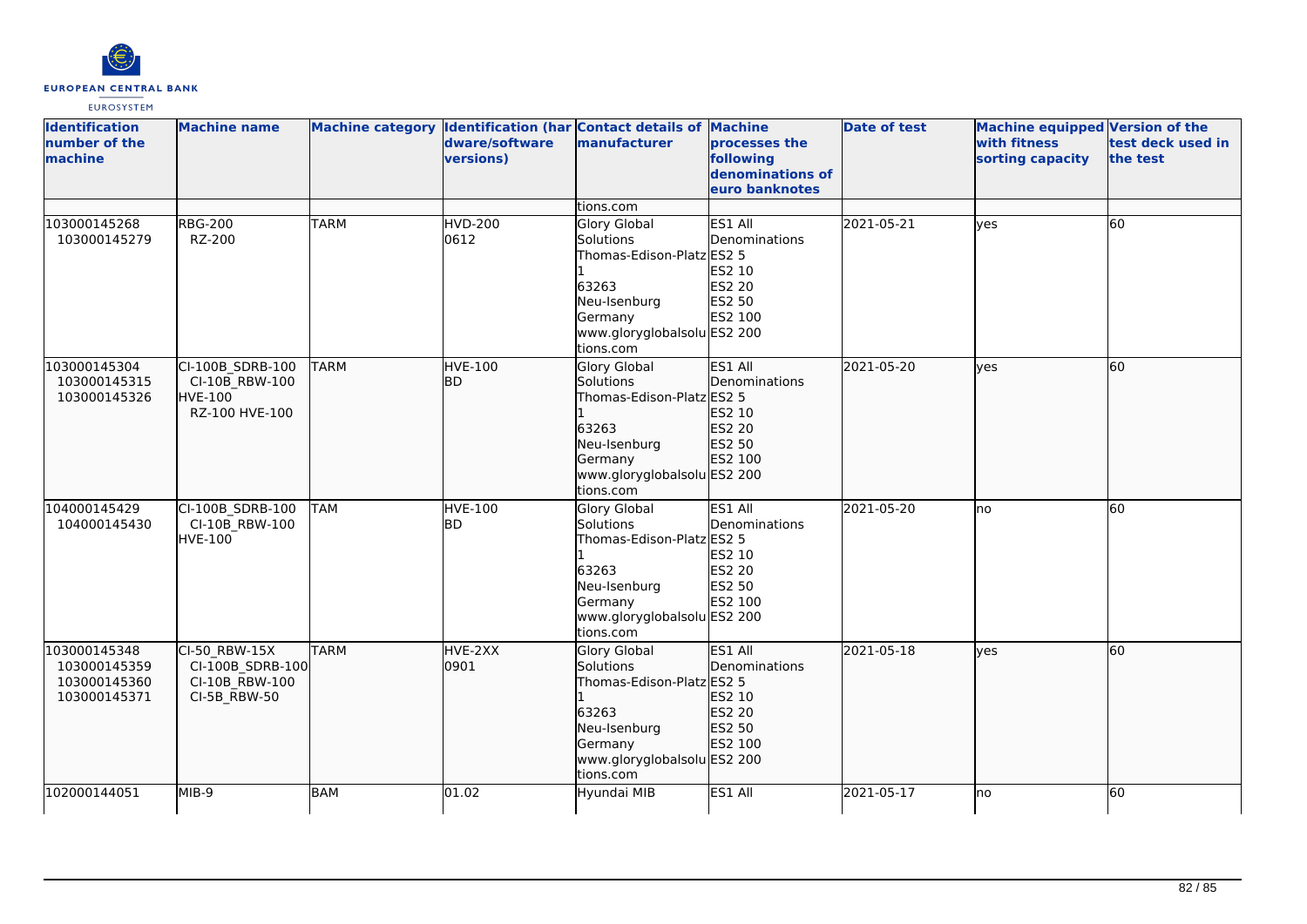

| <b>Identification</b><br>number of the<br>machine | <b>Machine name</b>      |             | dware/software<br>versions) | Machine category Identification (har Contact details of Machine<br>manufacturer                                                                                                                                               | processes the<br>following<br>denominations of<br>euro banknotes        | <b>Date of test</b> | Machine equipped Version of the<br>with fitness<br>sorting capacity | test deck used in<br>the test |
|---------------------------------------------------|--------------------------|-------------|-----------------------------|-------------------------------------------------------------------------------------------------------------------------------------------------------------------------------------------------------------------------------|-------------------------------------------------------------------------|---------------------|---------------------------------------------------------------------|-------------------------------|
| 102000144062                                      | MultiCash MIB-9          |             |                             | International Co.<br>Ltd.<br>3301, A Bld, 17,<br>Gosan-ro 148beon-<br>lgil<br>15850<br>Gunpo-si, Gyeonggi- ES2 200<br>do, 15850, Gunpo<br>City<br>KOREA (Republic)<br>sjpark5423@hyunda<br>imib.com<br>www.hyundaimib.co<br>m | Denominations<br><b>ES2 5</b><br>ES2 10<br>ES2 20<br>ES2 50<br>ES2 100  |                     |                                                                     |                               |
| 103000145042<br>103000145053                      | <b>RBG-200</b><br>RZ-200 | <b>TARM</b> | <b>HVD-210</b><br>0509      | <b>Glory Global</b><br>Solutions<br>Thomas-Edison-Platz ES2 5<br>63263<br>Neu-Isenburg<br>Germany<br>www.gloryglobalsolu ES2 200<br>tions.com                                                                                 | ES1 All<br>Denominations<br>ES2 10<br>ES2 20<br>ES2 50<br>ES2 100       | 2021-05-17          | lyes                                                                | 60                            |
| 103000145064<br>103000145075                      | <b>RBG-200</b><br>RZ-200 | <b>TARM</b> | <b>HVD-200</b><br>0509      | Glory Global<br>Solutions<br>Thomas-Edison-Platz ES2 5<br>63263<br>Neu-Isenburg<br>Germany<br>www.gloryglobalsolu ES2 200<br>tions.com                                                                                        | ES1 All<br>Denominations<br>ES2 10<br>ES2 20<br>ES2 50<br>ES2 100       | 2021-05-17          | <b>yes</b>                                                          | 60                            |
| 101000143970                                      | GFS-220F                 | <b>BPM</b>  | GFS220F BV<br>0.4.3         | Glory Global<br>Solutions<br>(International)<br>Limited<br>Forest View<br>Crockford Lane<br>Chineham Business ES2 100                                                                                                         | ES1 All<br><b>IDenominations</b><br>ES2 5<br>ES2 10<br>ES2 20<br>ES2 50 | 2021-05-07          | <b>lyes</b>                                                         | 60                            |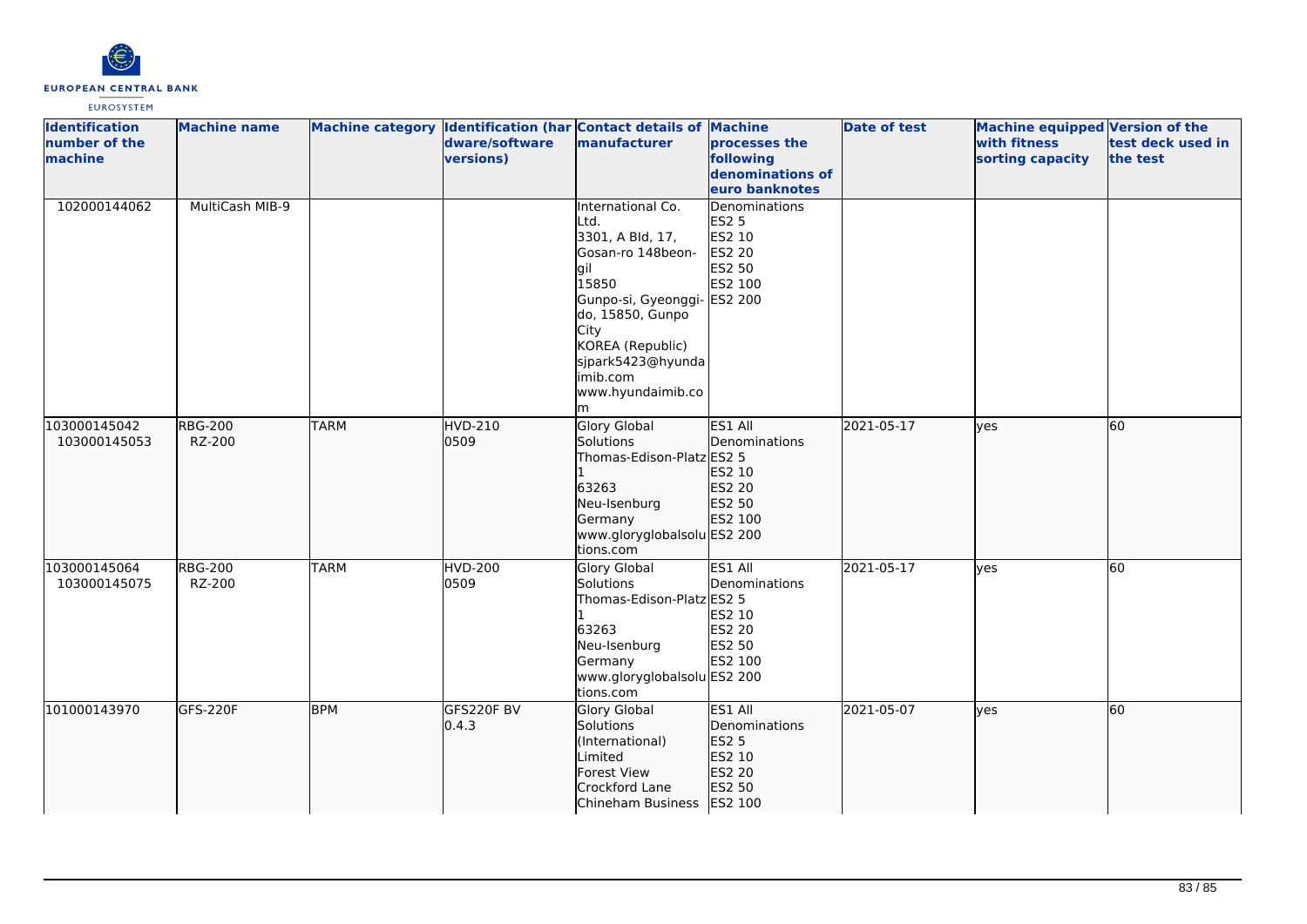

| <b>Identification</b><br>number of the<br>machine |                                              | <b>Machine name</b>                        |            | dware/software<br>versions) | Machine category Identification (har Contact details of Machine<br>manufacturer                                                                                                                                                      | processes the<br>following<br>denominations of<br>euro banknotes                                    | <b>Date of test</b> | Machine equipped Version of the<br>with fitness<br>sorting capacity | test deck used in<br>the test |
|---------------------------------------------------|----------------------------------------------|--------------------------------------------|------------|-----------------------------|--------------------------------------------------------------------------------------------------------------------------------------------------------------------------------------------------------------------------------------|-----------------------------------------------------------------------------------------------------|---------------------|---------------------------------------------------------------------|-------------------------------|
|                                                   |                                              |                                            |            |                             | Park<br>RG24 8QZ<br>Basingstoke<br>United Kingdom<br>philippe.macon@fr.g<br>lory-global.com<br>www.gloryglobalsolu<br>tions.com                                                                                                      | <b>ES2 200</b>                                                                                      |                     |                                                                     |                               |
| 102000143562                                      | 102000143573                                 | MIB-9<br>MultiCash MIB-9                   | <b>BAM</b> | 01.01                       | Hyundai MIB<br>International Co.<br>Ltd.<br>3301, A Bld, 17,<br>Gosan-ro 148beon-<br>lgil<br>15850<br>Gunpo-si, Gyeonggi-<br>do, 15850, Gunpo<br>City<br>KOREA (Republic)<br>sjpark5423@hyunda<br>imib.com<br>www.hyundaimib.co<br>m | ES1 All<br>Denominations<br><b>ES2 5</b><br>ES2 10<br><b>ES2 20</b><br>ES2 50<br>ES2 100<br>ES2 200 | 2021-05-06          | lno                                                                 | 60                            |
| 102000143926                                      |                                              | GFS-100                                    | BAM        | GFS-BV<br>3005              | <b>Glory Global</b><br>Solutions<br>Thomas-Edison-Platz ES2 5<br>63263<br>Neu-Isenburg<br>Germany<br>www.gloryglobalsolu ES2 200<br>tions.com                                                                                        | ES1 All<br>Denominations<br>ES2 10<br>ES2 20<br>ES2 50<br>ES2 100                                   | 2021-05-06          | lno                                                                 | 60                            |
| 102000143937                                      | 102000143948<br>102000143959<br>102000144039 | GFS-120B<br>GFS-110<br>GFS-120S<br>GFS-120 | <b>BAM</b> | GFS-BV+MG<br>3005           | Glory Global<br>Solutions<br>Thomas-Edison-Platz ES2 5<br>63263<br>Neu-Isenburg<br>Germany                                                                                                                                           | ES1 All<br>Denominations<br>ES2 10<br>ES2 20<br>ES2 50<br>ES2 100                                   | 2021-05-06          | lno                                                                 | 60                            |